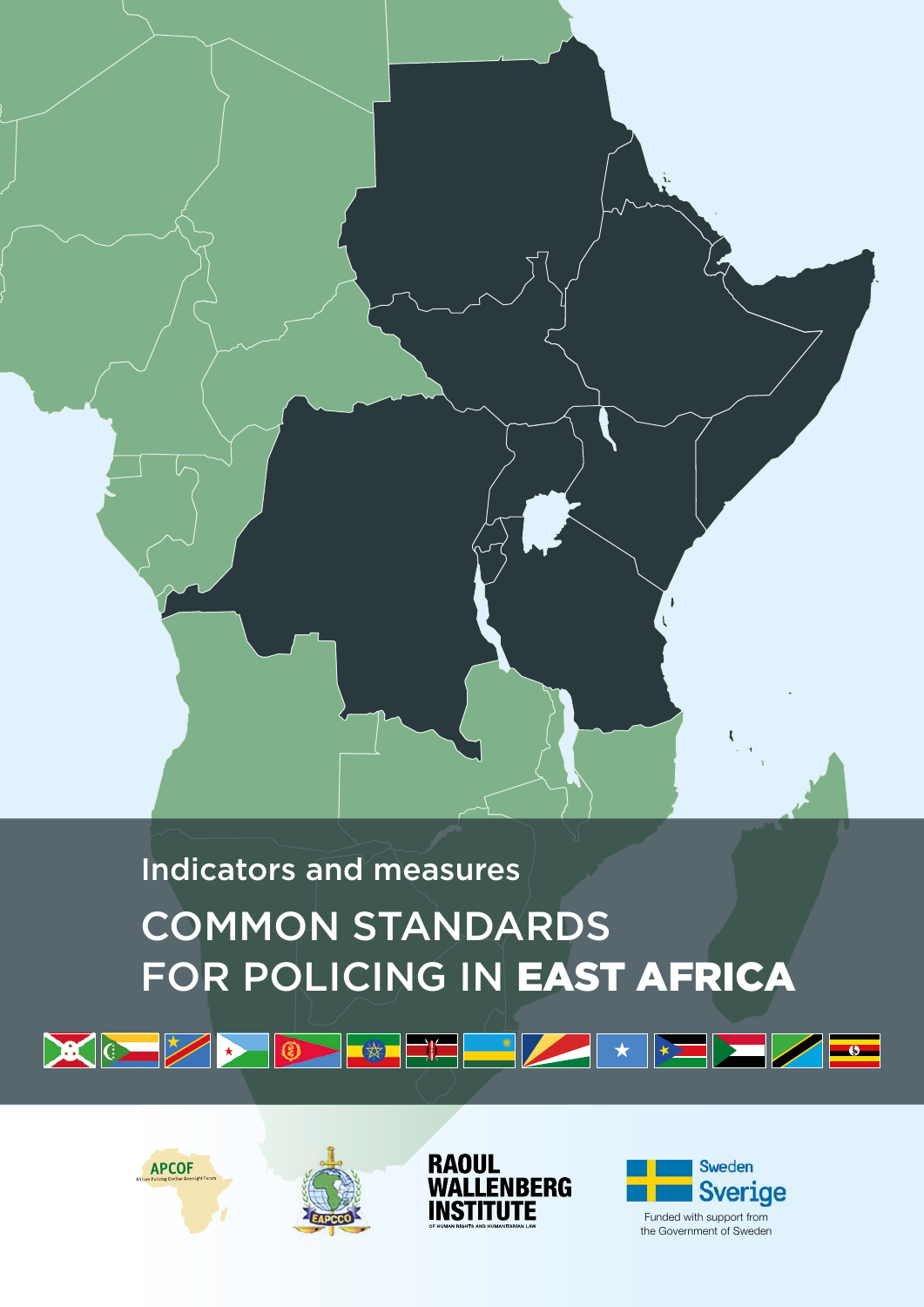# COMMON STANDARDS FOR POLICING IN EAST AFRICA Indicators and measures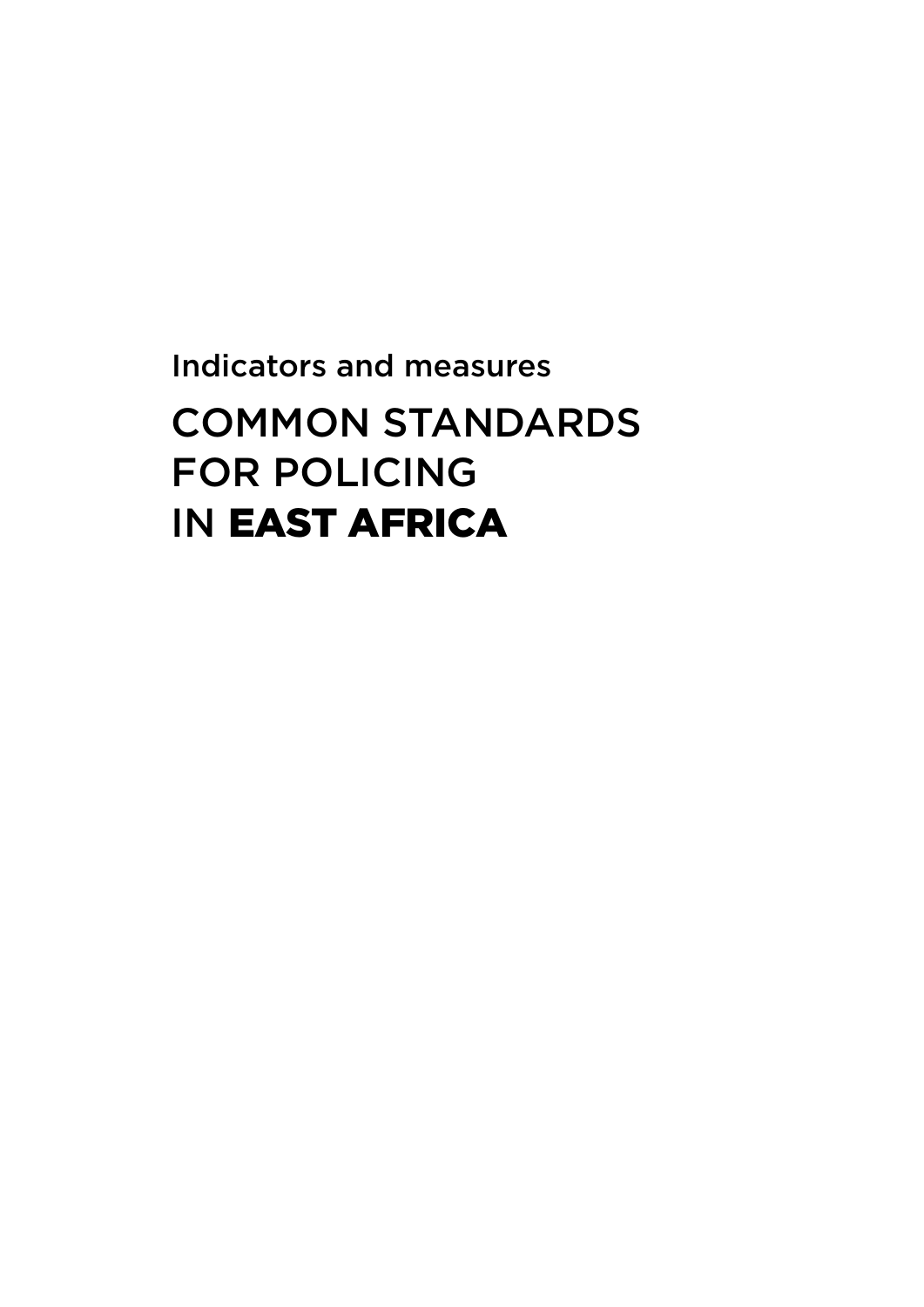Published by African Policing Civilian Oversight Forum (APCOF), 2019

This publication was produced within the Raoul Wallenberg Institute's Regional Africa Programme, which is financially supported by Swedish Development Cooperation. The views expressed herein can in no way be taken to reflect the official opinion of the Government of Sweden, nor do they necessarily reflect those of the Raoul Wallenberg Institute and APCOF. <https://rwi.lu.se/where-we-work/regions/africa-regional/>

**African Policing Civilian Oversight Forum (APCOF)** Building 23b, Suite 16 The Waverley Business Park Wyecroft Road Mowbray, 7925 Cape Town, ZA

Tel: +27 21 447 2415 Fax: +27 21 447 1691 Email: info@apcof.org.za Web: www.apcof.org.za

Designed, typeset and proofread by COMPRESS.dsl | www.compressdsl.com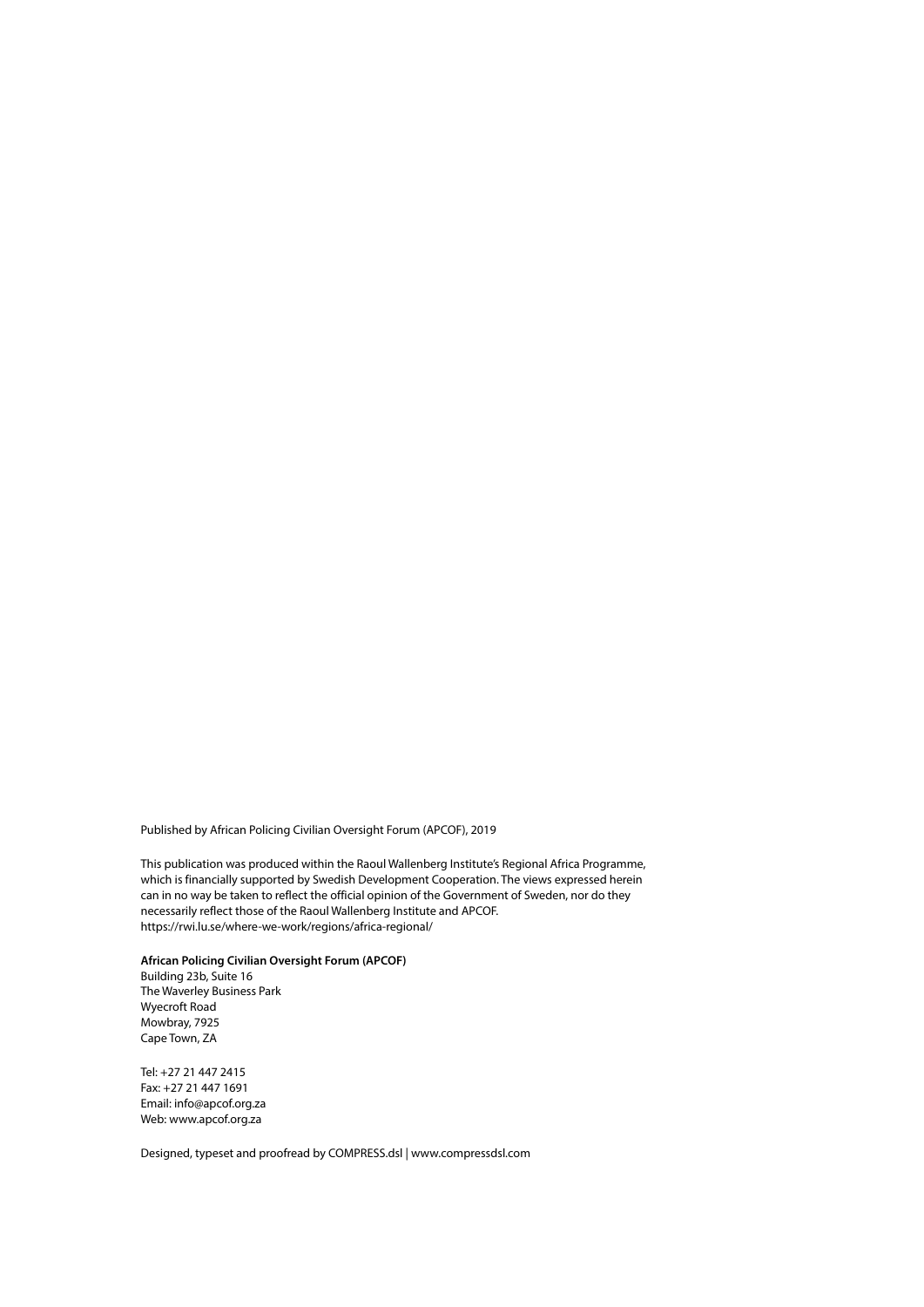# TABLE OF CONTENTS

| Abbreviations and acronyms                                                                 | iv     |
|--------------------------------------------------------------------------------------------|--------|
| Introduction                                                                               | $\vee$ |
| PART ONE<br><b>Common Standards for Policing in East Africa</b>                            | 01     |
| PART TWO<br>Indicators for the Common Standards for Policing in East Africa                | O5.    |
| <b>PART THREE</b><br><b>Commentary to the Common Standards for Policing in East Africa</b> | 41     |
| <b>Endnotes</b>                                                                            | 77     |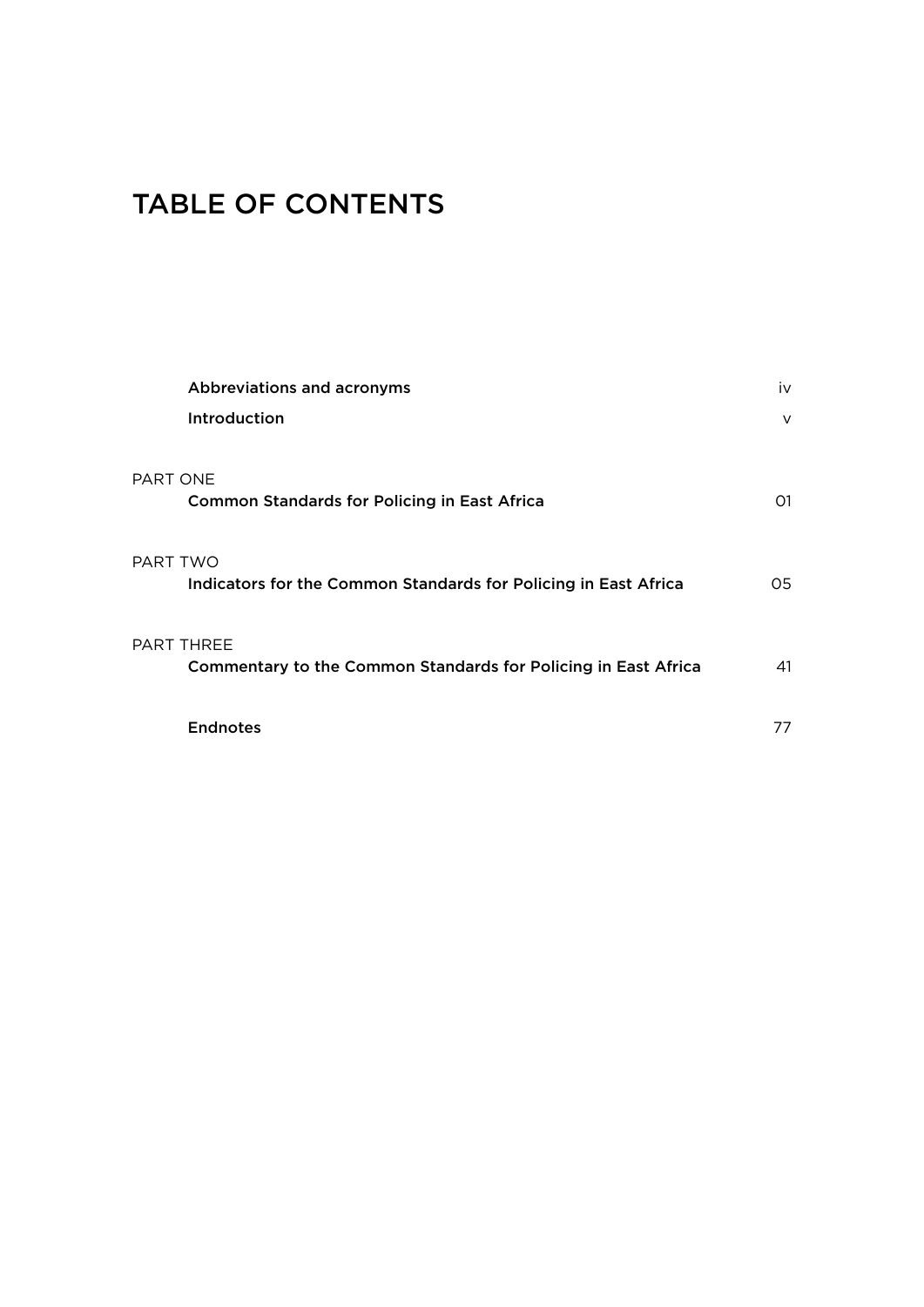# ABBREVIATIONS AND ACRONYMS

| <b>APCOF</b>  | African Policing Civilian Oversight Forum                                                                                                                                     |
|---------------|-------------------------------------------------------------------------------------------------------------------------------------------------------------------------------|
| AU            | African Union                                                                                                                                                                 |
| <b>CADSP</b>  | Common African Defence and Security Policy                                                                                                                                    |
| <b>CEDAW</b>  | Convention on the Elimination of All Forms of Discrimination against Women                                                                                                    |
| <b>CERD</b>   | Committee on the Elimination of Racial Discrimination                                                                                                                         |
| <b>COMESA</b> | Common Market for Eastern and Southern Africa                                                                                                                                 |
| <b>CRC</b>    | Convention on the Rights of the Child                                                                                                                                         |
| EAC           | <b>East African Community</b>                                                                                                                                                 |
| <b>EAPCC</b>  | Eastern Africa Police Chiefs Cooperation Organisation                                                                                                                         |
| <b>ECOSOC</b> | United Nations Economic and Social Council                                                                                                                                    |
| <b>ICCPR</b>  | International Covenant on Civil and Political Rights                                                                                                                          |
| <b>ICESCR</b> | International Covenant on Economic, Social and Cultural Rights                                                                                                                |
| <b>ICGLR</b>  | International Conference on the Great Lakes Region (or Great Lakes conference)                                                                                                |
| IGAD          | Intergovernmental Authority on Development                                                                                                                                    |
| <b>IGEC</b>   | Interpol Group of Experts on Corruption                                                                                                                                       |
| NHRI          | National Human Rights Institutions<br>(or national institution for the promotion and protection of human rights)                                                              |
| <b>OPCAT</b>  | Optional Protocol to the Convention against Torture and Other Cruel, Inhuman or Degrading<br>Treatment or Punishment (or Optional Protocol to the Convention against Torture) |
| <b>RECs</b>   | Regional Economic Communities                                                                                                                                                 |
| <b>RECSA</b>  | Regional Centre on Small Arms                                                                                                                                                 |
| <b>SOPs</b>   | <b>Standard Operating Procedures</b>                                                                                                                                          |
| <b>UDHR</b>   | Universal Declaration of Human Rights                                                                                                                                         |
| UN            | <b>United Nations</b>                                                                                                                                                         |
|               |                                                                                                                                                                               |

**UNCAC** United Nations Convention against Corruption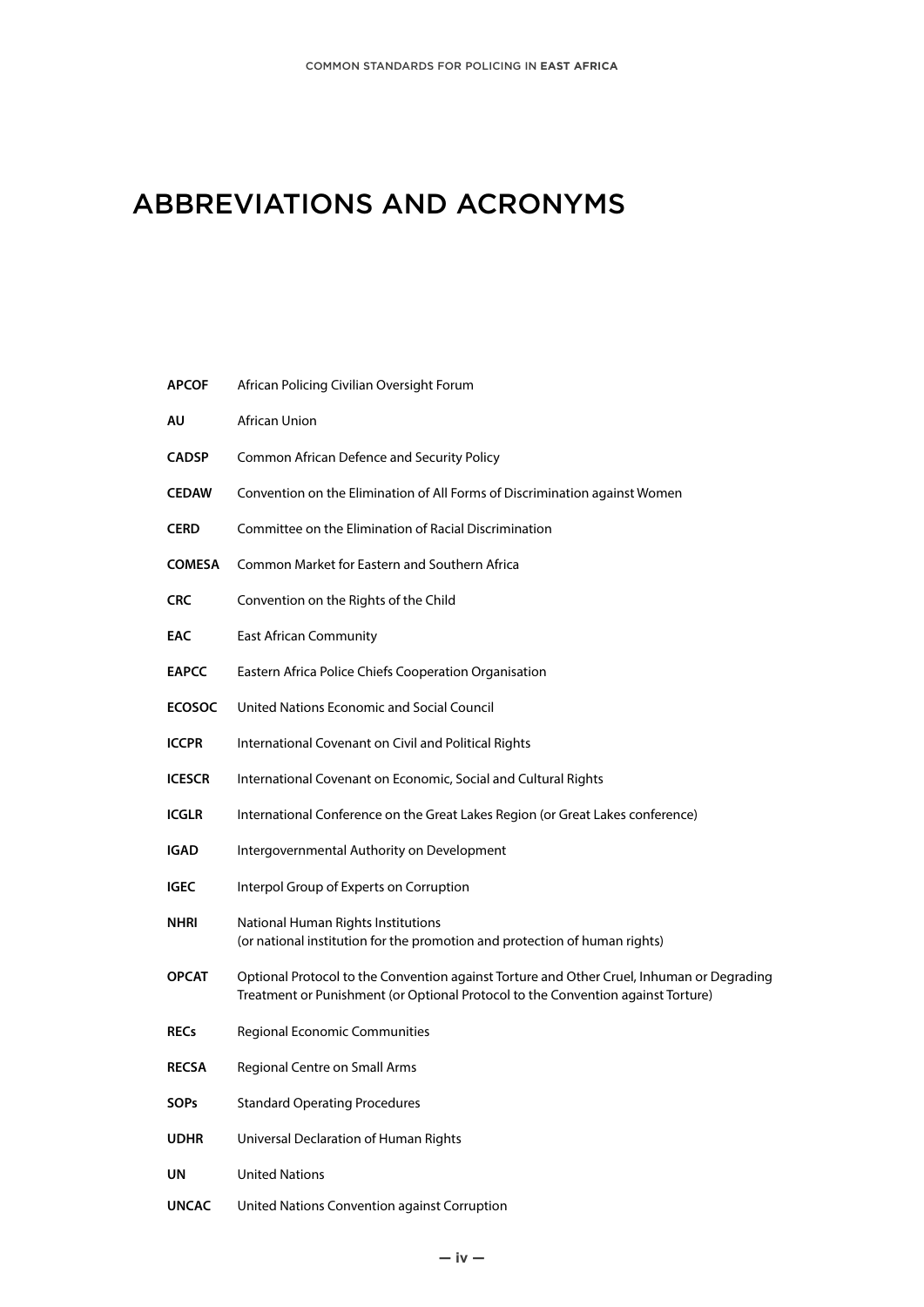# INTRODUCTION

The Common Standards for Policing in the East African Community (EAC) were developed in 2010 through a collaborative process between the EAC and the East African Police Chiefs Cooperation Organisation (EAPCCO). Nearly a decade later, their adoption represents an innovative approach to encouraging harmonisation of human rights-based policing standards across the region as it moved towards greater political and economic integration. Their adoption is also a concrete regional commitment to developing an approach to policing that reflects the legal, political and community demands for good governance and rule of law within the EAC frameworks. The commitment to their development and implementation by both the EAC and EAPCCO is indicative of the unique consensus achieved between the region's political executive and police leadership on what constitutes a legitimate and credible benchmark for policing within a human rights-based framework.

The implementation of the Common Standards is therefore a measure against which that shared vision for policing is given support at the regional level, and promoted at the national level. Significant work has been undertaken by EAC and EAPCCO to produce a range of implementation tools. This includes the translation of the Common Standards by EAPCCO into the language of operational policing through the adoption of model Standard Operating Procedures (SOP) on stop and search, arrest and detention, use of force, public order management, and on interviewing suspects and persons of interest. This development was followed in 2016 by the publication of a joint EAC and EAPCCO practice-oriented human rights training manual for police officers.

The extent to which these implementation efforts by EAPCCO have translated into improved rights-based policing practices at the national level by member states has not, to date, been assessed. To address this issue, EAPCCO, together with technical partners from the African Policing Civilian Oversight Forum (APCOF) and the Raoul Wallenberg Institute for Human Rights (RWI) have developed a set of indicators to monitor compliance by member states with the Common Standards.

As recognised in the founding documents of both EAPCCO and the EAC, rights-based policing is vital to ensuring more effective criminal justice systems and good governance at the national level, as well as across the region, and to encouraging harmonisation in policing approaches as the region moves towards further integration. Accordingly, each member state is encouraged to undertake studies to assess their compliance with the Standards by utilising this indicator template, and to identify areas of good practice, as well as for support and development, towards meeting regional commitments.



**Mr Gedion Kimilu** *Head of INTERPOL Regional Bureau Nairobi & EAPCCO Secretariat*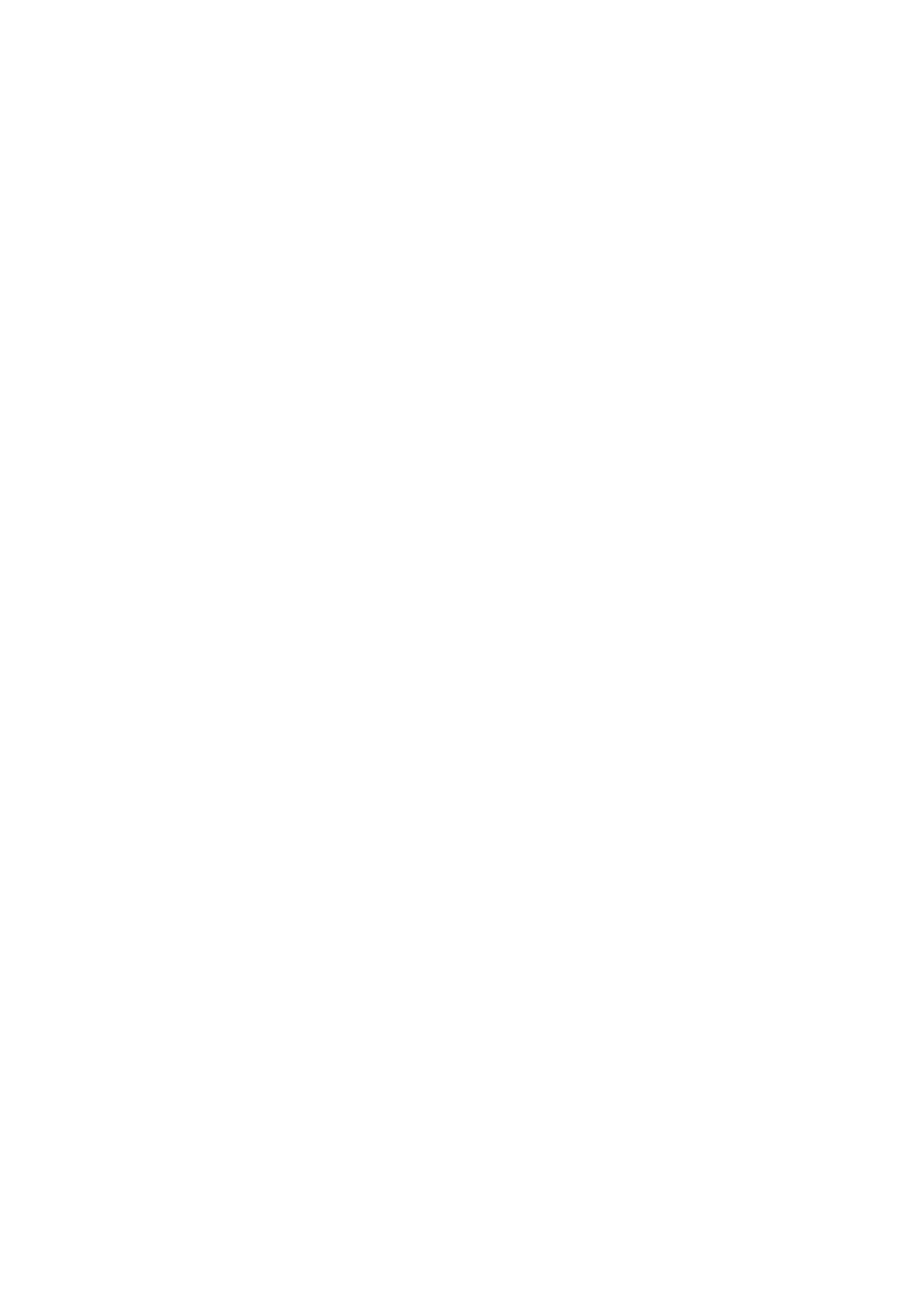# PART 1

# **COMMON STANDARDS FOR POLICING IN EAST AFRICA**

Articulating a unified, regional approach to policing

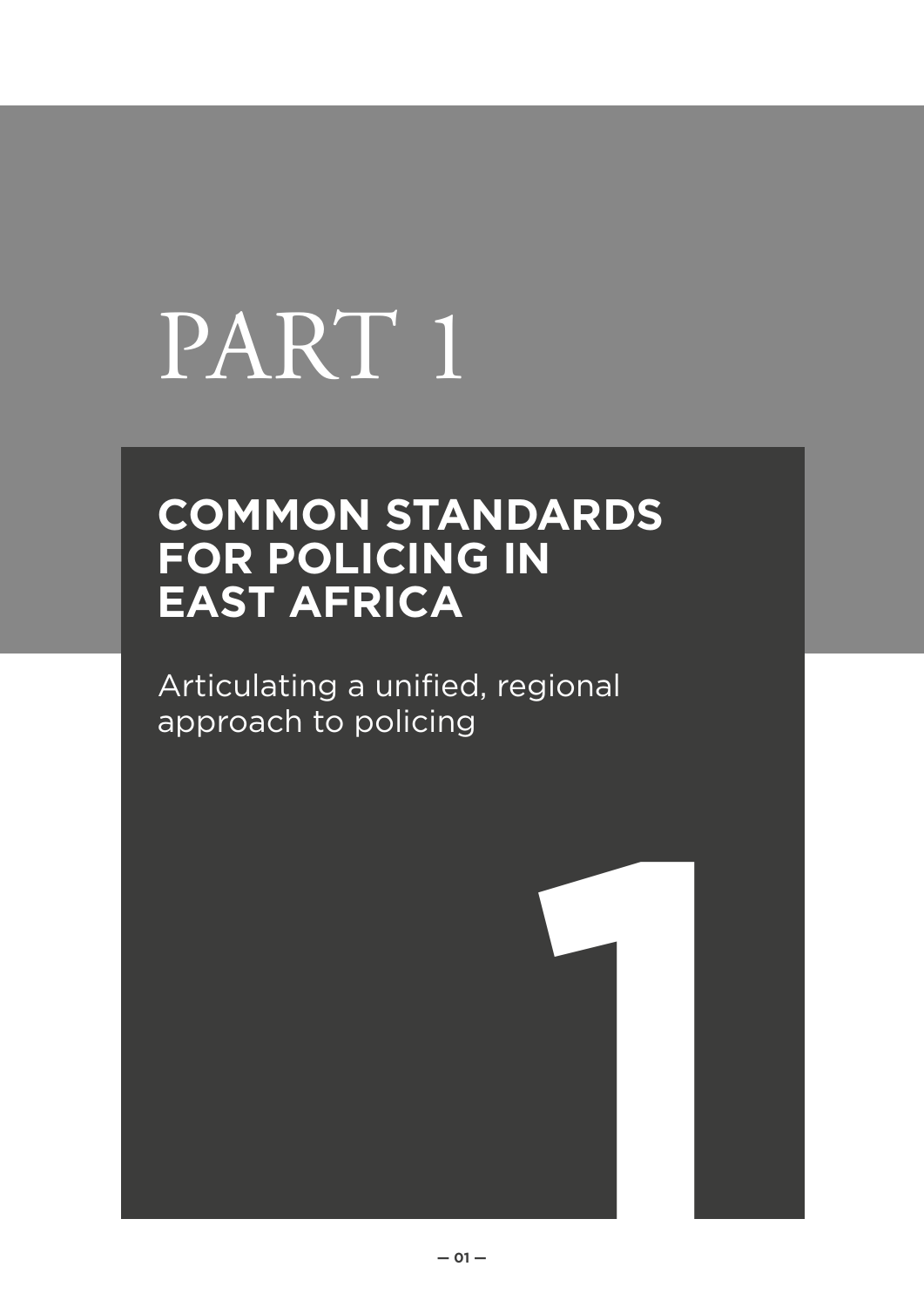The Common Standards set out below are a composite of the international and regional framework for human rights, policing and security, with a particular focus on the instruments of the UN, AU and EAC that are common to the five states of East Africa. In this way, the Standards reflect the political and legal commitments to policing already made by the five countries. The utility of this approach is in the articulation of the Standards in a single document for use by all stakeholders. The complete list of sources for the Standards is at Appendix A.

# **COMMON STANDARD 1: Role of the police**

- 1.1 The police will protect life, property, liberty and security of the person;
- 1.2 The police will maintain public safety and social peace; and
- 1.3 The police will adhere to the rule of law as an essential element to human security, peace and the promotion of fundamental rights and freedoms.

### **COMMON STANDARD 2: Policing in accordance with the rule of law**

#### **The police will fulfil their functions in accordance with the rule of law. The police will:**

- 2.1 not arbitrarily arrest or detain and will only deprive persons of their liberty in accordance with the law;
- 2.2 promptly inform accused persons of the reason for their arrest and any charges brought against them – this must be communicated to the accused person in a way and manner they understand;
- 2.3 act in a manner that upholds the presumption of an accused person's innocence until proven guilty in accordance with the law;
- 2.4 ensure that arrested persons are brought promptly before an authorised and competent judicial authority;
- 2.5 ensure that, upon arrest, detention and charge, there is a presumptive right to bail or bond;
- 2.6 ensure the right of a detained person to challenge the lawfulness of their detention;
- 2.7 ensure that arrested and detained persons have access to interpreters and legal assistance, as required; and
- 2.8 ensure that arrested and detained persons are treated humanely and kept under humane conditions.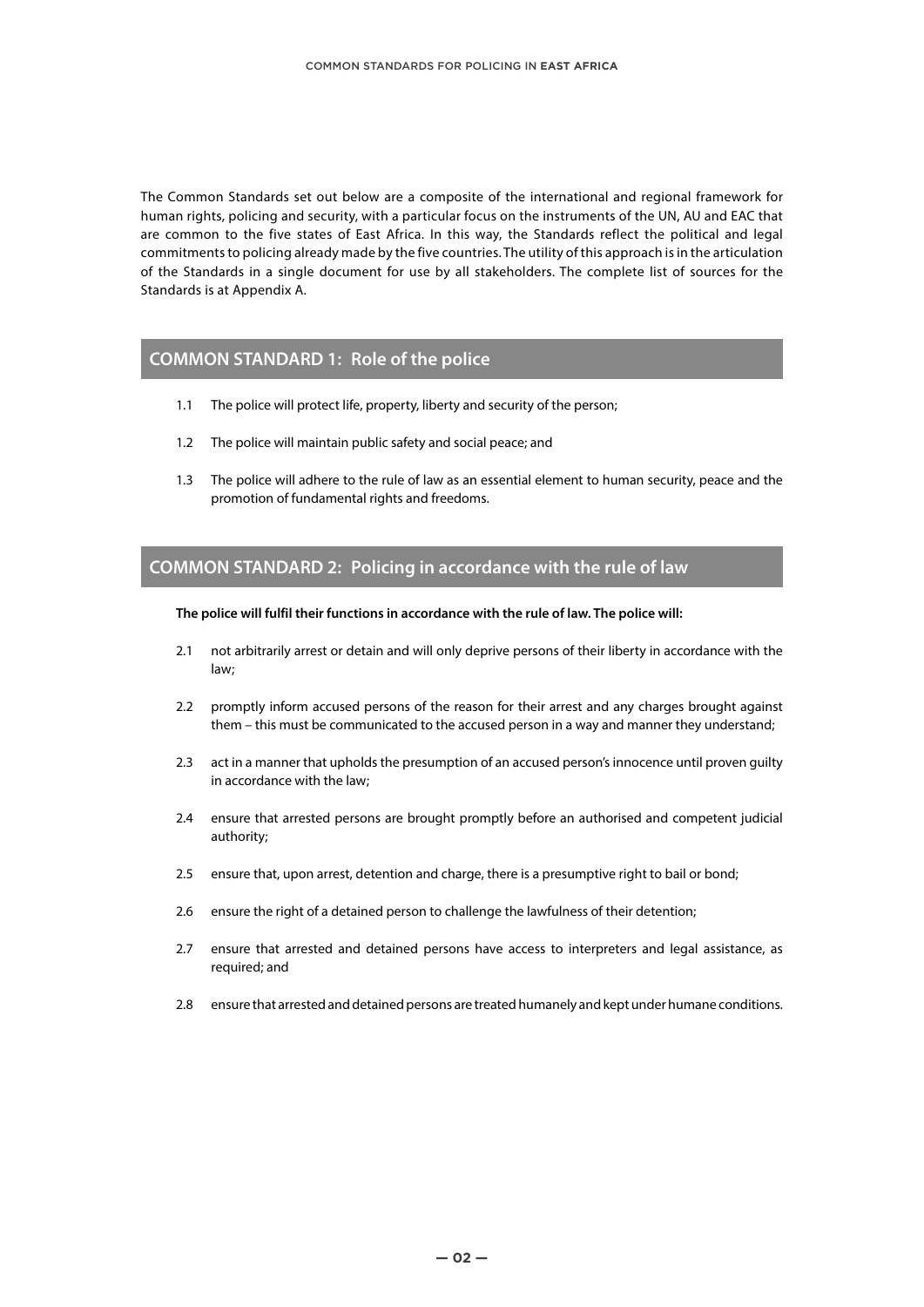## **COMMON STANDARD 3: Police actions**

The police will act in a manner that:

- 3.1 ensures they discharge the duties assigned to them by law equitably, diligently and with a high degree of professional responsibility and will, at all times, strive to maintain a community service focus;
- 3.2 upholds the right to life, liberty and security of the person by only using force and firearms when strictly necessary and only to the extent required for the fulfilment of their lawful duty;
- 3.3 ensures all citizens enjoy their fundamental rights and freedoms without discrimination and specifically conduct themselves in a way that does not discriminate against women, juveniles and minority communities (including but not limited to the differently abled, migrants, internally displaced persons and refugees). Police who are in frequent contact with suspects, offenders, victims and witnesses from these groups should receive sensitisation training;
- 3.4 upholds the absolute prohibition on the use of torture and other cruel, inhuman or degrading treatment or punishment. The police will not inflict, instigate or tolerate any act of torture, cruel, inhuman or degrading treatment or punishment. No circumstances will override this prohibition, including threats of war, political instability or periods of emergency;
- 3.5 ensures all persons deprived of their liberty are treated humanely and with respect for their inherent dignity;
- 3.6 considers and treats all persons deprived of their liberty as innocent until proven guilty by a competent judicial authority;
- 3.7 provides all persons deprived of their liberty with adequate food and clothing, unless the detained person elects to provide their own;
- 3.8 facilitates assistance from medical practitioners;
- 3.9 informs family and friends of the detention and allow detained persons to maintain contact with those persons to the extent that such contact is consistent with the administration of justice, security and the good order of the place of detention;
- 3.10 allows all persons deprived of their liberty to access legal assistance and receive visits from their legal advisors which are within the sight, but not in the hearing of officers;
- 3.11 adheres to the absolute prohibition on extra judicial executions and the government will legislate to ensure that such actions are investigated and prosecuted as a matter of priority and as punishable criminal offences under law. Police will not derogate from this principle on account of war, armed conflict or other national emergencies;
- 3.12 ensures victims are treated with compassion and dignity, which includes access to prompt, fair and inclusive mechanisms of redress that respect the privacy of victims. They will make known and provide victims with assistance, including psychological, medical and social services. The police organisation will ensure that officers receive training to sensitise them to the diverse needs of victims; and
- 3.13 recognises the right of all persons to peaceful assembly without restriction insofar as this right is consistent with the rule of law, democracy, public peace and security, and the rights of others. Regarding unlawful but peaceful assemblies, police will avoid the use of force and, if force is necessary, only use force to the minimum extent. In violent assemblies, police will use less dangerous means of crowd control but if force becomes necessary, only use the minimum force necessary.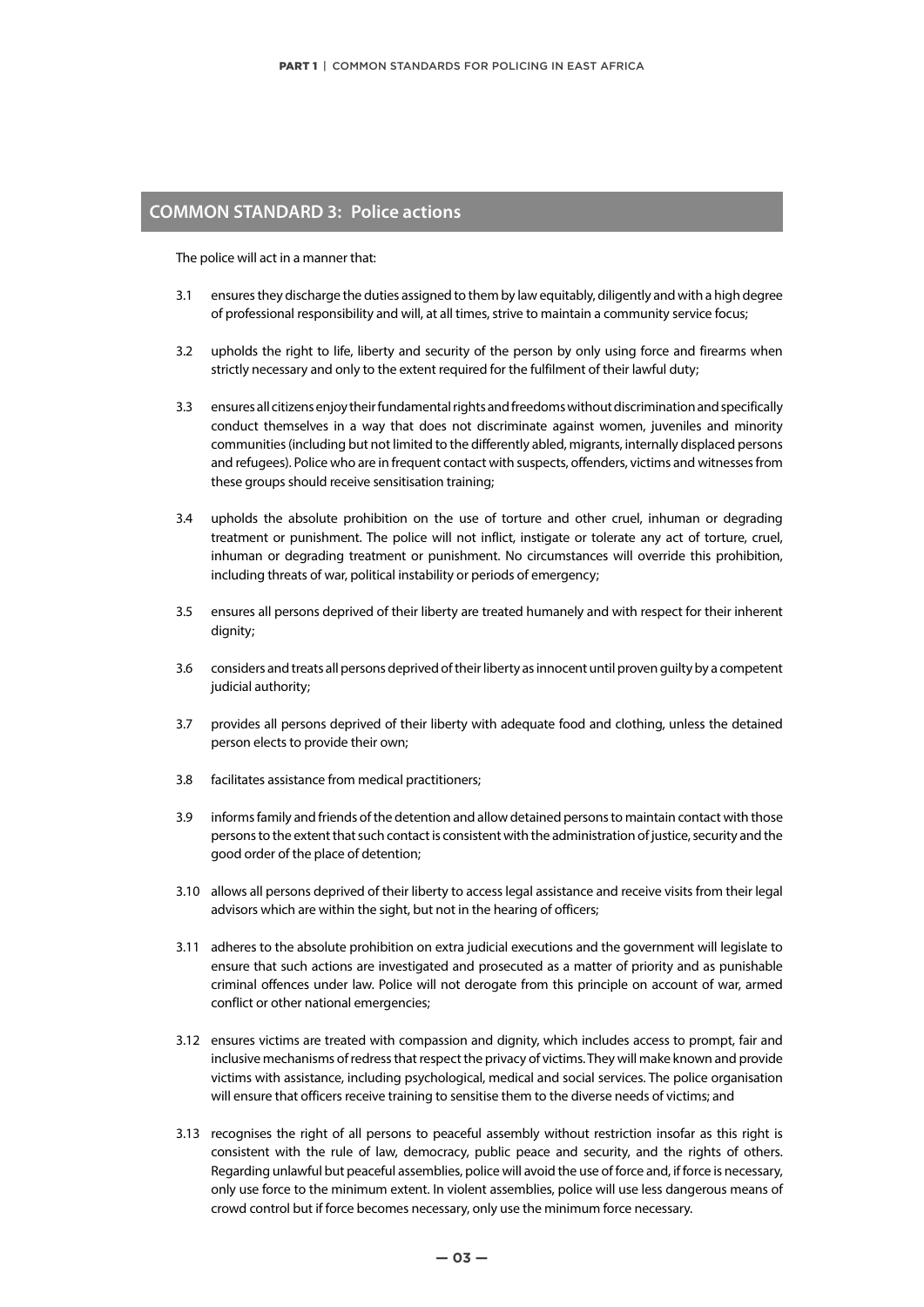# **COMMON STANDARD 4: Police organisations**

Police Organisations will:

- 4.1 be a service that upholds the law as opposed to a force that enforces the law;
- 4.2 strive to promote a police organisation that is operationally independent of the executive and upholds the principles of democratic policing;
- 4.3 increase public confidence, promote and encourage greater transparency and accountability in all its activities;
- 4.4 account for violations by officers of citizens' human rights and ensure that inquiries are conducted in a fair and transparent manner;
- 4.5 ensure that internal oversight mechanisms are strengthened in accordance with expected standards;
- 4.6 implement basic standards for the recruitment of officers, including selection of candidates by proper screening processes to ensure that they exhibit appropriate moral, psychological and physical qualities for their role;
- 4.7 ensure that the police organisations are representative of the community as a whole, with ethnic, gender, language and religious compositions reflective of the population they serve;
- 4.8 ensure their personnel receive comprehensive and continuous training in observance of human rights and policing;
- 4.9 ensure that the training curriculum is periodically reviewed and updated in accordance with changing policing needs;
- 4.10 refrain from engaging in acts of corruption and abuse of power, and will rigorously oppose and combat all such actions;
- 4.11 investigate corruption and abuse of power and take preventative measures, including policing anticorruption tendencies;
- 4.12 cooperate with role-players within and outside the criminal justice system, including citizens and civil society organisations in fulfilling their mandates; and
- 4.13 promote bilateral, regional, multilateral and global law enforcement and crime prevention cooperation and assistance. To further this aim, measures should be taken to prevent crime at a domestic level, strengthen information sharing and facilitate technical assistance, including exchange programmes and training.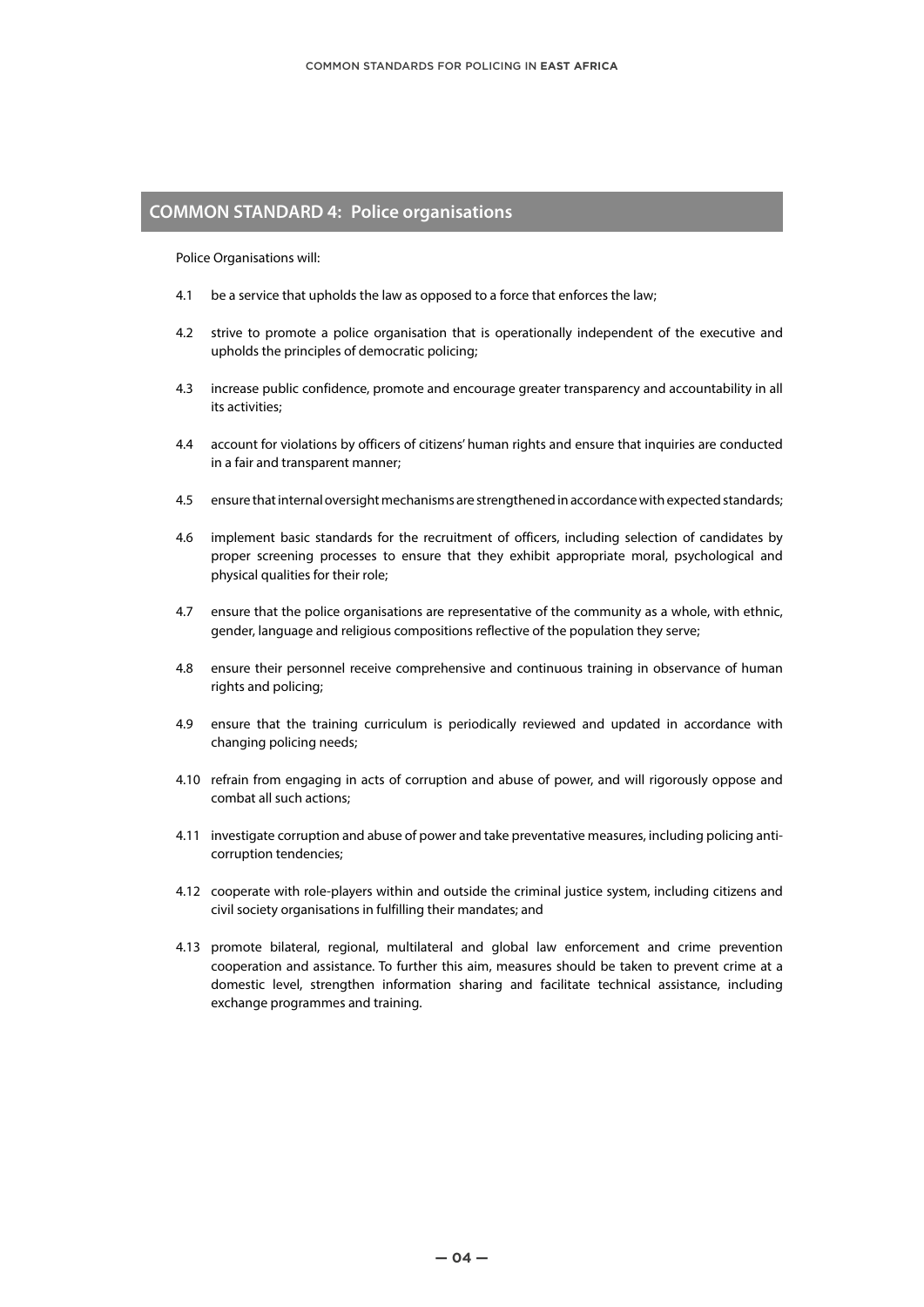# PART 2

# **INDICATORS FOR THE COMMON STANDARDS FOR POLICING IN EAST AFRICA**

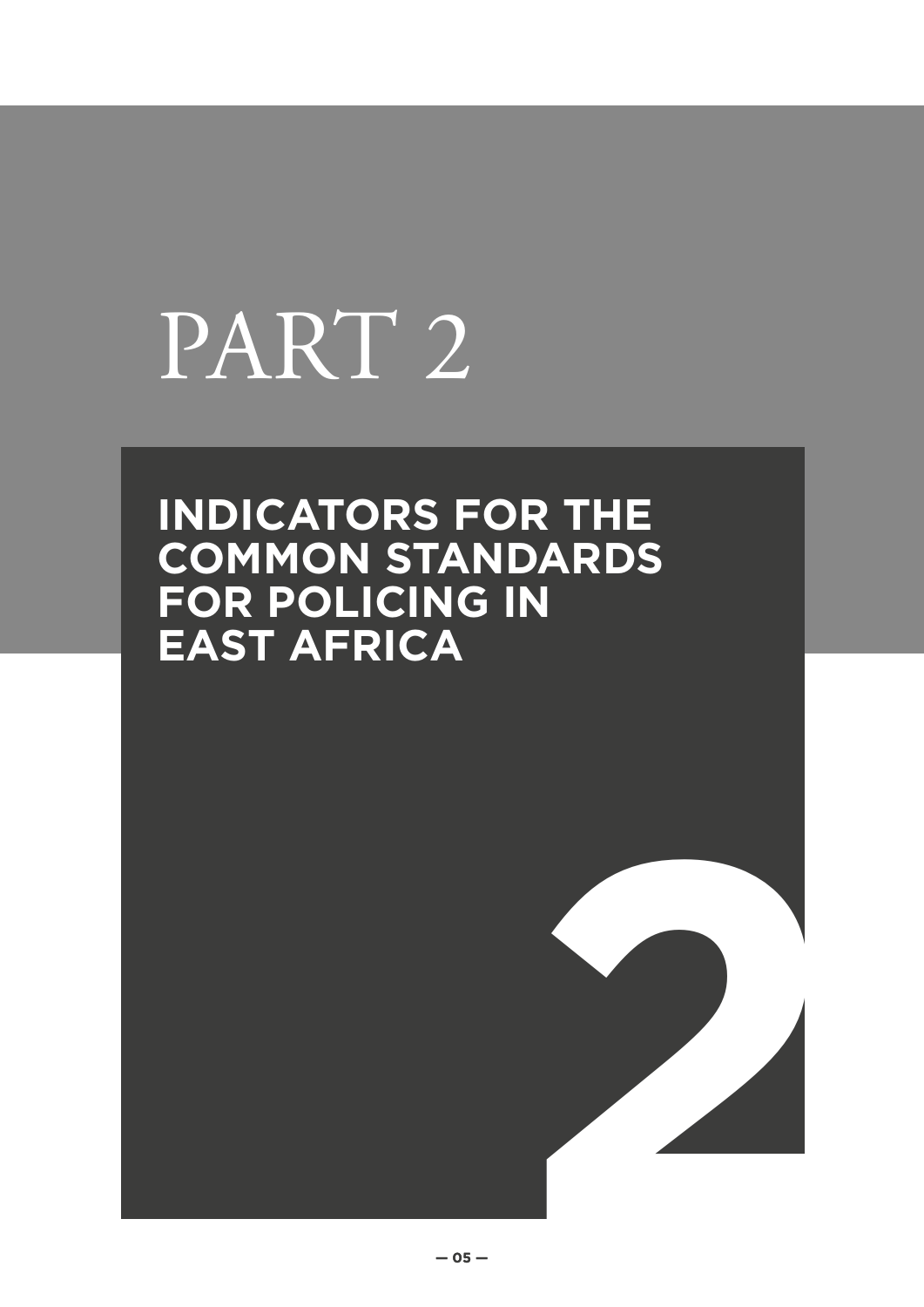# **COMMON STANDARD 1: Role of the police**

The police will:

- 1.1 Protect life, liberty and security of the person;
- 1.2 Maintain public safety and social peace; and
- 1.3 Adhere to the rule of law as an essential element to human security, peace and the promotion of fundamental rights and freedoms.



# **1.1 The police will protect life, liberty and security of the person.**

| <b>INDICATOR</b> |                                                                                                                                                                                                                   | <b>MEASURE</b>                                                                                                                                                                                                                                                                                                                                      | <b>MEANS OF VERIFICATION</b>                                                                                                                                   |
|------------------|-------------------------------------------------------------------------------------------------------------------------------------------------------------------------------------------------------------------|-----------------------------------------------------------------------------------------------------------------------------------------------------------------------------------------------------------------------------------------------------------------------------------------------------------------------------------------------------|----------------------------------------------------------------------------------------------------------------------------------------------------------------|
| 1.1.1            | The actions of police and<br>where applicable other law<br>enforcement officials are<br>based on law and human<br>rights.                                                                                         | 1.1.1.a Relevant laws, policy and operational documents<br>include human rights values, and give clear guidance<br>about what it means to protect and uphold<br>fundamental human rights.                                                                                                                                                           | Constitution, relevant laws, police<br>operational procedures, ratification<br>of relevant international and<br>regional human rights treaties.                |
| 1.1.2            | The police and where<br>applicable other law<br>enforcement officials have a<br>clear structure to implement<br>their mandates.                                                                                   | 1.1.2.a There is a clear chain of command, particularly in the<br>first line of supervision of police officers and where<br>applicable other law enforcement officials, to ensure<br>the mandate of the police and where applicable<br>other law enforcement agencies is transmitted and<br>implemented across the organisation.                    | Standing orders, human resource<br>policy and performance<br>management systems, and<br>suggestion forms.                                                      |
| 1.1.3            | The police and public<br>perceive the role of the<br>police and other law<br>enforcement officials as<br>protecting fundamental<br>rights and freedoms, life,<br>liberty, security and<br>property of the person. | 1.1.3.a Percentage of police and where applicable other law<br>enforcement officials, and public surveyed who<br>believe police and other law enforcement officials'<br>actions are based on, and comply with, human rights<br>principles, and act in a manner that is consistent with<br>human rights in the prevention and detection of<br>crime. | Perception survey, report of<br>independent bodies such as<br>national human rights institutions,<br>oversight authorities, or civil society<br>organisations. |



# **1.2 The police will maintain public safety and social peace.**

| <b>INDICATOR</b> |                                                                                                                                                              | <b>MEASURE</b>                                                                                                                                                                                         | <b>MEANS OF VERIFICATION</b>                                                                                                                                                 |
|------------------|--------------------------------------------------------------------------------------------------------------------------------------------------------------|--------------------------------------------------------------------------------------------------------------------------------------------------------------------------------------------------------|------------------------------------------------------------------------------------------------------------------------------------------------------------------------------|
| 1.2.1            | The police and where<br>applicable other law<br>enforcement officials have a<br>clear mandate to promote<br>public safety and social<br>peace and property.  | 1.2.1.a The law clearly defines the mandate of the police and<br>where applicable other law enforcement officials in<br>terms of their responsibility to maintain public safety<br>and social peace.   | Constitution and relevant laws.                                                                                                                                              |
| 1.2.2            | Public trust the<br>effectiveness of the police<br>and where applicable other<br>law enforcement officials to<br>maintain public safety and<br>social peace. | 1.2.2.a The percentage of people surveyed who believe the<br>police and where applicable other law enforcement<br>officials are (a) prompt and (b) responsive to threats<br>and concerns about safety. | Public perception surveys, media<br>reports, reports of civil society<br>organisations or independent<br>oversight authorities, incidents of<br>vigilantism and mob justice. |
|                  |                                                                                                                                                              | 1.2.2.b The police and where applicable other law<br>enforcement officials are accessible to the public.                                                                                               | Distribution of stations, resourcing,<br>demographics of community<br>outreach and dialoque mechanisms.                                                                      |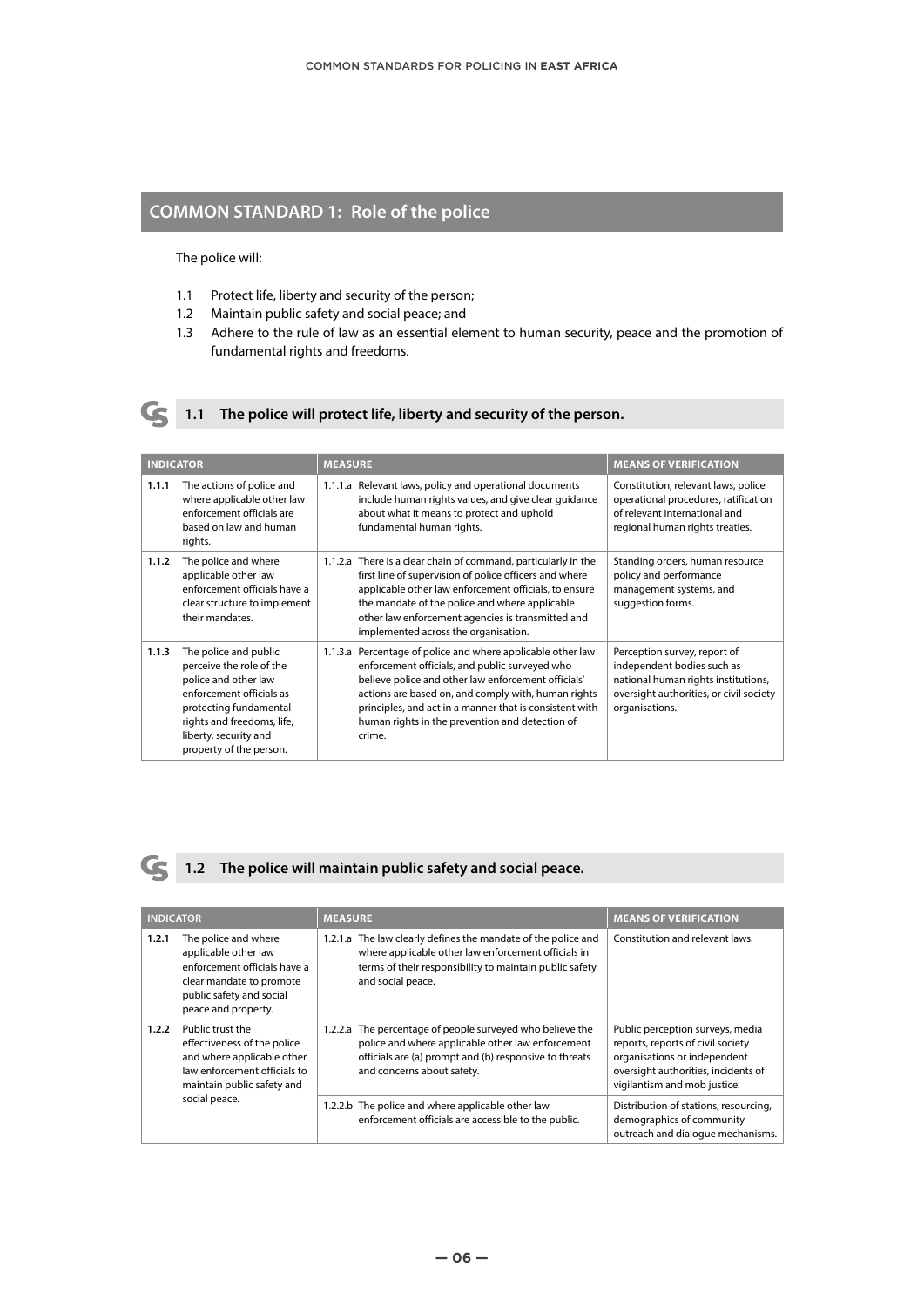

**1.3 The police will adhere to the rule of law as an essential element of human security, peace and the promotion of fundamental rights and freedoms.**

| <b>INDICATOR</b>                                                                                                           |                                                                                                                                                                                                                                                                                                                                                                       | <b>MEASURE</b>                                                                                                                                                                                                                            | <b>MEANS OF VERIFICATION</b>                                                                                                                                                |
|----------------------------------------------------------------------------------------------------------------------------|-----------------------------------------------------------------------------------------------------------------------------------------------------------------------------------------------------------------------------------------------------------------------------------------------------------------------------------------------------------------------|-------------------------------------------------------------------------------------------------------------------------------------------------------------------------------------------------------------------------------------------|-----------------------------------------------------------------------------------------------------------------------------------------------------------------------------|
| 1.3.1<br>The police and where<br>applicable other law<br>mandate that clearly<br>stipulates the primacy of<br>rule of law. | enforcement officials have a                                                                                                                                                                                                                                                                                                                                          | 1.3.1.a The law clearly defines the mandate of the police and<br>where applicable other law enforcement officials in<br>terms of its responsibility to adhere to the rule of law<br>and uphold fundamental human rights.                  | Constitution and relevant laws.                                                                                                                                             |
|                                                                                                                            |                                                                                                                                                                                                                                                                                                                                                                       | 1.3.1.b Police and where applicable other law enforcement<br>officials are responsive to the needs of the public and<br>provide assistance in terms of their legal mandate.                                                               | Public perception surveys, media<br>reports, reports of civil society<br>organisations or independent<br>oversight authorities.                                             |
| Police and other law<br>1.3.2<br>enforcement officials<br>adhere to the principle of<br>the rule of law.                   | 1.3.2.a The relevant laws, regulations and operational<br>procedures are consistent with international human<br>rights law, the constitution, and provide legal<br>parameters for police and where applicable other law<br>enforcement operational practices (including stop<br>and search, arrest, detention, interrogation,<br>surveillance, and the use of force). | Constitution, relevant laws, and<br>police and where applicable other<br>law enforcement operational<br>procedures.                                                                                                                       |                                                                                                                                                                             |
|                                                                                                                            |                                                                                                                                                                                                                                                                                                                                                                       | 1.3.2.b Police and where applicable other law enforcement<br>officials enforce court orders and decisions by<br>oversight authorities.                                                                                                    | Case law, court records, media<br>reports, annual reports, number of<br>complaints received by internal and<br>external oversight bodies.                                   |
|                                                                                                                            |                                                                                                                                                                                                                                                                                                                                                                       | 1.3.2.c Police and where applicable other law enforcement<br>officials enforce the law equally and do not<br>discriminate on the basis of social or gender status, or<br>the political affiliation, of suspects, witnesses or<br>victims. | Public perception surveys, reports<br>of civil society organisations,<br>reports of independent oversight<br>authorities, reports of national<br>human rights institutions. |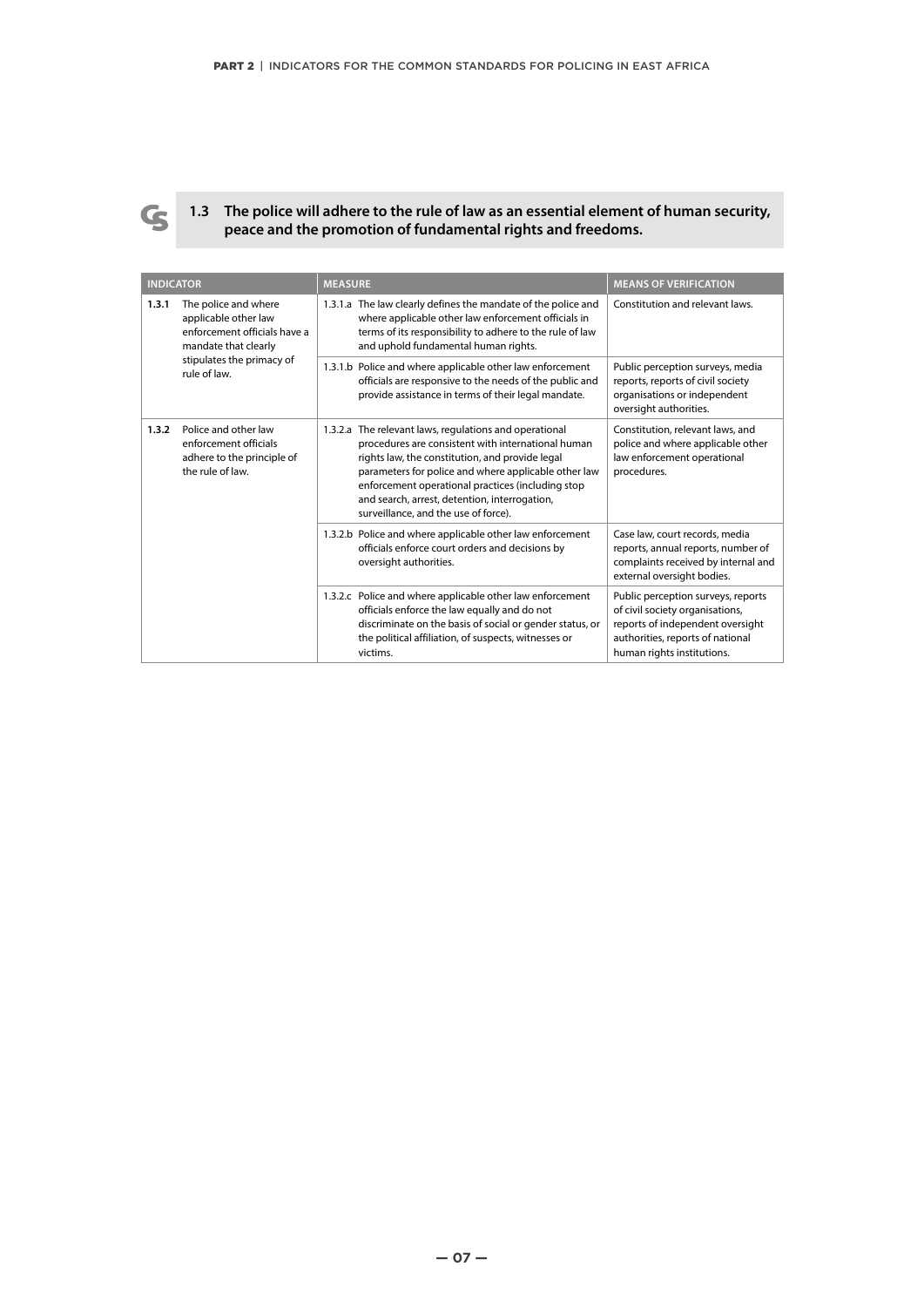# **COMMON STANDARD 2: Policing in accordance with the rule of law**

The police will fulfil their functions in accordance with the rule of law.

The police will:

- 2.1 Not arbitrarily arrest or detain and will only deprive persons of their liberty in accordance with the law;
- 2.2 Promptly inform accused persons of the reason for their arrest and any charges brought against them – this must be communicated to the accused persons in a way and manner they understand;
- 2.3 Act in a manner that upholds the presumption of an accused person's innocence until proven guilty in accordance with the law;
- 2.4 Ensure that arrested persons are brought promptly before an authorised and competent judicial authority;
- 2.5 Ensure that, upon arrest, detention and charge, there is a presumptive right to bail or bond;
- 2.6 Ensure the right of a detained person to challenge the lawfulness of their detention and recognise the enforceable right to compensation if an arrest or detention is deemed unlawful by the courts;
- 2.7 Ensure that arrested and detained persons have access to interpreters and legal assistance, as required; and
- 2.8 Ensure that arrested and detained persons are treated humanely and kept under humane conditions.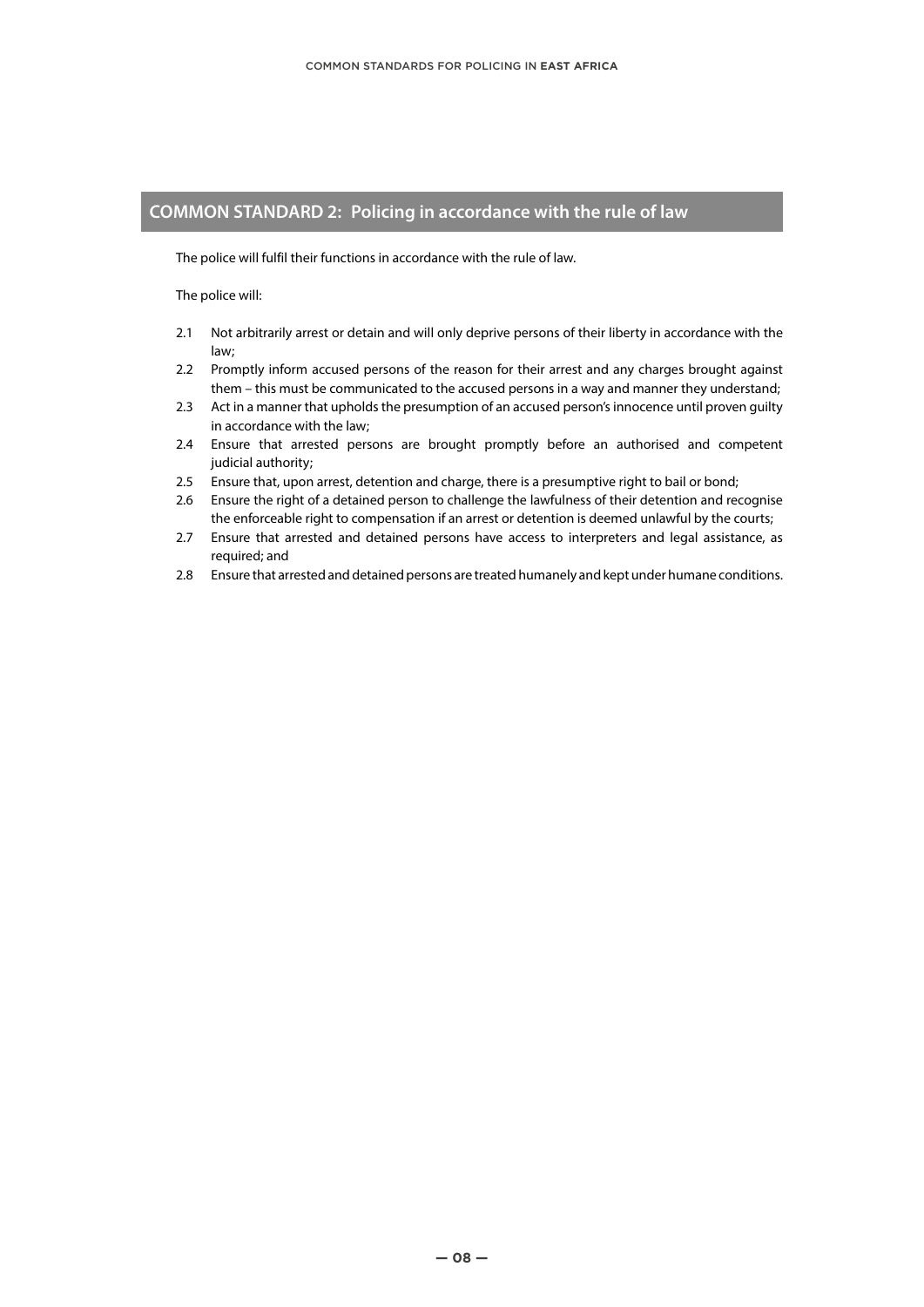

### **2.1 The police will not arbitrarily arrest or detain and will only deprive persons of their liberty in accordance with the law.**

| <b>INDICATOR</b> |                                                                                                                                                                                                                               | <b>MEASURE</b>                                                                                                                                                                                                                                                                        | <b>MEANS OF VERIFICATION</b>                                                                                                                                                                                                                                    |
|------------------|-------------------------------------------------------------------------------------------------------------------------------------------------------------------------------------------------------------------------------|---------------------------------------------------------------------------------------------------------------------------------------------------------------------------------------------------------------------------------------------------------------------------------------|-----------------------------------------------------------------------------------------------------------------------------------------------------------------------------------------------------------------------------------------------------------------|
| 2.1.1            | Arrests are only carried out<br>pursuant to a warrant or<br>where the arresting official<br>has reasonable grounds to<br>suspect that a person has<br>committed an offence or is<br>about to commit an<br>arrestable offence. | 2.1.1.a The right to liberty and security of the person is<br>quaranteed by law.                                                                                                                                                                                                      | Constitution, relevant laws, police<br>operational procedures, ratification<br>of relevant international and<br>regional human rights treaties.                                                                                                                 |
|                  |                                                                                                                                                                                                                               | 2.1.1.b The law provides a definition of arrest that limits the<br>deprivation of liberty to the execution of a warrant or<br>where the arresting officer has reasonable grounds to<br>suspect that a person has committed an offence or is<br>about to commit an arrestable offence. | Constitution, relevant laws, law of<br>criminal procedure, police<br>operational procedures.                                                                                                                                                                    |
|                  |                                                                                                                                                                                                                               | 2.1.1.c The law provides alternatives to the use of arrest,<br>particularly for minor crimes.                                                                                                                                                                                         | Constitution, relevant laws, and<br>police operational procedures.                                                                                                                                                                                              |
|                  |                                                                                                                                                                                                                               | 2.1.1.d Alternatives to arrest, particularly for minor crimes,<br>are utilised by the police and other law enforcement<br>officials.                                                                                                                                                  | Police and where applicable other<br>law enforcement operational<br>procedures, annual reports, police<br>and other law enforcement<br>statistics, reports of civil society,<br>national human rights institutions<br>and independent oversight<br>authorities. |
|                  |                                                                                                                                                                                                                               | 2.1.1.e The law and regulations require police stations, and<br>other places of detention under the management of<br>other law enforcement agencies, to maintain, and<br>provide access to, an official arrest and custody<br>register.                                               | Constitution, relevant laws, police<br>and other law enforcement<br>operational procedures.                                                                                                                                                                     |
|                  |                                                                                                                                                                                                                               | 2.1.1.f Number of complaints made against the police and<br>where applicable other law enforcement officials for<br>arbitrary arrest or detention and the outcome of<br>those complaints, expressed as the proportion of<br>complaints redressed.                                     | Court records, internal oversight<br>documentation, external oversight<br>authority reports, reports of<br>national human rights institutions<br>and civil society, media reports.                                                                              |
|                  |                                                                                                                                                                                                                               | 2.1.1.g Number of civil cases initiated against the police and<br>where applicable other law enforcement officials for<br>wrongful action, and the outcome of those matters,<br>expressed as the proportion of claims upheld by the<br>judiciary.                                     | Court records, annual budgets.                                                                                                                                                                                                                                  |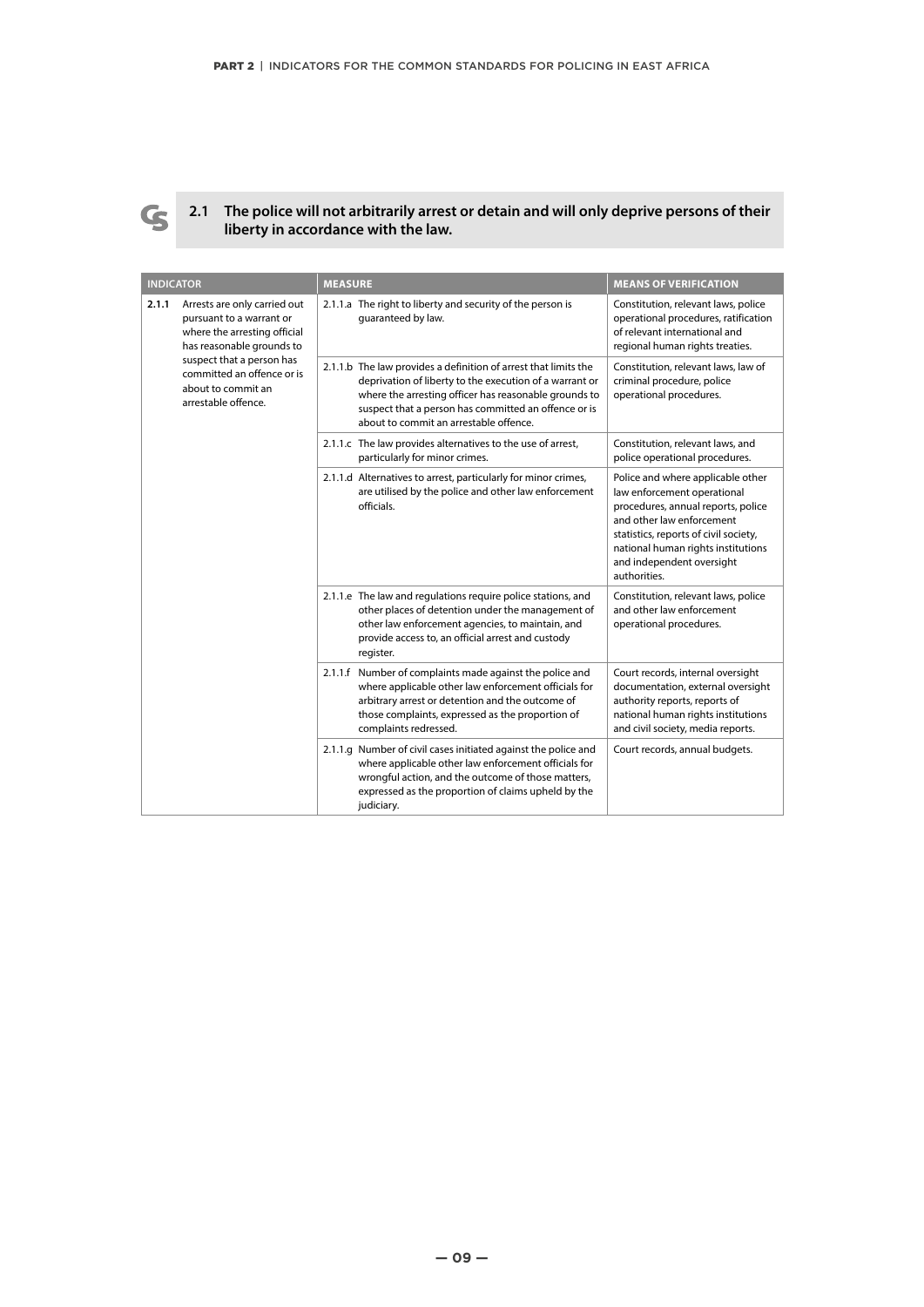

**2.2 The police will promptly inform accused persons of the reason for their arrest and any charges brought against them – this must be communicated to the accused person in a way and manner they understand.**

| <b>INDICATOR</b> |                                                                                                                                                                                                              | <b>MEASURE</b>                                                                                                                                                                                                                                                                                                   | <b>MEANS OF VERIFICATION</b>                                                                                                                                                                            |
|------------------|--------------------------------------------------------------------------------------------------------------------------------------------------------------------------------------------------------------|------------------------------------------------------------------------------------------------------------------------------------------------------------------------------------------------------------------------------------------------------------------------------------------------------------------|---------------------------------------------------------------------------------------------------------------------------------------------------------------------------------------------------------|
| 2.2.1            | All arrested and charged<br>persons receive information<br>on their arrest and charge in<br>a language, way and<br>manner they understand.                                                                   | 2.2.1.a The law and regulation require police and where<br>applicable other law enforcement officials to inform<br>an arrested person of the reason for their arrest and<br>any charges brought against them, along with their<br>rights, promptly and in a way and manner<br>understood by the arrested person. | Constitution, relevant laws, police<br>and other law enforcement<br>operational procedures, ratification<br>of relevant international and<br>regional human rights treaties.                            |
|                  | 2.2.1.b Language translation services are available to the<br>police and where applicable other law enforcement<br>agencies.                                                                                 | Police and where applicable other<br>law enforcement operational<br>procedures, and evidentiary or<br>documentary records.                                                                                                                                                                                       |                                                                                                                                                                                                         |
|                  | 2.2.1.c Information is available in accessible formats for<br>persons with disabilities and/or sign language<br>interpreters are available to police and where<br>applicable other law enforcement agencies. | Police and where applicable other<br>law enforcement operational<br>procedures and evidentiary or<br>documentary records.                                                                                                                                                                                        |                                                                                                                                                                                                         |
|                  |                                                                                                                                                                                                              | 2.2.1.d Number of complaints made against the police and<br>where applicable other law enforcement officials for<br>failure to provide information on the arrest and<br>charge to accused persons, and outcome of those<br>complaints, expressed as the proportion of<br>complaints redressed.                   | Court records, internal oversight<br>documentation, external oversight<br>authority reports, reports of<br>national human rights institutions<br>and civil society organisations, and<br>media reports. |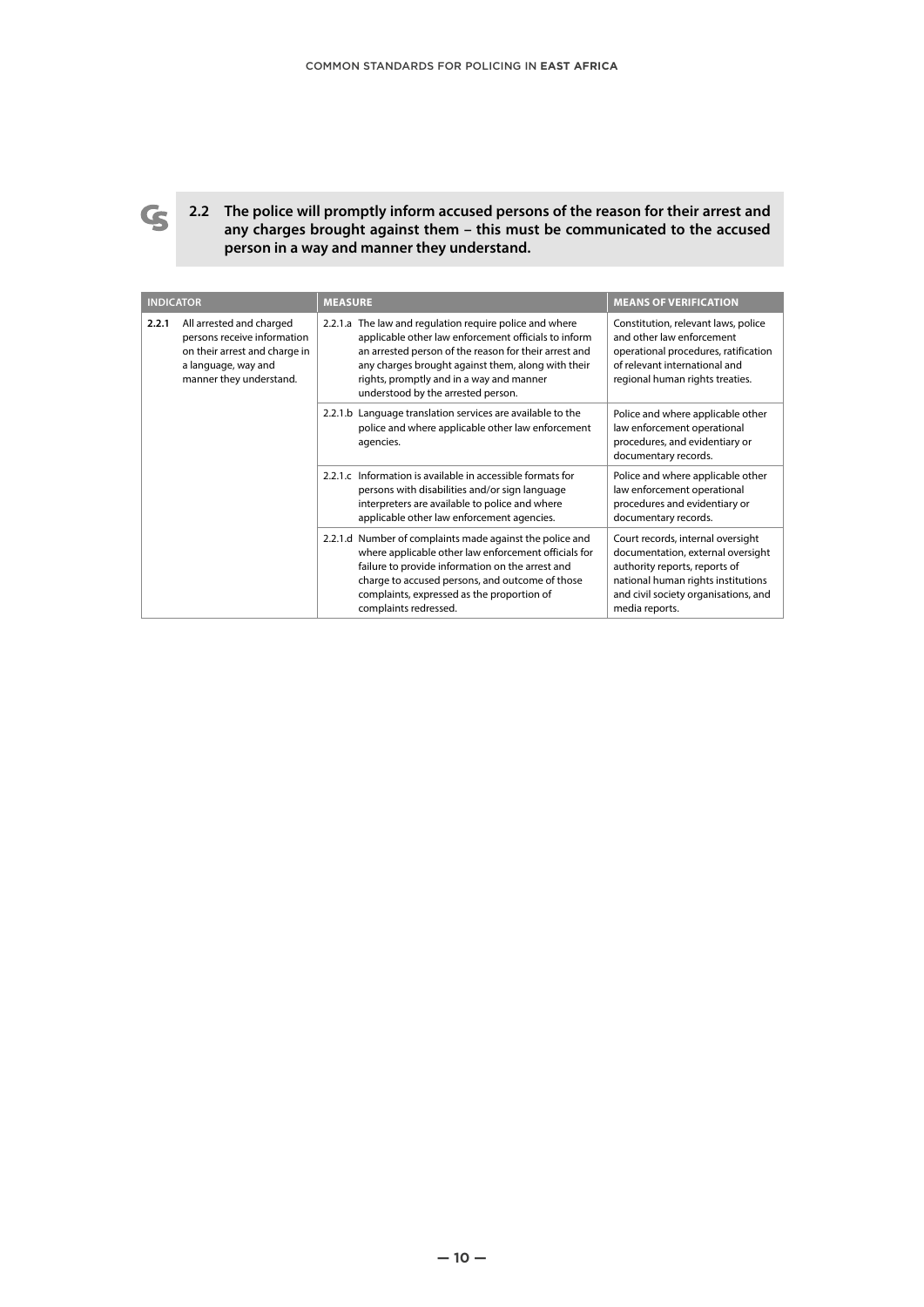

**2.3 The police act in a manner that upholds the presumption of an accused person's innocence until proven guilty in accordance with the law.** 

| <b>INDICATOR</b>                                                                                           |                                                                                                                        | <b>MEASURE</b>                                                                                                                                                                                                                                                                                                                                                                                                    | <b>MEANS OF VERIFICATION</b>                                                                                                                                                                                                                                                                                             |
|------------------------------------------------------------------------------------------------------------|------------------------------------------------------------------------------------------------------------------------|-------------------------------------------------------------------------------------------------------------------------------------------------------------------------------------------------------------------------------------------------------------------------------------------------------------------------------------------------------------------------------------------------------------------|--------------------------------------------------------------------------------------------------------------------------------------------------------------------------------------------------------------------------------------------------------------------------------------------------------------------------|
| The presumption of<br>2.3.1<br>innocence is respected by<br>police and other law<br>enforcement officials. |                                                                                                                        | 2.3.1.a The presumption of innocence is quaranteed by law.                                                                                                                                                                                                                                                                                                                                                        | Constitution, relevant laws, police<br>and where applicable other law<br>enforcement operational<br>procedures, ratification of relevant<br>international and regional human<br>rights treaties.                                                                                                                         |
|                                                                                                            |                                                                                                                        | 2.3.1.b The law, regulations and police and where applicable<br>other law enforcement operational procedures<br>provide that an accused person has the right to<br>remain silent, and cannot be compelled to confess<br>quilt or give evidence against themselves.                                                                                                                                                | Constitution, relevant laws, police<br>and other law enforcement<br>operational procedures.                                                                                                                                                                                                                              |
|                                                                                                            |                                                                                                                        | 2.3.1.c Number of complaints made against the police and<br>where applicable other law enforcement officials for<br>violation of procedural rights related to the<br>presumption of innocence, specifically the right to<br>remain silent and the right not to be compelled to<br>confess guilt or give evidence, and the outcome of<br>those complaints, expressed as the proportion of<br>complaints redressed. | Court records, internal police and<br>where applicable other law<br>enforcement oversight<br>documentation, external oversight<br>authority reports, reports of<br>national human rights institutions<br>and civil society, media reports.                                                                               |
| Police and other law<br>2.3.2<br>enforcement officials<br>victims of crime.                                | maintain confidentiality of<br>information that is of a<br>sensitive nature, particularly<br>information in respect of | 2.3.2.a There is a clear framework for how police and other<br>law enforcement officials should treat information of<br>a confidential nature.                                                                                                                                                                                                                                                                    | Relevant laws, policy and police and<br>where applicable other law<br>enforcement operational<br>procedures, ratification of relevant<br>international and regional human<br>rights treaties.                                                                                                                            |
|                                                                                                            |                                                                                                                        | 2.3.2.b Confidential information is not disclosed including<br>the parading of suspects unless there is a legal<br>requirement to do so and then only to the minimum<br>extent necessary.                                                                                                                                                                                                                         | Relevant laws, policy and police<br>operational procedures, public<br>surveys, media reports, reports of<br>oversight mechanisms and civil<br>society organisations, policy and<br>interagency cooperation<br>agreements regarding sharing of<br>information on crime, policing and<br>other law enforcement strategies. |
|                                                                                                            |                                                                                                                        | 2.3.2.c Complaints against the police and where applicable<br>other law enforcement officials for disclosure of<br>confidential information, and the outcome of those<br>complaints expressed as the proportion of<br>complaints redressed.                                                                                                                                                                       | Court records, internal oversight<br>documentation, external oversight<br>authority reports, reports of<br>national human rights institutions<br>and civil society organisations,<br>media reports.                                                                                                                      |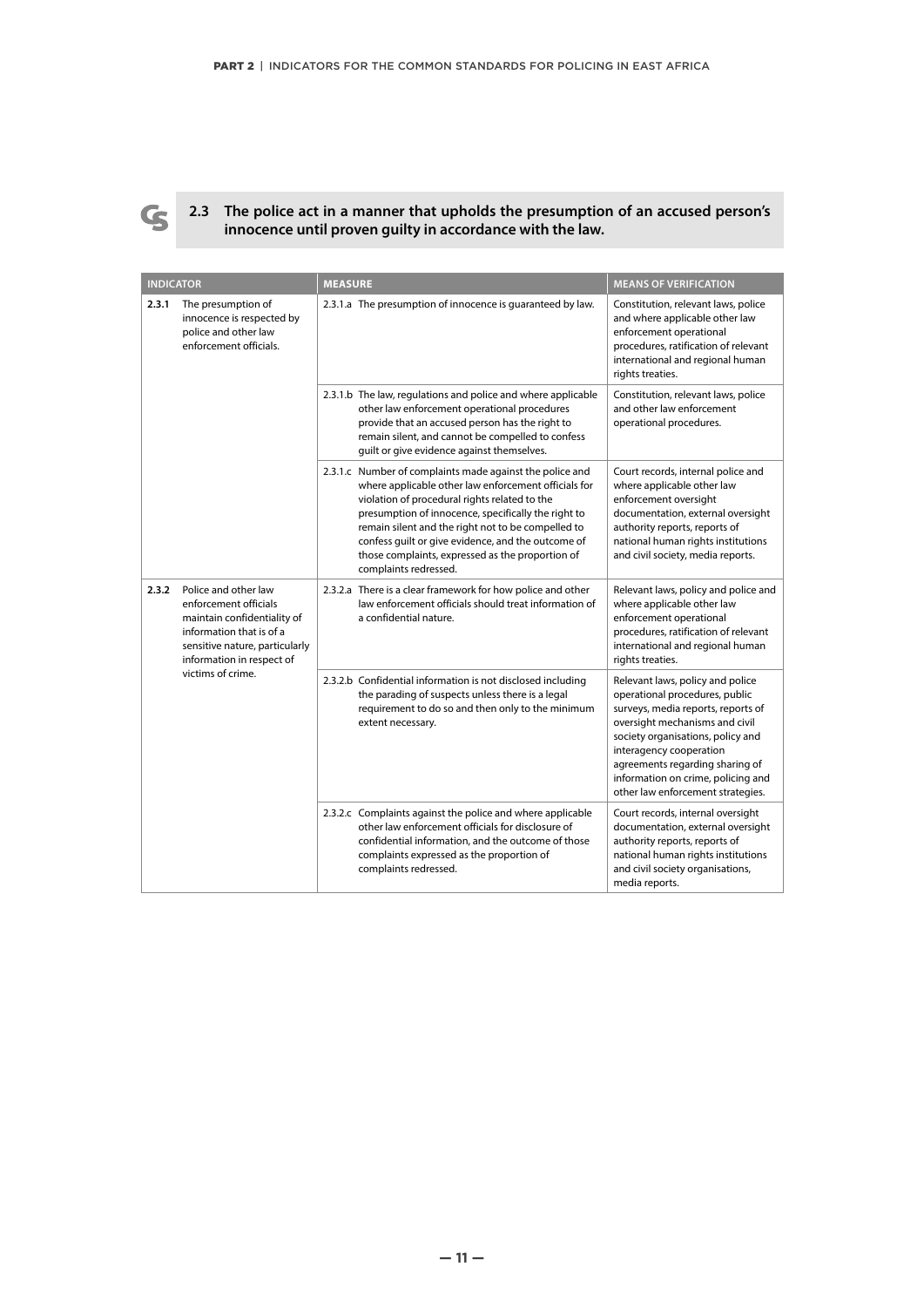

**2.4 The police ensure that arrested persons are brought promptly before an authorised and competent authority or judicial officer.**

|                                                                    | <b>INDICATOR</b>                                                                                                                                                                                         | <b>MEASURE</b>                                                                                                                                                                                                                                                                                                                                                | <b>MEANS OF VERIFICATION</b>                                                                                                                                                                                                                                                                                                                                                               |
|--------------------------------------------------------------------|----------------------------------------------------------------------------------------------------------------------------------------------------------------------------------------------------------|---------------------------------------------------------------------------------------------------------------------------------------------------------------------------------------------------------------------------------------------------------------------------------------------------------------------------------------------------------------|--------------------------------------------------------------------------------------------------------------------------------------------------------------------------------------------------------------------------------------------------------------------------------------------------------------------------------------------------------------------------------------------|
| 2.4.1<br>Custody time limits are<br>respected by police officials. |                                                                                                                                                                                                          | 2.4.1.a The law provides for police and where applicable<br>other law enforcement custody time limits, in<br>compliance with regional and international<br>standards, from the time of arrest until suspects are<br>brought in person before a competent authority or<br>judicial officer.                                                                    | Constitution, relevant laws, police<br>and where applicable other law<br>enforcement operational<br>procedures, ratification of relevant<br>international and regional human<br>rights treaties.                                                                                                                                                                                           |
|                                                                    | 2.4.2.b Custody time limits are adhered to by police and<br>where applicable other law enforcement officials.                                                                                            | Court records, internal police and<br>where applicable other law<br>enforcement oversight<br>documentation, external oversight<br>authority reports, reports of<br>national human rights institutions<br>and civil society, media reports,<br>reports of monitoring visits to<br>places of detention.                                                         |                                                                                                                                                                                                                                                                                                                                                                                            |
|                                                                    | 2.4.2.c The law and regulations require police stations and<br>facilities under the management of other law<br>enforcement agencies to maintain, and provide<br>access to, an official custody register. | Constitution, relevant laws, law of<br>criminal procedure, police and<br>where applicable other law<br>enforcement operational<br>procedures, ratification of relevant<br>international and regional human<br>rights treaties, external oversight<br>authority reports, reports of<br>national human rights institutions<br>and civil society, media reports. |                                                                                                                                                                                                                                                                                                                                                                                            |
|                                                                    |                                                                                                                                                                                                          | 2.4.2.d Suspects are brought in person before a competent<br>authority or judicial officer within the official custody<br>time limits.                                                                                                                                                                                                                        | Constitution, relevant laws, police<br>and where applicable other law<br>enforcement operational<br>procedures, external oversight<br>authority reports, reports of<br>national human rights institutions<br>and civil society, media reports,<br>reports of monitoring visits to<br>places of detention, ratification of<br>relevant international and regional<br>human rights treaties. |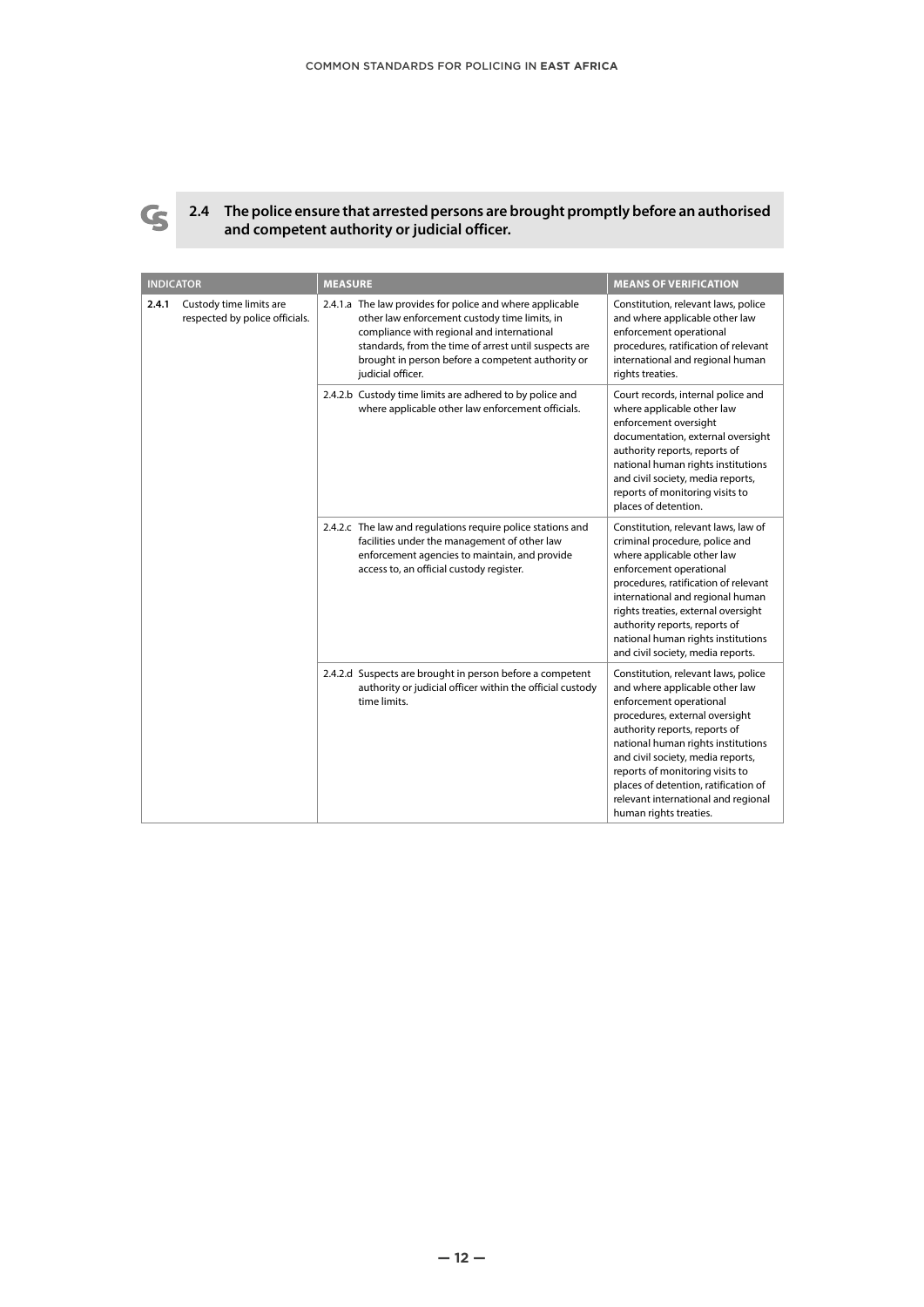

### **2.5 The police ensure that upon arrest, detention or charge, there is a presumptive right to bail or bond.**

| <b>INDICATOR</b>                                                                                                               |                                                                                                                                                                                                                                                                                                                                                                                                                                                                                                                                                                                                                                                                                      | <b>MEASURE</b>                                                                                                                                                                                                                                                | <b>MEANS OF VERIFICATION</b>                                                                                                                                                                                                                           |
|--------------------------------------------------------------------------------------------------------------------------------|--------------------------------------------------------------------------------------------------------------------------------------------------------------------------------------------------------------------------------------------------------------------------------------------------------------------------------------------------------------------------------------------------------------------------------------------------------------------------------------------------------------------------------------------------------------------------------------------------------------------------------------------------------------------------------------|---------------------------------------------------------------------------------------------------------------------------------------------------------------------------------------------------------------------------------------------------------------|--------------------------------------------------------------------------------------------------------------------------------------------------------------------------------------------------------------------------------------------------------|
| 2.5.1<br>Police and where applicable<br>other law enforcement<br>officials uphold the<br>presumptive right to bail or<br>bond. |                                                                                                                                                                                                                                                                                                                                                                                                                                                                                                                                                                                                                                                                                      | 2.5.1.a The law provides that police custody, and detention<br>in facilities under the management of other law<br>enforcement agencies, is a measure of last resort and<br>provides for alternatives to detention, including court<br>summons, bail and bond. | Constitution, relevant laws, police<br>and other law enforcement<br>operational procedures, ratification<br>of relevant international and<br>regional human rights treaties.                                                                           |
|                                                                                                                                | 2.5.1.b The law provides that police officials or other<br>mandated law enforcement officials must only deny<br>bail or bond, or recommend the denial of bail or<br>bond: (a) on grounds that are clearly established in<br>law and not motivated by discrimination of any kind;<br>and (b) if there are reasonable grounds to believe that<br>the accused has been involved in the commission of a<br>criminal offence that carries a custodial sentence, but<br>there is a danger that he or she will abscond, commit<br>further serious offences, or if the release of the<br>accused will not be in the interests of the safety of the<br>person or in the interests of justice. | Constitution, relevant laws, police<br>and other law enforcement<br>operational procedures, ratification<br>of relevant international and<br>regional human rights treaties.                                                                                  |                                                                                                                                                                                                                                                        |
|                                                                                                                                |                                                                                                                                                                                                                                                                                                                                                                                                                                                                                                                                                                                                                                                                                      | 2.5.1.c Police and where applicable other law enforcement<br>officials are trained on decision-making for the<br>issuance of bail or bond to suspects.                                                                                                        | Training curriculum.                                                                                                                                                                                                                                   |
|                                                                                                                                | 2.5.1.d Number of complaints made against the police and<br>where applicable other law enforcement officials for<br>denial of bail or bond, and the outcome of that<br>complaint, expressed as the proportion of complaints<br>redressed.                                                                                                                                                                                                                                                                                                                                                                                                                                            | Court records, internal oversight<br>documentation, external oversight<br>authority reports, reports of<br>national human rights institutions<br>and civil society, media reports.                                                                            |                                                                                                                                                                                                                                                        |
|                                                                                                                                |                                                                                                                                                                                                                                                                                                                                                                                                                                                                                                                                                                                                                                                                                      | 2.5.1.e Number of persons granted bail or bond by police<br>and other law enforcement officials, expressed as a<br>percentage of all persons charged, and disaggregated<br>according to type of offence.                                                      | Police and where applicable other<br>law enforcement statistics, court<br>records, internal oversight<br>documentation, external oversight<br>authority reports, reports of<br>national human rights institutions<br>and civil society, media reports. |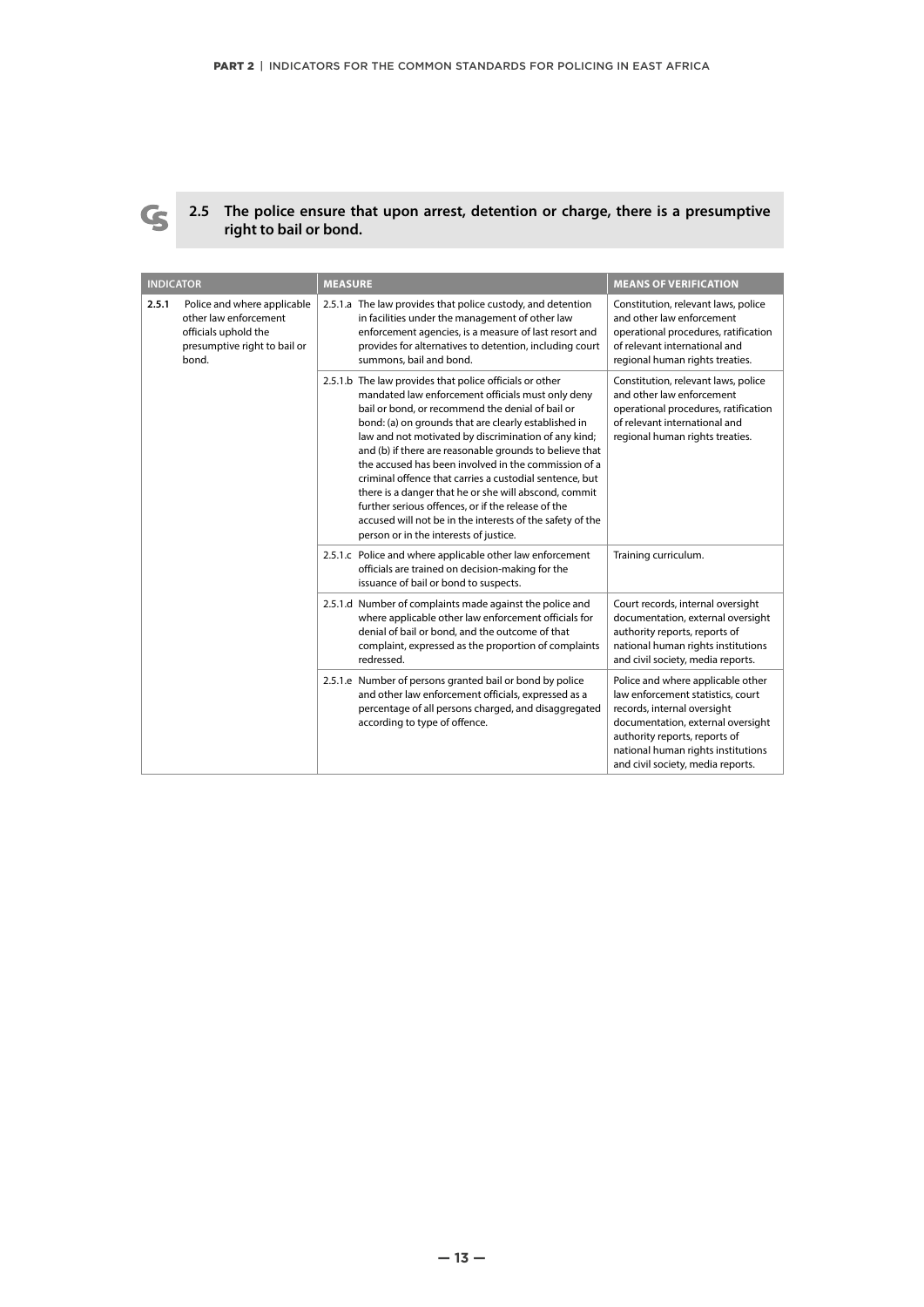

**2.6 The police ensure the right of a detained person to challenge the lawfulness of their detention and recognise the enforceable right to compensation if an arrest or detention is deemed unlawful by the courts.**

| <b>INDICATOR</b>                                                                         |                                                                                                                                                                       | <b>MEASURE</b>                                                                                                                     | <b>MEANS OF VERIFICATION</b>                                                                                                                                                                      |
|------------------------------------------------------------------------------------------|-----------------------------------------------------------------------------------------------------------------------------------------------------------------------|------------------------------------------------------------------------------------------------------------------------------------|---------------------------------------------------------------------------------------------------------------------------------------------------------------------------------------------------|
| Police and where applicable<br>2.6.1<br>other law enforcement<br>officials recognise the | 2.6.1.a The law quar <sup>a</sup> ntees the right to challenge the<br>lawfulness of detention and the right to<br>compensation if an arrest or detention is unlawful. | Relevant laws, ratification of<br>relevant international and regional<br>human rights treaties.                                    |                                                                                                                                                                                                   |
|                                                                                          | enforceable right to<br>compensation for arbitrary<br>or unlawful arrest or                                                                                           | 2.6.1.b Suspects are aware of their right to challenge the<br>lawfulness of their detention in court.                              | Registers of notification of rights,<br>information pamphlets and posters.                                                                                                                        |
|                                                                                          | detention.                                                                                                                                                            | 2.6.1.c Police and where applicable other law enforcement<br>budgets make sufficient provision for the payment of<br>compensation. | Annual reports, annual budget and<br>financial audits.                                                                                                                                            |
|                                                                                          |                                                                                                                                                                       | 2.6.1.d The percentage of claims for compensation or other<br>forms of redress awarded and provided.                               | Annual reports and audited<br>statements of the police and other<br>law enforcement agencies, court<br>records, Internal and external<br>records of police and other law<br>enforcement agencies. |

**G** 

# **2.7 The police ensure that arrested and detained persons have access to interpreters and legal assistance, as required.**

|       | <b>INDICATOR</b>                                                                                                            | <b>MEASURE</b>                                                                                                                                                                                                                                                                                                                                                                                                                                                                                                                                                                                                                                                                        | <b>MEANS OF VERIFICATION</b>                                                                                                                                                                     |
|-------|-----------------------------------------------------------------------------------------------------------------------------|---------------------------------------------------------------------------------------------------------------------------------------------------------------------------------------------------------------------------------------------------------------------------------------------------------------------------------------------------------------------------------------------------------------------------------------------------------------------------------------------------------------------------------------------------------------------------------------------------------------------------------------------------------------------------------------|--------------------------------------------------------------------------------------------------------------------------------------------------------------------------------------------------|
| 2.7.1 | Police and where applicable<br>other law enforcement<br>officials uphold the right of<br>all persons to access a<br>lawyer. | 2.7.1.a The law guarantees the right of all accused persons to<br>the services of a lawyer or suitable paralegal services.                                                                                                                                                                                                                                                                                                                                                                                                                                                                                                                                                            | Constitution, relevant laws, police<br>and where applicable other law<br>enforcement operational<br>procedures, ratification of relevant<br>international and regional human<br>rights treaties. |
|       |                                                                                                                             | 2.7.1.b The law provides that all persons detained in police<br>custody, or places of detention under the<br>management of other law enforcement agencies,<br>have the following rights in relation to legal<br>assistance: (a) access without delay or restriction to<br>lawyers or paralegals, at the latest prior to and during<br>any questioning by the police; (b) confidentiality of<br>communication between lawyers or paralegals and<br>suspects; (c) the means to contact a lawyer or<br>paralegal; and (d) the right to access case files as<br>required by the constitution and/or criminal<br>procedure, and have adequate time and facilities to<br>prepare a defence. | Constitution, relevant laws, police<br>and where applicable other law<br>enforcement operational<br>procedures, ratification of relevant<br>international and regional human<br>rights treaties. |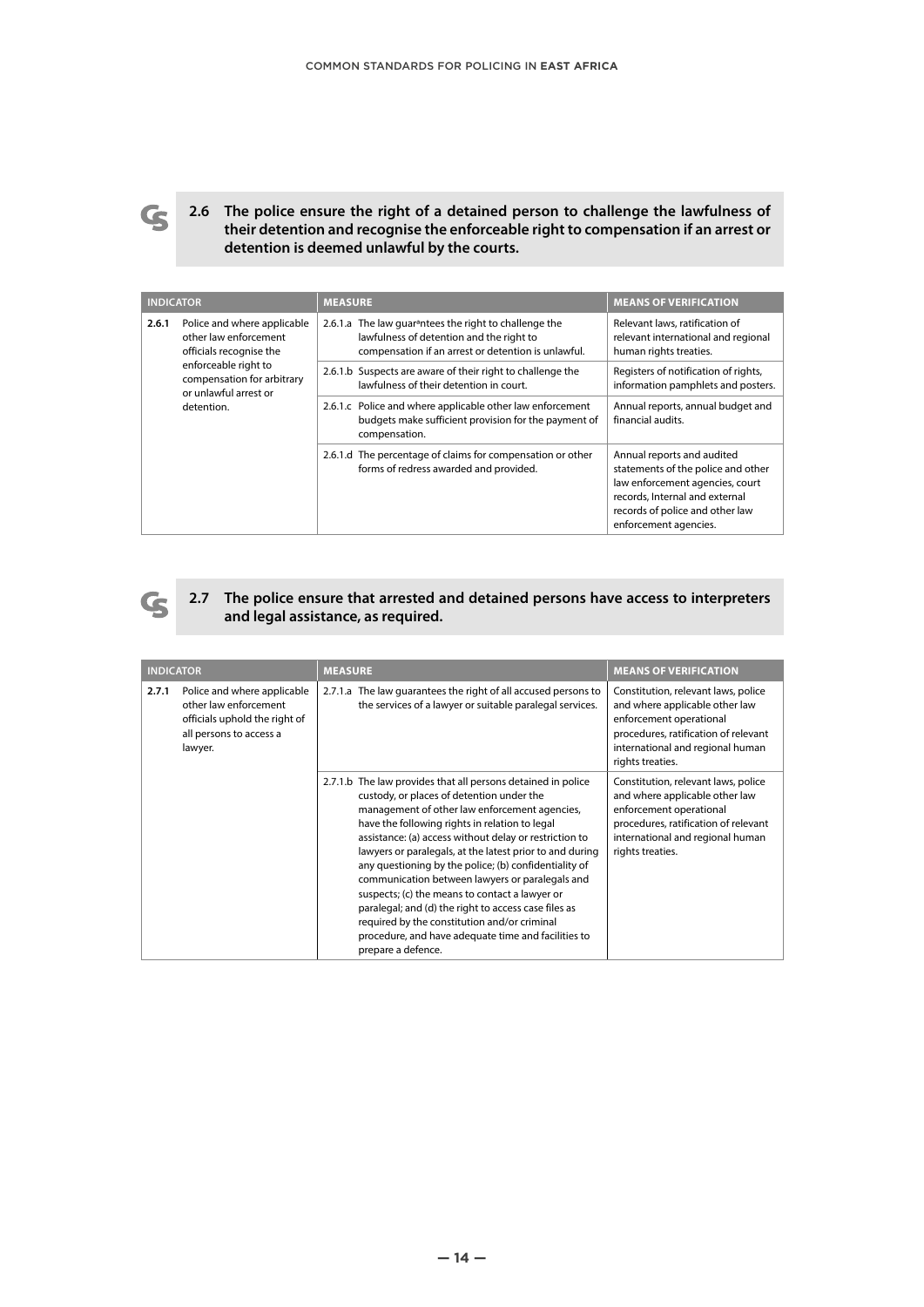

#### **2.8 The police ensure that arrested and detained persons are treated humanely and kept under humane conditions.**

| <b>INDICATOR</b>                                                                                                                                                                                                        | <b>MEASURE</b>                                                                                                                                                                                                                                                                                                                                                                                                  | <b>MEANS OF VERIFICATION</b>                                                                                                                                                                                                                                                                                                                        |
|-------------------------------------------------------------------------------------------------------------------------------------------------------------------------------------------------------------------------|-----------------------------------------------------------------------------------------------------------------------------------------------------------------------------------------------------------------------------------------------------------------------------------------------------------------------------------------------------------------------------------------------------------------|-----------------------------------------------------------------------------------------------------------------------------------------------------------------------------------------------------------------------------------------------------------------------------------------------------------------------------------------------------|
| Conditions of detention in<br>2.8.1<br>police custody and places of<br>detention under the<br>management of other law<br>enforcement agencies are<br>humane and consistent<br>with the right of suspects to<br>dignity. | 2.8.1.a The law provides minimum standards for conditions<br>of detention in police custody and places of<br>detention under the management of other law<br>enforcement agencies, including standards of<br>accommodation, nutrition, hygiene, clothing,<br>bedding, exercise, physical and mental healthcare,<br>contact with the community, and religious<br>observance in accordance with the Mandela Rules. | Constitution, relevant laws, police<br>and other law enforcement<br>operational procedures, ratification<br>of relevant international and<br>regional human rights treaties.                                                                                                                                                                        |
|                                                                                                                                                                                                                         | 2.8.2.b There is a system for the regular and independent<br>monitoring of police custody and places of detention<br>under the management of other law enforcement<br>agencies, and internal and external complaints<br>mechanism available to detainees.                                                                                                                                                       | Constitution, relevant laws, police<br>and other law enforcement<br>operational procedures, ratification<br>of relevant international and<br>regional human rights treaties,<br>internal oversight documentation,<br>external oversight authority reports,<br>reports of national human rights<br>institutions and civil society, media<br>reports. |
|                                                                                                                                                                                                                         | 2.8.2.c Percentage of police and where applicable other law<br>enforcement agencies' budgets allocated to the<br>upkeep and maintenance of detention facilities.                                                                                                                                                                                                                                                | Annual reports and audited<br>statements.                                                                                                                                                                                                                                                                                                           |
|                                                                                                                                                                                                                         | 2.8.2.d Number of complaints made against the police and<br>where applicable other law enforcement officials for<br>conditions of detention that are inhumane or not<br>consistent with the right to dignity of the person, and<br>the outcome of that complaint, expressed as the<br>proportion of complaints redressed.                                                                                       | Court records, internal oversight<br>documentation, external oversight<br>authority reports, reports of<br>national human rights institutions<br>and civil society, media reports.                                                                                                                                                                  |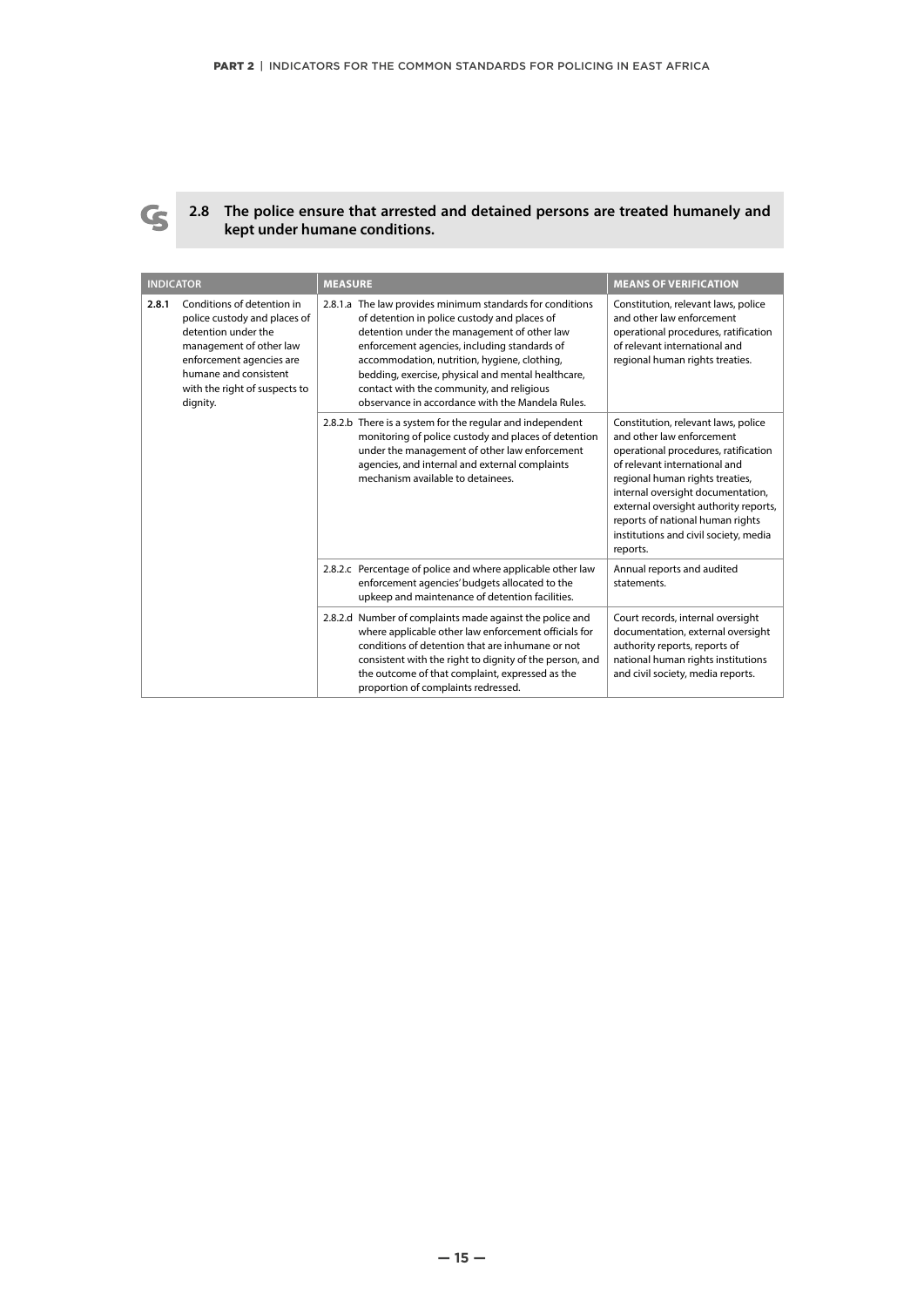# **COMMON STANDARD 3: Police actions**

The police will act in a manner that:

- 3.1 Ensures they discharge the duties assigned to them by law equitably, diligently and with a high degree of professional responsibility and will, at all times, strive to maintain a community service focus;
- 3.2 Upholds the right to life, liberty and security of the person by only using force and firearms when strictly necessary and only to the extent required for the fulfilment of their lawful duty;
- 3.3 Ensures all citizens enjoy their fundamental rights and freedoms without discrimination;
- 3.4 Upholds the absolute prohibition on the use of torture and other cruel, inhuman or degrading treatment or punishment. The police will not inflict, instigate or tolerate any act of torture, cruel, inhuman or degrading treatment or punishment. No circumstances will override this prohibition, including threats of war, political instability or periods of emergency;
- 3.5 Ensures all persons deprived of their liberty are treated with humanity and respect for their inherent dignity. They will:
	- 3.5.1 Consider and treat all persons deprived of their liberty as innocent until proven guilty by a competent judicial authority;
	- 3.5.2 Keep persons awaiting trial separate from convicted persons;
	- 3.5.3 Provide all persons deprived of their liberty with adequate food and clothing, unless the detained person elects to provide their own;
	- 3.5.4 Facilitate assistance from medical practitioners;
	- 3.5.5 Inform family and friends of the detention and allow detained persons to maintain contact with those persons to the extent that such contact is consistent with the administration of justice, security and the good order of the place of detention; and
	- 3.5.6 Allow all persons deprived of their liberty to access legal assistance and receive visits from their legal advisors which are within the sight, but not hearing, of officers.
- 3.6 Adheres to the absolute prohibition on extra-judicial executions and the government will legislate to ensure that such actions are investigated and prosecuted as a matter of priority and as punishable criminal offences under law. Police will not derogate from this principle on account of war, armed conflict or other national emergencies;
- 3.7 Ensures victims are treated with compassion and dignity, which includes access to prompt, fair and inclusive mechanisms of redress that respect the privacy of victims. They will make known and provide victims with assistance, including psychological, medical and social services. The police organisation will ensure that officers receive training to sensitise them to the diverse needs of victims;
- 3.8 Does not discriminate against women, juveniles or minority communities. Police who are in frequent contact with suspects, offenders, victims and witnesses from these groups should receive sensitisation training.
- 3.9 Recognises the right of all persons to peaceful assembly without restriction insofar as this right is consistent with the rule of law, democracy, public peace and security, and the rights of others. Regarding unlawful but peaceful assemblies, police will avoid the use of force and, if force is necessary, only use force to the minimum extent. In violent assemblies, police will use less dangerous means of crowd control but if force becomes necessary, only use the minimum force necessary.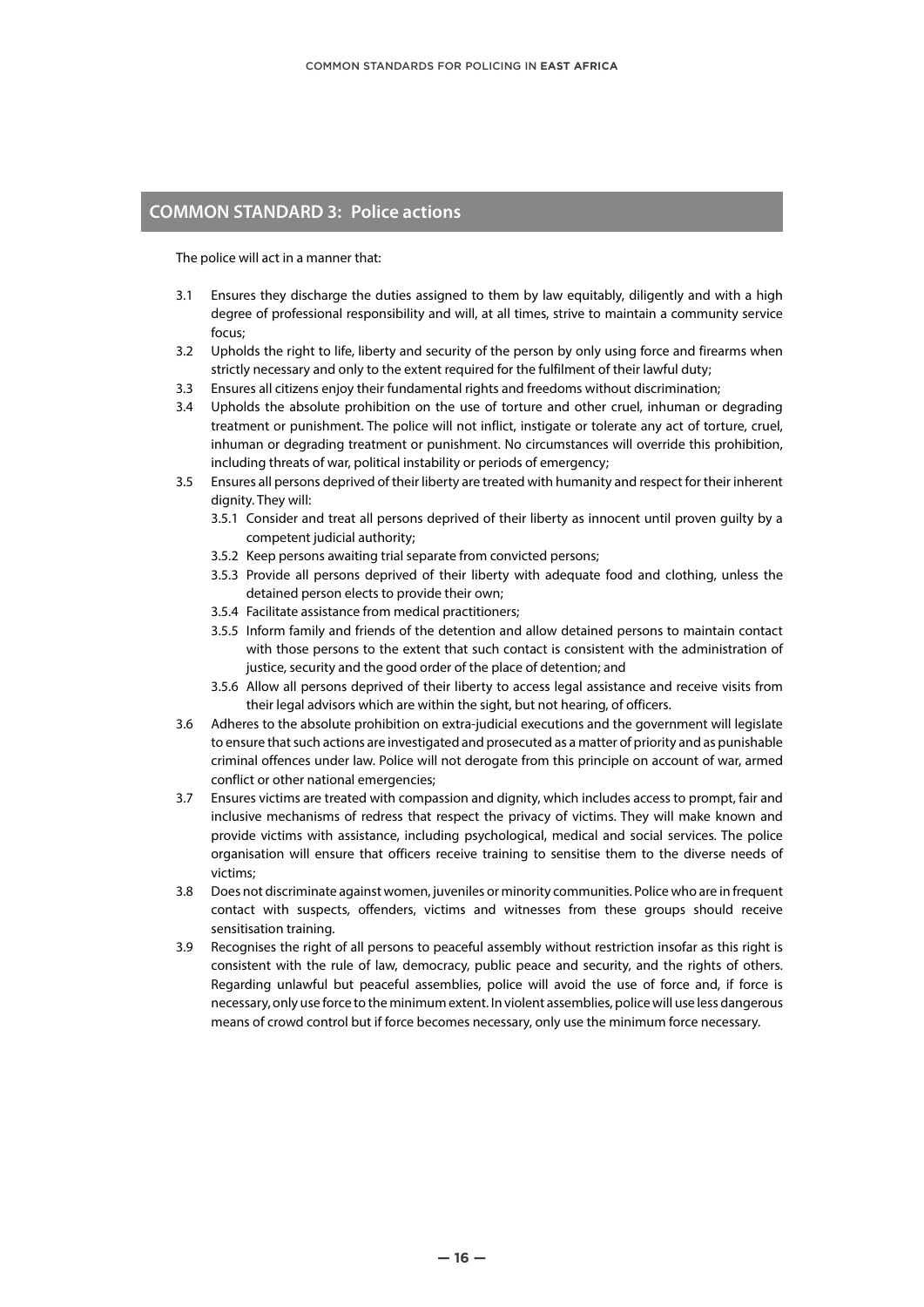

**3.1 The police will act in a manner that ensures they discharge the duties assigned to them by law equitably, diligently and with a high degree of professional responsibility and will, at all times, strive to maintain a community service focus.** 

|       | <b>INDICATOR</b>                                                                                                               | <b>MEASURE</b> |                                                                                                                                                                                                                                                           | <b>MEANS OF VERIFICATION</b>                                                                                                |
|-------|--------------------------------------------------------------------------------------------------------------------------------|----------------|-----------------------------------------------------------------------------------------------------------------------------------------------------------------------------------------------------------------------------------------------------------|-----------------------------------------------------------------------------------------------------------------------------|
| 3.1.1 | The police and where<br>applicable other law<br>enforcement officials have a<br>clear set of values, and                       |                | 3.1.1.a Values are incorporated into police service and other<br>law enforcement agencies' core documents, such as<br>mission statements, codes of conduct and<br>disciplinary codes.                                                                     | Policy documents.                                                                                                           |
|       | efforts are made to ensure<br>these are upheld.                                                                                |                | 3.1.1.b Police and where applicable other law enforcement<br>officials take an oath to uphold these values, and they<br>are reinforced through training and regular<br>communication.                                                                     | Internal communication documents<br>and public addresses by<br>management and membership.                                   |
|       |                                                                                                                                |                | 3.1.1.c Managerial and operational practice supports and<br>reflects adherence to these values through positive<br>measures, performance appraisals, evaluations,<br>warnings and discipline.                                                             | Surveys among police and other<br>law enforcement officials, public<br>perception surveys, policy<br>documents.             |
| 3.1.2 | Police and where applicable<br>other law enforcement<br>agencies adopt and<br>promote a Code of Conduct<br>based on the Common |                | 3.1.2.a There exists within police and where applicable other<br>law enforcement agencies, a Code of Conduct which<br>is based on the Common Standards and other<br>relevant regional and international standards for<br>rights-based policing practices. | Code of Conduct, police and other<br>law enforcement operational<br>procedures.                                             |
|       | Standards for Policing in<br>East Africa.                                                                                      |                | 3.1.2.b Training for police and where applicable other law<br>enforcement officials includes training on the Code of<br>Conduct.                                                                                                                          | Training curriculum.                                                                                                        |
|       |                                                                                                                                |                | 3.1.2.c Percentage of police and where applicable other law<br>enforcement officials who annually receive training<br>on the Code of Conduct.                                                                                                             | Human resources or training<br>academy records.                                                                             |
|       |                                                                                                                                |                | 3.1.2.d Percentage of police and where applicable other law<br>enforcement who have access to visible posters and<br>pamphlets reminding them of the Code of Conduct.                                                                                     | Site visits to places of detention,<br>websites, media statements, reports<br>of independent oversight<br>authorities.      |
|       |                                                                                                                                |                | 3.1.2.e The number of officers disciplined for breaches of the<br>Code of Conduct, including the nature of the breach,<br>type and severity of sanction, and rank of police and<br>other law enforcement officials.                                       | Administrative documents,<br>including human resource<br>documentation.                                                     |
| 3.1.3 | The police and where<br>applicable other law<br>enforcement agencies have<br>a system of performance<br>review and discipline. |                | 3.1.3.a Police and where applicable other law enforcement<br>officials are subject to regular performance<br>monitoring and review in accordance with policy.                                                                                             | Human resource policies, reports of<br>independent oversight or<br>complaints bodies.                                       |
|       |                                                                                                                                |                | 3.1.3.b Percentage of police and where applicable other law<br>enforcement officials who are reviewed on an annual<br>basis.                                                                                                                              | Human resource records.                                                                                                     |
|       |                                                                                                                                |                | 3.1.3.c Performance appraisals form the basis of promotions<br>and designation to particular units.                                                                                                                                                       | Human resource policies.                                                                                                    |
|       |                                                                                                                                |                | 3.1.3.d A clear disciplinary procedure exists in law and<br>practice.                                                                                                                                                                                     | Human resource policies, data on<br>disciplinary procedures brought<br>against officials and the outcomes<br>of the action. |
|       |                                                                                                                                |                | 3.1.3.e There exists a clear framework indicating what<br>actions of police and where applicable other law<br>enforcement officials are considered misconduct or<br>offences, and the consequences of violating those<br>rules.                           | Relevant laws, regulations, and<br>police and other law enforcement<br>operational procedures.                              |
|       |                                                                                                                                |                | 3.1.3.f Police and where applicable other law enforcement<br>officials receive training on the type of actions that<br>will constitute misconduct or offences, and the<br>consequences of violating those rules.                                          | Training curriculum.                                                                                                        |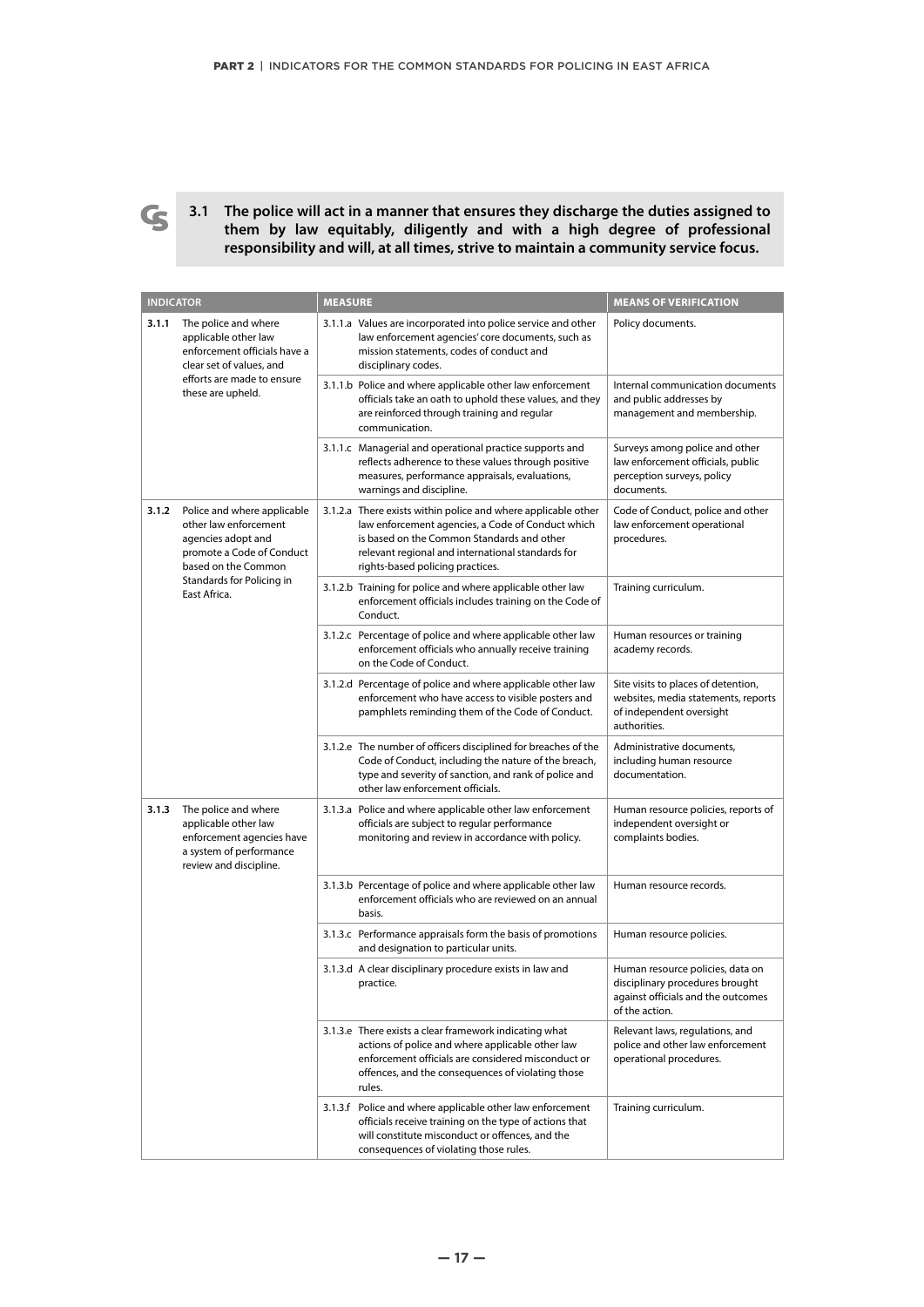| <b>INDICATOR</b> |                                                                                                                                | <b>MEASURE</b> |                                                                                                                                                                                                                                                                                                               | <b>MEANS OF VERIFICATION</b>                                                                                                                                                               |
|------------------|--------------------------------------------------------------------------------------------------------------------------------|----------------|---------------------------------------------------------------------------------------------------------------------------------------------------------------------------------------------------------------------------------------------------------------------------------------------------------------|--------------------------------------------------------------------------------------------------------------------------------------------------------------------------------------------|
| 3.1.3            | The police and where<br>applicable other law<br>enforcement agencies have<br>a system of performance<br>review and discipline. |                | 3.1.3.g Number of police and where applicable other law<br>enforcement officials subject to disciplinary<br>proceedings, expressed as a percentage of total<br>number of officials, and the outcome of those<br>proceedings.                                                                                  | Human resource data, data on<br>disciplinary procedures brought<br>against officials and the outcomes<br>of the action.                                                                    |
|                  |                                                                                                                                |                | 3.1.3.h Police and where applicable other law enforcement<br>officials are encouraged to report acts of misconduct<br>committed by their colleagues.                                                                                                                                                          | Policy documents.                                                                                                                                                                          |
| 3.1.4            | The police and other law<br>enforcement officials are<br>free from partisan political<br>interference.                         |                | 3.1.4.a Police and where applicable other law enforcement<br>officials are prohibited from holding public office or<br>positions within political parties, and from publicly<br>associating themselves with political parties,<br>objectives and activities.                                                  | Relevant laws, public surveys, media<br>reports, reports of civil society<br>organisations and oversight<br>mechanisms, police and other law<br>enforcement policy and code of<br>conduct. |
|                  |                                                                                                                                |                | 3.1.4.b There is a clear distinction between the executive<br>direction and policy role and the operational<br>independence of the police and other law<br>enforcement agencies.                                                                                                                              | Relevant laws and policy.                                                                                                                                                                  |
|                  |                                                                                                                                |                | 3.1.4.c The police and where applicable other law<br>enforcement agencies have budgets adequate to<br>carry out their mandate (measured as the annual<br>budget of the police and other law enforcement<br>agencies, as a proportion of the national budget, with<br>analysis of major items of expenditure). | Annual reports and audited<br>statements of the police and other<br>law enforcement agencies, media<br>reports, reports of civil society<br>organisations and oversight<br>mechanisms.     |
|                  |                                                                                                                                |                | 3.1.4.d The budget is spent according to approved budget<br>expenditure items.                                                                                                                                                                                                                                | Annual reports and audited<br>statements of police and other law<br>enforcement agencies.                                                                                                  |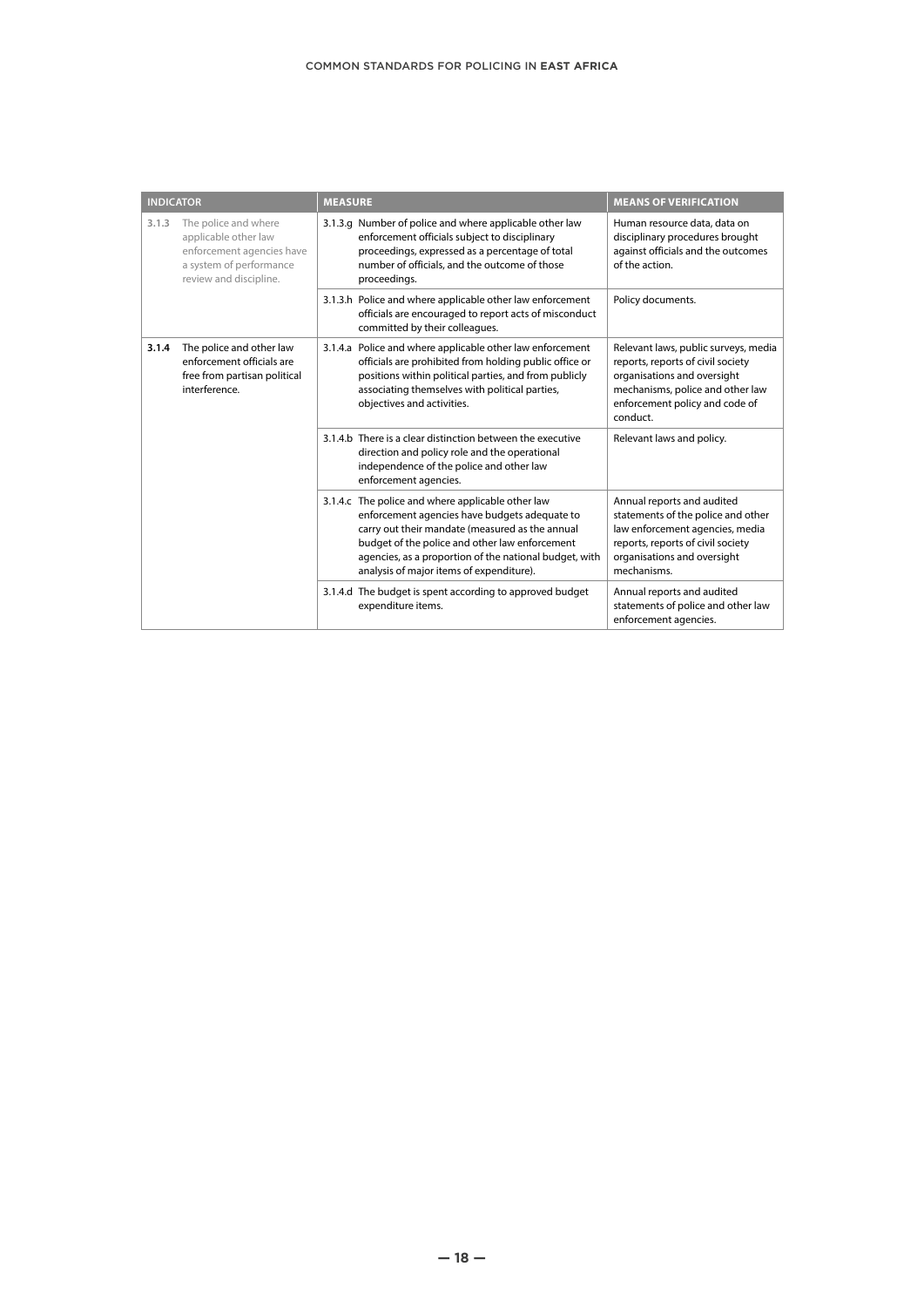

**3.2 The police will act in a manner that upholds the right to life, liberty and security of the person by only using force and firearms when strictly necessary and only to the extent required for the fulfilment of their lawful duty.**

| <b>INDICATOR</b> |                                                                                                                      | <b>MEASURE</b>                                                                                                                                                                                                                                                                                                               | <b>MEANS OF VERIFICATION</b>                                                                                                                                                                                                                                                                                                                                                                |
|------------------|----------------------------------------------------------------------------------------------------------------------|------------------------------------------------------------------------------------------------------------------------------------------------------------------------------------------------------------------------------------------------------------------------------------------------------------------------------|---------------------------------------------------------------------------------------------------------------------------------------------------------------------------------------------------------------------------------------------------------------------------------------------------------------------------------------------------------------------------------------------|
| 3.2.1            | Legislation, policy and<br>practice support the<br>proportionate, minimal and<br>strictly necessary use of<br>force. | 3.2.1.a Legislation criminalises the arbitrary or unlawful use<br>of force.                                                                                                                                                                                                                                                  | Relevant laws, policy and police and<br>other law enforcement operational<br>procedures, ratification of relevant<br>international and regional human<br>rights treaties.                                                                                                                                                                                                                   |
|                  |                                                                                                                      | 3.2.1.b Obedience to superior officer's orders does not<br>excuse arbitrary or unlawful use of force.                                                                                                                                                                                                                        | Relevant laws, policy and police and<br>where applicable other law<br>enforcement operational<br>procedures, ratification of relevant<br>international and regional human<br>rights treaties, policy statements by<br>the police and other law<br>enforcement agencies, reports of<br>civil society, national human rights<br>institutions and independent police<br>oversight authorities. |
|                  |                                                                                                                      | 3.2.1.c Number of police and where applicable other law<br>enforcement officials prosecuted under domestic<br>legislation or common law for excessive or unlawful<br>use of force, and the outcome of those prosecutions,<br>expressed as the proportion of complaints redressed.                                            | Court records, internal police and<br>where applicable other law<br>enforcement oversight<br>documentation, external police and<br>other law enforcement oversight<br>authority reports, reports of<br>national human rights institutions<br>and civil society, media reports.                                                                                                              |
| 3.2.2            | Police and where applicable<br>other law enforcement<br>officials are trained to use<br>minimum force.               | 3.2.2.a Percentage of (a) recruits and (b) police and other law<br>enforcement officials who annually receive training<br>and re-training on the principles of minimum use of<br>force, on the use of weapons and firearms, and on the<br>use of non-violent conflict resolution methods as (i)<br>theory and (ii) practice. | Training curriculum, human<br>resource or training academy<br>records.                                                                                                                                                                                                                                                                                                                      |
|                  |                                                                                                                      | 3.2.2.b Number of police and where applicable other law<br>enforcement officials re-qualified in the use of<br>weapons per year as a ratio of the number of police<br>and other law enforcement officials issued with a<br>firearm.                                                                                          | Police and where applicable other<br>law enforcement administrative<br>reports, training records, weapon<br>re-qualification records.                                                                                                                                                                                                                                                       |
|                  |                                                                                                                      | 3.2.2.c Police and where applicable other law enforcement<br>budgets makes provision for sufficient training on use<br>of force.                                                                                                                                                                                             | Annual budgets and financial<br>audits.                                                                                                                                                                                                                                                                                                                                                     |
| 3.2.3            | Less-lethal equipment is<br>available.                                                                               | 3.2.3.a Less lethal equipment is available to the police and<br>other law enforcement officials and used in<br>accordance with policy.                                                                                                                                                                                       | Weapons register, internal oversight<br>documentation, external oversight<br>authority reports, reports of<br>national human rights institutions<br>and civil society, media reports.                                                                                                                                                                                                       |
|                  |                                                                                                                      | 3.2.3.b Percentage of police and where applicable other law<br>enforcement officials who annually receive training<br>and re-training on less lethal equipment.                                                                                                                                                              | Training curriculum, human<br>resource or training academy<br>records.                                                                                                                                                                                                                                                                                                                      |
| 3.2.4            | Strict control is exercised<br>over the use, storage and<br>distribution of firearms.                                | 3.2.4.a Weapons are only issued to personnel who are<br>assessed as mentally, physically and morally fit and<br>trained to use them.                                                                                                                                                                                         | Weapons register, assessment<br>records.                                                                                                                                                                                                                                                                                                                                                    |
|                  |                                                                                                                      | 3.2.4.b There is automatic review and investigation of<br>incidents of the use of force resulting in death or<br>serious injury, and the investigations are conducted<br>impartially with integrity.                                                                                                                         | Relevant laws, policy and police and<br>other law enforcement operational<br>procedures, ratification of relevant<br>international and regional human<br>rights treaties, court records,<br>internal oversight documentation,<br>external oversight authority reports,<br>reports of national human rights<br>institutions and civil society, media<br>reports.                             |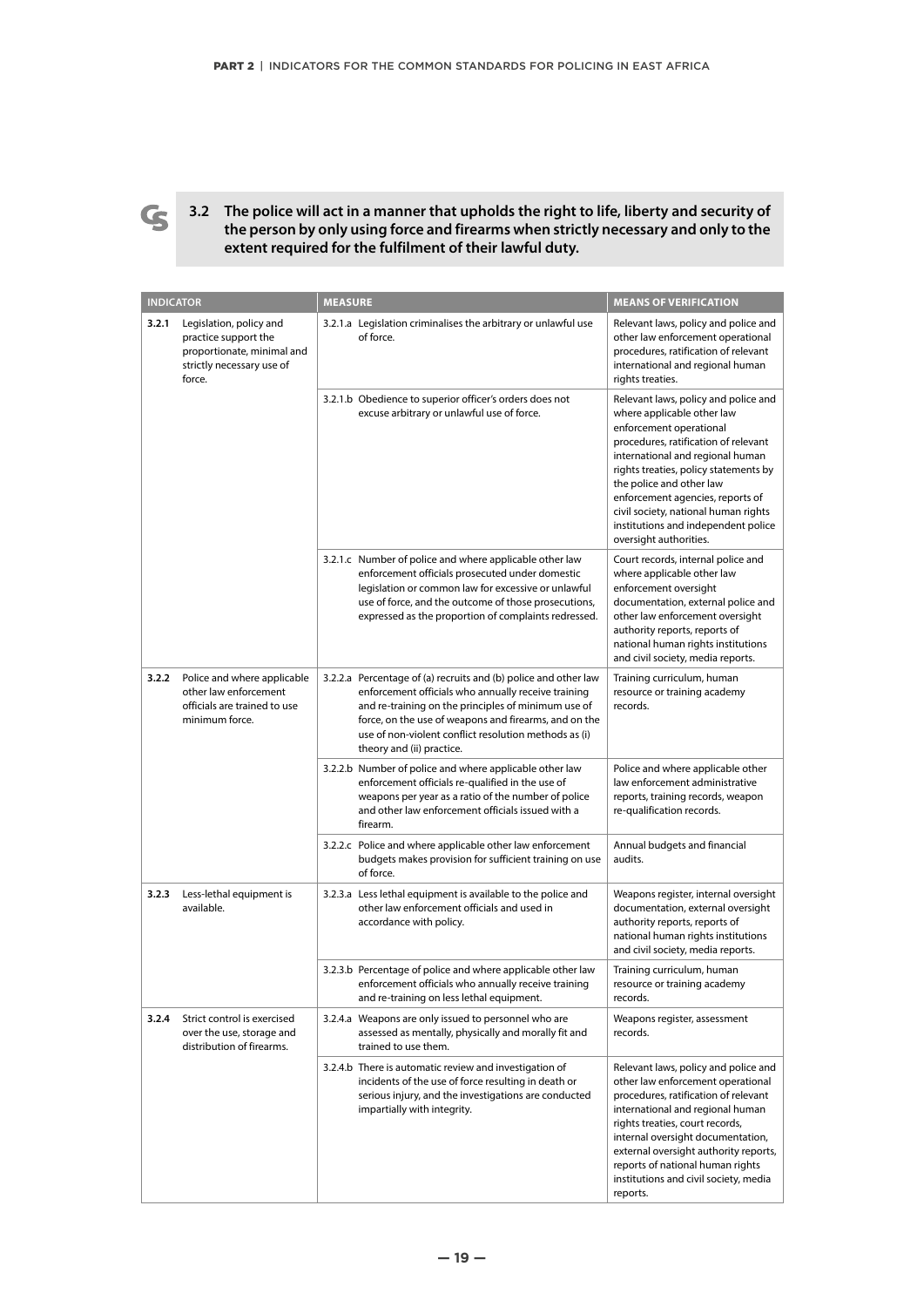| <b>INDICATOR</b>                                                                               | <b>MEASURE</b>                                                                                                                                                                                                                                                                                                                                                                                  | <b>MEANS OF VERIFICATION</b>                                                                                                                                                                                                                                |  |
|------------------------------------------------------------------------------------------------|-------------------------------------------------------------------------------------------------------------------------------------------------------------------------------------------------------------------------------------------------------------------------------------------------------------------------------------------------------------------------------------------------|-------------------------------------------------------------------------------------------------------------------------------------------------------------------------------------------------------------------------------------------------------------|--|
| Strict control is exercised<br>3.2.4<br>over the use, storage and<br>distribution of firearms. | 3.2.4.c Police and where applicable other law enforcement<br>records on the number of people injured or killed<br>during the course of police and other law enforcement<br>action, as a ratio of statistics of serious crime reported,<br>overall number of crimes reported, number of police<br>and other law enforcement officials, and the number<br>of officials wounded or killed on duty. | Coroners' or forensic pathologists'<br>reports on the cause of death, court<br>records, internal oversight<br>documentation, external oversight<br>authority reports, reports of<br>national human rights institutions<br>and civil society, media reports. |  |



### **3.3 The police will act in a manner that ensures all citizens enjoy their fundamental rights and freedoms without discrimination.**

| <b>INDICATOR</b> |                                                                                                 | <b>MEASURE</b>                                                                                                                   | <b>MEANS OF VERIFICATION</b>                                                                                                                                                       |
|------------------|-------------------------------------------------------------------------------------------------|----------------------------------------------------------------------------------------------------------------------------------|------------------------------------------------------------------------------------------------------------------------------------------------------------------------------------|
| 3.3.1            | Police and where applicable<br>other law enforcement<br>officials enforce the law<br>equitably. | 3.3.1.a All persons are received and treated fairly and are not<br>subject to discrimination, harassment or arbitrary<br>arrest. | Court records, internal oversight<br>documentation, external oversight<br>authority reports, reports of<br>national human rights institutions<br>and civil society, media reports. |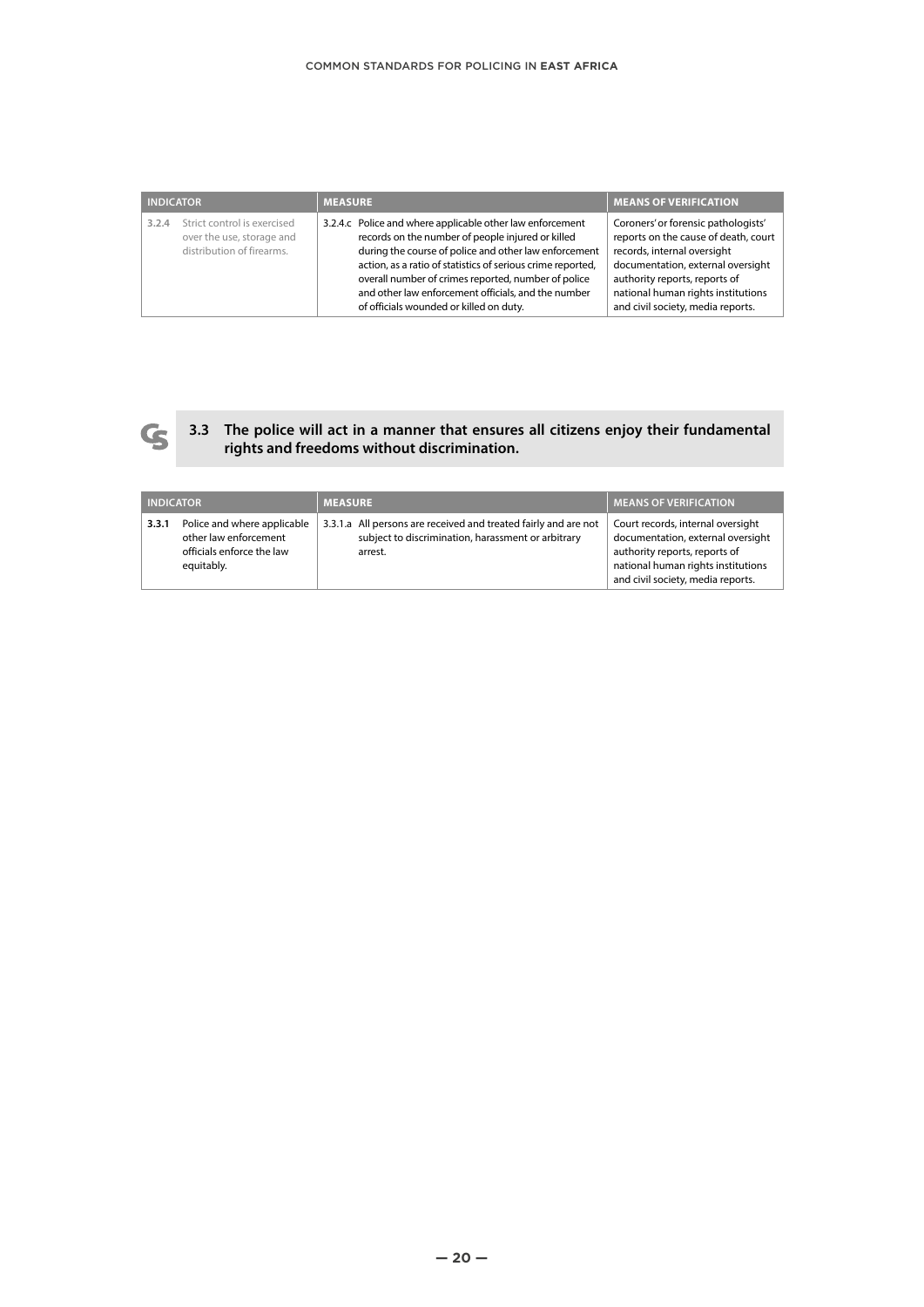**3.4 The police will act in a manner that upholds the absolute prohibition against torture and other cruel inhuman or degrading treatment or punishment. The police will not inflict, instigate or tolerate any act of torture or other cruel, inhuman or degrading treatment or punishment. No circumstances will override this prohibition, including threats of war, political instability or periods of emergency.**

 $\mathbf{G}$ 

| <b>INDICATOR</b> |                                                                                                                                                     | <b>MEANS OF VERIFICATION</b>                                                                                                                                                                                                                                                                                                                                       |                                                                                                                                                                                                                                                                       |
|------------------|-----------------------------------------------------------------------------------------------------------------------------------------------------|--------------------------------------------------------------------------------------------------------------------------------------------------------------------------------------------------------------------------------------------------------------------------------------------------------------------------------------------------------------------|-----------------------------------------------------------------------------------------------------------------------------------------------------------------------------------------------------------------------------------------------------------------------|
| 3.4.1            | Legislation and policy<br>prohibit torture and other<br>cruel, inhuman or<br>degrading treatment or                                                 | 3.4.1.a Domestic legislation prohibits torture, which is<br>defined in accordance with Article 1 of the UN<br>Convention against Torture and Other Cruel, Inhuman<br>or Degrading Treatment or Punishment.                                                                                                                                                         | Constitution, relevant laws,<br>ratification of relevant international<br>and regional human rights treaties.                                                                                                                                                         |
|                  | punishment ('other<br>ill-treatment').                                                                                                              | 3.4.1.b Police and where applicable other law enforcement<br>policies and codes of conduct define torture and<br>outlines detailed steps the police and other law<br>enforcement officials must take to prevent torture,<br>and to respond to any allegations of torture.                                                                                          | Police and where applicable other<br>law enforcement official<br>procedures, code of conduct.                                                                                                                                                                         |
|                  |                                                                                                                                                     | 3.4.1c Obedience to a superior's orders is not a defence to<br>an act of torture or other ill-treatment.                                                                                                                                                                                                                                                           | Constitution, relevant laws,<br>ratification of relevant international<br>and regional human rights treaties.                                                                                                                                                         |
|                  |                                                                                                                                                     | 3.4.1.d Any statement made as a result of torture is not<br>permitted to be used as evidence in any proceedings,<br>except that in the case of suspects accused of torture,<br>then evidence may be led that the statement was<br>made as a result of torture.                                                                                                     | Constitution, relevant laws,<br>ratification of relevant international<br>and regional human rights treaties.                                                                                                                                                         |
| 3.4.2            | The police and where<br>applicable other law<br>enforcement officials are<br>trained on the prohibition<br>and prevention of torture.               | 3.4.2.a The prohibition of torture and ill-treatment is<br>included in the training of all police and other law<br>enforcement officials. The training stresses the human<br>rights principles underpinning the prohibition, and<br>involves practical examples of what constitutes<br>prohibited actions.                                                         | Training curriculum.                                                                                                                                                                                                                                                  |
|                  |                                                                                                                                                     | 3.4.2.b Percentage of police and where applicable other law<br>enforcement officials who annually receive training<br>on the prohibition and prevention of torture,<br>disaggregated by rank.                                                                                                                                                                      | Reports of human resources,<br>training colleges, and training<br>service providers (such as civil<br>society organisations or national<br>human rights institutions).                                                                                                |
| 3.4.3            | Police and where applicable<br>other law enforcement<br>officials' actions and<br>processes are designed to<br>remove the potential for<br>torture. | 3.4.3.a Procedural safeguards exist to prevent the use of<br>violence, threats or intimidation during interrogation<br>or interviewing of suspects and witnesses.                                                                                                                                                                                                  | Relevant laws, police and other law<br>enforcement operational<br>procedures, ratification of relevant<br>international and regional human<br>rights treaties.                                                                                                        |
|                  |                                                                                                                                                     | 3.4.3.b The law, regulations and police and other law<br>enforcement operational procedures provide the<br>following rights of suspects during questioning and<br>confession: (a) freedom from torture and other<br>ill-treatment; (b) the presence of a lawyer; (c) a<br>medical examination; (d) an interpreter, if required;<br>(e) the right to remain silent. | Constitution, relevant laws, police<br>and other law enforcement<br>operational procedures, ratification<br>of relevant international and<br>regional human rights treaties.                                                                                          |
|                  |                                                                                                                                                     | 3.4.3.c The law provides that information about every<br>questioning session be recorded, including<br>information about the (a) duration, (b) intervals, (c)<br>identity of the officials carrying out the questioning,<br>and (d) confirmation that the detained person was<br>availed the opportunity to seek legal assistance or a<br>medical examination.     | Constitution, relevant laws, police<br>and other law enforcement official<br>procedures, ratification of relevant<br>international and regional human<br>rights treaties.                                                                                             |
|                  |                                                                                                                                                     | 3.4.3.d Audio or audio-visual recording of questionings and<br>confessions are taken and made available.                                                                                                                                                                                                                                                           | Police and where applicable other<br>law enforcement operational<br>procedures, court records, internal<br>oversight documentation, external<br>oversight authority reports, reports<br>of national human rights<br>institutions and civil society, media<br>reports. |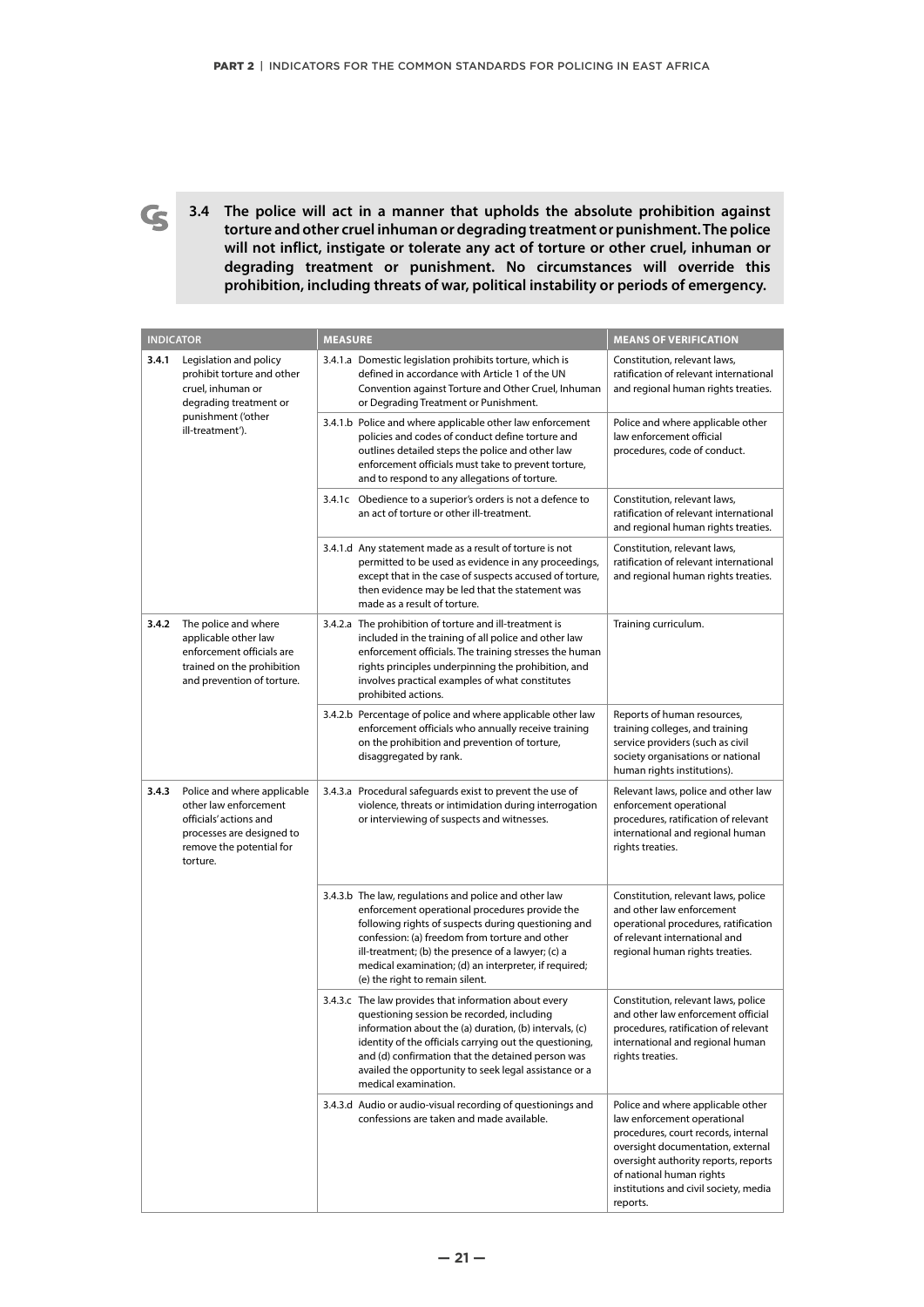| <b>INDICATOR</b> |                                                                                                                                                     | <b>MEASURE</b> |                                                                                                                                                                                                                                                                                                                                                     | <b>MEANS OF VERIFICATION</b>                                                                                                                                                                                                                                                                                                                                                             |                                                                                                                                                                                    |
|------------------|-----------------------------------------------------------------------------------------------------------------------------------------------------|----------------|-----------------------------------------------------------------------------------------------------------------------------------------------------------------------------------------------------------------------------------------------------------------------------------------------------------------------------------------------------|------------------------------------------------------------------------------------------------------------------------------------------------------------------------------------------------------------------------------------------------------------------------------------------------------------------------------------------------------------------------------------------|------------------------------------------------------------------------------------------------------------------------------------------------------------------------------------|
| 3.4.3            | Police and where applicable<br>other law enforcement<br>officials' actions and<br>processes are designed to<br>remove the potential for<br>torture. |                | 3.4.3.e Number of complaints made against the police and<br>where applicable other law enforcement officials for<br>violation of procedural rights during questioning and<br>confessions, and the outcome of those complaints,<br>expressed as the proportion of complaints redressed.                                                              | Court records, internal oversight<br>documentation, external oversight<br>authority reports, reports of<br>national human rights institutions<br>and civil society, media reports.                                                                                                                                                                                                       |                                                                                                                                                                                    |
| 3.4.4            | Allegations of torture are<br>independently and<br>effectively and promptly<br>investigated.                                                        |                | 3.4.4.a The number and nature of complaints of torture and<br>other ill-treatment by the police and where<br>applicable other law enforcement officials as<br>submitted by individual complainants, by NGOs or<br>organisations external to the police to international<br>and regional human rights mechanisms or identified<br>in a court of law. | Ratification of relevant international<br>and regional human rights treaties<br>(including optional and reporting<br>protocols), State reports to UN and<br>AU mechanisms, shadow reports of<br>national human rights institutions<br>and non-government organisations,<br>working documents of UN and AU<br>mechanisms, decisions of<br>international criminal courts and<br>tribunals. |                                                                                                                                                                                    |
|                  |                                                                                                                                                     |                |                                                                                                                                                                                                                                                                                                                                                     | 3.4.4.b The number and nature of complaints of torture<br>made by police and where applicable other law<br>enforcement officials about their colleagues, and the<br>outcome of the complaints, expressed as the<br>proportion of complaints redressed.                                                                                                                                   | Court records, internal oversight<br>documentation, external oversight<br>authority reports, reports of<br>national human rights institutions<br>and civil society, media reports. |
|                  |                                                                                                                                                     |                | 3.4.4.c Percentage of all complaints of torture and other<br>ill-treatment that are independently and effectively<br>investigated by an impartial domestic body, and the<br>outcomes of the complaints, expressed as a<br>proportion of complaints redressed.                                                                                       | Court records, internal oversight<br>documentation, external oversight<br>authority reports, reports of<br>national human rights institutions<br>and civil society, media reports.                                                                                                                                                                                                       |                                                                                                                                                                                    |
|                  |                                                                                                                                                     |                | 3.4.4.d Number of police and where applicable other law<br>enforcement officials charged with torture and other<br>ill-treatment, and the outcome of the cases,<br>expressed as a proportion of complaints redressed.                                                                                                                               | Court records, internal oversight<br>documentation, external oversight<br>authority reports, reports of<br>national human rights institutions<br>and civil society, media reports.                                                                                                                                                                                                       |                                                                                                                                                                                    |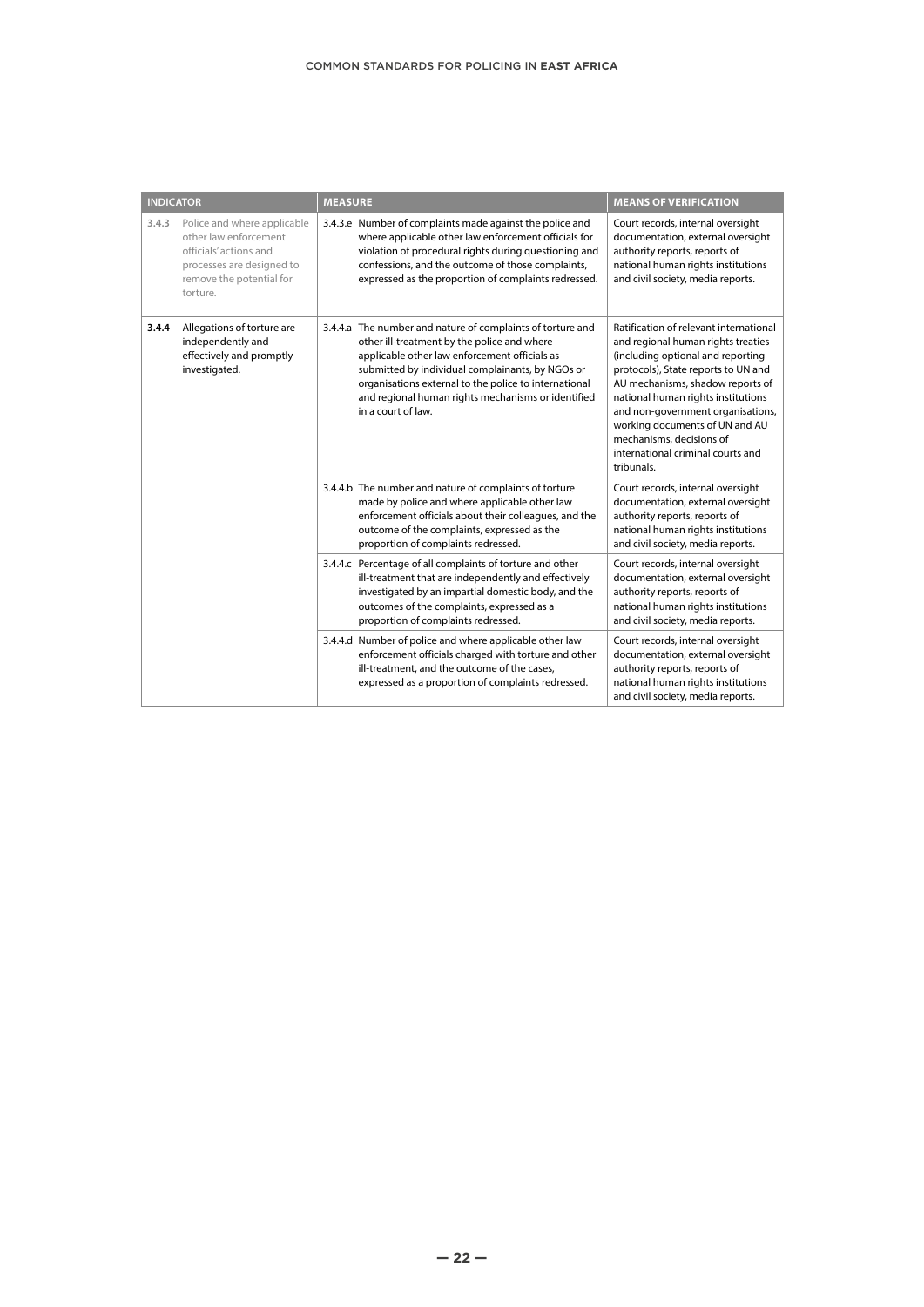**3.5 The police will act in a manner that ensures all persons deprived of their liberty are treated with humanity and respect for their inherent dignity.**

## **The police will:**

 $\mathbf G$ 

## *3.5.1 The police will keep persons awaiting trial separate from convicted persons.*

| <b>INDICATOR</b>                                                                                                                                                                                                                | <b>MEASURE</b>                                                                                                                                                                                                                                                                 | <b>MEANS OF VERIFICATION</b>                                                                                                                                                                                                                                                                                                                        |
|---------------------------------------------------------------------------------------------------------------------------------------------------------------------------------------------------------------------------------|--------------------------------------------------------------------------------------------------------------------------------------------------------------------------------------------------------------------------------------------------------------------------------|-----------------------------------------------------------------------------------------------------------------------------------------------------------------------------------------------------------------------------------------------------------------------------------------------------------------------------------------------------|
| 3.5.1.1 Conditions of detention in<br>police custody and places of<br>detention under the<br>management of other law<br>enforcement agencies are<br>humane and consistent<br>with the right of an accused<br>person to dignity. | Categories of detainees are held separately,<br>3.5.1.1.a<br>according to their status, which includes the<br>separate detention of men and women, children<br>and adults, and convicted from pre-trial<br>detainees, while also being mindful of specific<br>vulnerabilities. | Constitution, relevant laws, police<br>and other law enforcement<br>operational procedures, ratification<br>of relevant international and<br>regional human rights treaties,<br>internal oversight documentation,<br>external oversight authority reports,<br>reports of national human rights<br>institutions and civil society, media<br>reports. |

# *3.5.2 Provide all persons deprived of their liberty with adequate food and clothing, unless the detained person elects to provide their own.*

| <b>INDICATOR</b>                                                                                                                                                                                                                | <b>MEASURE</b> |                                                                                                                                                                                                                                                                                                  | <b>MEANS OF VERIFICATION</b>                                                                                                                                                                                                                                                                                                                                         |
|---------------------------------------------------------------------------------------------------------------------------------------------------------------------------------------------------------------------------------|----------------|--------------------------------------------------------------------------------------------------------------------------------------------------------------------------------------------------------------------------------------------------------------------------------------------------|----------------------------------------------------------------------------------------------------------------------------------------------------------------------------------------------------------------------------------------------------------------------------------------------------------------------------------------------------------------------|
| 3.5.2.1 Conditions of detention in<br>police custody and places of<br>detention under the<br>management of other law<br>enforcement agencies are<br>humane and consistent<br>with the right of an accused<br>person to dignity. | 3.5.2.1.a      | The police and where applicable other law<br>enforcement officials provide detainees under<br>their care with adequate food and water, and<br>clothing, where necessary.                                                                                                                         | Constitution, relevant laws, police<br>and where applicable other law<br>enforcement operational<br>procedures, ratification of relevant<br>international and regional human<br>rights treaties, internal oversight<br>documentation, external oversight<br>authority reports, reports of<br>national human rights institutions<br>and civil society, media reports. |
|                                                                                                                                                                                                                                 | 3.5.2.1.b      | Number of complaints made against the police<br>and other law enforcement officials for<br>conditions of detention that are inhumane or not<br>consistent with the right to dignity of the person,<br>and the outcome of that complaint, expressed as<br>the proportion of complaints redressed. | Court records, internal oversight<br>documentation, external oversight<br>authority reports, reports of<br>national human rights institutions<br>and civil society, media reports.                                                                                                                                                                                   |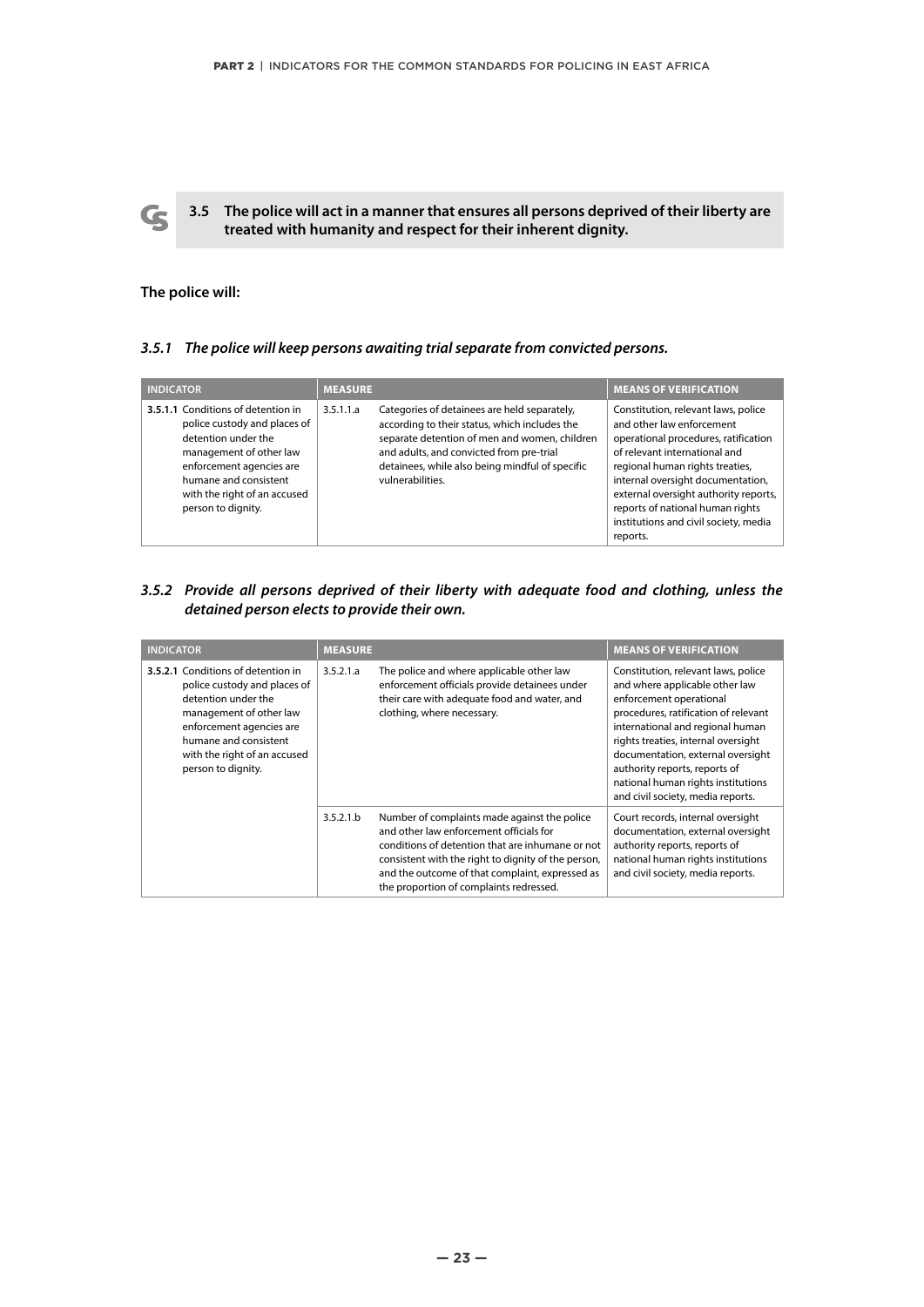|  | 3.5.3 Facilitate assistance from medical practitioners. |  |
|--|---------------------------------------------------------|--|
|--|---------------------------------------------------------|--|

|  | <b>INDICATOR</b>                                              | <b>MEASURE</b> |                                                                                                                                                                                                                                                                       | <b>MEANS OF VERIFICATION</b>                                                                                                                                                                                      |
|--|---------------------------------------------------------------|----------------|-----------------------------------------------------------------------------------------------------------------------------------------------------------------------------------------------------------------------------------------------------------------------|-------------------------------------------------------------------------------------------------------------------------------------------------------------------------------------------------------------------|
|  | 3.5.3.1 Detainees receive prompt<br>and adequate health care. | 3.5.3.1.a      | The number detainees seeking medical<br>attention, and the percentage who received<br>health care while in custody, including nature of<br>the care and the time taken between complaint<br>and receipt of services.                                                  | Detainee medical records, custody<br>records, internal oversight<br>documentation, external oversight<br>authority reports, reports of<br>national human rights institutions<br>and civil society, media reports. |
|  |                                                               | 3.5.3.1.b      | The number of detainees transferred to hospitals<br>for treatment as a percentage of total number of<br>detainees.                                                                                                                                                    | Detainee medical records, custody<br>records, internal oversight<br>documentation, external oversight<br>authority reports, reports of<br>national human rights institutions<br>and civil society, media reports. |
|  |                                                               | 3.5.3.1.c      | The law provides for physical and mental health<br>assessment screenings and a process for the<br>diversion of persons to mental healthcare<br>facilities if required.                                                                                                | Constitution, relevant laws, police<br>and other law enforcement<br>operational procedures, ratification<br>of relevant international and<br>regional human rights treaties.                                      |
|  |                                                               | 3.5.3.1.d      | Number of complaints made against the police<br>and where applicable other law enforcement<br>officials for denial of healthcare or failure to<br>provide healthcare, and the outcome of those<br>complaints, expressed as the proportion of<br>complaints redressed. | Court records, internal oversight<br>documentation, external oversight<br>authority reports, reports of<br>national human rights institutions<br>and civil society, media reports.                                |

*3.5.4 Inform family and friends of the detention and allow the detained person to maintain contact with those persons to the extent that such contact is consistent with the administration of justice, security and the good order of the place of detention.*

| <b>INDICATOR</b>                                                                              | <b>MEASURE</b> |                                                                                                                                                                                                                                                                          | <b>MEANS OF VERIFICATION</b>                                                                                                                                                                             |
|-----------------------------------------------------------------------------------------------|----------------|--------------------------------------------------------------------------------------------------------------------------------------------------------------------------------------------------------------------------------------------------------------------------|----------------------------------------------------------------------------------------------------------------------------------------------------------------------------------------------------------|
| 3.5.4.1 Detainees have access to<br>family, next of kin or others<br>while in police custody. | 3.5.4.1.a      | The law provides for the right of access by<br>detainees to family members, or another person<br>of their choice.                                                                                                                                                        | Constitution and relevant laws.<br>ratification of relevant international<br>and regional human rights treaties.                                                                                         |
|                                                                                               | 3.5.4.1.b      | Visits to detainees in police custody and places<br>of detention under the management of other<br>law enforcement agencies are recorded in a<br>custody or prisoner register and/or occurrence<br>book, with explanations provided for any<br>limitations on this right. | Occurrence book/custody register,<br>internal oversight documentation,<br>external oversight authority reports,<br>reports of national human rights<br>institutions and civil society, media<br>reports. |
|                                                                                               | 3.5.4.1.c      | Number of complaints made against the police<br>and where applicable other law enforcement<br>officials for denial of access to family members,<br>and the outcome of those complaints, expressed<br>as the proportion of complaints redressed.                          | Court records, internal oversight<br>documentation, external oversight<br>authority reports, reports of<br>national human rights institutions<br>and civil society, media reports.                       |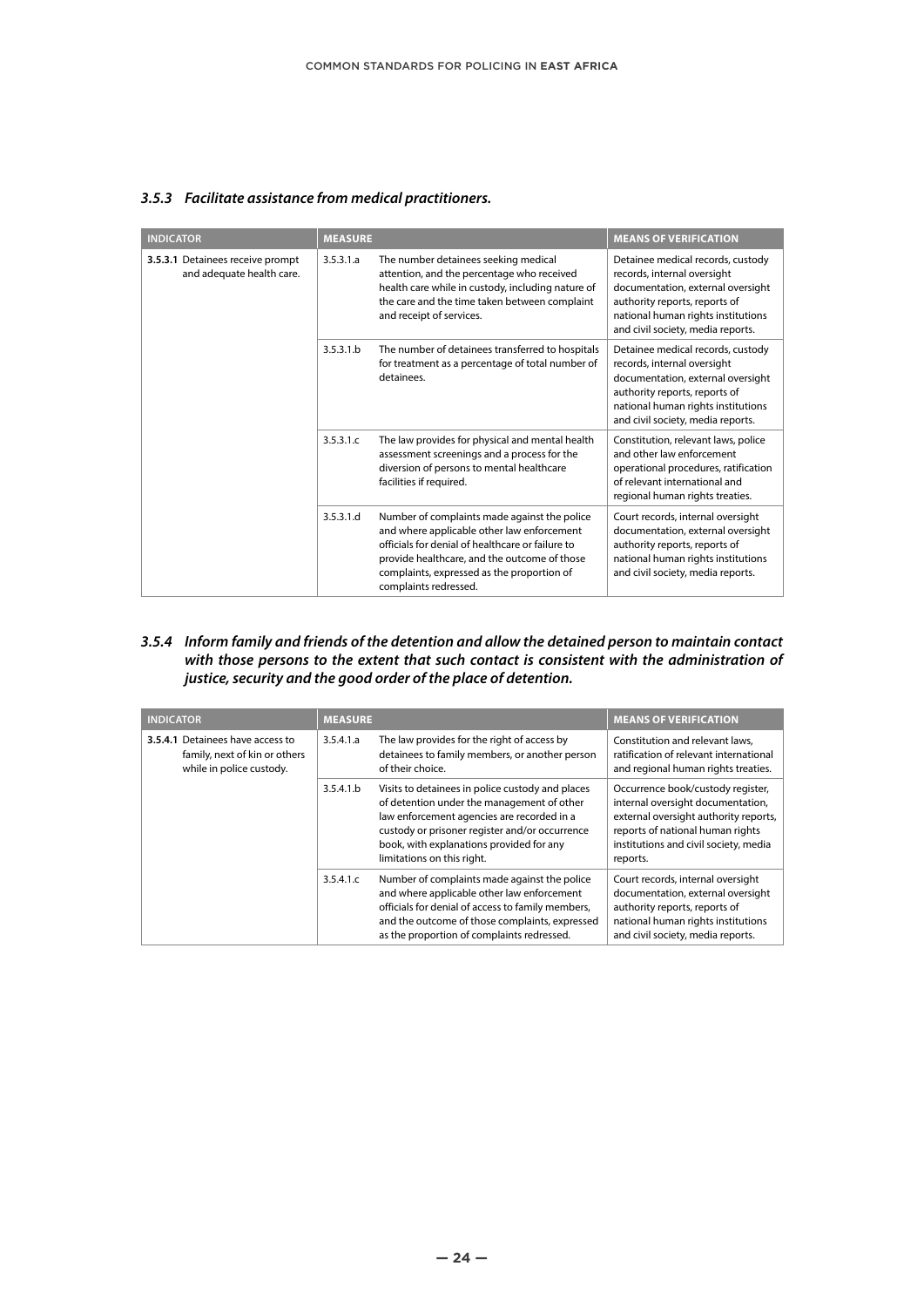### *3.5.5 Allow all persons deprived of their liberty to access legal assistance services and receive visits from their legal advisors that are within the sight, but not hearing, of officials.*

| <b>INDICATOR</b>                                                                                                                    | <b>MEASURE</b> |                                                                                                                                                                                                                                                         | <b>MEANS OF VERIFICATION</b>                                                                                                                                                       |
|-------------------------------------------------------------------------------------------------------------------------------------|----------------|---------------------------------------------------------------------------------------------------------------------------------------------------------------------------------------------------------------------------------------------------------|------------------------------------------------------------------------------------------------------------------------------------------------------------------------------------|
| 3.5.5.1 Police and where applicable<br>other law enforcement<br>officials uphold the right of<br>all persons to access a<br>lawyer. | 3.5.5.1.a      | Number of complaints made against the police<br>and where applicable other law enforcement<br>officials for denial of access to a lawyer or<br>paralegal, and the outcome of that complaint,<br>expressed as the proportion of complaints<br>redressed. | Court records, internal oversight<br>documentation, external oversight<br>authority reports, reports of<br>national human rights institutions<br>and civil society, media reports. |
|                                                                                                                                     | 3.5.5.1.b      | Number of defendants with legal representation<br>at first appearance before a judicial authority,<br>expressed as a percentage of all first<br>appearances, disaggregated by type of offence<br>and location of court.                                 | Court records, legal aid records.                                                                                                                                                  |
|                                                                                                                                     | 3.5.5.1.c      | Number of defendants with access to an<br>interpreter, expressed as a percentage of<br>defendants who requested an interpreter that<br>received assistance, disaggregated by type of<br>offence and location of police station/court.                   | Court records, custody records,<br>internal police and other law<br>enforcement agency<br>documentation.                                                                           |
|                                                                                                                                     | 3.5.5.1.d      | Number of complaints made against the police<br>and where applicable other law enforcement<br>officials for denial of access to an interpreter, and<br>the outcome of that complaint, expressed as the<br>proportion of complaints redressed.           | Court records, internal oversight<br>documentation, external oversight<br>authority reports, reports of<br>national human rights institutions<br>and civil society, media reports. |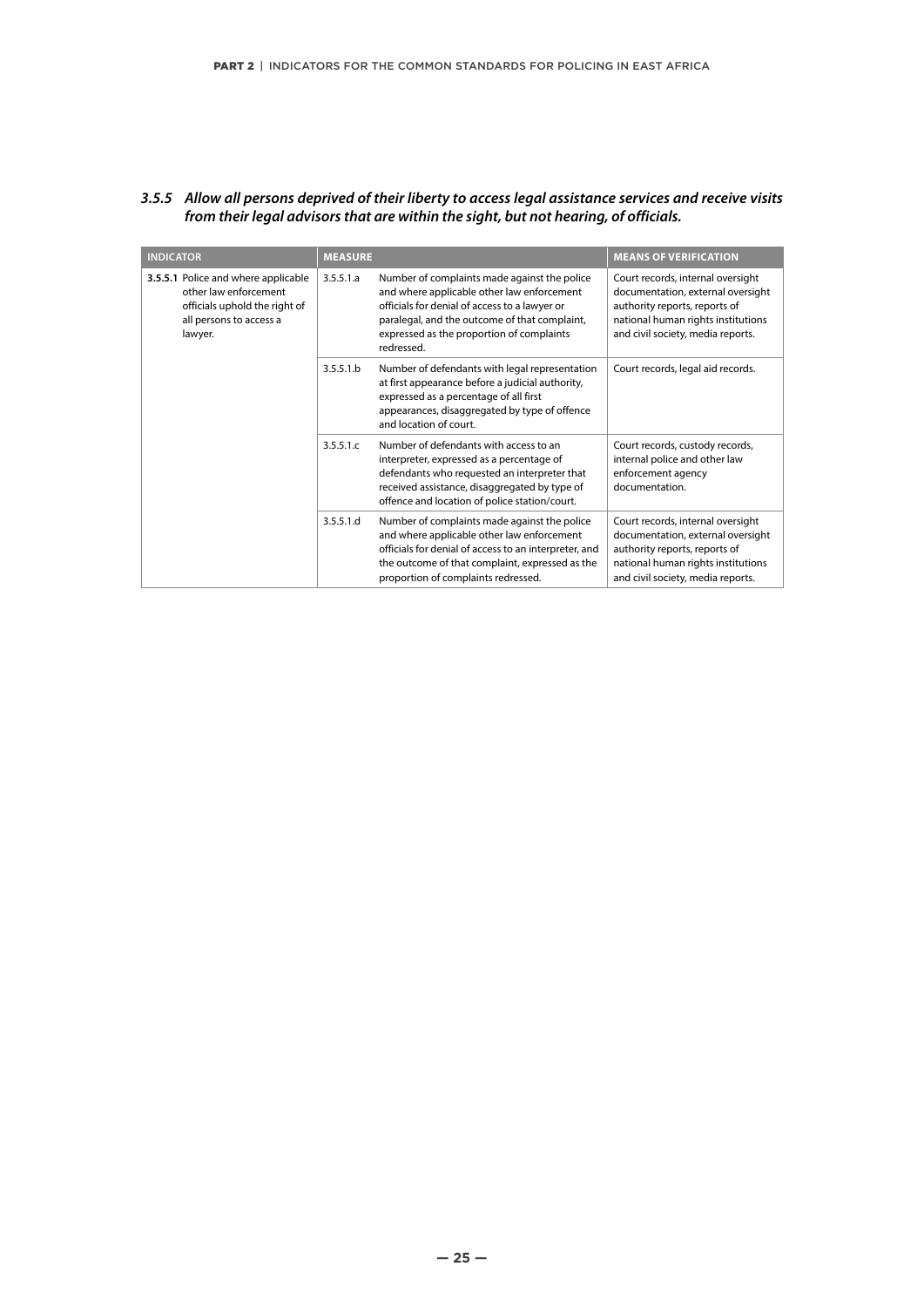**3.6 The police will act in a manner that adheres to the absolute prohibition against extra-judicial executions and the government will enact legislation to ensure that such actions are investigated and prosecuted as a matter of priority and as punishable criminal offences under law. Police will not derogate from this principle on account of war, armed conflict or other national emergencies.**

 $\mathbf G$ 

| <b>INDICATOR</b>                                                                 |                                                                                                                       | <b>MEASURE</b>                                                                                                                                                                                                                                                                                                                                                   | <b>MEANS OF VERIFICATION</b>                                                                                                                                                                                                                                                                                                                                                |                                                                                                                                                                                    |
|----------------------------------------------------------------------------------|-----------------------------------------------------------------------------------------------------------------------|------------------------------------------------------------------------------------------------------------------------------------------------------------------------------------------------------------------------------------------------------------------------------------------------------------------------------------------------------------------|-----------------------------------------------------------------------------------------------------------------------------------------------------------------------------------------------------------------------------------------------------------------------------------------------------------------------------------------------------------------------------|------------------------------------------------------------------------------------------------------------------------------------------------------------------------------------|
| 3.6.1                                                                            | The movement of detainees<br>while in the custody is<br>recorded and known at all<br>times.                           | 3.6.1.a The law provides that any transfer of detainees is only<br>permitted in accordance with the law, and that<br>detainees are only moved to and between official<br>gazetted places of detention, and their movements<br>recorded in an official register.                                                                                                  | Constitution, relevant laws, police<br>and where applicable other law<br>enforcement operational<br>procedures, ratification of relevant<br>international and regional human<br>rights treaties.                                                                                                                                                                            |                                                                                                                                                                                    |
|                                                                                  |                                                                                                                       | 3.6.1.b The law prohibits incommunicado detention.                                                                                                                                                                                                                                                                                                               | Constitution, relevant laws, police<br>and where applicable other law<br>enforcement operational<br>procedures, ratification of relevant<br>international and regional human<br>rights treaties.                                                                                                                                                                            |                                                                                                                                                                                    |
| 3.6.2<br>applicable other law<br>enforcement officials'<br>are independently and | Allegations of death as a<br>result of police and where<br>action, or deaths in custody,<br>effectively investigated. | 3.6.2.a The number and nature of complaints of death as a<br>result of police and where applicable other law<br>enforcement officials' action, or deaths in custody, as<br>submitted by individual complainants, NGOs or<br>organisations external to the police and other law<br>enforcement agencies to international and regional<br>human rights mechanisms. | Ratification of relevant international<br>and regional treaties (including<br>optional and reporting protocols),<br>state reports to UN and AU<br>mechanisms, shadow reports of<br>national human rights institutions<br>and non-government organisations,<br>working documents of UN and AU<br>mechanisms, decisions of<br>international criminal courts and<br>tribunals. |                                                                                                                                                                                    |
|                                                                                  |                                                                                                                       | 3.6.2.b The number and nature of complaints of death as a<br>result of police and where applicable other law<br>enforcement officials' action, or deaths in custody,<br>made by police and other law enforcement officials<br>about their colleagues, and the outcome of the<br>complaints, expressed as the proportion of<br>complaints redressed.              | Court records, internal oversight<br>documentation, external oversight<br>authority reports, reports of<br>national human rights institutions<br>and civil society, media reports.                                                                                                                                                                                          |                                                                                                                                                                                    |
|                                                                                  |                                                                                                                       |                                                                                                                                                                                                                                                                                                                                                                  | 3.6.2.c Percentage of all complaints of death as a result of<br>police and where applicable other law enforcement<br>action, or deaths in custody, independently and<br>effectively investigated by an impartial domestic<br>body, and the outcomes of the complaints, expressed<br>as a proportion of complaints redressed.                                                | Court records, internal oversight<br>documentation, external oversight<br>authority reports, reports of<br>national human rights institutions<br>and civil society, media reports. |
|                                                                                  |                                                                                                                       | 3.6.2.d Number of police and where applicable other law<br>enforcement officials charged with murder and the<br>outcome of the cases, expressed as a proportion of<br>complaints redressed.                                                                                                                                                                      | Court records, internal oversight<br>documentation, internal and<br>external oversight authority reports,<br>reports of national human rights<br>institutions and civil society, media<br>reports.                                                                                                                                                                          |                                                                                                                                                                                    |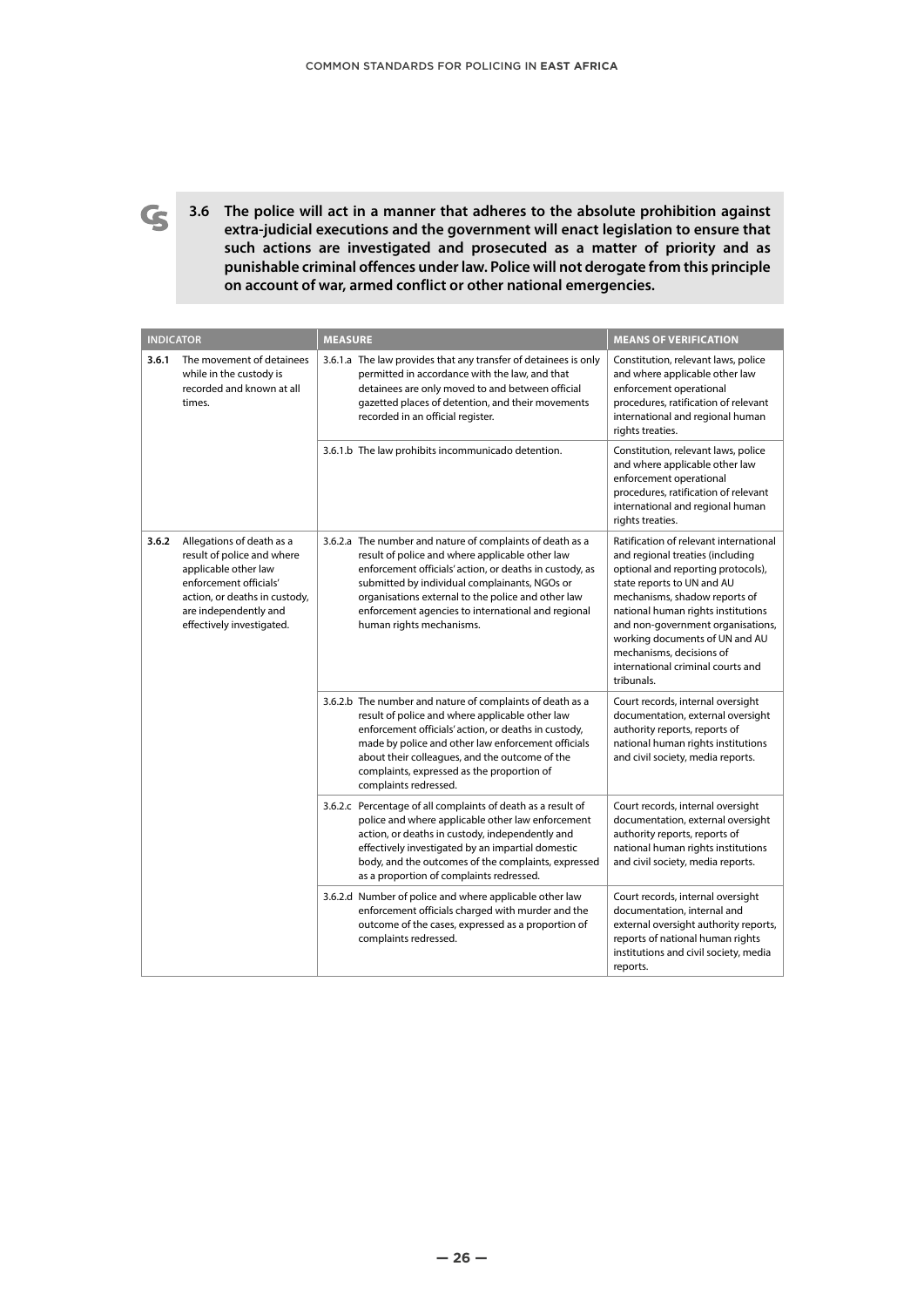**3.7 The police will act in a manner that ensures victims are treated with compassion and dignity, which includes access to prompt, fair and inclusive mechanisms of redress that respect the privacy of victims. They will make known and provide victims with assistance, including psychological, medical and social services. The police organisation will ensure that officers receive training to sensitise them to the diverse needs of victims.**

 $\mathbf{G}$ 

| <b>INDICATOR</b>                                            |                                                                                                                                                            | <b>MEASURE</b>                                                                                                                                                                                                                     |                                                                                                                                                                                                                                                                                                                   | <b>MEANS OF VERIFICATION</b>                                                                                                                                                                                                                                                                        |
|-------------------------------------------------------------|------------------------------------------------------------------------------------------------------------------------------------------------------------|------------------------------------------------------------------------------------------------------------------------------------------------------------------------------------------------------------------------------------|-------------------------------------------------------------------------------------------------------------------------------------------------------------------------------------------------------------------------------------------------------------------------------------------------------------------|-----------------------------------------------------------------------------------------------------------------------------------------------------------------------------------------------------------------------------------------------------------------------------------------------------|
| 3.7.1                                                       | Police and where applicable<br>other law enforcement<br>officials are sensitised to the<br>impact of crime on victims<br>and of their particular<br>needs. |                                                                                                                                                                                                                                    | 3.7.1.a Police and where applicable other law enforcement<br>officials receive training on the handling and<br>obtaining of information from victims with special<br>needs, such as children, persons with disabilities,<br>persons who have been sexually assaulted, and the<br>training is applied in practice. | Training curriculum, manuals and<br>reports of national human rights<br>institutions and civil society, media<br>reports.                                                                                                                                                                           |
| 3.7.2<br>Victims are treated with<br>dignity and respected. |                                                                                                                                                            |                                                                                                                                                                                                                                    | 3.7.2.a Victims receive prompt and courteous assistance<br>from the police and other law enforcement officials,<br>and give their statements in private in sensitive cases.                                                                                                                                       | Survey of victims who have come<br>into contact with the police and<br>where applicable other law<br>enforcement officials, incident<br>reports from civil society<br>organisations, police and where<br>applicable other law enforcement<br>policy and operational procedures,<br>case file notes. |
|                                                             |                                                                                                                                                            | 3.7.2.b Victims are not discriminated against in the provision<br>of services by the police on the basis of gender, race,<br>nationality, ethnic group, disability or sexual<br>orientation.                                       | Survey of victims who have come<br>into contact with the police and<br>other law enforcement officials,<br>incident reports from civil society<br>organisations, police and where<br>applicable other law enforcement<br>policy and operational procedures,<br>case file notes.                                   |                                                                                                                                                                                                                                                                                                     |
|                                                             |                                                                                                                                                            | 3.7.2.c Victims are provided with accurate and timely<br>information regarding how they should interact with<br>the criminal justice system, what to expect, the<br>progress of investigations, and the release of the<br>accused. | Survey of victims who have come<br>into contact with the police and<br>other law enforcement officials,<br>incident reports from civil society<br>organisations, police and where<br>applicable other law enforcement<br>policy and operational procedures,<br>case file notes.                                   |                                                                                                                                                                                                                                                                                                     |
|                                                             |                                                                                                                                                            | 3.7.2.d The privacy of victims is respected.                                                                                                                                                                                       | Survey of victims who have come<br>into contact with the police and<br>other law enforcement officials,<br>incident reports from civil society<br>organisations, police and where<br>applicable other law enforcement<br>policy and operational procedures,<br>case file notes.                                   |                                                                                                                                                                                                                                                                                                     |
|                                                             |                                                                                                                                                            | 3.7.2e Police and other law enforcement officials support<br>victims and witnesses to obtain witness protection<br>where necessary and where available, and are<br>protected from contact with the accused person.                 | Survey of victims who have come<br>into contact with the police and<br>other law enforcement officials,<br>incident reports from civil society<br>organisations, police and where<br>applicable other law enforcement<br>policy and operational procedures,<br>case file notes.                                   |                                                                                                                                                                                                                                                                                                     |
|                                                             |                                                                                                                                                            |                                                                                                                                                                                                                                    | 3.7.2.f Victims are informed and referred by the police and<br>other law enforcement officials to service providers<br>offering impartial, informal mechanisms of complaint<br>resolutions.                                                                                                                       | Survey of victims who have come<br>into contact with the police and<br>other law enforcement officials,<br>incident reports from civil society<br>organisations, police and where<br>applicable other law enforcement<br>policy and operational procedures,<br>case file notes.                     |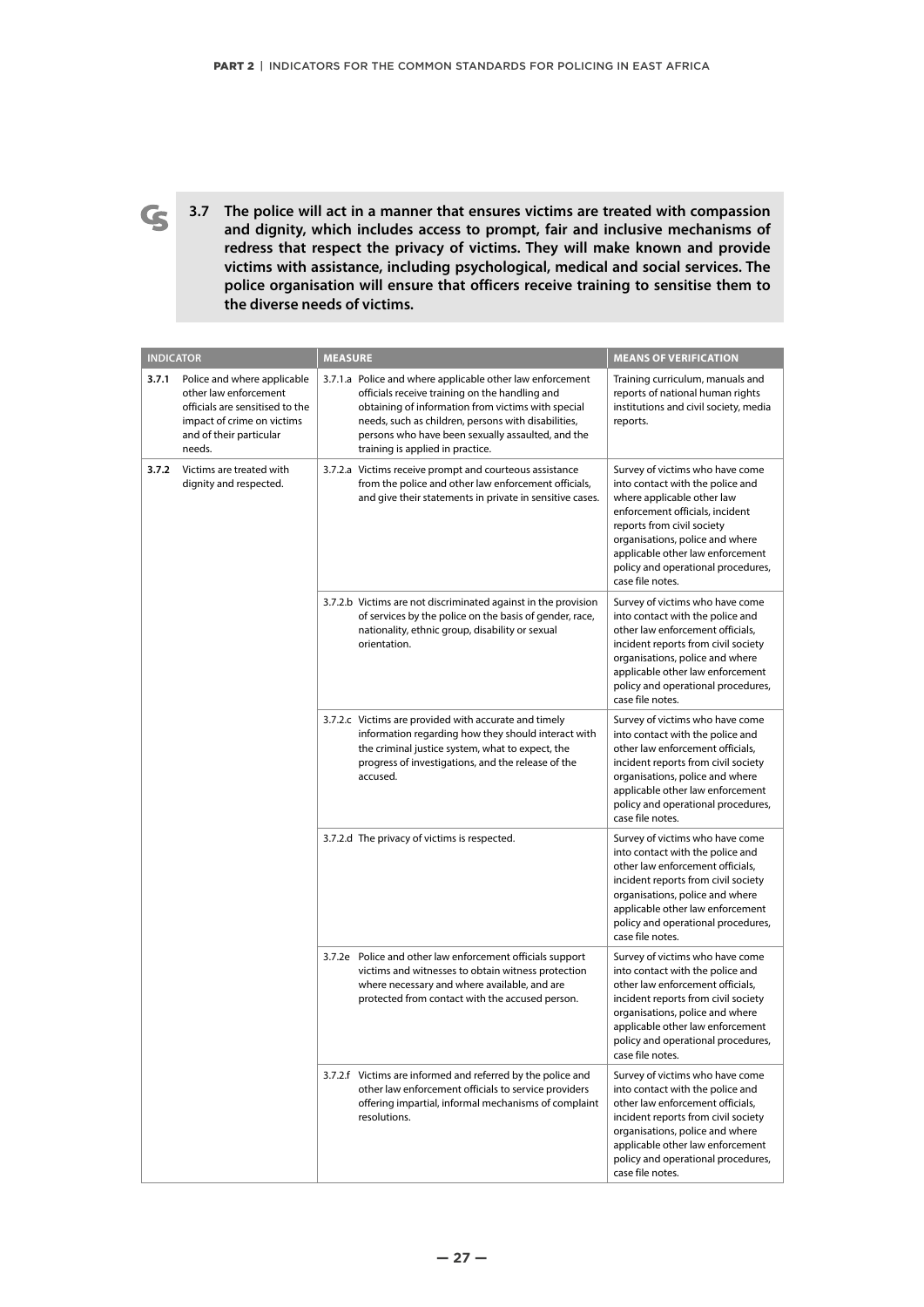| <b>INDICATOR</b> |                                                                                                                               | <b>MEASURE</b> |                                                                                                                        | <b>MEANS OF VERIFICATION</b>                                                                                                                                                                                                                                                                                                                |
|------------------|-------------------------------------------------------------------------------------------------------------------------------|----------------|------------------------------------------------------------------------------------------------------------------------|---------------------------------------------------------------------------------------------------------------------------------------------------------------------------------------------------------------------------------------------------------------------------------------------------------------------------------------------|
| 3.7.2            | Victims are treated with<br>dignity and respected.                                                                            |                | 3.7.2.g Victims are informed of and referred to, on a needs<br>basis, psychological, medical and social services.      | Survey of victims who have come<br>into contact with the police,<br>incident reports from civil society<br>organisations, police policy and<br>operational procedures, case file<br>notes.                                                                                                                                                  |
| 3.7.3            | Police and where applicable<br>other law enforcement<br>officials will respect<br>confidentiality of victims<br>and suspects. |                | 3.7.3.a All medical information is kept confidential and only<br>shared as necessary within the code of medical ethics | Police and where applicable other<br>law enforcement regulations and<br>policy, survey of victims who have<br>come into contact with the police<br>and other law enforcement officials,<br>incident reports from civil society<br>organisations, police and other law<br>enforcement policy and operational<br>procedures, case file notes. |
| 3.7.4            | Restitution and<br>compensation is available to<br>victims.                                                                   |                | 3.7.4.a Number of victims paid compensation as a<br>percentage of number of reported crimes.                           | Relevant laws, police or state<br>records/reports of compensation<br>paid, police and where applicable<br>other law enforcement agencies'<br>crime statistics.                                                                                                                                                                              |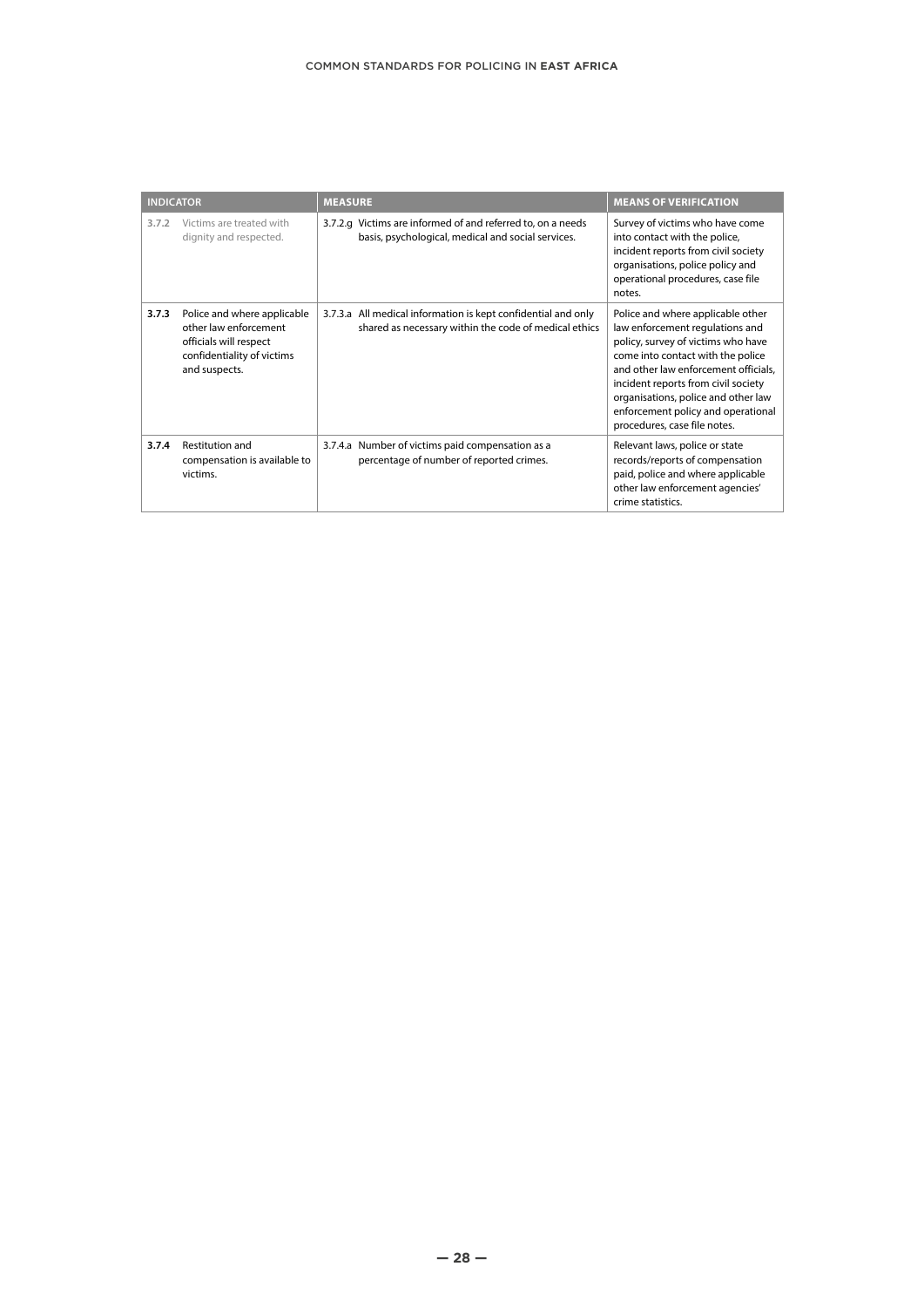**3.8 The police will act in a manner that does not discriminate against women, juveniles or minority communities. Police who are in frequent contact with suspects, offenders, victims and witnesses from these groups should receive sensitisation training.**

 $\mathbf G$ 

| <b>INDICATOR</b>                                                                                                           |                                                                                                                                                                                                               | <b>MEASURE</b>                                                                                                                                                                                                                                                              | <b>MEANS OF VERIFICATION</b>                                                                                                                                                        |
|----------------------------------------------------------------------------------------------------------------------------|---------------------------------------------------------------------------------------------------------------------------------------------------------------------------------------------------------------|-----------------------------------------------------------------------------------------------------------------------------------------------------------------------------------------------------------------------------------------------------------------------------|-------------------------------------------------------------------------------------------------------------------------------------------------------------------------------------|
| 3.8.1                                                                                                                      | Discrimination is reported<br>and addressed.                                                                                                                                                                  | 3.8.1.a Internal and independent oversight mechanisms<br>have the mandate to investigate and report on<br>inequality or discrimination by the police and where<br>applicable other law enforcement officials.                                                               | Relevant laws.                                                                                                                                                                      |
|                                                                                                                            |                                                                                                                                                                                                               | 3.8.1.b Number of complaints made about police and where<br>applicable other law enforcement officials regarding<br>discriminatory, unfair or unequal treatment, and the<br>outcome of the complaints, expressed as the<br>proportion of complaints redressed.              | Court records, internal oversight<br>documentation, external oversight<br>authority reports, reports of<br>national human rights institutions<br>and civil society, media reports.  |
| 3.8.2<br>Police and where applicable<br>other law enforcement<br>officials are properly trained<br>to deal with diversity. | 3.8.2.a Police and where applicable other law enforcement<br>officials' basic and in-service training incorporates<br>elements of sensitivity training, equality and<br>managing diversity.                   | Training curriculum.                                                                                                                                                                                                                                                        |                                                                                                                                                                                     |
|                                                                                                                            |                                                                                                                                                                                                               | 3.8.2.b Number, gender and age of police and other law<br>enforcement officials who attend specific training to<br>deal with discrimination or the treatment of specific<br>vulnerable group/s.                                                                             | Reports of human resources,<br>training colleges, and training<br>service providers (such as civil<br>society organisations or national<br>human rights institutions).              |
| 3.8.3                                                                                                                      | Police and where applicable<br>other law enforcement<br>officials recognise the<br>importance of providing<br>specific capacity to meet<br>the needs of vulnerable<br>groups or groups with<br>special needs. | 3.8.3.a The existence or establishment of specialised units to<br>deal with crimes against vulnerable groups (such as<br>victims of sexual offences, children, refugees or<br>persons with disabilities).                                                                   | Police and other law enforcement<br>policy and operational procedures,<br>annual reports, reports from<br>independent observers on the<br>nature and functioning of these<br>units. |
| 3.8.4                                                                                                                      | Police and where applicable<br>other law enforcement<br>officials are not<br>discriminated against on<br>the basis of ethnic, racial,<br>language or gender<br>diversity.                                     | 3.8.4 a Recruitment, selection and promotion practices of<br>the police and where applicable other law<br>enforcement agencies reflect the ethnic, racial,<br>language and gender diversity of the national<br>population and police and other law enforcement<br>agencies. | Human resource policies and<br>reports.                                                                                                                                             |
|                                                                                                                            |                                                                                                                                                                                                               | 3.8.4.b Disciplinary processes do not discriminate against<br>minority groups.                                                                                                                                                                                              | Human resource policies and<br>reports, interviews with police and<br>other law enforcement<br>representative bodies.                                                               |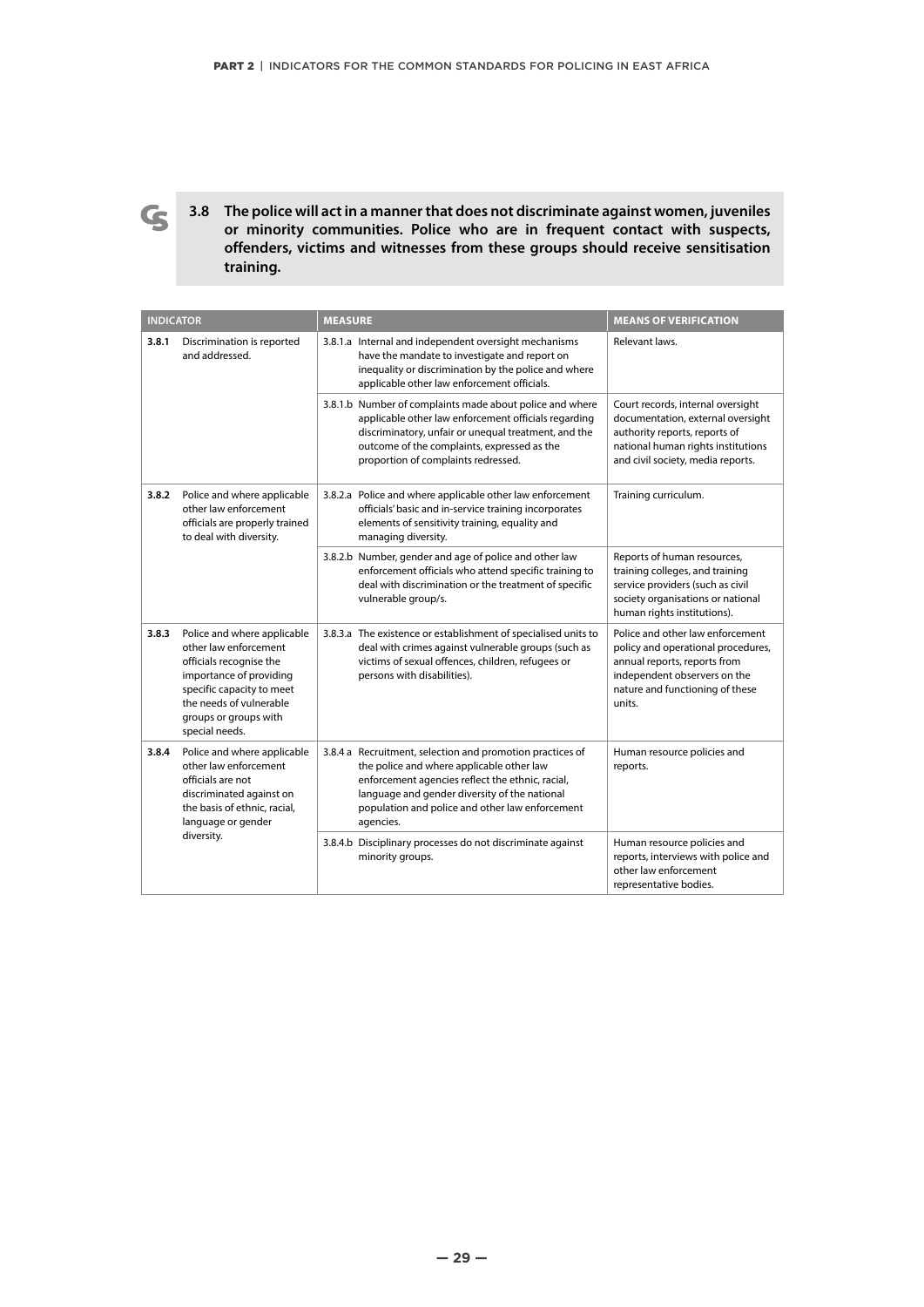**3.9 The police will act in a manner that recognises the right of all persons to peaceful assembly, without restriction, insofar as this right is consistent with the rule of law, democracy, public peace and security, and the rights of others. Regarding unlawful but peaceful assemblies, police will avoid the use of force and, if force is necessary, only use force to the minimum extent. In violent assemblies, police will use less dangerous means of crowd control but again if force becomes necessary, only use the minimum force necessary.**

 $\mathbf{G}$ 

| <b>INDICATOR</b>                                                                                                                          |                                                                                                                                                                                                                    | <b>MEASURE</b>                                                                                                                                                                                                                                                                                                                                                                                                                                                                                                                                                                                                                                                                                                                                                                           | <b>MEANS OF VERIFICATION</b>                                                                                                                                                                           |
|-------------------------------------------------------------------------------------------------------------------------------------------|--------------------------------------------------------------------------------------------------------------------------------------------------------------------------------------------------------------------|------------------------------------------------------------------------------------------------------------------------------------------------------------------------------------------------------------------------------------------------------------------------------------------------------------------------------------------------------------------------------------------------------------------------------------------------------------------------------------------------------------------------------------------------------------------------------------------------------------------------------------------------------------------------------------------------------------------------------------------------------------------------------------------|--------------------------------------------------------------------------------------------------------------------------------------------------------------------------------------------------------|
| The police and where<br>3.9.1<br>applicable other law<br>enforcement officials<br>respect the right to freedom<br>to restrict this right. |                                                                                                                                                                                                                    | 3.9.1.a The right to freedom of assembly is recognised in<br>the law.                                                                                                                                                                                                                                                                                                                                                                                                                                                                                                                                                                                                                                                                                                                    | Constitution, relevant laws,<br>ratification of relevant international<br>and regional human rights treaties.                                                                                          |
|                                                                                                                                           | of assembly as a matter of<br>principle, and their actions<br>aim to facilitate rather than                                                                                                                        | 3.9.1.b The police and where applicable other law<br>enforcement officials are guided by a framework that<br>sets out criteria for the limitation or restriction of<br>assemblies that includes: the principle of legality,<br>legitimate interest, proportionality, necessity,<br>non-discrimination and equality before the law.                                                                                                                                                                                                                                                                                                                                                                                                                                                       | Constitution, relevant laws, police<br>and where applicable other law<br>enforcement operational<br>procedures, ratification of relevant<br>international and regional human<br>rights treaties.       |
|                                                                                                                                           |                                                                                                                                                                                                                    | 3.9.1.c The police and where applicable other law<br>enforcement officials have processes and procedures<br>for spontaneous and planned assemblies that<br>include: appointment of role players for each<br>assembly, the gathering of intelligence, risk<br>assessment and contingency planning and<br>internal briefing.                                                                                                                                                                                                                                                                                                                                                                                                                                                               | Relevant laws, police and other law<br>enforcement operational<br>procedures.                                                                                                                          |
| 3.9.2                                                                                                                                     | Police and, where<br>applicable, other law<br>enforcement officials are<br>equipped with the training<br>and resources necessary to<br>avoid the use of force<br>during assemblies unless<br>absolutely necessary. | 3.9.2.a All police and where applicable other law<br>enforcement officials receive training on the effective<br>and rights-based management of an assembly, which<br>includes, at a minimum:<br>(a) the right to assembly;<br>(b) communication skills training;<br>understanding participant behaviour;<br>(c)<br>(d) techniques in minimising conflict, including<br>negotiation and mediation skills;<br>(e) tactics to de-escalate tension and violence;<br>lawful use of force and firearms;<br>(f)<br>proper use of less lethal weapons to minimise<br>(g)<br>abuse and misuse;<br>(h) safety and protection of vulnerable groups in an<br>assembly context;<br>roles and mandate of internal and external<br>(i)<br>oversight mechanisms;<br>principles of accountability.<br>(i) | Training curriculum, reports of<br>human resources, training colleges,<br>and training service providers (such<br>as civil society organisations or<br>national human rights institutions).            |
|                                                                                                                                           |                                                                                                                                                                                                                    | 3.9.2. b Police and where applicable other law enforcement<br>officials deployed to assemblies are provided with a<br>range of appropriate personal protective equipment<br>and appropriate less lethal weapons to reduce<br>reliance on methods that are capable of causing<br>death or serious injury.                                                                                                                                                                                                                                                                                                                                                                                                                                                                                 | Weapons and equipment register,<br>internal oversight documentation,<br>external oversight authority reports,<br>reports of national human rights<br>institutions and civil society, media<br>reports. |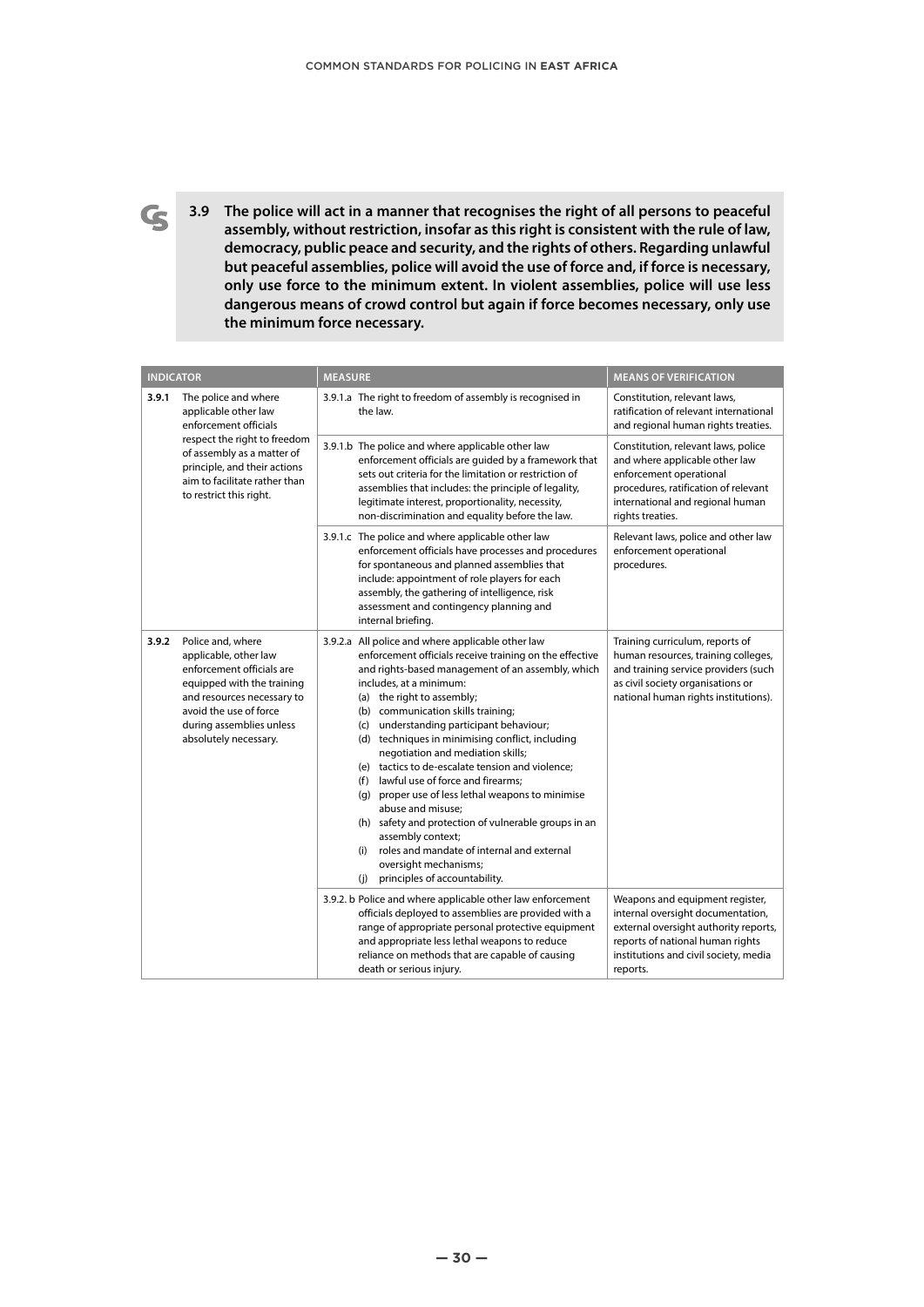| 3.9.3 | The police and, where<br>applicable, other law<br>enforcement officials are<br>accountable for their<br>actions during assembly<br>operations. | 3.9.3.a For each assembly, there is a clear, transparent and<br>single command structure.                                                                                                            | Relevant laws, police and where<br>applicable other law enforcement<br>operational procedures, internal<br>oversight documentation, external<br>oversight authority reports, reports<br>of national human rights<br>institutions and civil society, media<br>reports. |
|-------|------------------------------------------------------------------------------------------------------------------------------------------------|------------------------------------------------------------------------------------------------------------------------------------------------------------------------------------------------------|-----------------------------------------------------------------------------------------------------------------------------------------------------------------------------------------------------------------------------------------------------------------------|
|       |                                                                                                                                                | 3.9.3.b Individual officers are identifiable.                                                                                                                                                        | Relevant laws, police and where<br>applicable other law enforcement<br>operational procedures.                                                                                                                                                                        |
|       |                                                                                                                                                | 3.9.3.c There are clear agreements on the command and<br>accountability of any non-police units utilised in the<br>policing of assemblies.                                                           | Relevant laws, police and where<br>applicable other law enforcement<br>operational procedures.                                                                                                                                                                        |
|       |                                                                                                                                                | 3.9.3.d There are comprehensive and systematic internal<br>review and de-briefing mechanisms for the<br>post-assembly environment.                                                                   | Relevant laws, police and where<br>applicable other law enforcement<br>operational procedures.                                                                                                                                                                        |
|       |                                                                                                                                                | 3.9.3.e There is automatic review and investigation of<br>incidents of the use of force resulting in death or<br>serious injury, and the investigations are conducted<br>impartially with integrity. | Relevant laws, police and where<br>applicable other law enforcement<br>operational procedures, reports of<br>independent oversight authorities.                                                                                                                       |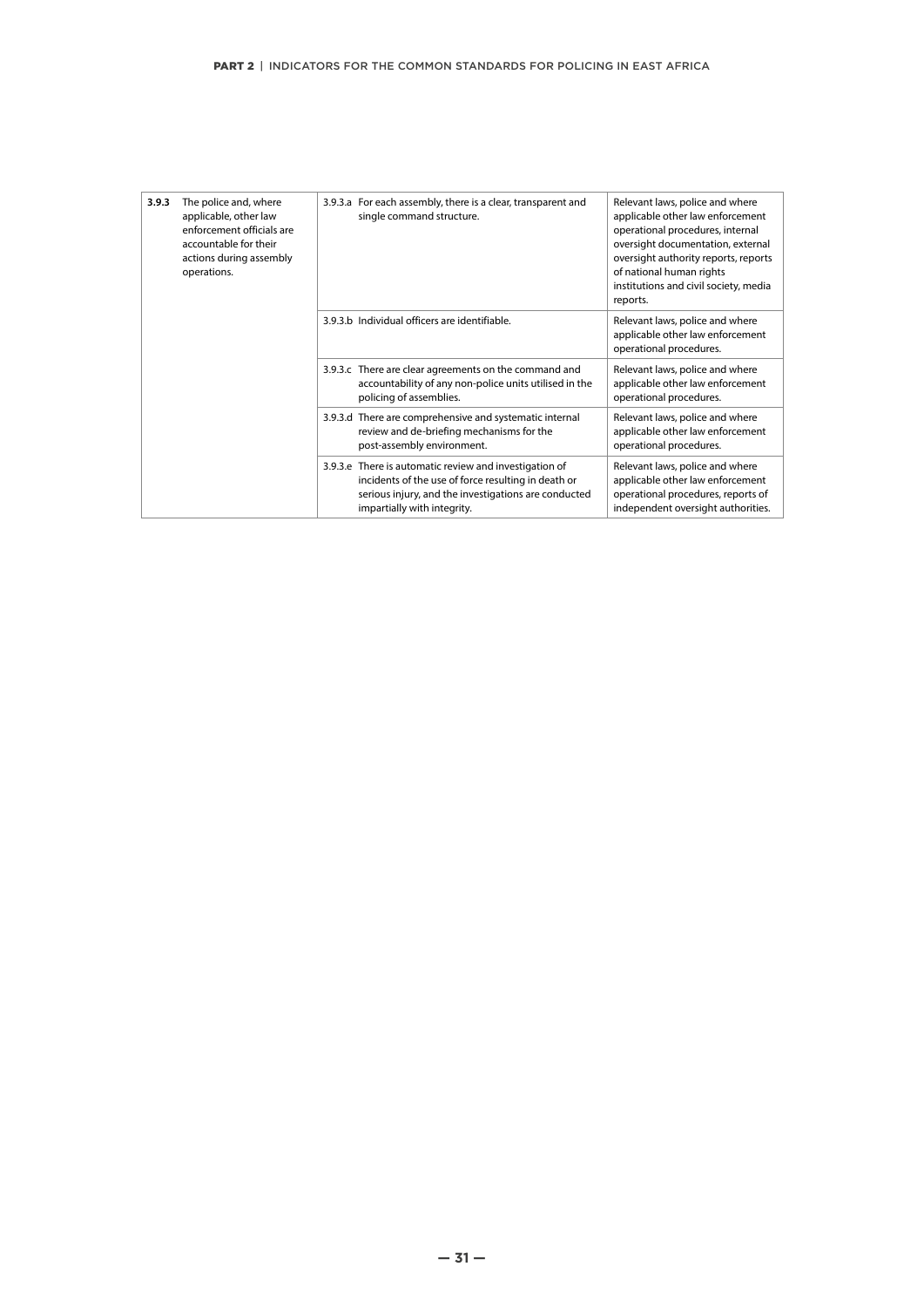#### **COMMON STANDARD 4: Police organisations**

- 4.1 The police will account for violations by officers against citizens' human rights;
- 4.2 The police will implement basic standards for the recruitment of officers, including selection of candidates by proper screening processes to ensure that they exhibit appropriate moral, psychological and physical qualities for the role. Recruitment will ensure that the police organisations are representative of the community as a whole, with ethnic, gender, language and religious compositions reflective of the population they serve;
- 4.3 The police will ensure members receive comprehensive and ongoing training on their rights and obligations;
- 4.4 Police personnel will not only refrain from engaging in acts of corruption and abuse of power, but will rigorously oppose and combat all such actions. States are required to implement measures to facilitate the investigation of corruption and abuse of power and to take preventative measures, including police anti-corruption training and enacting domestic legislation, that criminalises such actions;
- 4.5 In fulfilling their mandate, the police will cooperate with role-players within and outside the criminal justice system, including citizens and civil society organisations; and
- 4.6 States must promote bilateral, regional, multilateral and global law enforcement and crime prevention cooperation and assistance. To further this aim, states should take measures to prevent crime at a domestic level, strengthen information sharing and facilitate technical assistance, including exchange programmes and training.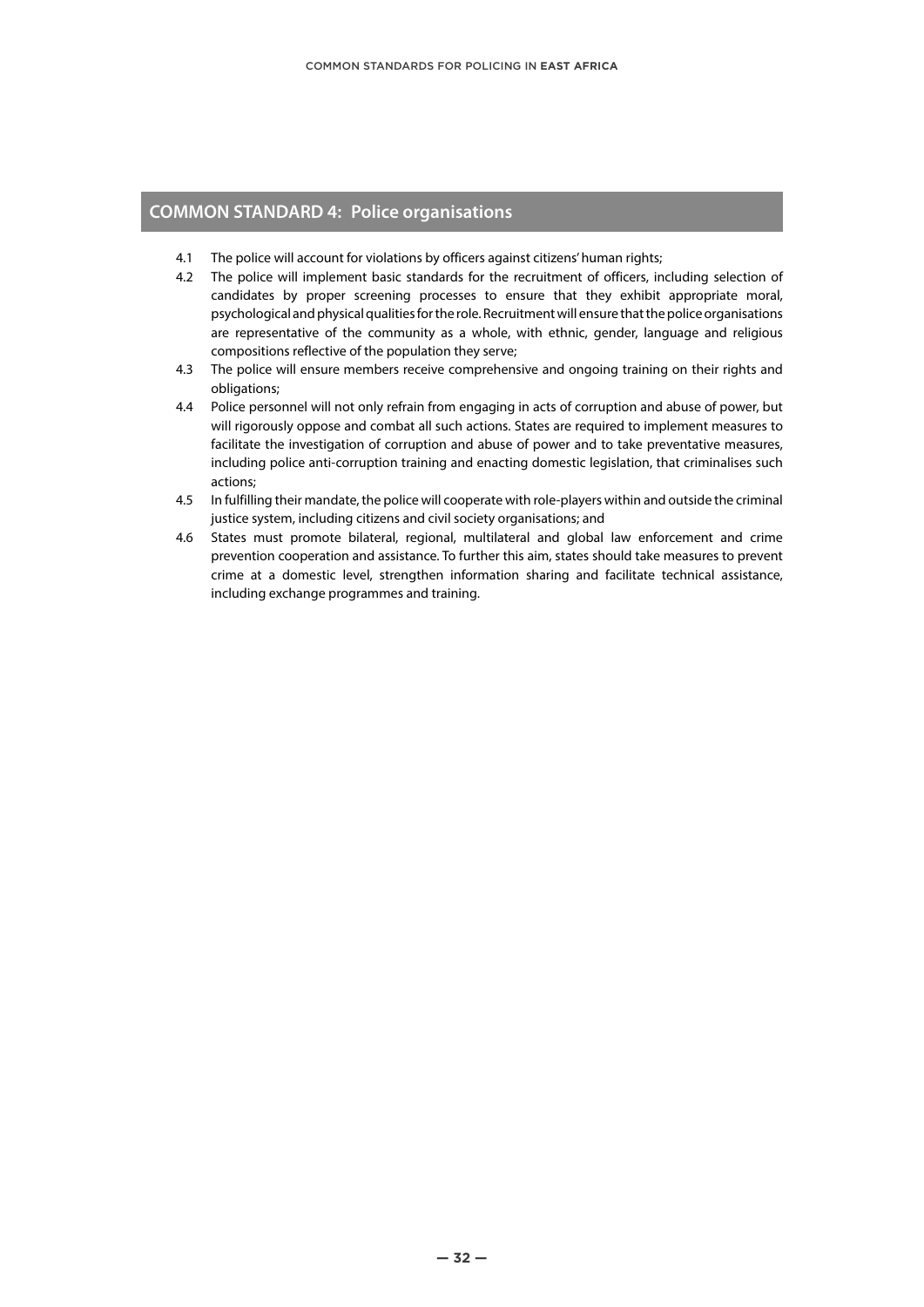

### **4.1 The police will account for violations by officers of citizens' human rights.**

| <b>INDICATOR</b> |                                                                                                                                                                                                                                                                                                                                                                                                                                  | <b>MEASURE</b>                                                                                                                                                                                                                                                                                                                                             | <b>MEANS OF VERIFICATION</b>                                                                                                                                                              |
|------------------|----------------------------------------------------------------------------------------------------------------------------------------------------------------------------------------------------------------------------------------------------------------------------------------------------------------------------------------------------------------------------------------------------------------------------------|------------------------------------------------------------------------------------------------------------------------------------------------------------------------------------------------------------------------------------------------------------------------------------------------------------------------------------------------------------|-------------------------------------------------------------------------------------------------------------------------------------------------------------------------------------------|
| 4.1.1            | Violations of human rights<br>are identified and<br>addressed.                                                                                                                                                                                                                                                                                                                                                                   | 4.1.1.a Number and type of reported complaints of human<br>rights violations by the police and where applicable<br>other law enforcement officials.                                                                                                                                                                                                        | Police and other law enforcement<br>records and statistics, reports of civil<br>society, independent complaints<br>and monitoring authorities, and<br>national human rights institutions. |
|                  |                                                                                                                                                                                                                                                                                                                                                                                                                                  | 4.1.1.b Number and type of sanction imposed on police and<br>where applicable other law enforcement officials for<br>abuse of human rights, both judicial and disciplinary,<br>with sanctions being disaggregated according to the<br>nature of the complaint, type and severity of<br>sanction, and rank of police and other law<br>enforcement official. | Court records, administrative<br>documents, records of independent<br>oversight mechanisms and national<br>human rights institutions, police<br>annual reports, media reports.            |
| 4.1.2            | There is a strong system of<br>internal discipline<br>management in the police<br>and where applicable other<br>law enforcement agencies.                                                                                                                                                                                                                                                                                        | 4.1.2.a There is a system of internal discipline management.                                                                                                                                                                                                                                                                                               | Relevant laws, records of discipline,<br>annual reports, media reports,<br>reports of civil society.                                                                                      |
|                  |                                                                                                                                                                                                                                                                                                                                                                                                                                  | 4.1.2.b The percentage of internal investigations that result<br>in sanction of the perpetrator or further action being<br>taken, and the nature of the action.                                                                                                                                                                                            | Relevant laws, records, annual<br>reports, media reports, reports of<br>civil society.                                                                                                    |
| 4.1.3            | There is independent<br>oversight.                                                                                                                                                                                                                                                                                                                                                                                               | 4.1.3.a A mechanisms of independent oversight exists.                                                                                                                                                                                                                                                                                                      | Constitution, relevant laws and<br>annual reports.                                                                                                                                        |
|                  | 4.1.3.b There is automatic investigation of incidents of<br>deaths as a result of police action and deaths in<br>custody, and the investigations are conducted<br>impartially with integrity.<br>4.1.3.c The percentage of external investigations that result<br>in sanction of the perpetrator or further action being<br>taken by or against the police and other law<br>enforcement officials, and the nature of the action. | Relevant laws, records of<br>independent police oversight<br>mechanisms and national human<br>rights institutions, police annual<br>reports, media reports, reports of<br>civil society.                                                                                                                                                                   |                                                                                                                                                                                           |
|                  |                                                                                                                                                                                                                                                                                                                                                                                                                                  |                                                                                                                                                                                                                                                                                                                                                            | Relevant laws, records of<br>independent oversight mechanisms<br>and national human rights<br>institutions, annual reports, media<br>reports, reports of civil society.                   |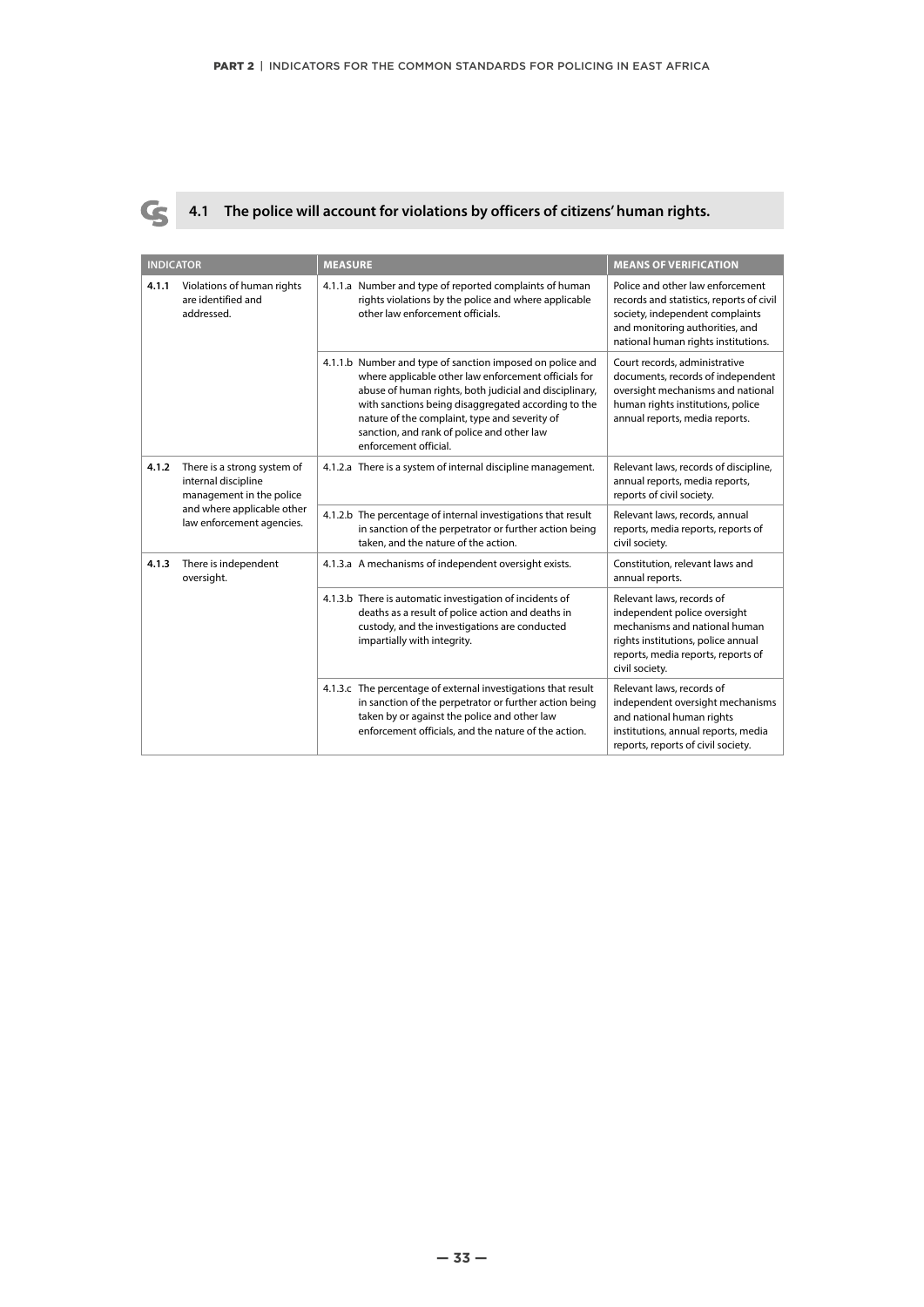**4.2 The police will implement basic standards for the recruitment of officers, including selection of candidates by proper screening processes to ensure that they exhibit appropriate moral, psychological and physical qualities for the role. Recruitment will ensure that the police organisations are representative of the community as a whole, with ethnic, gender, language and religious compositions reflective of the population it serves.**

 $\mathbf G$ 

|                                                                                                                                                                         | <b>INDICATOR</b>                                                                                                                                                             | <b>MEASURE</b>                                                                                                                                                                                                                                                                                                                    | <b>MEANS OF VERIFICATION</b>                                                                                                                                                                                                                                                                                                      |
|-------------------------------------------------------------------------------------------------------------------------------------------------------------------------|------------------------------------------------------------------------------------------------------------------------------------------------------------------------------|-----------------------------------------------------------------------------------------------------------------------------------------------------------------------------------------------------------------------------------------------------------------------------------------------------------------------------------|-----------------------------------------------------------------------------------------------------------------------------------------------------------------------------------------------------------------------------------------------------------------------------------------------------------------------------------|
| Police and where applicable<br>4.2.1<br>other law enforcement<br>officials are recruited.<br>appointed and promoted<br>according to clear and<br>professional criteria. | 4.2.1.a Screening instruments exist to ensure the selection of<br>candidates who exhibit appropriate moral, physical,<br>and psychological qualities, and these are applied. | Recruitment policy, reports on<br>appointment and promotions,<br>reports of police and other law<br>enforcement representatives, media<br>reports, human resource policy,<br>complaints by officials or their<br>representative bodies, job<br>descriptions of police and where<br>applicable other law enforcement<br>officials. |                                                                                                                                                                                                                                                                                                                                   |
|                                                                                                                                                                         | 4.2.1.b Police and where applicable other law enforcement<br>promotions are based on competence and merit.                                                                   | Recruitment policy, reports on<br>appointment and promotions,<br>reports of police and other law<br>enforcement representatives, media<br>reports, human resource policy,<br>complaints by officials or their<br>representative bodies, job<br>descriptions of police and where<br>applicable other law enforcement<br>officials. |                                                                                                                                                                                                                                                                                                                                   |
|                                                                                                                                                                         |                                                                                                                                                                              | 4.2.1.c All police and where applicable other law<br>enforcement officials have clear job criteria.                                                                                                                                                                                                                               | Recruitment policy, reports on<br>appointment and promotions,<br>reports of police and other law<br>enforcement representatives, media<br>reports, human resource policy,<br>complaints by officials or their<br>representative bodies, job<br>descriptions of police and where<br>applicable other law enforcement<br>officials. |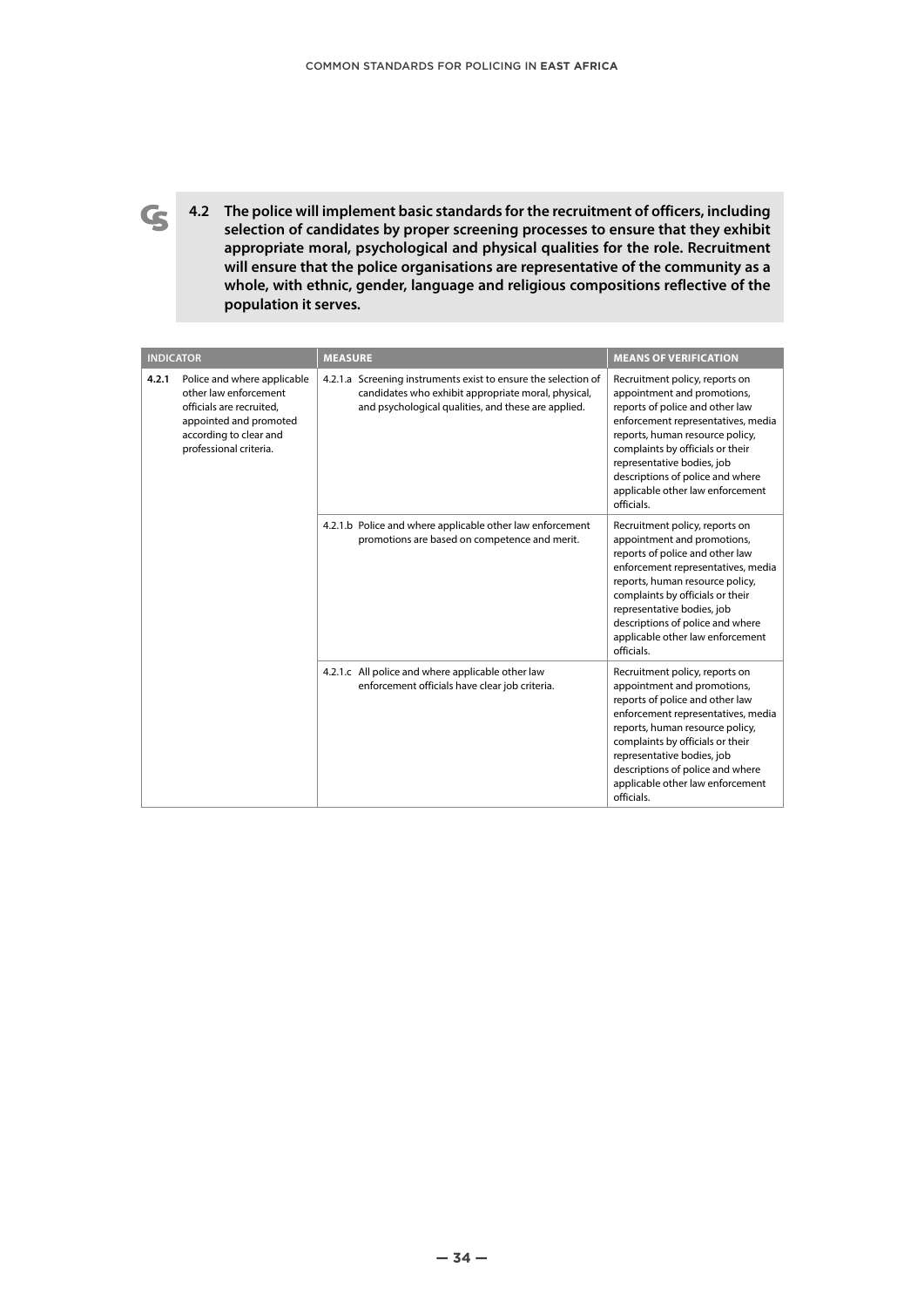

#### **4.3 The police will ensure members receive comprehensive and on-going training on their rights and obligations.**

| <b>INDICATOR</b> |                                                                                                                                                        | <b>MEASURE</b>                                                                                                                                                                                                                                                                                | <b>MEANS OF VERIFICATION</b>                                                                                                                                   |
|------------------|--------------------------------------------------------------------------------------------------------------------------------------------------------|-----------------------------------------------------------------------------------------------------------------------------------------------------------------------------------------------------------------------------------------------------------------------------------------------|----------------------------------------------------------------------------------------------------------------------------------------------------------------|
| 4.3.1            | The police and where<br>applicable other law<br>enforcement agencies will<br>ensure members receive<br>comprehensive and<br>on-going training on their | 4.3.1.a Training on human rights, based on the EAC/EAPCCO<br>Training Manual, is incorporated in basic, in-service<br>and management training, and training includes<br>theoretical as well as practical skills training on<br>human rights, based on scenarios related to daily<br>practice. | Training curriculum, reports of<br>training colleges, reports of service<br>providers such as civil society<br>organisations/experts, police<br>annual report. |
|                  | rights and obligations.                                                                                                                                | 4.3.1.b Civil society and human rights experts are involved in<br>human rights training.                                                                                                                                                                                                      | Reports of training colleges, reports<br>of service providers such as civil<br>society organisations/experts,<br>annual report.                                |
|                  |                                                                                                                                                        | 4.3.1.c Percentage of police and where applicable other law<br>enforcement officials who receive human rights<br>training in their basic training.                                                                                                                                            | Training curriculum, reports of<br>training colleges, reports of service<br>providers such as civil society<br>organisations/experts, police<br>annual report. |
|                  |                                                                                                                                                        | 4.3.1.d Percentage of police and where applicable other law<br>enforcement officials who received refresher training<br>in the last two years, disaggregated according to<br>gender and rank.                                                                                                 | Training curriculum, reports of<br>training colleges, reports of service<br>providers such as civil society<br>organisations/experts, annual<br>report.        |
|                  |                                                                                                                                                        | 4.3.1.e. Member organisations collaborate regionally to<br>promote and undertake human rights training.                                                                                                                                                                                       | Training curriculum, reports of the<br>EAC/EAPCCO on training, annual<br>reports.                                                                              |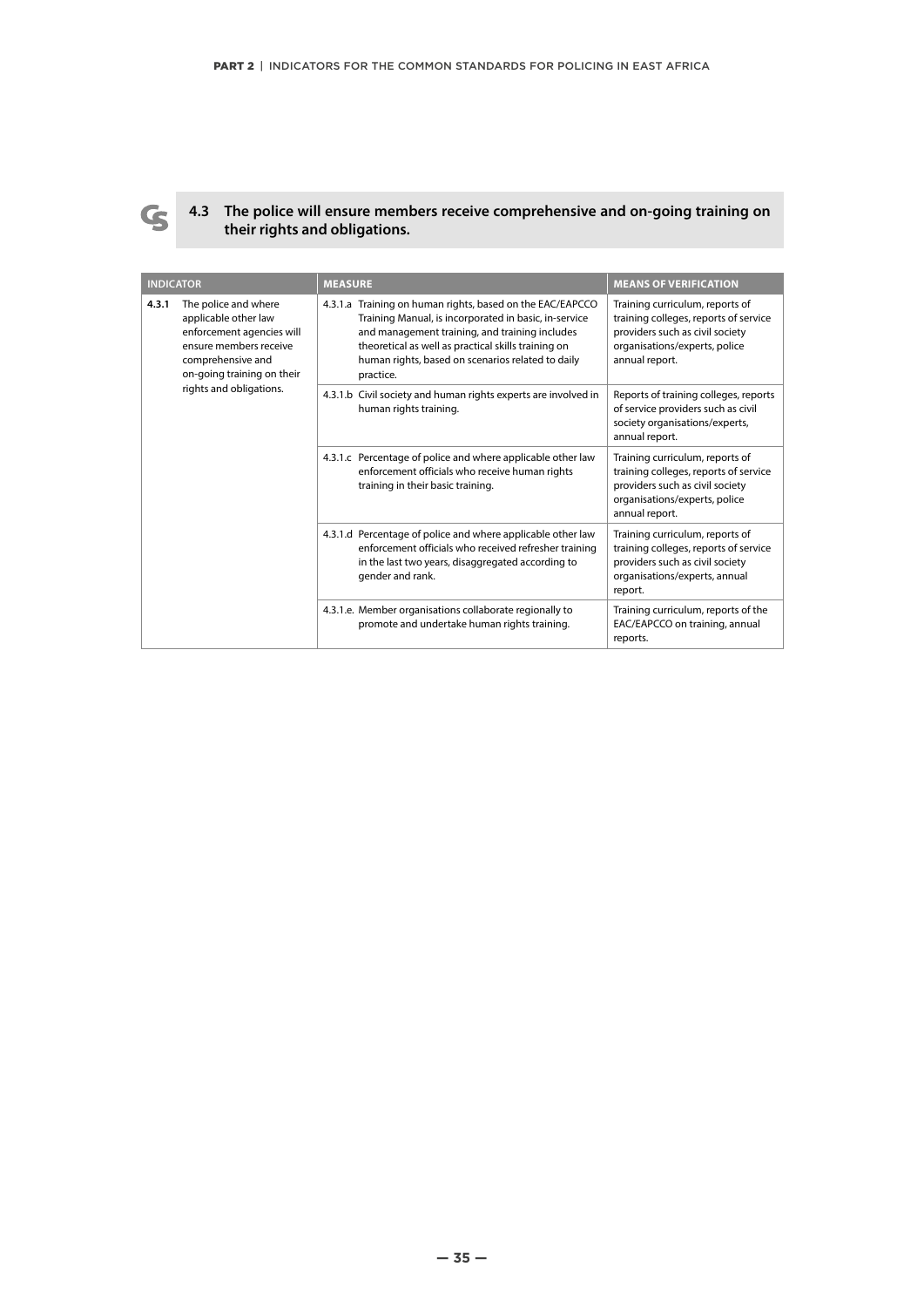**4.4 Police will not only refrain from engaging in acts of corruption and abuse of power, but will rigorously oppose and combat all such actions. States are required to implement measures to facilitate the investigation of corruption and abuse of power and to take preventative measures, including police anti-corruption training and enacting domestic legislation that criminalises such action.**

 $\mathbf G$ 

| <b>INDICATOR</b> |                                                                                                                                                                  | <b>MEASURE</b>                                                                                                                                                                                                                                                                                                             | <b>MEANS OF VERIFICATION</b>                                                                                                                                                                                                                                                                    |
|------------------|------------------------------------------------------------------------------------------------------------------------------------------------------------------|----------------------------------------------------------------------------------------------------------------------------------------------------------------------------------------------------------------------------------------------------------------------------------------------------------------------------|-------------------------------------------------------------------------------------------------------------------------------------------------------------------------------------------------------------------------------------------------------------------------------------------------|
| 4.4.1            | Police and where applicable<br>other law enforcement<br>officials with high levels of<br>integrity, honesty, ethical<br>standards and expertise are<br>employed. | 4.4.1.a The recruitment, appointment, promotion and<br>termination of employment of police and where<br>applicable other law enforcement officials and other<br>employees of the police and other law enforcement<br>agencies are not arbitrary, but based on standards of<br>fairness, openness, ability and performance. | Recruitment policy, reports on<br>appointment and promotions,<br>reports of police and other law<br>enforcement representatives, media<br>reports, human resource policy,<br>complaints by police and where<br>applicable other law enforcement<br>officials or their representative<br>bodies. |
|                  |                                                                                                                                                                  | 4.4.1.b Remuneration of police and where applicable other<br>law enforcement officials is sufficient to maintain a<br>reasonable standard of living for themselves and their<br>families; expressed as a percentage of average<br>salaries for civil servants in the region.                                               | Budgets and human resource<br>statements on salary bands.                                                                                                                                                                                                                                       |
| 4.4.2            | There are clear policies on<br>anti-corruption in the police<br>and where applicable other<br>law enforcement agencies.                                          | 4.4.2.a Police and where applicable other law enforcement<br>officials are made aware of and are bound by a code<br>of conduct.                                                                                                                                                                                            | Police and where applicable other<br>law enforcement operational<br>procedures, website, media<br>statements, reports of independent<br>oversight authorities.                                                                                                                                  |
|                  |                                                                                                                                                                  | 4.4.2.b Number of complaints internally made against the<br>police and where applicable other law enforcement<br>officials for corruption, and the outcome of those<br>complaints, expressed as the proportion of<br>complaints redressed.                                                                                 | Police and other law enforcement<br>data, internal oversight<br>documentation, external oversight<br>authority reports, reports of<br>national human rights institutions<br>and civil society, media reports.                                                                                   |
|                  |                                                                                                                                                                  | 4.4.2.c Number of police and other law enforcement officials<br>who receive training annually, as a percentage of the<br>total number, on ethical standards and conduct<br>applicable to the performance of their lawful duties.                                                                                           | Reports of human resources,<br>training colleges, and training<br>service providers (such as civil<br>society organisations or national<br>human rights institutions).                                                                                                                          |
| 4.4.3            | Conflict of interest is<br>recognised and addressed.                                                                                                             | 4.4.3.a There is a law that prohibits or regulates outside<br>business, financial and commercial interests.                                                                                                                                                                                                                | Relevant laws and policy.                                                                                                                                                                                                                                                                       |
|                  |                                                                                                                                                                  | 4.4.3.b Police and where applicable other law enforcement<br>officials are required to declare, or refrain from<br>engaging in, business, financial and commercial<br>interests.                                                                                                                                           | Relevant laws, policy, and<br>declaration register.                                                                                                                                                                                                                                             |
|                  |                                                                                                                                                                  | 4.4.3.c Percentage of police and where applicable other law<br>enforcement officials who make declarations.                                                                                                                                                                                                                | Register of declarations, media<br>reports, reports of independent<br>researchers and civil society<br>organisations.                                                                                                                                                                           |
|                  |                                                                                                                                                                  | 4.4.3.d Accessibility of the register to the public.                                                                                                                                                                                                                                                                       | Policy, media reports, reports of<br>independent researchers and civil<br>society organisations.                                                                                                                                                                                                |
|                  | following allegations of<br>corruption.                                                                                                                          | 4.4.4 Appropriate action is taken 4.4.4.a Corruption is a serious disciplinary and criminal<br>offence.                                                                                                                                                                                                                    | Relevant laws and regulations.                                                                                                                                                                                                                                                                  |
|                  |                                                                                                                                                                  | 4.4.4.b There is automatic investigation of incidents of<br>corruption, and the investigations are conducted<br>impartially with integrity.                                                                                                                                                                                | Court records, police and where<br>applicable other law enforcement<br>administrative documents, records<br>of independent oversight<br>mechanisms and national human<br>rights institutions, annual reports,<br>media reports.                                                                 |
|                  |                                                                                                                                                                  | 4.4.4.c There is an independent and external oversight body<br>that monitors and reports on police and other law<br>enforcement abuse of power and corruption.                                                                                                                                                             | Relevant laws, annual and other<br>reports of the independent external<br>oversight body.                                                                                                                                                                                                       |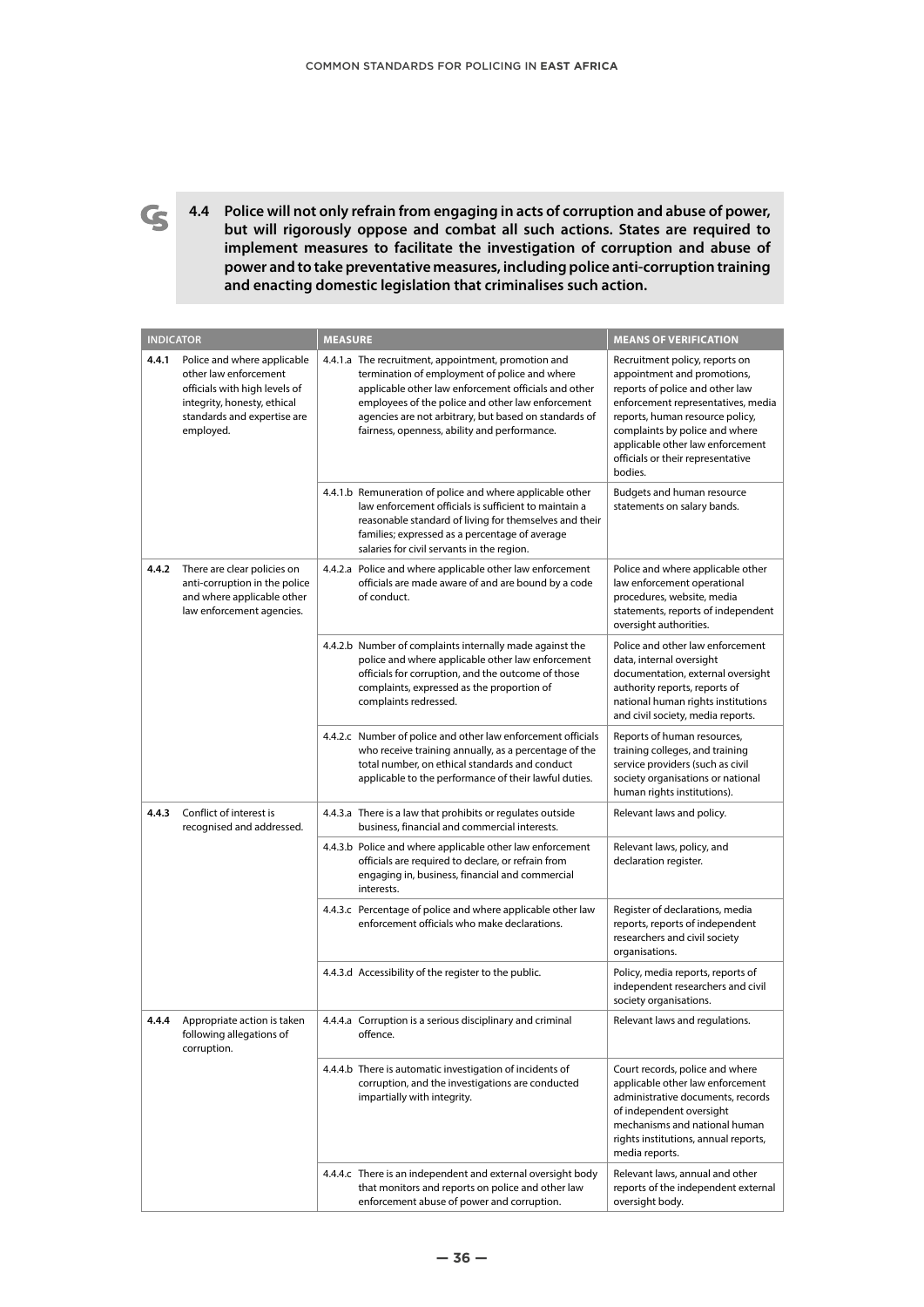| <b>INDICATOR</b>                                                                                                   | <b>MEASURE</b>                                                                                                                                                                                                                              | <b>MEANS OF VERIFICATION</b>                                                                                                                                                                                           |
|--------------------------------------------------------------------------------------------------------------------|---------------------------------------------------------------------------------------------------------------------------------------------------------------------------------------------------------------------------------------------|------------------------------------------------------------------------------------------------------------------------------------------------------------------------------------------------------------------------|
| 4.4.4<br>Appropriate action is taken<br>following allegations of corruption.                                       | 4.4.4.d Number of cases of corruption investigated, and the<br>percentage of these that resulted in further action,<br>with details of that action, and the outcome of the<br>case, expressed as the proportion of complaints<br>redressed. | Court records, administrative<br>documents, records of independent<br>oversight mechanisms and national<br>human rights institutions, annual<br>reports, media reports.                                                |
| Use of state and police and<br>4.4.5<br>where applicable other law<br>enforcement property is<br>managed properly. | 4.4.5.a There is a clear budget for police and where<br>applicable other law enforcement expenditure, and a<br>policy rationale.                                                                                                            | Annual budget, audited financial<br>statements, reports of independent<br>oversight mechanisms and national<br>human rights institutions, police<br>annual reports, media reports.<br>Annual budget, audited financial |
|                                                                                                                    | 4.4.5.b Police and where applicable other law enforcement<br>officials adhere to integrity controls, including on<br>public bidding of major procurements, and conduct<br>effective audits.                                                 | statements, reports of independent<br>oversight mechanisms and national<br>human rights institutions, police<br>annual reports, media reports.                                                                         |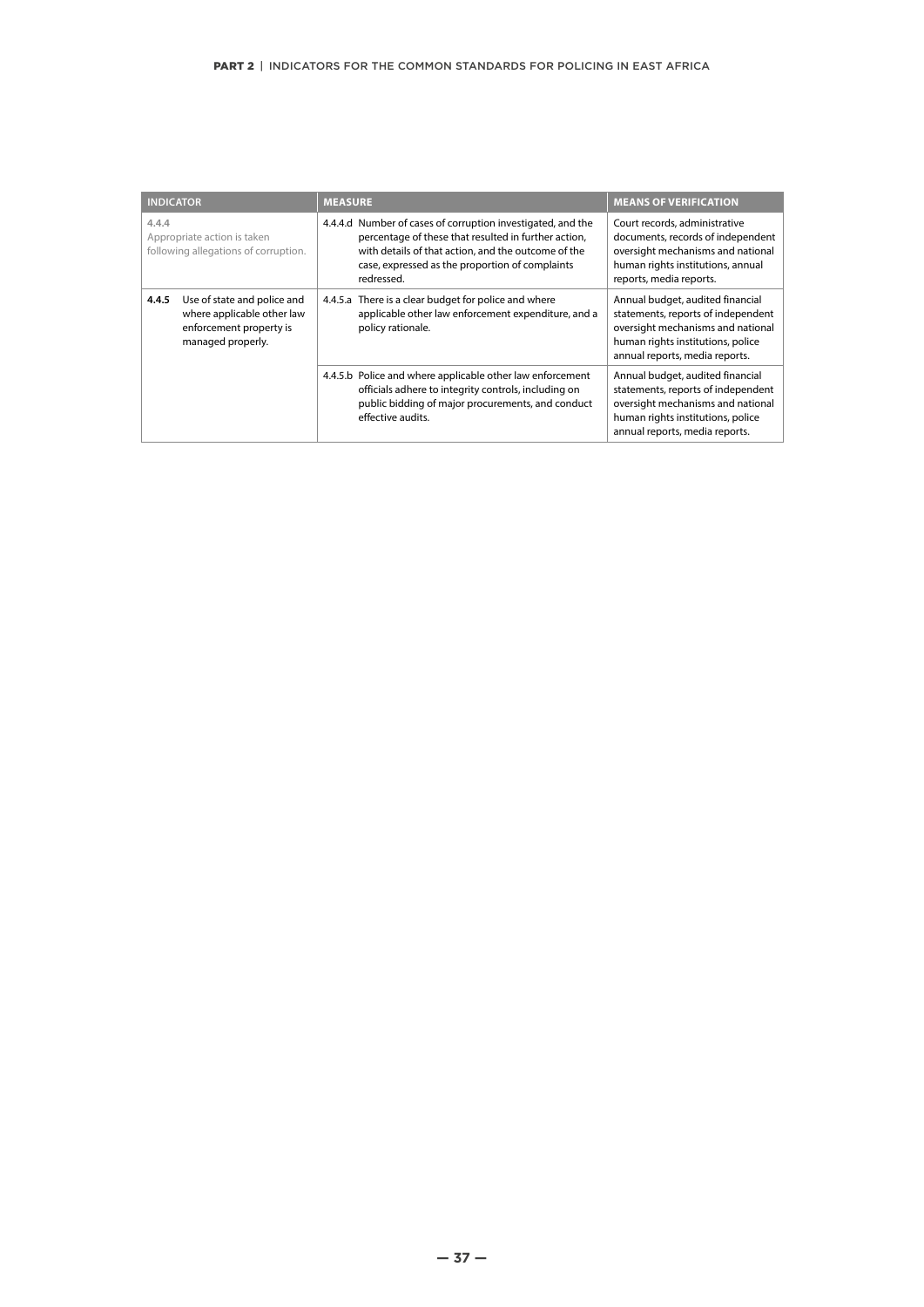

**4.5 In fulfilling their mandate, the police will cooperate with role-players within and outside the criminal justice system, including citizens and civil society organisations.**

| <b>INDICATOR</b> |                                                                                                                                                                                  | <b>MEASURE</b>                                                                                                                                                                                                                                                              | <b>MEANS OF VERIFICATION</b>                                                 |
|------------------|----------------------------------------------------------------------------------------------------------------------------------------------------------------------------------|-----------------------------------------------------------------------------------------------------------------------------------------------------------------------------------------------------------------------------------------------------------------------------|------------------------------------------------------------------------------|
| 4.5.1            | Police and where applicable<br>other law enforcement<br>agencies have and maintain<br>partnerships with other key<br>role players in and outside<br>the criminal justice system. | 4.5.1.a Partnership between the police and other law<br>enforcement agencies and relevant role players.                                                                                                                                                                     | Policy.                                                                      |
| 4.5.2            | The police and where<br>applicable other law<br>enforcement agencies<br>collaborate with<br>stakeholder in and outside                                                           | 4.5.2.a There are systems in place that facilitate regular and<br>sustained interaction between the police and where<br>applicable other law enforcement agencies and<br>stakeholders within and external to the criminal<br>justice system, such as court user committees. | Memorandum of understanding,<br>press, meeting reports, policy<br>documents  |
|                  | of the criminal justice<br>system.                                                                                                                                               | 4.5.2.b Police and where applicable other law enforcement<br>collaborations result in improvement to access to<br>justice.                                                                                                                                                  | Memorandum of understanding,<br>press, meeting reports, policy<br>documents. |
| 4.5.3            | The police and where<br>applicable other law<br>enforcement officials<br>collaborate with civil society<br>organisations and the<br>community.                                   | 4.5.3.a There are structures such as community police<br>forums.                                                                                                                                                                                                            | Memorandum of understanding,<br>press, meeting reports, policy<br>documents. |
|                  |                                                                                                                                                                                  | 4.5.3.b Community Police Forums are seen as functional and<br>valuable.                                                                                                                                                                                                     | Perception surveys, minutes of<br>community forum meetings.                  |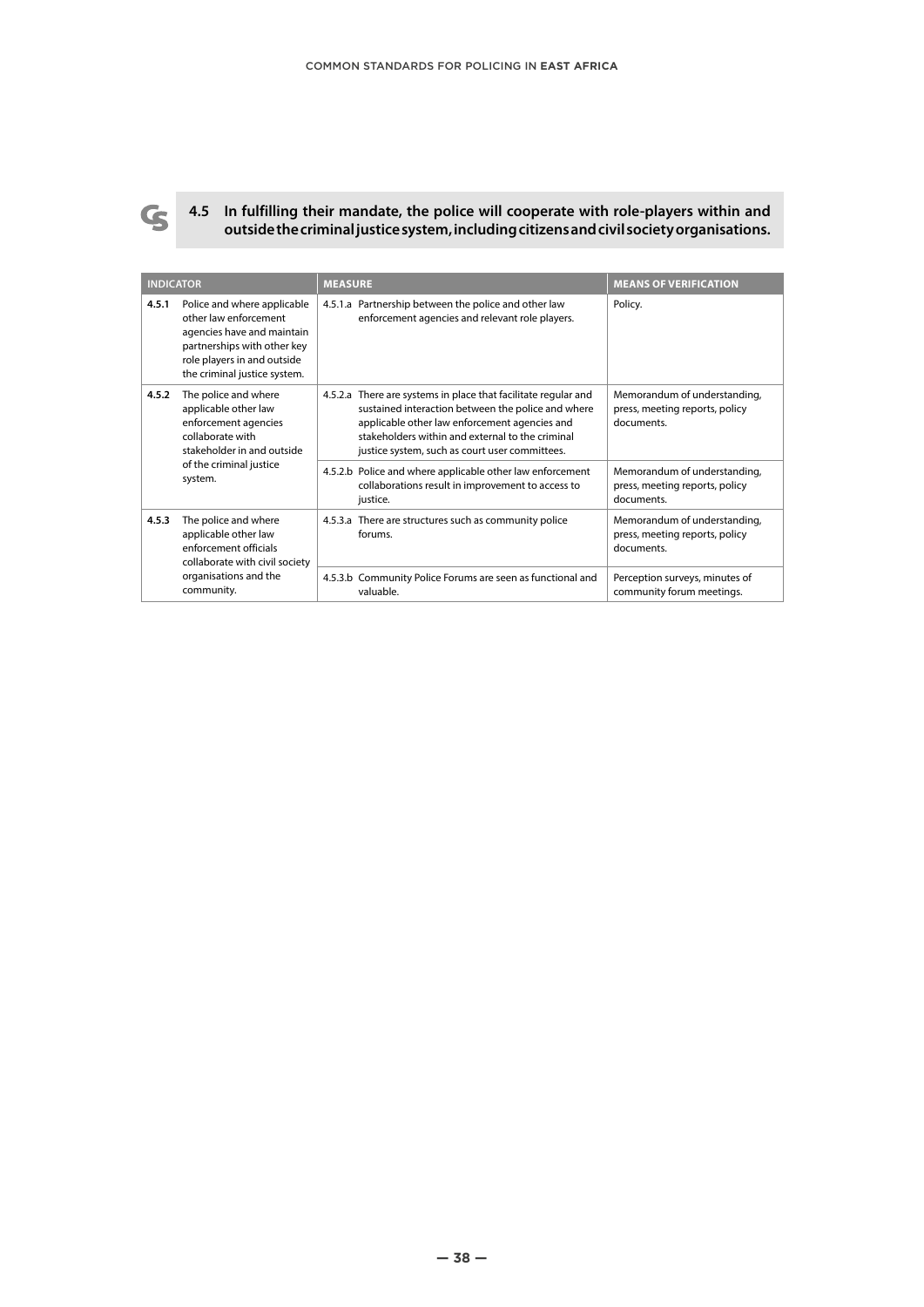**4.6 States must promote bilateral, regional, multilateral and global law enforcement and crime prevention cooperation and assistance. To further this aim, states should take measures to prevent crime at a domestic level, strengthen information sharing and facilitate technical assistance, including exchange programmes and training.** 

 $\mathbf G$ 

| <b>INDICATOR</b> |                                                                                     | <b>MEASURE</b>                                                                                                                                                                                                                                                                                                                                                                                                             | <b>MEANS OF VERIFICATION</b>     |
|------------------|-------------------------------------------------------------------------------------|----------------------------------------------------------------------------------------------------------------------------------------------------------------------------------------------------------------------------------------------------------------------------------------------------------------------------------------------------------------------------------------------------------------------------|----------------------------------|
| 4.6.1            | States in east Africa<br>collaborate on law<br>enforcement and crime<br>prevention. | 4.6.1.a Police and where applicable other law enforcement<br>agencies are active participants on the EAC, EAPCCO,<br>the Intergovernmental Authority on Development<br>(IGAD), the Regional Centre on Small Arms (RECSA),<br>the Common Market for Eastern and Southern Africa<br>(COMESA), the International Conference on the Great<br>Lakes Region (ICGLR), and other relevant Regional<br>Economic Communities (RECs). | Minutes of meetings.             |
|                  |                                                                                     | 4.6.1.b Police and where applicable other law enforcement<br>agencies implement the resolutions and<br>recommendations of the EAC, EAPCCO, IGAD, RECSA,<br>COMESA, ICGLR, and other relevant RECs.                                                                                                                                                                                                                         | Minutes of meetings.             |
|                  |                                                                                     | 4.6.1.c EAC, EAPCCO, IGAD, RECSA, COMESA, ICGLR, and<br>other relevant RECs engage actively on regional<br>co-operation projects.                                                                                                                                                                                                                                                                                          | Minutes of meetings and reports. |
|                  |                                                                                     | 4.6.1.d Police and where applicable other law enforcement<br>agencies in the region co-operate on bilateral<br>projects.                                                                                                                                                                                                                                                                                                   | Bilateral agreements.            |
|                  |                                                                                     | 4.6.1.e Joint training between police and where applicable<br>other law enforcement agencies in the region takes<br>place.                                                                                                                                                                                                                                                                                                 | Training reports.                |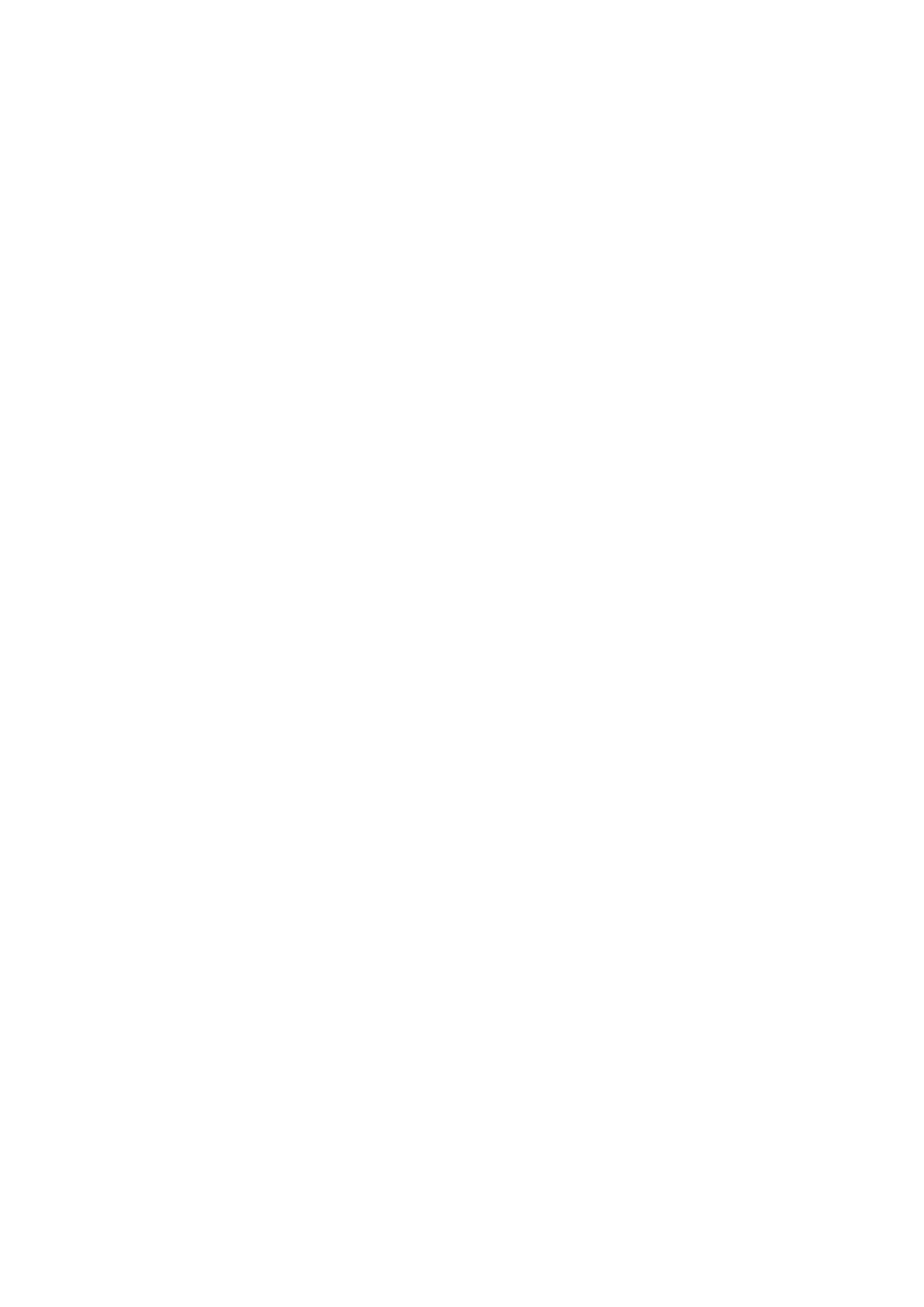# PART 3

## **COMMENTARY TO THE COMMON STANDARDS FOR POLICING IN EAST AFRICA**

**3** Reforming policing against the backdrop of the integration of the East African Community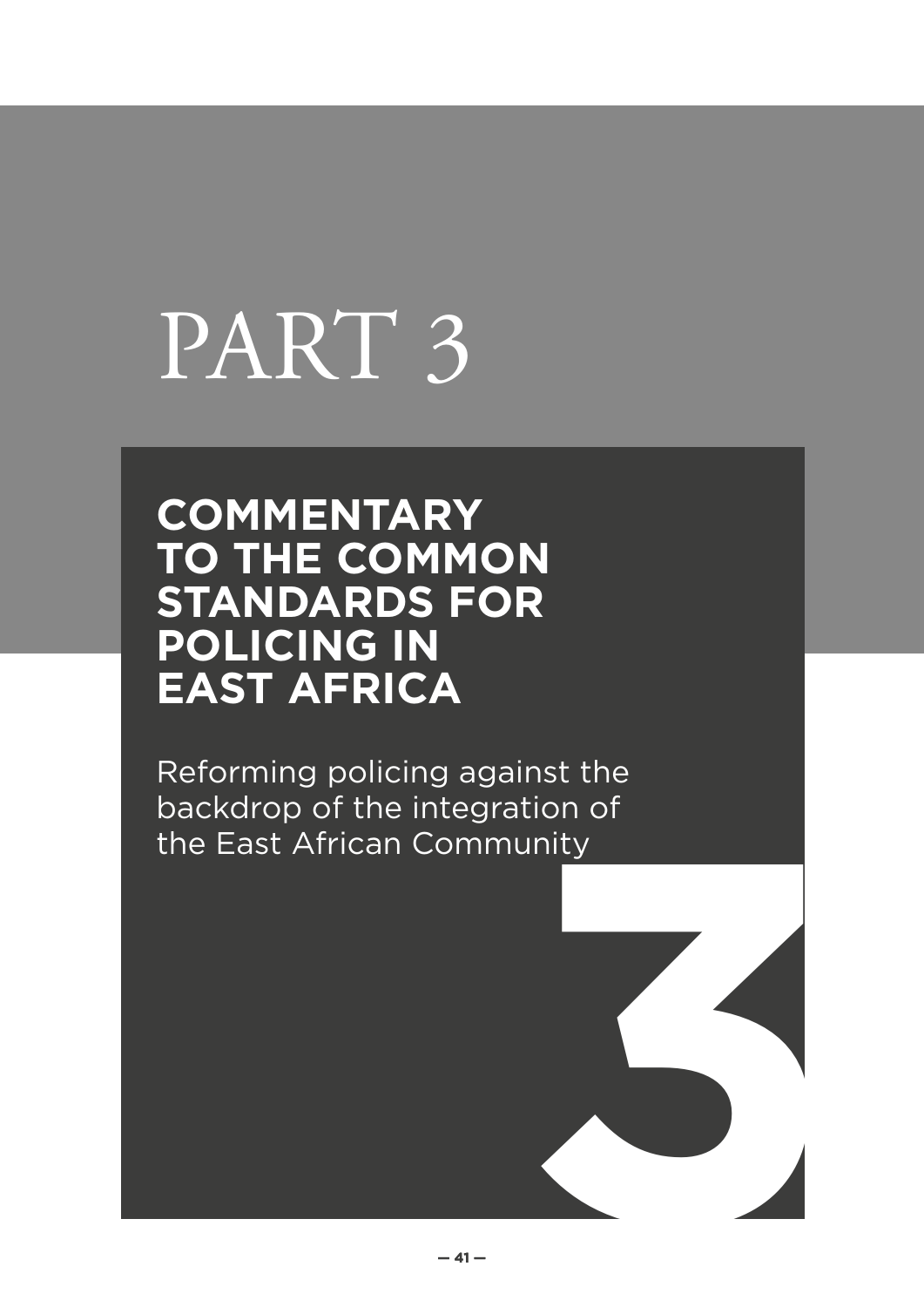#### **COMMON STANDARD 1: Role of the police**

The Common Standards recognise three distinct but interrelated roles of the police: to protect life, liberty and security; to maintain public safety and social peace; and to promote and uphold the rule of law and human rights.



#### **1.1 The police will protect life, liberty and security of the person.**

The rights to life, liberty and security of the person are at the core of the international human rights framework and states have undertaken to take legislative, policy and operational measures to ensure their protection and promotion.<sup>1</sup>

The obligation on police to protect the life, liberty and security of the person has two applications. First, police are mandated to take all lawful and reasonable measures to protect life, liberty and security and must not, through acquiescence or inaction, permit or tolerate any lawful derogation of a person's rights. It is from this mandate that the police derive their core responsibility to prevent and detect crime, protect life and property, preserve the peace, and apprehend offenders.

Second, in the exercise of their functions, police must not themselves adversely affect life, liberty or security without legal justification. Permissible derogation includes lawful arrest or the legitimate and proportional use of force. The framework for the lawful deprivation of life, liberty and security is discussed below in the section 'Policing in accordance with the rule of law'.



#### **1.2 The police will maintain public safety and social peace.**

Policing encompasses a multiplicity of functions that incorporates traditional notions of policing, such as detecting and investigating crime and maintaining law and order. A modern police organisation is also expected to prevent crime and proactively maintain public safety and social peace.

Characteristic of the modern, international framework for policing, the UN Basic Principles on the Use of Force and Firearms by Law Enforcement Officials perceives the role of police as encompassing the administration of justice, the protection of the right to life, liberty and security, and identifies their responsibilities as including the maintenance of public safety and social peace.<sup>2</sup>

The UN Guidelines for the Prevention of Crime, which are set out in Part One, establish the conceptual framework for police crime prevention activities in order to address criminal activity, victimisation, community safety and development.<sup>3</sup> The Guidelines define crime prevention as including a number of approaches which promote:

- **•** prevention through social development or social crime prevention: by promoting "well- being [and] pro-social behaviour through social, economic, health and educational measures, with a particular emphasis on children and youth, and focus on the risk and protective factors associated with crime and victimisation";
- **•** locally-based crime prevention: by building the capacity of community members to address issues such as offending, victimisation and insecurity;
- **•** situational crime prevention: by reducing opportunities for crime to occur; and
- **•** reintegration programmes: by social integration of offenders and other preventative measures.4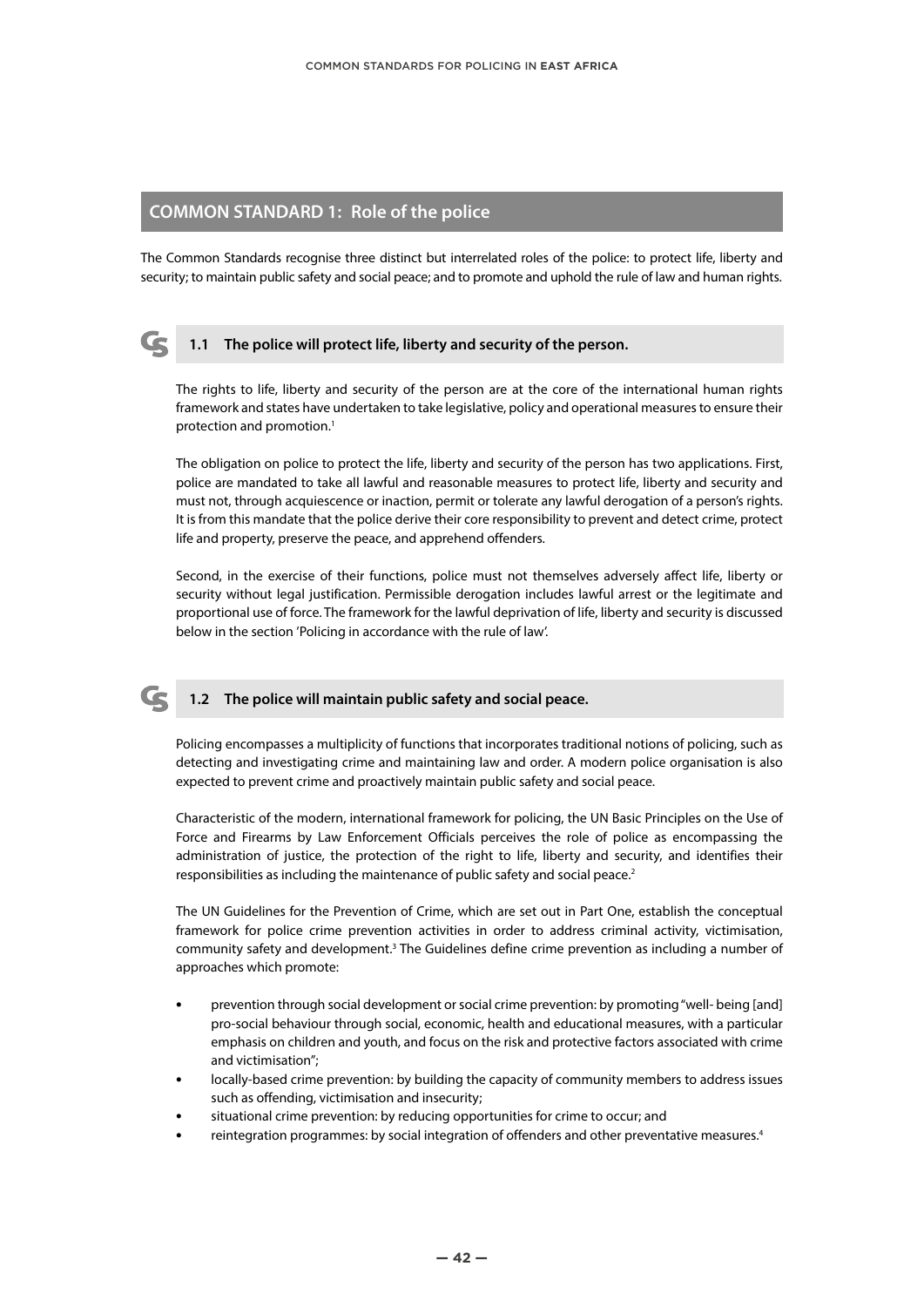#### **1.3 The police will adhere to the rule of law as an essential element to human security, peace and the promotion of fundamental rights and freedoms.**

The international framework for policing is premised on the rule of law and respect for, and promotion of, human rights. The International Bill of Rights encourages legislative and policy changes that put human rights at the core of policing. Individual officers are expected to know and adhere to their responsibility to promote and protect rights, and effective training and accountability mechanisms promote and monitor compliance.<sup>5</sup>

The rule of law describes the concept that no person is above the law and that the law of the state applies to every person equally and without discrimination, whether a person is a private citizen or a public official.<sup>6</sup> States are expected to construct and implement rules that are fair and equitable, and individual officers are obliged to implement the law equally and without discrimination.

International law sets out minimum principles for criminal justice which aim to preserve and uphold the rule of law and human rights. In the context of policing, these processes ensure that people enjoy due process. The international and regional frameworks establish minimum standards for due process, which include the right to a fair trial and public hearing by an independent judiciary, the right to the presumption of innocence until proven guilty, provisions for defence, and freedom from arbitrary arrest and detention.7 These are discussed in the section below.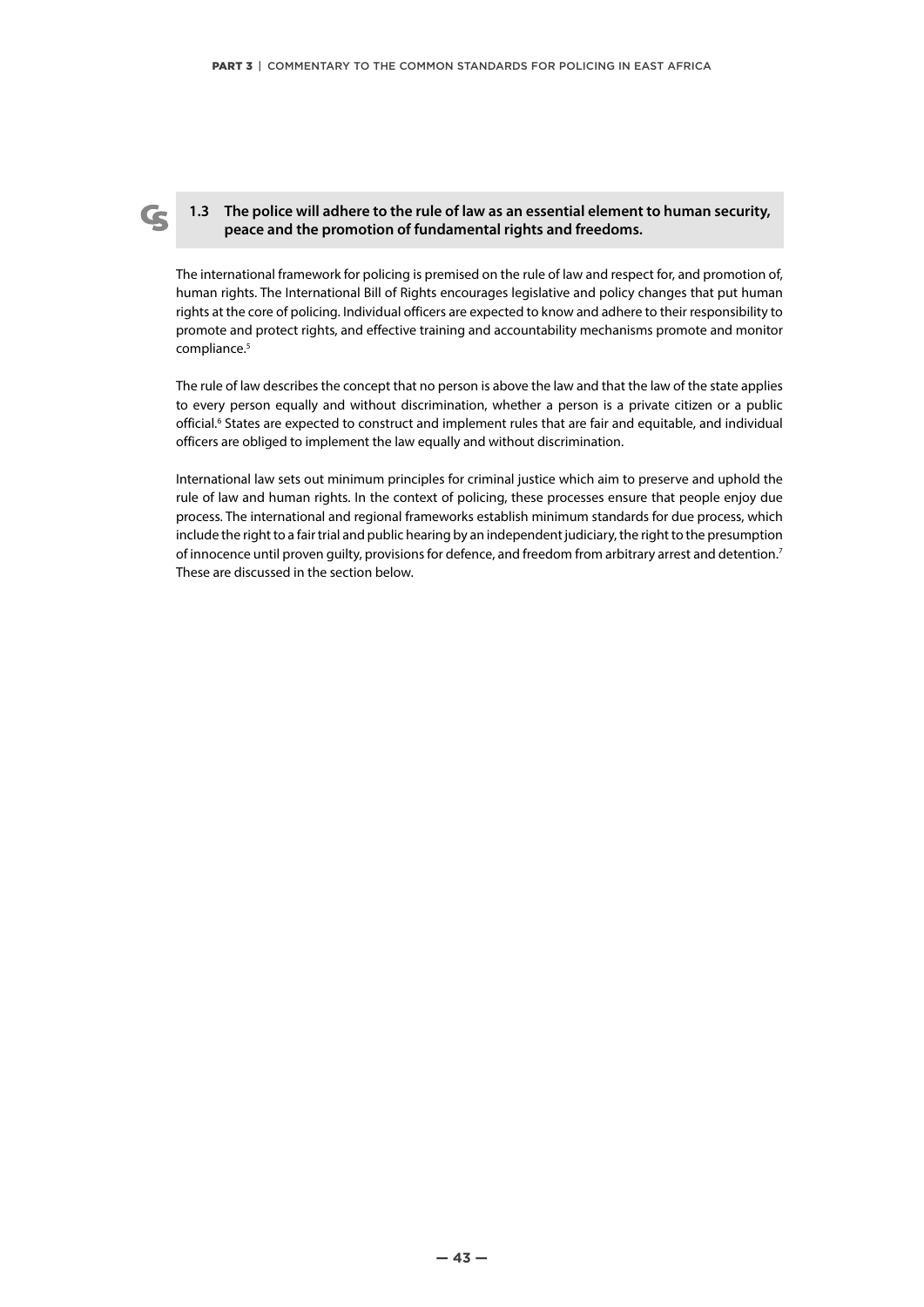#### **COMMON STANDARD 2: Policing in accordance with the rule of law**

G

- **The police will fulfil their functions in accordance with the rule of law. The police will:**
	- **2.1 not arbitrarily arrest or detain and will only deprive persons of their liberty in accordance with the law;**
	- **2.2 promptly inform accused persons of the reason for their arrest and any charges brought against them – this must be communicated to the accused person in a way and manner they understand;**
	- **2.3 act in a manner that upholds the presumption of an accused person's innocence until proven guilty in accordance with the law;**
	- **2.4 ensure that arrested persons are brought promptly before an authorised and competent judicial authority;**
	- **2.5 ensure that, upon arrest, detention and charge, there is a presumptive right to bail or bond;**
	- **2.6 ensure the right of a detained person to challenge the lawfulness of their detention;**
	- **2.7 ensure that arrested and detained persons have access to interpreters and legal assistance, as required; and**
	- **2.8 ensure that arrested and detained persons are treated humanely and kept under humane conditions.**

Police are one of a number of actors, including the judiciary and legislature, which must work collaboratively towards the administration of justice. Whether an individual is an accused, victim or witness, entry into the criminal justice system usually begins with police intervention and, in some jurisdictions, extends to police responsibility for criminal prosecutions. While not the sole determinant, the role of police is a critical factor in determining a person's diversion from or access to, and experience within, the criminal justice system.

The international framework for policing acknowledges the key role played by police in the administration of justice. The Common Standards, which draw on the international framework, speak to those aspects of the administration of justice that are within the ambit of police activities, while also acknowledging that police are part of a multi-institutional justice system that faces challenges in administering justice which are beyond the scope of police action.

To the extent that police action is a relevant factor, the key concept that underpins access to justice against which the performance of the police can be measured is adherence to the rule of law and human rights.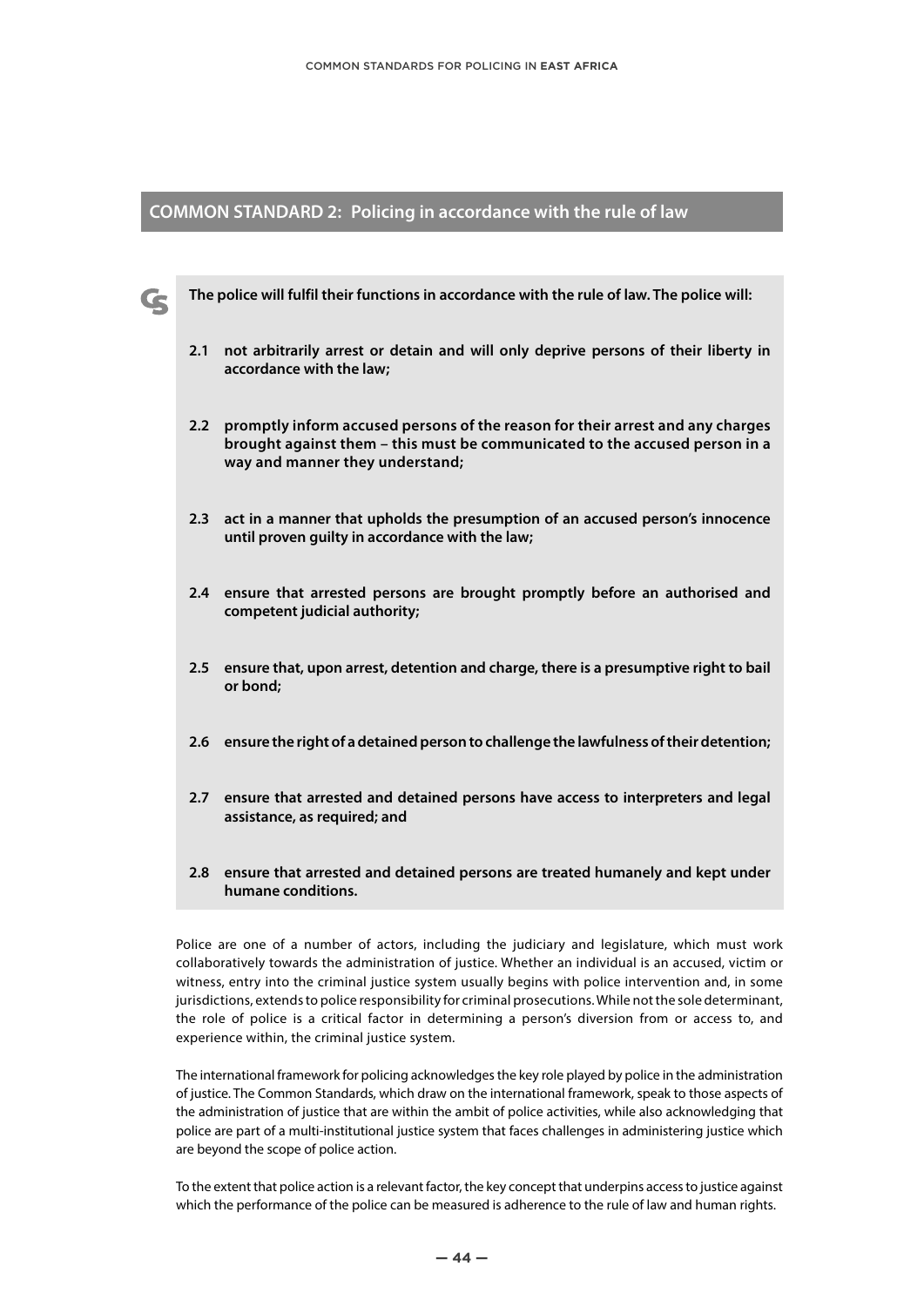The International Covenant on Civil and Political Rights (ICCPR) articulates minimum requirements to ensure that due process accords with human rights principles. Those relevant to policing are:

- **•** Arrest and detention:
	- » The right to be free from arbitrary arrest and detention, which requires that deprivation of liberty occurs only in accordance with the law.
	- » The right of an arrested person to know the reason for their arrest and any charges brought against them.
	- » The right of an arrested person to be promptly brought before an authorised judicial authority. While the UNHRC commentary on this section of the ICCPR avoids setting a fixed time period that constitutes "promptness", its decisions on matters brought under this provision indicate that a period of no more than 2–3 days detention is consistent with the notion of "promptness".8
	- » The presumptive right to bail or bond. This right is derived from the principle that a person is innocent until proven guilty in accordance with the law and by a competent judicial authority. The presumption operates to ensure that bail or bond is granted unless there are reasonable grounds for refusal. Relevant considerations for police with authority to make determinations of bail or bond include the seriousness of the offence, whether the arrested person might abscond, offend again, interfere with evidence or hinder police inquiries, the protection or administration of medical care for the arrested person; and the need (or perceived need) of any victim or witness to be protected from physical violence.<sup>9</sup>
	- » The right of a detained person to challenge the lawfulness of their detention, and the enforceable right to compensation if their arrest and detention is subsequently deemed unlawful by the courts.<sup>10</sup>
	- » The right of a detained person to be treated with humanity and to be kept under humane conditions while in police custody.<sup>11</sup>
- **•** In the determination of charges:
	- » The right of the accused to be promptly informed, in a way they understand, of any charges brought against them.12
	- » The presumption of innocence until proven guilty in accordance with the law.
	- » The right of all persons to equality before the law and to a fair and public hearing before a competent judicial authority, with access to legal assistance<sup>13</sup> and interpreters<sup>14</sup> as required.
	- » Freedom from the compulsion to confess quilt.<sup>15</sup>

The international framework for policing also seeks to protect people from double-jeopardy, in that a person cannot be tried and punished for an action for which they have already been subject to conviction or acquittal by an authorised judicial or administrative authority. In the context of policing, this protection prevents the police from arresting or charging a person for a crime that has already been subject to proper determination, subject to the criminal procedures rules for that state.16

Respect for the rule of law and human rights is recognised by the African framework for policing. The AU promotes respect for the rule of law, human rights and democratic governance.<sup>17</sup> The African Charter recognises that every person is equal before the law and entitled to the equal protection of the law<sup>18</sup> and the right of all persons to have their cause heard. This provision echoes the due process provisions contemplated in the international framework and includes:

- **•** in the case of a violation of a recognised right, the right to appeal to national legal institutions;
- **•** the presumption of innocence;
- **•** the right to a defence, including the right to legal counsel;
- **•** the right to a speedy trial by an impartial court; and
- **•** freedom from punishment for an act that did not constitute a criminal act at the time it was committed.19

Membership in the EAC is premised on the adherence by states to the principles of good governance, the rule of law, human rights and social justice.<sup>20</sup> Member states undertake to abide by the principles of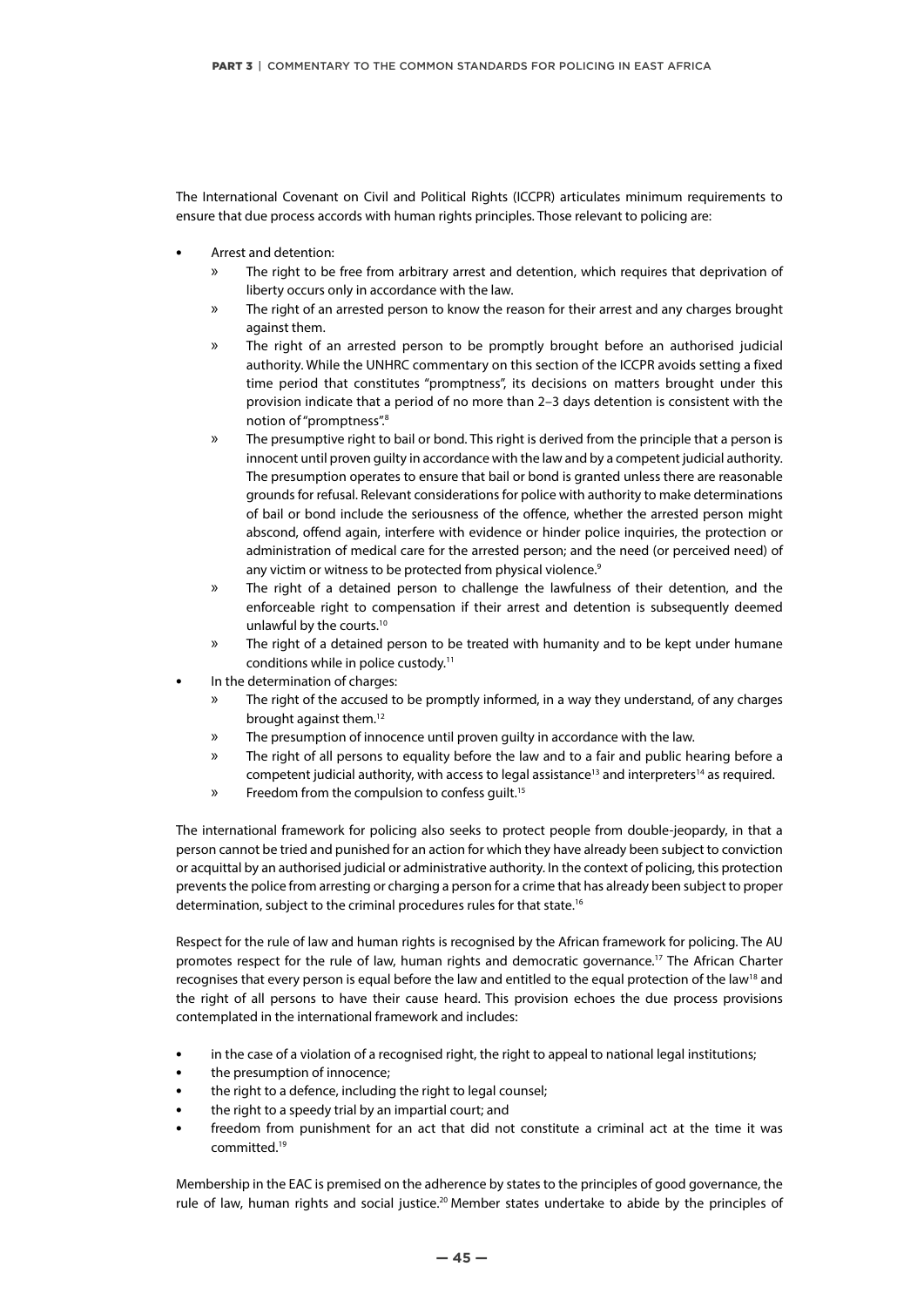democracy, rule of law, good governance and human rights and social justice, and have undertaken to adhere to these objectives at both a policy and institutional level.<sup>21</sup>

The CADSP further recognises that an absence of the rule of law is a factor in conflict and tensions that may cause instability within countries and regions in Africa.<sup>22</sup>

In several EAC countries, the role of police in the criminal justice system extends to responsibility for criminal prosecutions. Where police act as prosecutors, the UN Guidelines on the Role of Prosecutors require police to uphold the human rights principles enshrined in the Universal Declaration of Human Rights (UDHR), including the principles of equality before the law, the presumption of innocence and the right to a fair and public hearing by an independent and impartial tribunal.<sup>23</sup>

The Guidelines provide a framework for the qualification, selection and training of prosecutors, namely:

- **•** prosecutors must have integrity and ability, with appropriate training and appropriate qualifications;
- **•** selection criteria for prosecutors must not be discriminatory; and
- **•** the state must provide appropriate training on the ethical duty of the office, constitutional and statutory protections for the rights of the suspect and victim, and human rights.<sup>24</sup>

The Guidelines also provide that the state must protect prosecutors from harassment, intimidation, improper interference and other hindrances to their ability to perform their professional function.<sup>25</sup>

In the exercise of their functions, prosecutors must:

- **•** abide by the rule of law and promote due process by acting fairly and consistently with the maintenance and protection of human rights;
- **•** Be impartial and avoid discrimination on any grounds;
- **•** protect the public interest, with regard to the position of the suspect(s) and victim(s);
- **•** maintain confidentiality;
- **•** consider alternatives to prosecution where appropriate; and
- **•** consider the views of the victim and adhere to the Declaration of Basic Principles for Justice for Victims of Crime and Abuse of Power.26

The Guidelines also promote the establishment of internal and external accountability mechanisms that promote compliance with its provisions.27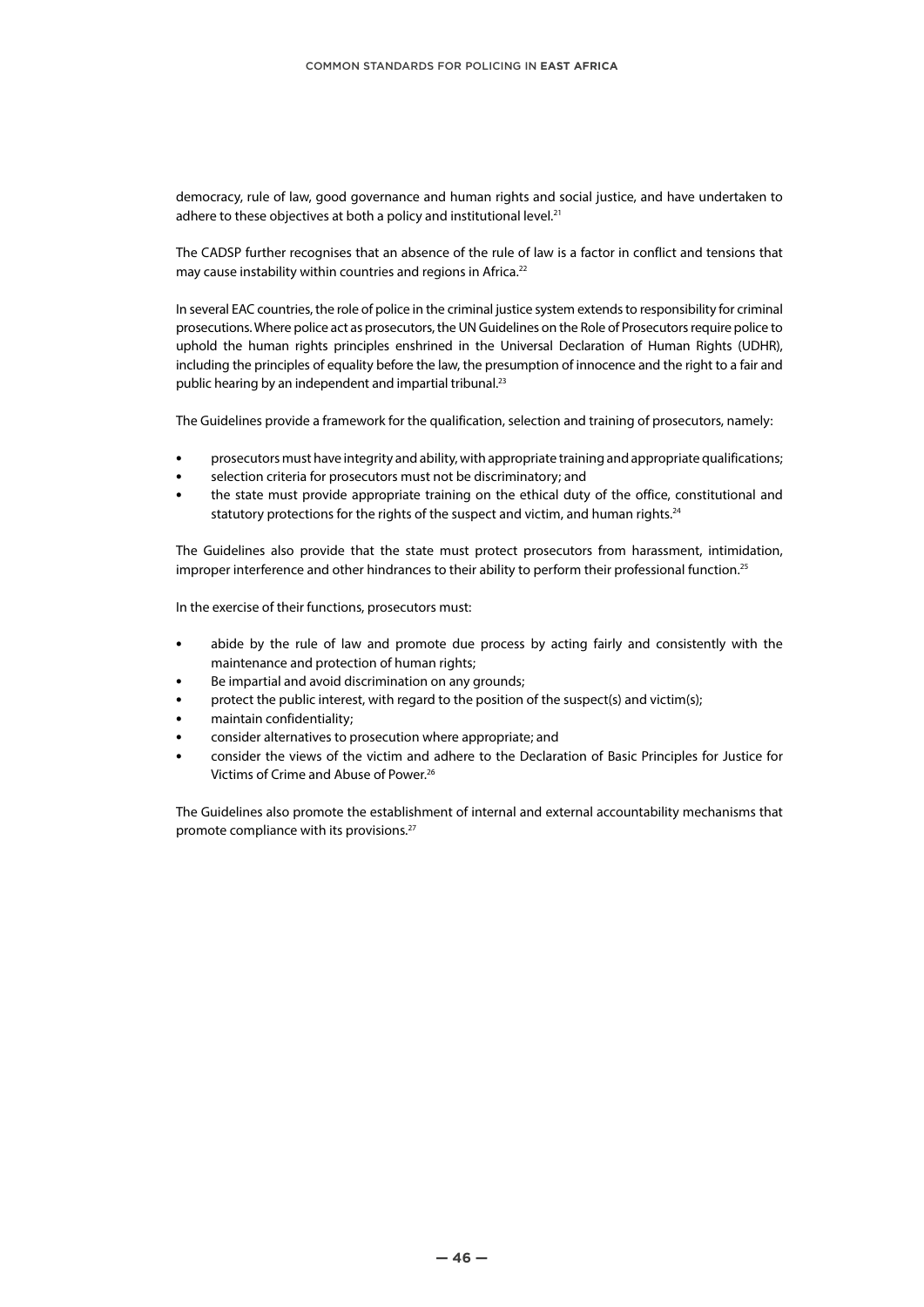#### **COMMON STANDARD 3: Police actions**

**3.1 The police will act in a manner that ensures they discharge the duties assigned to them by law equitably, diligently and with a high degree of professional responsibility and will, at all times, strive to maintain a community service focus. Police must exercise their lawful functions with a high degree of professional responsibility and maintain a focus on community service.28**

A high degree of professional responsibility means that police must:

- **•** have access to, and undergo, training;
- **•** maintain confidentiality;
- **•** act in accordance with the rule of law (for example, abide by restrictions on the use of force and deprivation of liberty); and
- **•** protect, uphold and promote fundamental rights and human dignity.

The state must also bring effective accountability mechanisms into action when officers fail to act in accordance with these principles.

The obligation on police to act with a high degree of professional responsibility is captured by the provisions of the UN Code of Conduct for Law Enforcement Officials. The UN Economic and Social Council (ECOSOC) has established Guidelines for the effective implementation of that Code. These require adherence to the Code of Conduct in national law and compliance in practice that puts human rights at the centre of policing, in a language understood by officers, and a programme of dissemination that ensures all the principles and rights are known to the community.<sup>29</sup> Police must receive initial and ongoing training on the Code of Conduct and general human rights issues.<sup>30</sup> The Guidelines also require effective mechanisms for internal and external accountability, including external complaints mechanisms that are known to the public.<sup>31</sup>

The UN has also established an International Code of Conduct for Public Officials that provides some guidance on the conduct of police in their capacity as public officials. The Guidelines make it clear that a public official's loyalty is to the state and that they must exercise their duties efficiently, effectively and without preferential treatment to, or discrimination against, any group or individual.<sup>32</sup> Public officials are not permitted to use their office for personal gain and must declare any activities that may raise a possible conflict of interest.<sup>33</sup> They are also required to maintain confidentiality and to refrain from engaging in political activities that will "impair public confidence in the impartial performance of their functions and duties".<sup>34</sup>

A key aspect of professional responsibility is the duty of police officers to act in accordance with the right to privacy. Police often collect sensitive information and the international framework makes it clear that any confidential information in the possession of law enforcement officers must not be disclosed unless there is a legal requirement for disclosure or the administration of justice demands it.<sup>35</sup>

The requirement that police maintain a focus on community service promotes the provision of services to those members of the community who are, for whatever reason, most in need of assistance.<sup>36</sup> Community focus also manifests in the role of police in crime prevention, particularly through community-based policing.37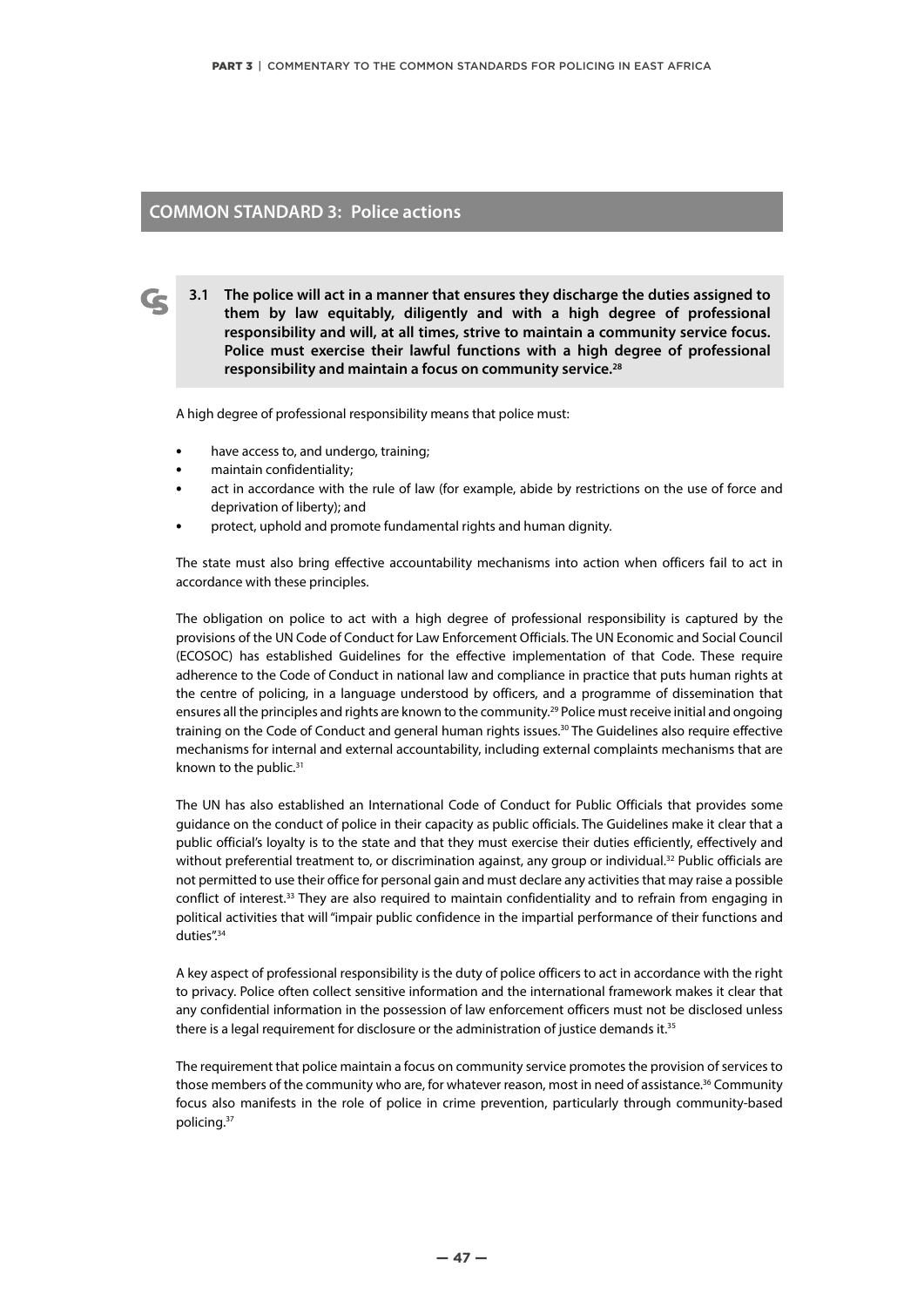#### **3.2 The police will act in a manner that upholds the right to life, liberty and security of the person by only using force and firearms when strictly necessary and only to the extent required for the fulfilment of their lawful duty.**

The international and regional frameworks for policing recognise the fundamental right to life. In the exercise of their lawful function, police are permitted to use force. In order to promote a balance between the right to life and the lawful use of force, the UN established the Basic Principles on the Use of Force and Firearms (Basic Principles). These aim to guide police organisations on legal and operational frameworks for the use of force and firearms that safeguard the right to life.

#### *General principles*

The UN Basic Principles provide that law enforcement officials may only use force when strictly necessary and only to the extent required to fulfil their lawful duty.<sup>38</sup> Use of force must be exceptional, proportional, necessary in circumstances and limited to the prevention of crime or apprehension of suspects.<sup>39</sup> The use of firearms is an extreme measure and must only to be used when a suspected offender offers armed resistance or otherwise jeopardises the lives of others and less extreme measures are not sufficient to restrain or apprehend the suspect.<sup>40</sup>

#### *Legislation to give effect to the basic principles*

Although not itself a legally binding instrument, the Basic Principles promote the enactment of domestic legislation to give effect to its framework.<sup>41</sup> They do not permit derogation from the framework for the use of force and firearms, including during times of political instability or periods of emergency.42

Police organisations must keep up to date with the ethical debates on the use of force and firearms and review and regularly update domestic law and policy.<sup>43</sup>

#### *When force or firearms are used*

Governments must legislate to criminalise the arbitrary or abusive use of force by law enforcement officials.44 If superior officers were aware, or should have been aware, that junior officers have arbitrarily used force or firearms and did not take all possible measures to prevent or report those actions, the superior officer will be deemed responsible.<sup>45</sup> Obedience of a superior's orders will not be a defence if the unlawful use of force or firearms results in serious injury or death and the junior officer had a reasonable opportunity to refuse to follow the superior's order.46 Conversely, any officer who, in compliance with the Code of Conduct and the Basic Principles, refuses to use force or reports the illegitimate use of force should be protected from criminal or other disciplinary sanctions by law enforcement agencies or the government.47

The Basic Principles encourage the government and law enforcement agencies to make stress counselling services available to law enforcement officials who are in situations where force or firearms have been used.48

If the use of force or firearms results in death or injury, the Basic Principles require that a report be made to a competent administrative or judicial authority as part of institutionalised review procedures. These procedures must also allow for independent administrative or prosecutorial review of reports into the use of force and firearms which occasion serious injury or death.<sup>49</sup> Persons affected by the use of force or firearms (including their legal representatives or dependents, in the case of death), should have access to these review procedures.<sup>50</sup>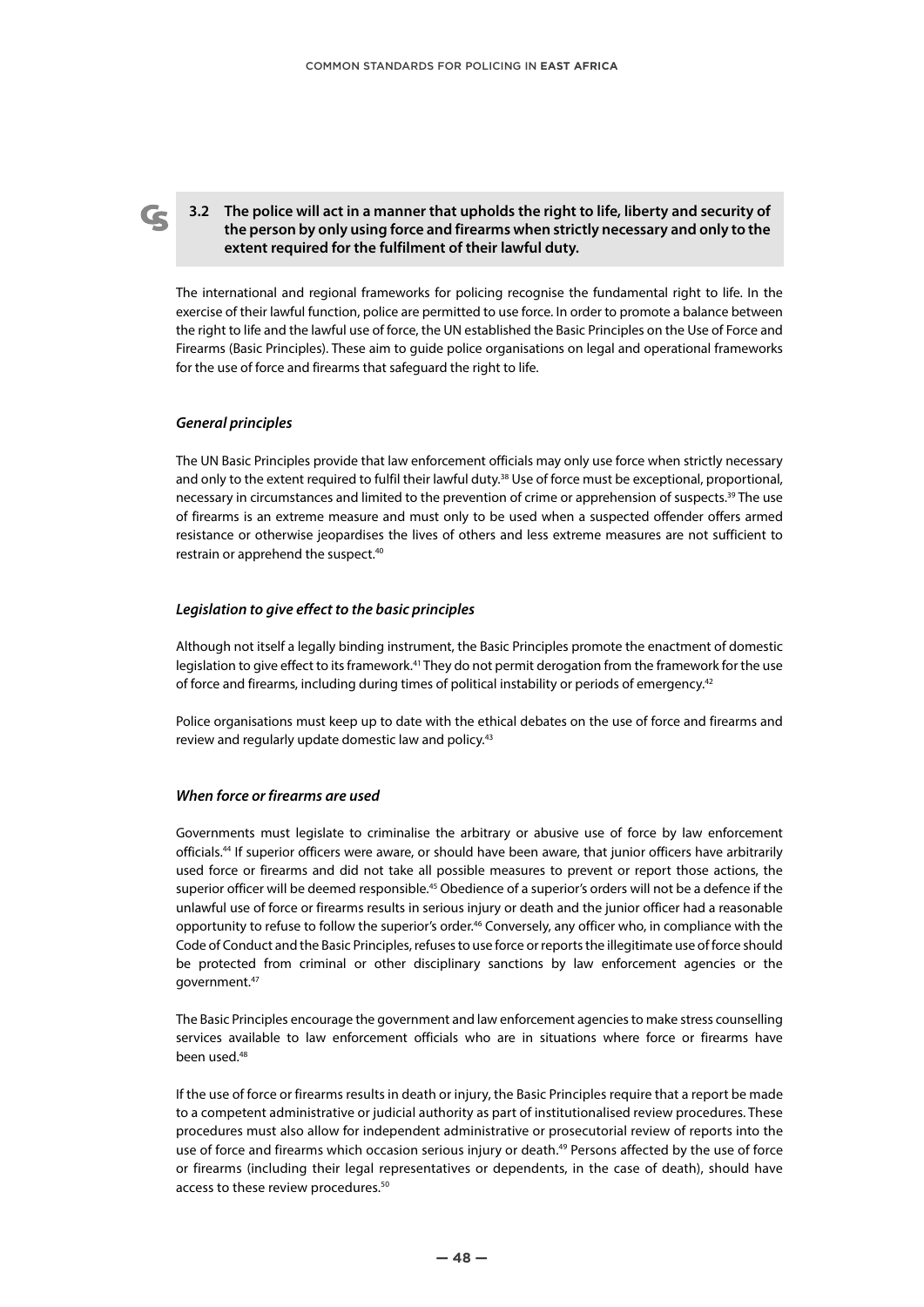#### *Use of force and human rights*

The Basic Principles note that as policing is an important social service, principles for the use of force and firearms not only protect society, but promote the welfare, enhanced working conditions and safety of law enforcement officials.<sup>51</sup> Accordingly, the Basic Principles are framed in the context of the international framework for rights-based policing.52

#### *Permissible Use of Force and Firearms*

The use of force and firearms is only permitted if other means are insufficient to achieve the following objectives:

- **•** self-defence proportionate to the threat faced;
- **•** in the defence of others against the imminent threat of death or serious injury;
- **•** to prevent the commission of a crime that presents a grave threat to life; or
- **•** to overcome the resistance to arrest of a person, or to prevent their escape, if that person's actions represent a grave threat to life.<sup>53</sup>

The use of firearms is expressly limited to the protection of life.<sup>54</sup>

#### *Special provisions on the use of firearms*

If the use of firearms is unavoidable, law enforcement officials must:

- **•** exercise restraint;
- **•** use proportionate force;
- **•** act in a manner which minimises damage and risk of injury and death;
- **•** ensure medical assistance is provided as soon as possible; and
- **if injury or death occurs, promptly notify next of kin.<sup>55</sup>**

Before using firearms, law enforcement officials should identify themselves and give a clear warning of their intention to use firearms, with sufficient time for the subject to observe this warning. However, if observance of this procedure would place law enforcement officials or others in danger of harm, or would be pointless or clearly inappropriate in the circumstances, it may be foregone.<sup>56</sup>

The Basic Principles provide that any domestic laws, guidelines or policies on the use of force by law enforcement personnel should, at a minimum, provide for the following:

- **•** the lawful circumstances in which law enforcement officials are authorised to carry firearms, and the types of firearms and ammunition permitted;
- **•** restrict use of firearms to appropriate circumstances and in a way that will be likely to decrease the risk of unnecessary harm;
- **•** prohibit the use of types of firearms and ammunition that cause unwarranted injury or present an unwarranted risk;
- **•** regulate the control, storage and issuing of firearms, including procedures for ensuring that law enforcement officials are accountable for the firearms and ammunition issued to them;
- **•** provide for warnings to be given, if appropriate, when firearms are to be discharged; and
- **•** provide for a system of reporting whenever law enforcement officials use firearms.57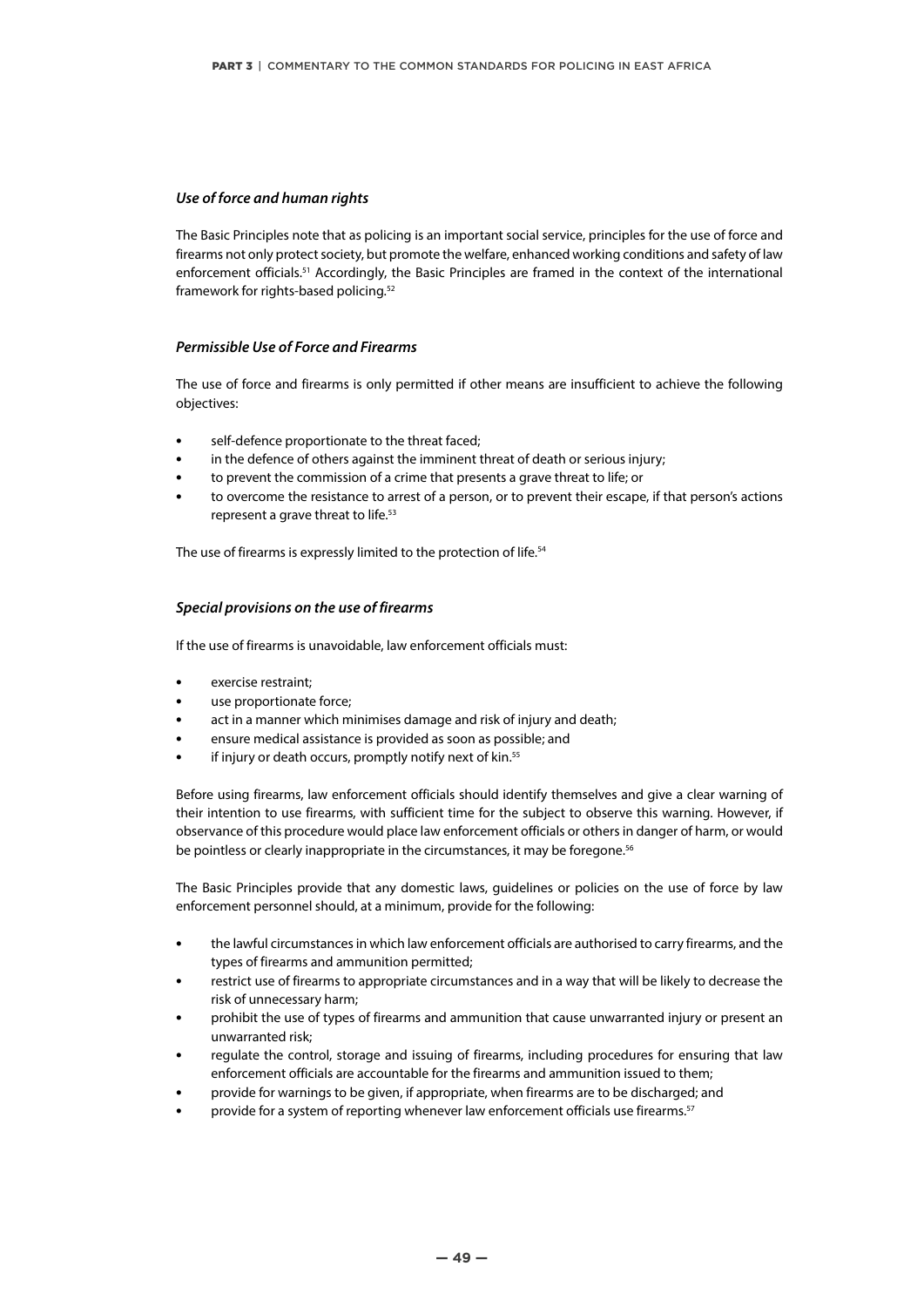#### *Control of firearms*

The Nairobi Protocol for the Prevention, Control and Reduction of Small Arms and Light Weapons in the Great Lakes Region and the Horn of Africa (Nairobi Protocol) sets out procedures for the effective control and accountability of state-owned small arms and light weapons. These measures aim to address the proliferation of small arms and light weapons in the region, which affect armed crime and the rights to life, liberty and security, as well as having a destabilising effect on the region's security.<sup>58</sup>

The Protocol requires the establishment of national inventories of small arms and light weapons held by the police to promote secure storage of these weapons and establish strict accountability and tracing procedures.59 In order to facilitate effective record keeping, the Protocol also requires state-owned weapons to be identified with a "unique mark". The ability of the police to control the proliferation of weapons should be promoted through training and increased operational capacity.<sup>60</sup>

**3.3 The police will act in a manner that ensures all citizens enjoy their fundamental rights and freedoms without discrimination and specifically conduct themselves in a way that does not discriminate against women, juveniles and minority communities (including but not limited to the differently abled, migrants, internally displaced persons and refugees). Police who are in frequent contact with suspects, offenders, victims and witnesses from these groups should receive sensitisation training.**

Under the UDHR all persons are entitled to enjoy their fundamental rights and freedoms without discrimination,<sup>61</sup> and enjoy equal recognition and protection by the law without discrimination on any ground.<sup>62</sup>

Accordingly, in the exercise of their lawful function, the police must ensure that they:

- **•** respect and protect human dignity and maintain and uphold the human rights of all people;
- **•** recognise that all persons are equal before the law and are entitled, without discrimination, to equal protection of the law;
- **•** do not unlawfully discriminate on the basis of race, gender, religion, colour, political opinion, national origin, property, birth or other status;
- **•** recognise that it is not unlawful discrimination to enforce certain particular measures designed to address the special status and needs of women, juveniles, the sick, the elderly, persons living with disabilities and others requiring special treatment in accordance with human rights standards; and
- **•** ensure that recruitment and promotion policies of police agencies are free from any form of unlawful discrimination.

Both the international and regional frameworks for policing focus on certain universally recognised categories of discrimination, including race, gender, religion and economic or social status. The international legal framework regarding policing of minorities, juveniles and women is discussed below.

The Committee on the Elimination of Racial Discrimination (CERD), recalling the provisions of the UDHR, prohibits the police from acts or omissions that constitute any form of discrimination on the basis of race.<sup>63</sup> Police and states must:

- **•** review laws and policies that create or perpetuate racial discrimination and must not permit discrimination and must not permit public authorities or institutions (which includes the police) to promote or incite racial discrimination;
- **•** craft measures to ensure that all persons, regardless of race, enjoy equality before the law, equal treatment in the administration of justice, security of the person and the right to freedom of assembly; and
- **•** provide effective protections and remedies to persons who are subject to racial discrimination in contravention of CERD.<sup>64</sup>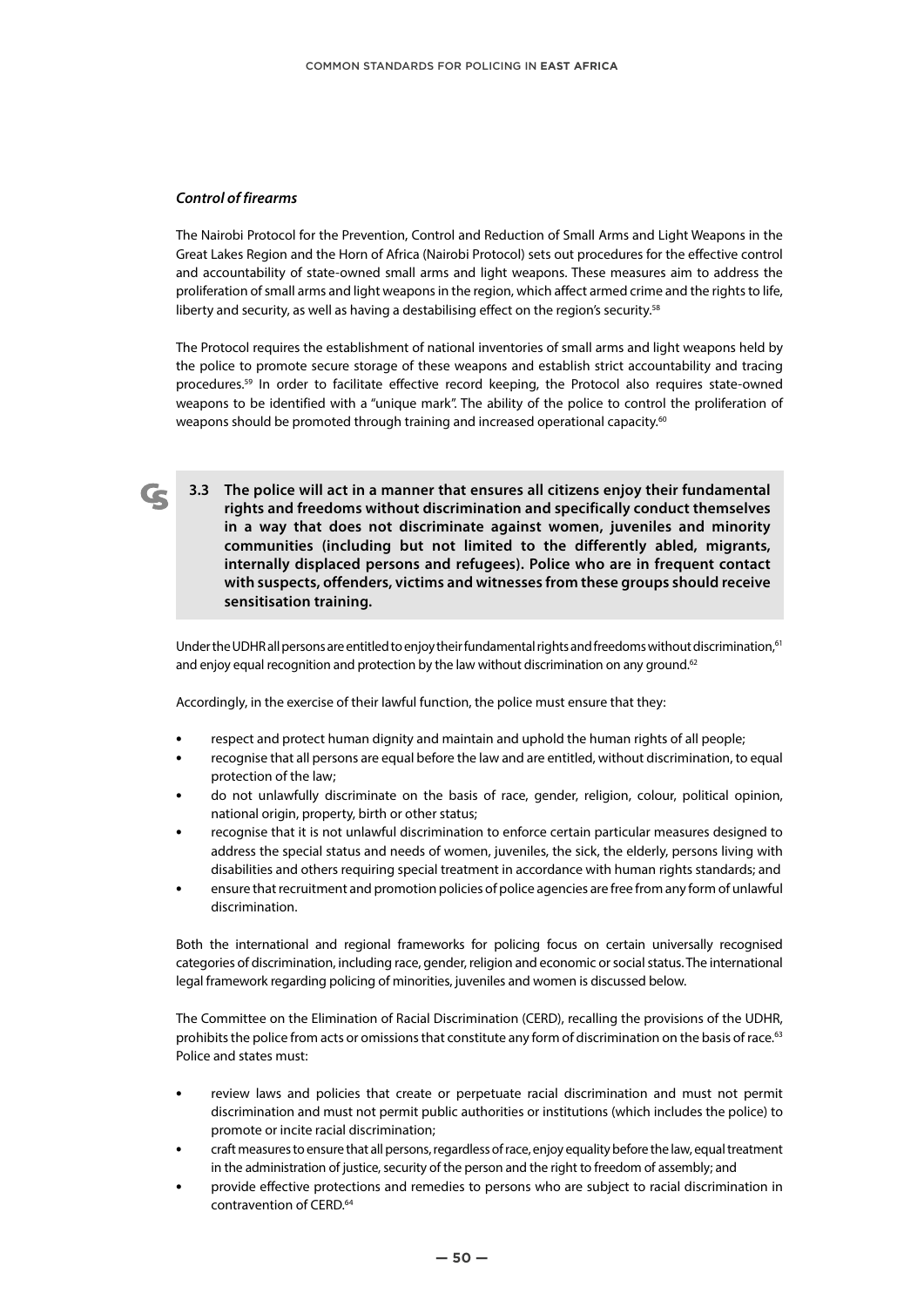During a time of public emergency, the ICCPR permits derogations from certain fundamental rights and freedoms, however the derogations must be consistent with international law and must not involve discrimination solely on the grounds of race, colour, sex, language, religion or social origin.<sup>65</sup>

The international and regional framework for policing recognises that minority communities are in particular need of protection by the police and from abusive policing practices. The type of protection is two fold: first, they require legal structures to eliminate and prevent discriminatory policing practices that target minority communities. Second, a framework for protection is needed to ensure that the police are themselves sensitive to the particular needs of such groups in the course of policing them, whether as victims, witnesses or accused persons.

The international legal structure does not cover the field in terms of the type of minority communities that can both face discrimination or require police sensitisation to their special needs. However, the international framework does offer examples of the way in which states and police should act towards specific groups, the general principles of which can be applied to several communities that, in a regional or national context, should be afforded such protections. The examples of the type of communities who have been recognised as requiring protection and which are covered in these Common Standards are: women, juveniles and children, migrant workers, internally displaced persons and refugees.

The special protections discussed below build on the general standards for policing articulated in these Common Standards, with additional contextual obligations that promote the special needs of particular communities.

#### *Women*

The Convention on the Elimination of All Forms of Discrimination against Women (CEDAW), which recalls the fundamental rights and freedoms enshrined in the UDHR, ICCPR and International Covenant on Economic, Social and Cultural Rights (ICESCR),<sup>66</sup> requires states to review policies and laws which create or perpetuate discrimination against women and must ensure that public authorities and institutions (including the police service) treat men and women equally.<sup>67</sup> Its provisions are generally reflected in the Protocol to the African Charter on Human and Peoples' Rights on Women in Africa.<sup>68</sup> Legal and operational structures of policing that institutionalise the discrimination against women manifest in a number of ways, including the experience of women as police officers, women as victims of crime and women as victims of police ill-treatment.

The Declaration on the Elimination of Violence Against Women defines violence to include arbitrary deprivation of liberty and physical, sexual and psychological violence against women which is committed, or condoned, by the state, and requires states to take measures to prevent gender-based violence against women.<sup>69</sup> The Declaration recognises women's rights to life, equality, equal protection under the law, freedom from discrimination, and the right not to be subject to torture and other cruel, inhuman or degrading treatment or punishment, as set out in the UDHR and ICCPR.70

The Declaration encourages states to:

- **•** refrain from engaging in or condoning violence against women;
- **•** ensure legal and administrative measures for the punishment of violence against women by the state or private individuals;
- **•** ensure that legal, political and administrative measures for the investigation of violence against women are gender sensitive; and
- **•** take measures to ensure that law enforcement officials with responsibility for investigating or punishing violence against women receive training to ensure they are sensitive to the needs of women.<sup>71</sup>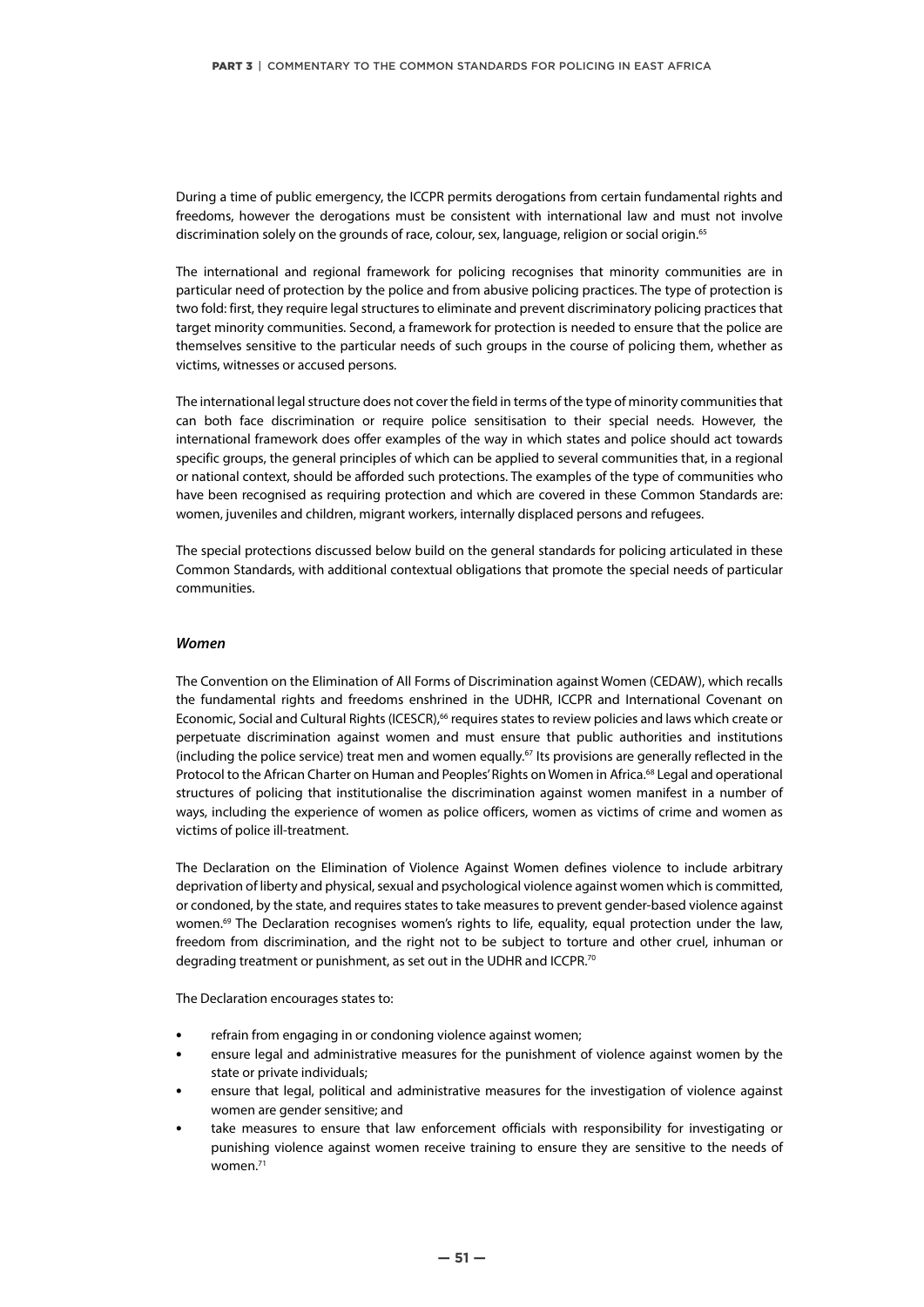The UN General Assembly has established the Model Strategies and Practical Measures on the Elimination of Violence against Women in the Field of Crime Prevention and Criminal Justice. The Strategy provides guidelines for effective compliance with international instruments that deal with violence against women and encourages the integration of a gender perspective in policy formulation to promote "gender equality and equal and fair access to justice" for women.<sup>72</sup> The Strategy encourages national legal frameworks that provide for:

- **•** consistent enforcement of laws, codes, policies and procedures that criminalise violence against women;
- **•** development of investigative procedures that do not degrade women or further contribute to their victimisation;
- **•** ensuring that the safety of the victim and the prevention of further acts of violence are taken into account when police exercise powers of arrest, detention and issuance of bond;
- **•** ensuring that police exercise their powers in a manner consistent with the rule of law and are accountable for any infringements thereof;
- **•** ensuring police respond promptly to complaints of violence against women;
- **•** encouraging recruitment of women into the police organisation; and
- **•** making information about participation in criminal proceedings available to women.73

The Strategy reiterates the need for police to undergo gender-sensitivity and general human rights training.<sup>74</sup>

At a regional level, EAPCCO is undertaking a gender mainstreaming process that will address the need for police training and sensitisation to gender-based violence, as well as women's experiences as police officers.75

#### *Juveniles*

The ICCPR provides specific protections to juvenile offenders which include the separation of juveniles from the adult prison population and the provision of age and legal status-appropriate treatment.<sup>76</sup>

The Beijing Rules expand the provisions of the ICCPR and set out the minimum standards to be applied in the handling of juvenile offenders. Its provisions are generally reflected in the African Charter on the Rights and Welfare of the Child.77 Law enforcement agencies are required to respect the legal status of juvenile suspects and offenders, promote their well-being and protect them from harm.<sup>78</sup>

The Beijing Rules acknowledge the protections afforded to prisoners under the Minimum Standard Rules for the Treatment of Prisoners and further encourage commitments to:79

- **•** apply the provisions of the Rules without discrimination;
- **•** establish laws and policies on the administration of juvenile justice with a particular emphasis on the balance between protecting their basic rights and those of society, and promotes the principle of proportionality, while respecting the well-being of the suspect or offender;
- **•** provide scope for discretion at the various levels of administration of juvenile justice (including investigation), and ensure appropriate accountability structures and training for personnel authorised to exercise such discretion;
- **•** safeguard the right to due process, including the presumption of innocence, the right of a person to know the charges brought against them, the right to the presence of a parent or guardian, and the rights to a fair trial and the protection of privacy;
- **•** notify parents or guardians and permit a judge to determine the issue of release as soon as practicable after the apprehension of a juvenile;
- **•** ensure that contacts between the law enforcement agencies and a juvenile offender are managed in such a way as to respect the legal status of the juvenile, promote the well- being of the juvenile and avoid harm to them, with due regard to the circumstances of the case;
- **•** provide the police with discretion, in accordance with written guidelines, to dismiss matters against juveniles without resorting to trial; and
- **•** make detention before trial the last resort and if so detained, juveniles should be kept separate to adults.<sup>80</sup>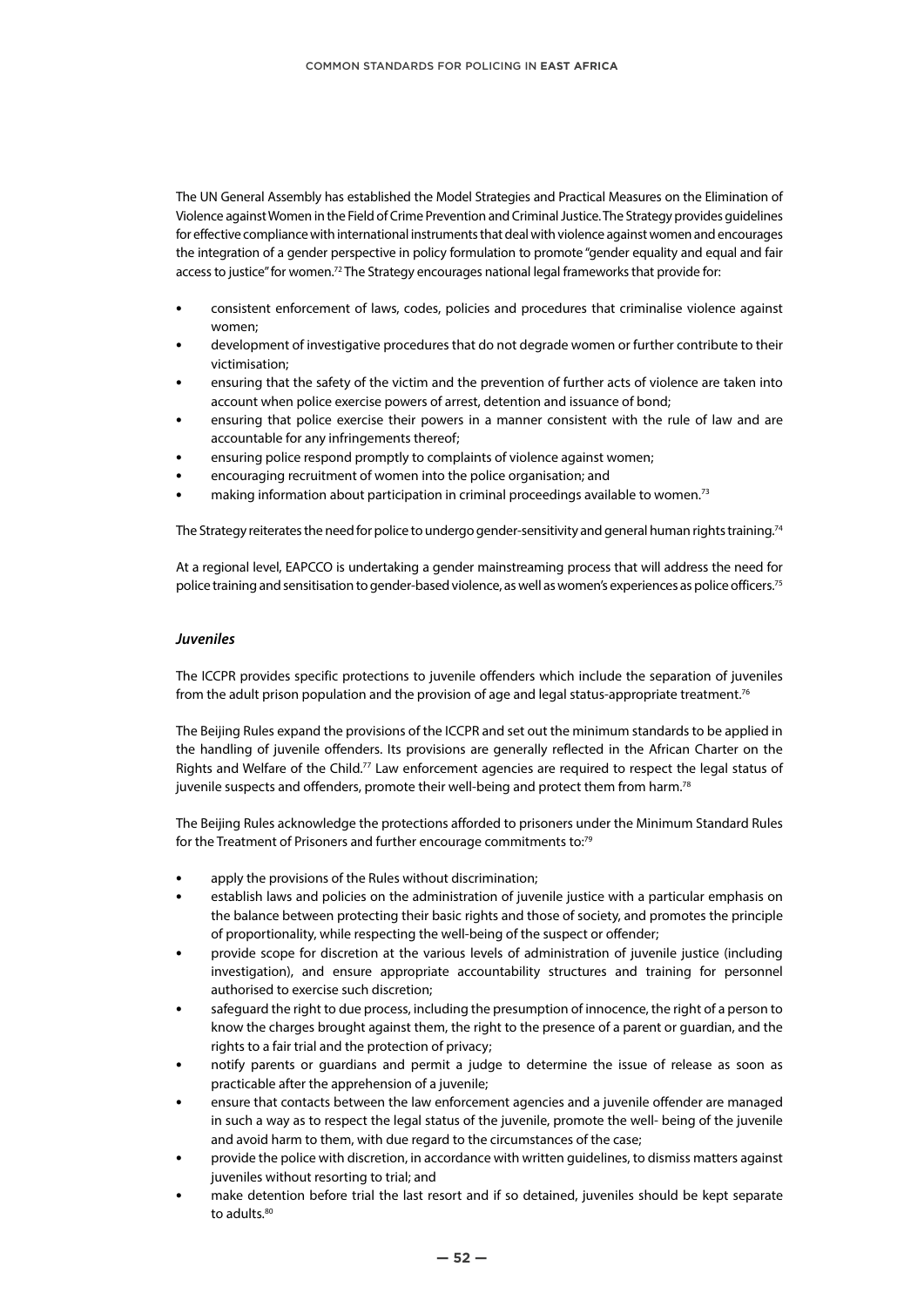The Beijing Rules recommend a specialisation within the police service for dealing with juvenile suspects and offenders and for police who are in frequent contact with juvenile suspects and offenders to receive sensitisation training. The Rules also recommend that special units to deal with juvenile suspects and offenders are established in large cities.<sup>81</sup>

The United Nations Rules for the Protection of Juveniles Deprived of their Liberty further expand and reinforce the protections afforded to persons under the international law generally, and the Beijing Rules specifically. They are intended to establish minimum standards for the protection of juveniles deprived of their liberty in all forms, consistent with human rights and fundamental freedoms, and with a view to counteracting the detrimental effects of all types of detention and to fostering integration in society.82 For the purpose of the Rules, the deprivation of liberty extends to police custody.<sup>83</sup> The Rules countenance the following:

- **•** juveniles should only be deprived of their liberty in accordance with the Beijing Rules and that deprivation of liberty should be the last resort;
- **•** enacting domestic laws and procedures which give effect to the Rules;
- **•** ensuring that deprivation of liberty only occurs according to law and consistent with human rights norms; and
- **•** for juveniles under arrest or awaiting trial, they must be presumed innocent until proven guilty, they must have the right to legal counsel and the right to work and leisure insofar as such activities are consistent with the administration of justice.<sup>84</sup>

The UN General Assembly has established Guidelines for the Prevention of Juvenile Delinquency (the Riyadh Guidelines) in order to guide states on juvenile-specific issues within their broader crime prevention strategies. States are encouraged to enact legislation that gives effect to the international framework for juvenile justice, including the Beijing Rules and the Rules for the Protection of Juveniles Deprived of their Liberty.<sup>85</sup>

Those provisions of the Guidelines that impact policing include establishing prevention plans and policies at institutional and community levels, staffed by specialised personnel, in coordination with other concerned government and non-government agencies, that:

- **•** reduce crime rates among young persons;
- **•** put fairness and equity at the centre of any intervention;
- **•** safeguard the well-being, development, rights and interests of young persons; and
- **•** recognise that some behaviour is part of growth processes and that labels such as "delinquent" tend to perpetuate undesirable behaviour.<sup>86</sup>

Police actions and polices must also be governed by the socialisation and development process of children. Accordingly, preventative policies should take into account children's access to family, education and community.<sup>87</sup> The institutionalisation of children should always be considered a last resort.<sup>88</sup>

#### *Children*

The Convention on the Rights of the Child (CRC), which is reflected regionally in the African Charter on the Rights and Welfare of the Child requires all state institutions (including the police and courts) to make the best interests of the child the paramount consideration in any action they take involving a child.<sup>89</sup>

The CRC recognises the rights of children and requires that every child alleged to have infringed the penal law be treated in a manner consistent with the promotion of their best interests, human rights, sense of dignity and worth and affords them the rights of due process.<sup>90</sup> The CRC also encourages states to consider a number of options for child offenders as alternatives to institutional care which should be consistent with both the well-being of the child and the circumstances of the offence.<sup>91</sup>

The CRC and the African Charter on the Rights and Welfare of the Child unequivocally state that no child shall be subject to torture, cruel, inhuman or degrading treatment or punishment, capital punishment or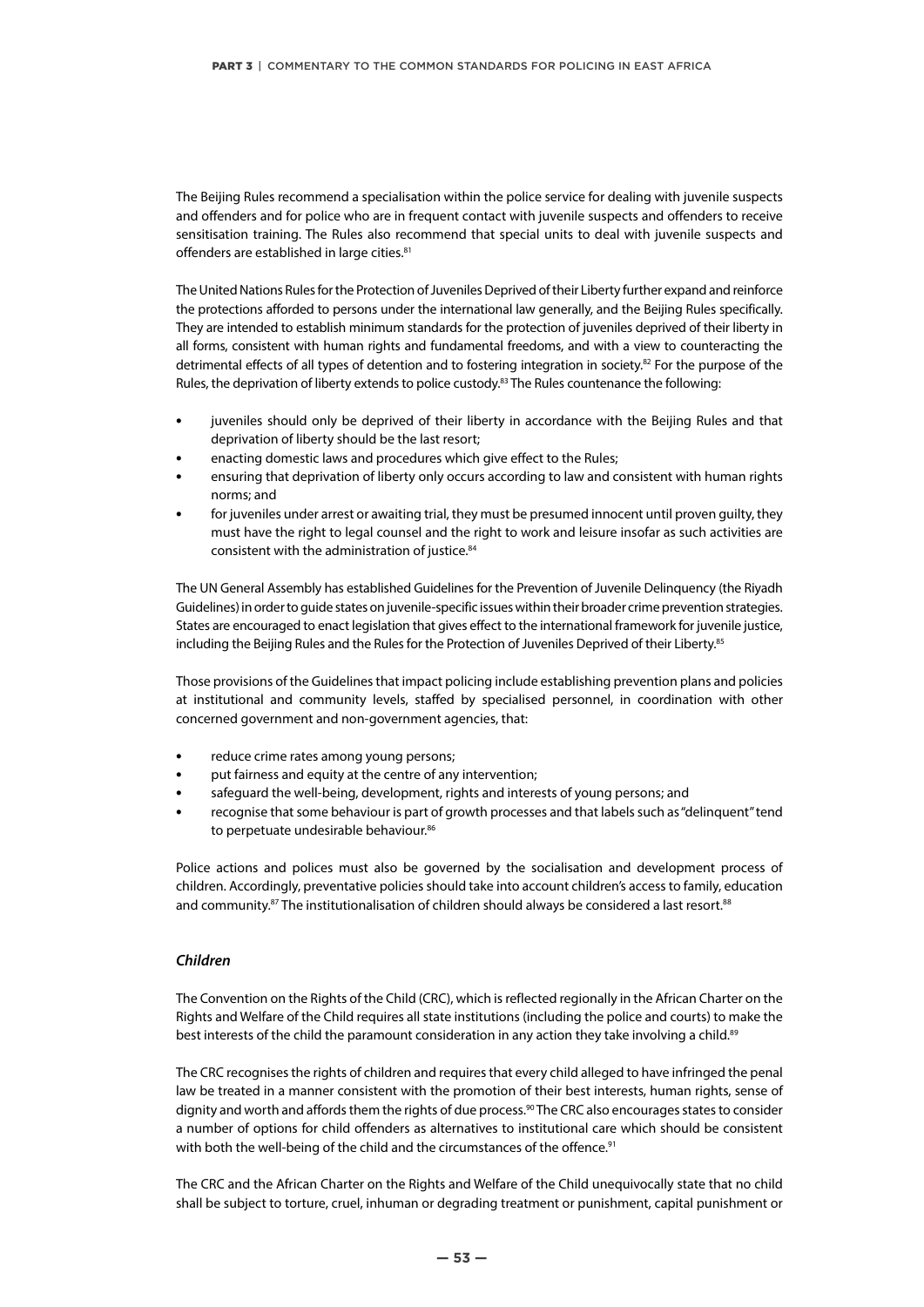life imprisonment or arbitrarily deprived of their liberty and a child deprived of their liberty shall be afforded due process.<sup>92</sup> Both also recognise the right of children to freedom of assembly and freedom of expression, only limited to those permitted derogations in Section 3i (public order policing), below.<sup>93</sup>

The CRC Optional Protocol requires the state to consider the best interests of the child in the context of children's treatment in the criminal justice system, in which the police are a key actor.<sup>94</sup>

ECOSOC has issued Guidelines on Justice in Matters Involving Child Victims and Witnesses of Crime which provide a framework for legal, policy and practical measures to ensure that the rights of child victims and witnesses are fully respected.<sup>95</sup> The Guidelines also promote ratification of and compliance with the Convention on the Rights of the Child, and state that implementation of both the Convention and Guidelines are to be supported by training.<sup>96</sup> Although the Guidelines do not speak specifically to policing, they are nonetheless helpful in informing the type of approach police should take in their interaction with child victims and witnesses.

The Guidelines provide a set of principles that should underpin interaction with child victims and witnesses, and to which the police should adhere. Those principles are:

- **•** the right to be treated with dignity and compassion;
- **•** the right to be protected from discrimination, on any grounds;
- **•** the right to be informed of the availability of support services and the procedures for criminal justice processes (including protective measures available and the progress of matters);
- **•** the right to be heard and to express views and concerns;
- **•** the right to effective assistance (in terms of policing, this imposes a positive obligation on police to make known the existence of legal services.);
- **•** the right to privacy;
- **•** the right to be protected from hardship during the justice process (for example, by limiting the length of police interviews); and
- the right to safety.<sup>97</sup>

To promote the effective implementation of the international legal framework, the ECOSOC established Guidelines for Action on Children in the Criminal Justice System. The Guidelines reiterate that respect for human dignity (which includes non-discrimination, upholding the best interest of the child, the right to life, survival and development, and respect for the views of the child) should guide states' implementation of the Guidelines.<sup>98</sup> The Guidelines promote the development of national laws, policies and practices that give full effect to the international framework, and that respect the inherent rights and dignity of children.<sup>99</sup>

In terms of specific targets set by the Guidelines and which pertain to policing children, states must:

- **•** give particular attention to establishing a child-centred approach in their juvenile justice system;
- **•** ensure that no child under the age of criminal responsibility is subject to criminal charges;
- **•** make diversionary, alternative and educational measures available to children at all stages of the criminal justice process, including at the pre-arrest stage;
- **•** ensure easy access between children and their family or community;
- **•** establish independent bodies to monitor places of child detention (which should adhere to the UN Rules for the Protection of Juveniles Deprived of their Liberty);
- **•** ensure police are trained in human rights and other international principles that underpin juvenile justice; and
- **•** ensure that prompt, thorough and impartial investigations of allegations that a child's rights and freedoms have been infringed occur, and that there are corresponding sanctions.<sup>100</sup>

The EA Bill of Rights expressly recognises the rights of children to be free from all forms of discrimination and, if arrested or detained, to be kept separate to adult detainees and be provided with a state-appointed lawyer.<sup>101</sup>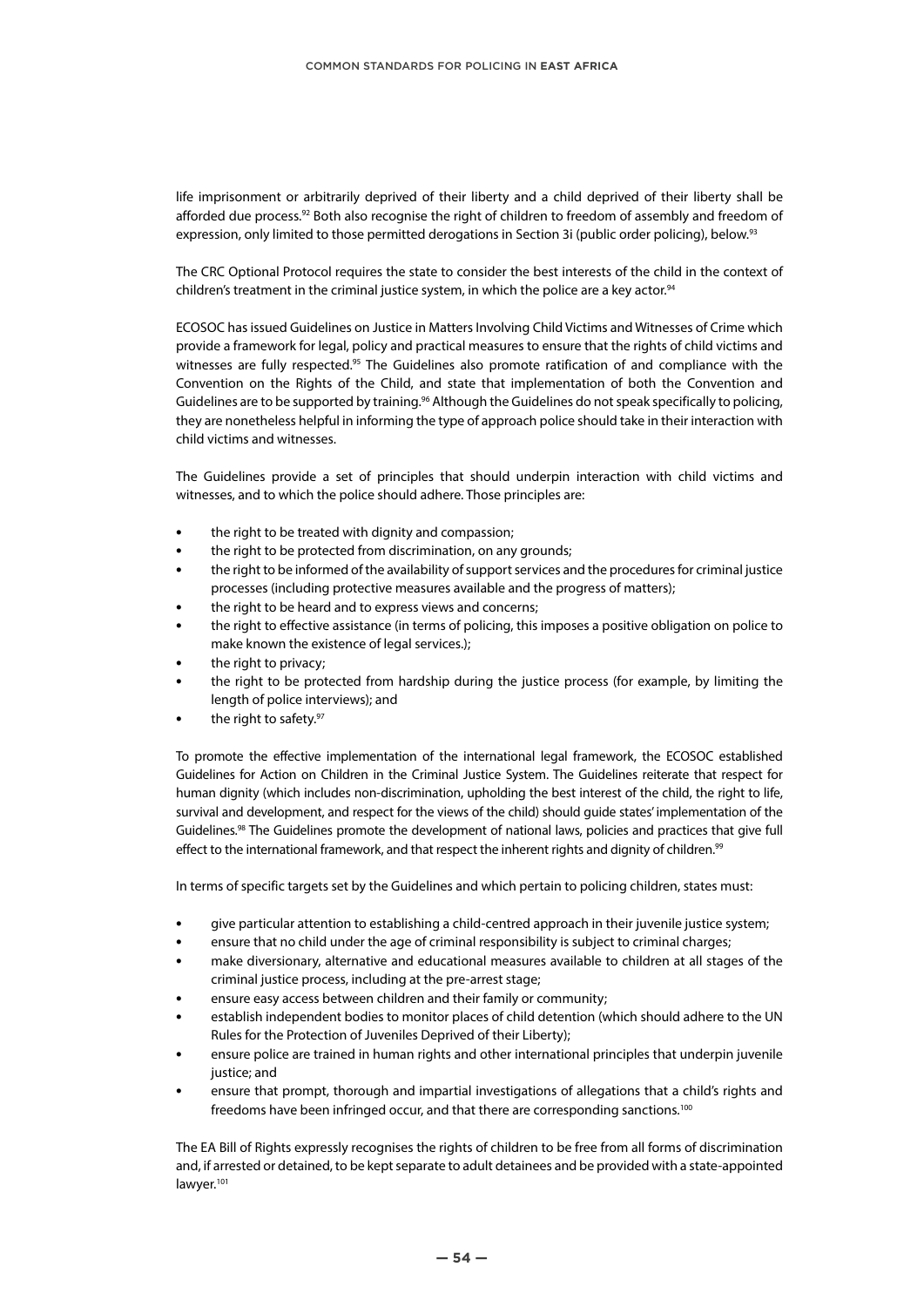#### *Migrant workers*

The Migrant Workers Convention guarantees the rights of liberty and security of the person, to migrant workers and their families.<sup>102</sup> This includes protection by the state from violence, threats and intimidation by public officials, private groups or individuals.<sup>103</sup> Migrant workers and their families also enjoy the right of freedom of movement, subject to public order considerations.104 The application of these rights must be made without discrimination on any grounds, including race, sex, colour, language or religion.105

The responsibility of the state, through the police, towards migrant workers and their families who enter the criminal justice system, as set out in the Migrant Workers Convention requires:

- **•** verifications of the identify of migrant workers and their families to be in accordance with the law;
- **•** freedom from individual and collective arbitrary arrest and detention;
- **•** notification of the reason for arrest and any charges to be made as far as possible in a language the migrant worker or their family understands;
- **•** prompt hearing and trial within a reasonable time;
- **•** access to consular or diplomatic authorities and notification of any rights deriving from relevant treaties; and
- the right to legal representation and access to an interpreter.<sup>106</sup>

If deprived of their liberty, migrant workers and their families are entitled to be treated with humanity and respect for their inherent dignity and cultural identity. The Convention makes provisions for keeping untried migrant workers and their families separate from convicted prisoners, and for providing the same rights as nationals, to visits by their families, as well as encouraging states to consider the unique problems that migrant workers' families may experience as a result of detention.<sup>107</sup> The absolute prohibition against torture that exists at international law is recited in the Convention.108

If a migrant worker or their family is subject to unlawful arrest or detention, or is a victim of a miscarriage of justice that resulted in their wrongful conviction, or suffers violation of any of the rights set out in the Convention, there is an enforceable right to adequate compensation.109 The right of migrant workers and their families to equal treatment under the law as nationals and the right to a fair and public hearing by a competent, independent and impartial court or tribunal is enshrined in the Convention.<sup>110</sup>

If police confiscate identity documents or documents authorising entry, residence and work permissions, they must provide the migrant worker or their family with a detailed receipt.<sup>111</sup>

Migrant workers and their families are protected from double jeopardy, whereby a person cannot be tried and punished for an action to which they have already been subject to conviction or acquittal by a recognised court or tribunal.<sup>112</sup>

The Convention also prohibits the collective expulsion of migrant workers and their families, requiring the authorities to consider each case individually. If a decision to expel a migrant worker and their family is made, the reason for the decision and the right to appeal must be communicated to them in a language they understand and they must be provided with an opportunity to settle their personal affairs.<sup>113</sup>

No unlawful derogation from the rights provided to migrant workers and their families is permitted and it shall not be permissible to exert any form of pressure upon migrant workers and members of their families with a view to their relinquishing or foregoing any of the said rights.<sup>114</sup>

#### *Internally displaced persons*

International law recognises the rights of all persons to move and reside freely within the borders of the state, subject to public order considerations, and freedom from discrimination on any grounds.<sup>115</sup>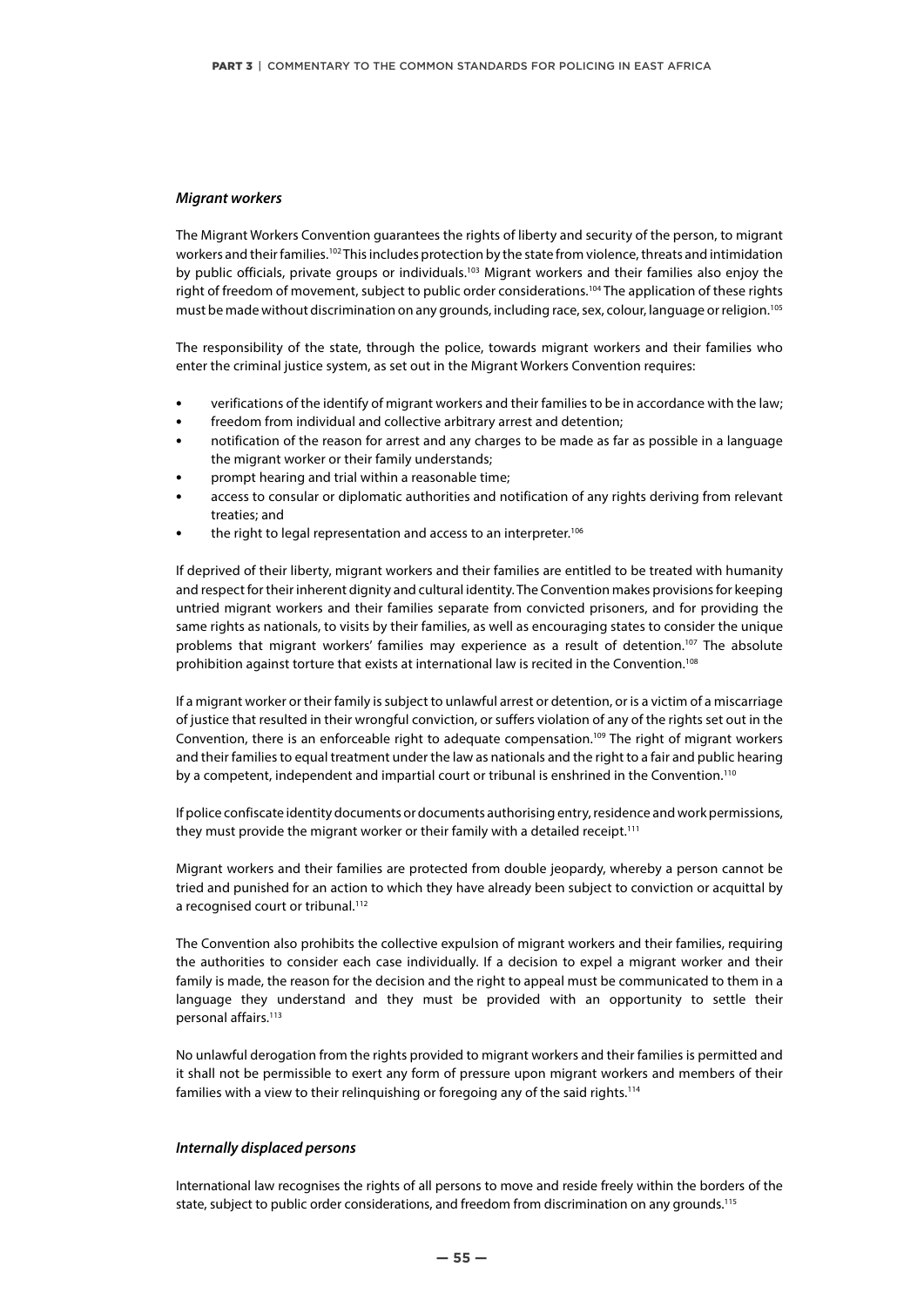#### *Refugees*

The Refugee Convention defines the status and rights of refugees. In respect of their interaction with police, the Refugee Conventions requires that refugees be afforded with the following rights:

- **•** non-discrimination in the application of the Convention;
- **•** free access to the courts; and
- **•** the right to be free from expulsion or being sent to a country where they may face persecution.116

The ICCPR guarantees the right of all persons to an interpreter in the determination of criminal charges against them.<sup>117</sup> Additionally, the UNCAT and the AU Convention provides that a person must not be refouled where there are substantial grounds to believe that the person would be in danger of being subject to torture and threats to their life, liberty and security.<sup>118</sup>

**3.4 The police will act in a manner that upholds the absolute prohibition on the use of torture and other cruel, inhuman or degrading treatment or punishment. The police will not inflict, instigate or tolerate any act of torture, cruel, inhuman or degrading treatment or punishment. No circumstances will override this prohibition, including threats of war, political instability or periods of emergency.**

#### *General provisions*

The international and regional frameworks for policing contain an absolute prohibition on the use of torture and other cruel, inhuman or degrading treatment or punishment. Torture, in the context of policing, is any intentional action by, or with the consent of, a public official which causes severe pain or suffering, whether mental or physical, for purposes which include obtaining information or a confession, punishment, intimidation or coercion, or for any purpose based on any form of discrimination.<sup>119</sup> States must establish both legal and operational frameworks that prohibit torture and take positive steps to prevent its use by the police.

In international law, police officers are prohibited from inflicting, instigating or tolerating any act of torture, cruel, inhuman or degrading treatment or punishment for any purpose.<sup>120</sup> The prohibition is absolute and cannot be overridden by reason of a superior's orders, the threat of war or a state of emergency.<sup>121</sup> Any act of torture is an extraditable offence in any extradition treaty between countries<sup>122</sup> and states are required to provide the greatest assistance in criminal matters relating to torture and for which there are considerations of extradition.<sup>123</sup>

#### *Prohibition against torture*

The UNCAT requires the enactment of domestic legislation that prohibits and prevents the use of torture and to ensure that the use of torture is an offence under criminal law.<sup>124</sup> Legislation must also ensure that statements made as a result of torture are inadmissible as evidence against an accused, and only admissible against an officer accused of using torture as evidence that the statement was made.<sup>125</sup> The rules and procedures for arrest, interrogation, detention and imprisonment must be periodically reviewed with a view to preventing torture.<sup>126</sup>

In support of legal measures, the UNCAT also encourages training for all law enforcement personnel on the prohibition against torture and to ensure that the prohibition is contained in the description of officers' duties and functions.<sup>127</sup>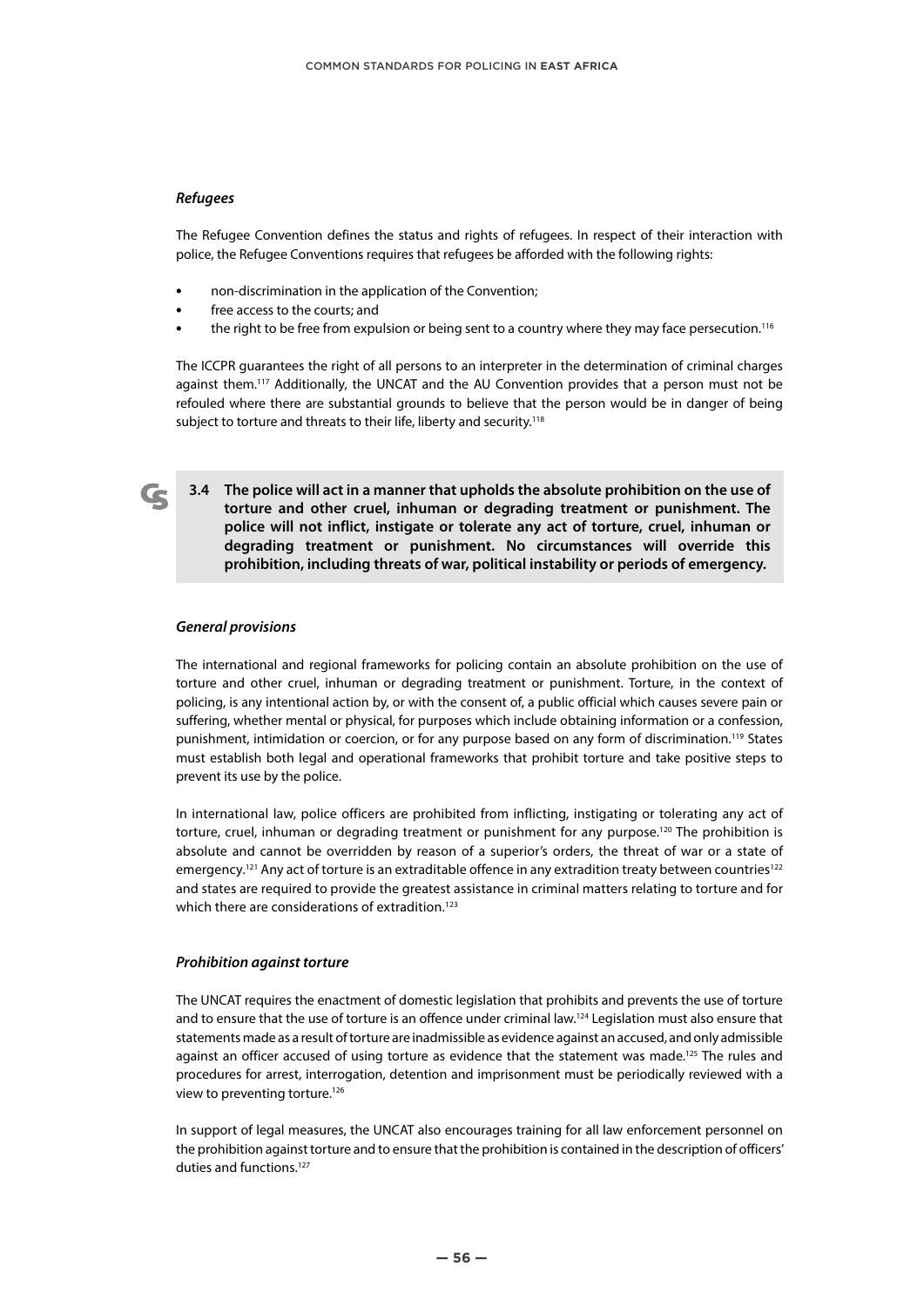#### *Investigation into torture*

UNCAT state parties are obliged to take measures to facilitate thorough investigation by competent authorities where there are reasonable grounds to believe that an act of torture has been committed. The state must also ensure the right of complaint by a person subject to torture, the prompt and thorough investigation by a competent authority of that complaint, and the protection of the complainant and any witnesses against ill-treatment or intimidation.128 Where a complaint of torture is substantiated by the competent authority, the legal system must provide for fair and adequate compensation, including compensation for the dependents of a person who dies as a result of torture.<sup>129</sup>

The obligations in respect of investigating and documenting torture are contained in the UN General Assembly's Principles on the Effective Investigation and Documentation of Torture and Other Cruel, Inhuman or Degrading Treatment or Punishment. The Principles clarify the general provisions in the UNCAT in relation to the matters outlined below.

First, in the absence of an express complaint, investigations must commence where there are otherwise indications of torture or ill-treatment. Investigations must be made by competent and impartial investigators implementing the highest professional standards and the findings (in the form of a written report that provides for scope, methodology and conclusions) must be published in a reasonable time and made public. Where there may be the perception of bias, or lack of expertise to conduct such investigations, the state must ensure that an independent commission of inquiry (or similar mechanism) is established to carry out investigations.<sup>130</sup> Investigative authorities must have adequate powers and resources to obtain all information necessary for an inquiry. This includes adequate budgetary and technical resources and powers to summon witnesses (including the police) and documents.<sup>131</sup>

Second, victims and witnesses must be protected, and officials under investigation must be "removed from any position of control or power, whether direct or indirect, over complainants, witnesses and their families, as well as those conducting the investigation".132 Victims and their legal representatives must be provided with information about, and access to, information or any hearings relevant to the investigation. If hearings are conducted, victims will be entitled to give evidence.<sup>133</sup>

Regionally, the African Commission on Human and Peoples' Rights has adopted the Robben Island Guidelines which provide African states with guidance on fulfilling their obligation to punish and prevent the use of torture and other ill-treatment. The Guidelines promote the domestic ratification of international and regional instruments that prohibit torture<sup>134</sup> and cooperation with international mechanisms, including the African Commission on Peoples' and Human Rights, UN Charter Committees and reports of the United Nations Special Rapporteurs on prisons and conditions of detention in Africa, arbitrary, summary and extra-judicial killings in Africa, and the rights of women.<sup>135</sup>

The Guidelines also encourage states to:

- **•** create an offence of torture under domestic law which accords with the provisions of the UNCAT;
- **•** prohibit the expulsion or extradition of persons if there is a risk that they will be subject to torture;
- **•** combat impunity by subjecting those who have committed acts of torture to judicial processes; and
- **•** establish accessible and independent complaints mechanisms and ensure that investigations are in accordance with the UN Manual on the Effective Investigation and Documentation of Torture and other Cruel, Inhuman or Degrading Treatment or Punishment (the Istanbul Protocol).136

The Guidelines address the needs of victims of torture by promoting compensation, protection of informants or persons subject to torture from violence or intimidation and access to medical care and other rehabilitation tools. These provisions not only apply to the victims, but to their families as well.<sup>137</sup>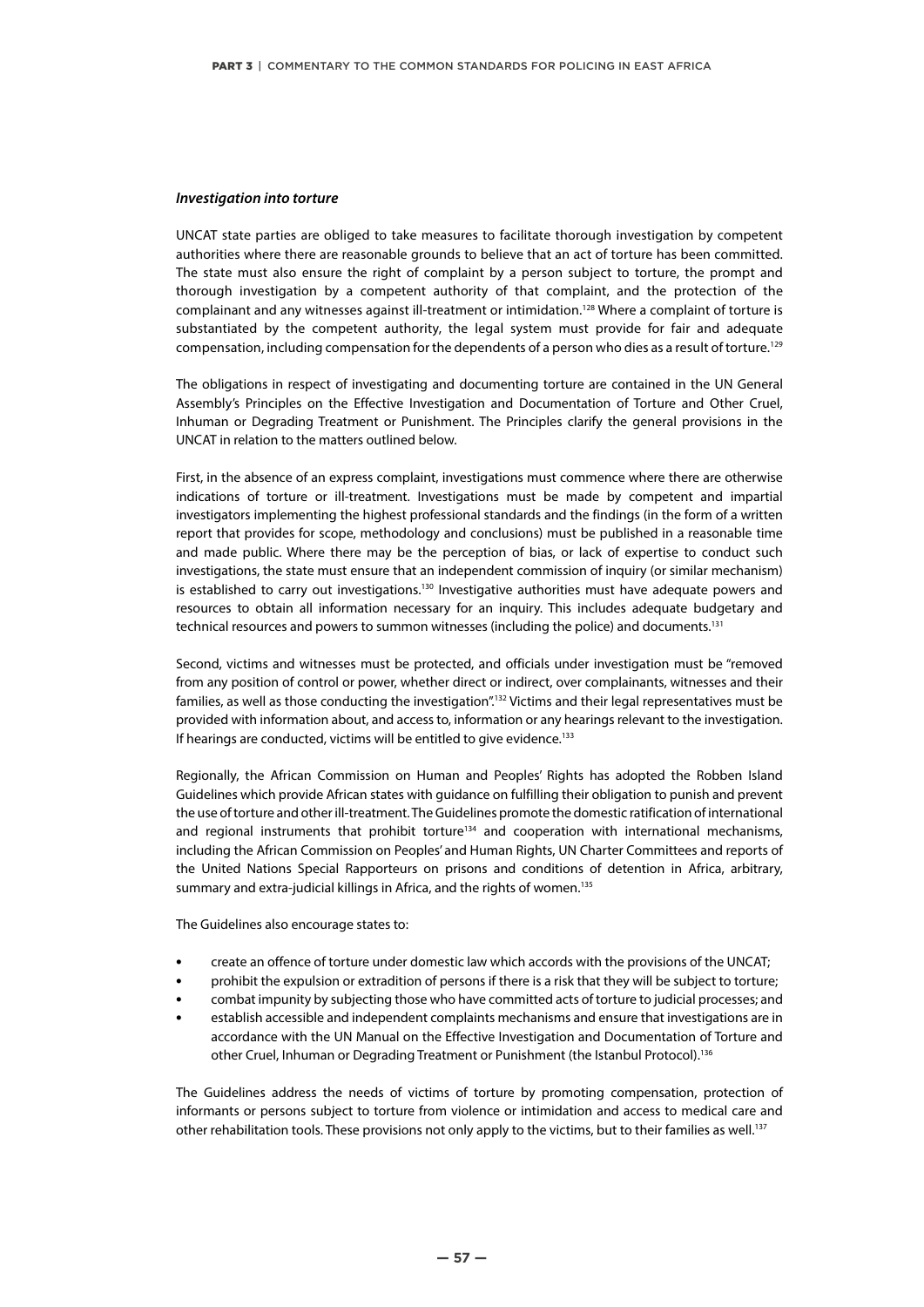#### *Prevention of torture*

The UNCAT requires states to take positive measures to prevent torture and cruel, inhuman or degrading treatment or punishment, including police training and promoting the rights of complainants to prompt investigation and fair and adequate compensation for victims.<sup>138</sup>

The Optional Protocol to the Convention against Torture and Other Cruel, Inhuman or Degrading Treatment or Punishment (OPCAT) provides for a system of regular visits to places of detention by international independent observers and national bodies for the purpose of preventing torture, cruel, inhuman or degrading treatment or punishment.<sup>139</sup> However, none of the five EAC states have signed the OPCAT.140

The Robben Island Guidelines contain a number of measures to promote the adoption and effective implementation by African states of the UNCAT, including encouraging states to:

- **•** guarantee basic safeguards to persons deprived of their liberty that accord with due process (see Policing under the rule of law);
- **•** ensure conditions of detention comply with the UN Standard Minimum Rules for the Treatment of Prisoners and the UN Body of Principles for the Protection of All Persons under Any Form of Detention or Imprisonment;<sup>141</sup>
- **•** prohibit the use of unauthorised detention facilities and incommunicado detention;
- **•** maintain comprehensive records of all persons deprived of their liberty (including date, place and reason for incarceration);
- **•** ensure criminal investigations are conducted by those with authority to do so under criminal procedure laws, keep comprehensive written and/or audio visual records of interrogations, including the identity of the interrogators;
- **•** legislate so that statements made as a result of torture or other prohibited treatment are only used in evidence against those alleged to have committed the torture; not as evidence in the criminal matter which is the subject of the statement;
- **•** provide oversight mechanisms, including an independent and impartial judiciary, and establish an independent complaints mechanism capable of receiving, investigating and taking appropriate action against complaints, strengthen the role of national human rights institutions and civil society (including facilitation of visits to places of detention); and
- **•** develop training and codes of conduct and ethics for law enforcement and other relevant officials and support the work of civil society in awareness raising.<sup>142</sup>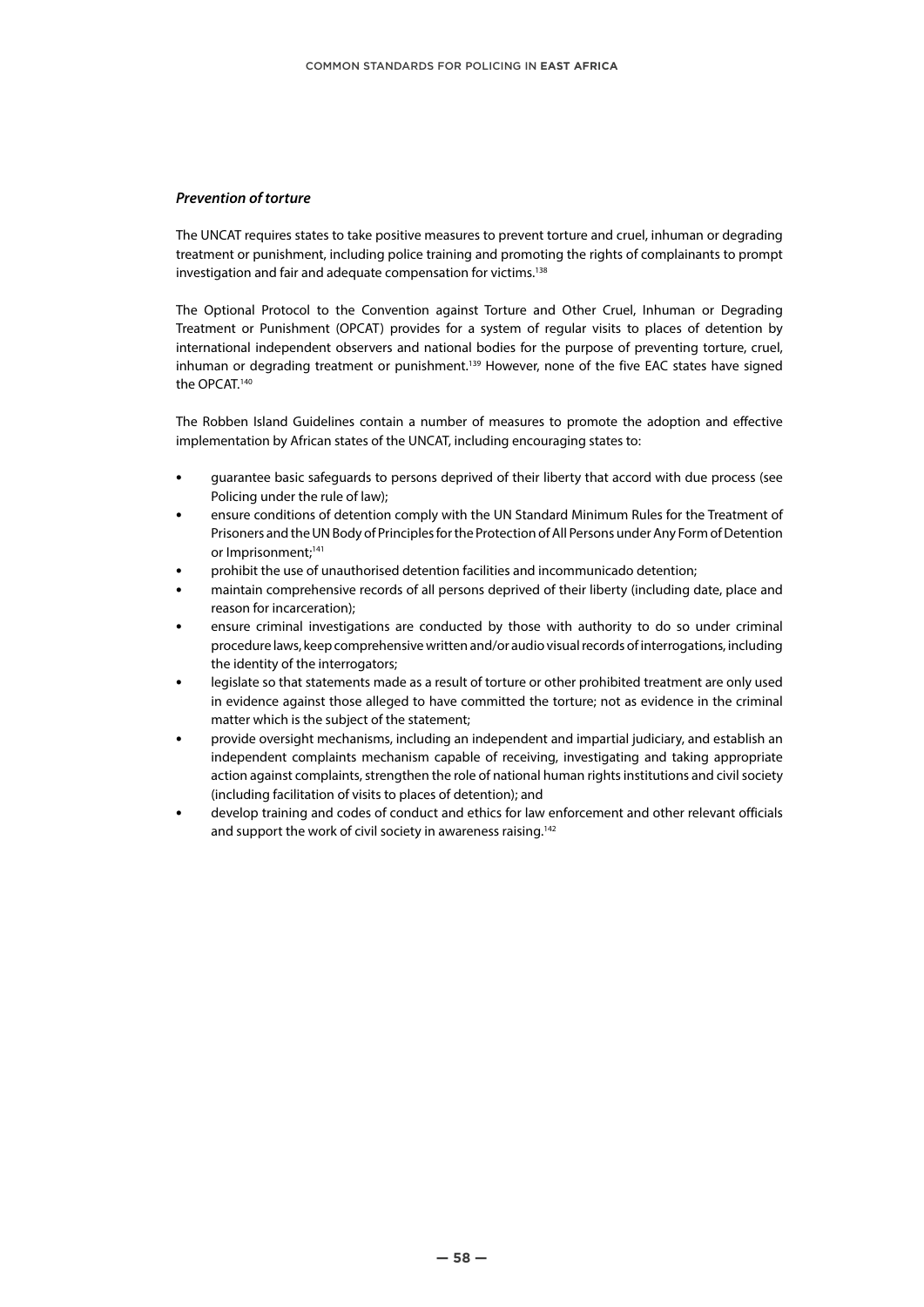**3.5 The police will act in a manner that ensures all persons deprived of their liberty are treated with humanity and respect for their inherent dignity;**

- **3.6 The police will considers and treats all persons deprived of their liberty as innocent until proven guilty by a competent judicial authority;**
- **3.7 The police will provide all persons deprived of their liberty with adequate food and clothing, unless the detained person elects to provide their own;**
- **3.8 The police will facilitate assistance from medical practitioners;**
- **3.9 The police will inform family and friends of the detention and allow detained persons to maintain contact with those persons to the extent that such contact is consistent with the administration of justice, security and the good order of the place of detention; and**
- **3.10 The police will allow all persons deprived of their liberty to access legal assistance and receive visits from their legal advisors which are within the sight, but not in the hearing of officers.**

The International Bill of Rights requires that all persons who are deprived of their liberty are treated with humanity and with respect for their inherent dignity.<sup>143</sup>The Code of Conduct for Law Enforcement Officials requires officials to ensure the protection of the health of persons in their custody and to ensure that medical attention is available when required.<sup>144</sup>

These general provisions are expounded by a number of treaties and agreements that deal with the treatment of prisoners in custodial institutions and the protection of persons in any form of detention. International law also sets out minimum standards for non-custodial measures which are reviewed as part of the general requirements for the treatment of persons in custody.

These Common Standards are drawn from the provisions in this body of international law that specifically applies to persons who have been deprived of their liberty and remain under police custody or control and do not extend to custody under the ambit of prison services.

#### *Treatment of prisoners in custodial institutions*

The UN Standard Minimum Rules for the Treatment of Prisoners set out international good practice in the management of custodial institutions and the treatment of prisoners.<sup>145</sup> Sections C and D of the Minimum Rules deal specifically with untried prisoners and those who are in detention without charge or trial. It is in these contexts that persons in custody are most likely to be under the custody or control of the police.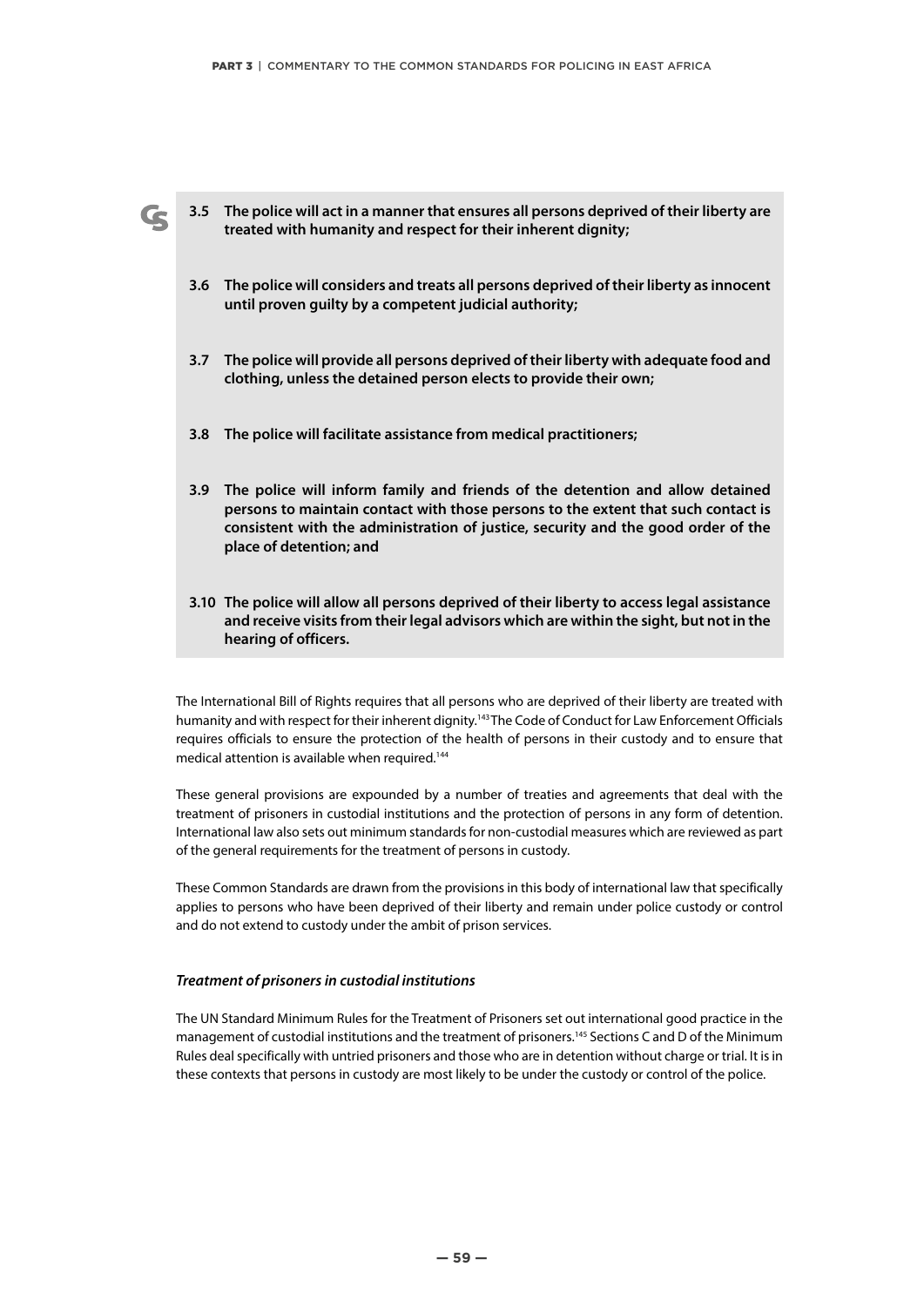In respect of the treatment of persons detained in police custody who are under arrest or awaiting trial, the Minimum Rules provide that unconvicted prisoners must be afforded the following rights in addition to those associated with due process:<sup>146</sup>

- **•** considered, and treated, as innocent until proven guilty;
- **•** kept separate from convicted prisoners and provided with climate appropriate single- dwelling cells;
- **•** provided with adequate food and clothing, unless they elect to provide their own;
- **•** have the opportunity, without it being a requirement, to work and to procure reading and writing materials provided that these materials are consistent with the administration of justice and the security and good order of the place of detention;
- **•** receive visits from personal medical practitioners at their own expense and if there are reasonable grounds for the request;
- **•** be permitted to inform family and friends of their detention and continue to maintain contact to the extent that such contact is consistent with the administration of justice and the security and good order of the place of detention; and
- **•** apply for free legal aid and receive visits from legal advisors which are within the sight, but not hearing, of officers.<sup>147</sup>

Regionally, the EA Bill of Rights also contains protections for persons detained by the police, which include appearance before a court within 24 hours of arrest, notification of rights, access to medical treatment, presumption of innocence and bail, and right to legal representation.148 In respect of the treatment of persons arrested and/or detained without charge, the Minimum Rules apply, but without prejudice to the prohibition on arbitrary arrest or detention in the ICCPR.<sup>149</sup>

#### *Protection of persons in any form of detention or imprisonment*

Internationally, the Body of Principles for the Protection of All Persons under Any Form of Detention or Imprisonment, which must be interpreted by states in a manner consistent with the ICCPR,<sup>150</sup> reaffirms that persons in any sort of detention or imprisonment (including police custody),<sup>151</sup> shall be treated humanely and with dignity, and may only be arrested or detained in accordance with the law.<sup>152</sup> Detainees are to be treated as innocent until proven guilty and any interrogation must also be in accordance with the law. Any derogation from these provisions should be subject to judicial or administrative review.<sup>153</sup>

Due process must be accorded to any person in custody, including:

- **•** the right to know the changes against them;
- **•** the right to legal representation;
- **•** a record made of the fact of, and circumstances around, their incarceration;
- **•** they must be made aware of their rights;
- **•** be permitted to communicate with their family within a reasonable time and, if required, have access to an interpreter;<sup>154</sup>
- the right to challenge the lawfulness of the detention.<sup>155</sup>

Detained persons are to be brought before a competent judiciary as soon as possible after their arrest and there must be a presumption of bail.<sup>156</sup> If bail is denied, the necessity of ongoing detention must be kept under review by the authorities.<sup>157</sup>

The details of officials responsible for interrogations, as well as the date and duration of the interrogation, must be recorded and the detained person must have access to their legal representation where required by law.<sup>158</sup>

As far as practicable, unconvicted prisoners must be kept separate from convicted prisoners<sup>159</sup> and prisoners should, if possible, be detained at a location reasonable near his [or her] usual place of residence.160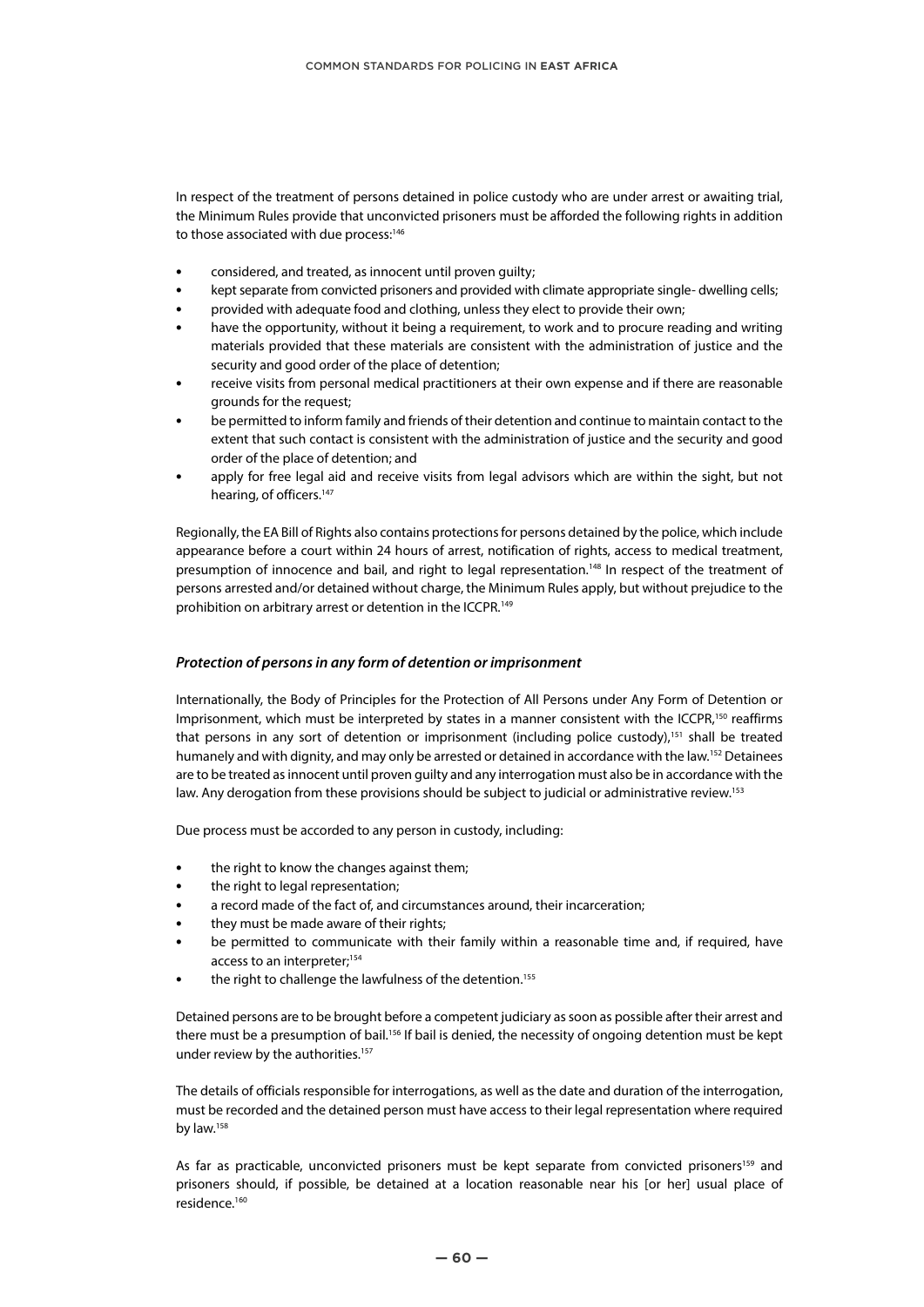In the treatment of persons under detention, the state is not permitted to derogate from human rights standards, either in practice or law, and this is subject to control by a judicial authority.<sup>161</sup>

Any act which violates these Basic Principles (or domestic laws which give effect to its provisions) must be subject to investigation and sanction and any such derogation will be taken into account in determining the admissibility of evidence against the detained person.<sup>162</sup> Places of detention must be subject to regular inspections by a relevant independent authority, and detained persons provided access to those authorities.<sup>163</sup>

The Body of Principles must be applied equally to all persons under detention or imprisonment without discrimination, although special measures for the protection of women, juveniles and minority communities will not be considered discriminatory for the purposes of the Basic Principles.<sup>164</sup>

Detainees should receive a medical examination as soon as possible after their imprisonment and should thereafter be permitted to access free medical assistance as needed.<sup>165</sup>

The Body of Principles reaffirms that persons under detention shall not be subjected to torture or to cruel, inhuman or degrading treatment or punishment, or to any form of violence or threats, and gives a wide treatment to the definition of torture.<sup>166</sup> The Principles also provide that the authorities must not take undue advantage of the situation of the detained persons for the purposes of compelling statements which amount to confessions, self-incrimination, or testimony against another person. Consistent with the prohibition against torture and other cruel treatment, prisoners must not be subject to threats or other acts of violence for the purpose of impairing capacity or judgement.<sup>167</sup> The punishment of detainees must be in accordance with the law and, before any disciplinary action is taken, the detainee must have the right to be heard, and if requested, any decision reviewed by a higher authority.<sup>168</sup>

The detainee, or any family member with knowledge of mistreatment, must be entitled to make a complaint about the treatment (without suffering prejudice on account of making a complaint) and the death or disappearance of a detainee must be subject to review and report.<sup>169</sup>

#### *Standards for non-custodial measures*

At international law, the police and courts are encouraged to impose non-custodial measures as an alternative to pre-trial detention. The Tokyo Rules set out the minimum safeguards for such measures<sup>170</sup> and are to be applied to all untried persons, without discrimination.<sup>171</sup>

Where appropriate, and in accordance with the Tokyo Rules and domestic legislation that gives effect to those Rules, the police should be empowered to release any suspect or offender if custody is not necessary to proceed with the case and to protect society, the rule of law, and the rights of the victim.<sup>172</sup> Those officers charged with the responsibility of imposing non-custodial measures should have adequate professional training and experience, with an emphasis on rehabilitation, the protection of offenders' rights and the rights of society.173

The Tokyo Rules encourage the periodic review of a range of non-custodial measures to ensure they are consistent with the rights of the offender and the victim as well as the proper administration of justice.174

At a regional level, the ECOSOC Kampala Declaration on Prison Conditions in Africa notes the continentwide problem of prison overcrowding, which is significantly impacted by the high number of prisoners awaiting trial. In that context, the Declaration encourages the police to seek solutions to reduce the number of pre-trial detentions by using methods of investigation that keep remand detention to a minimum.175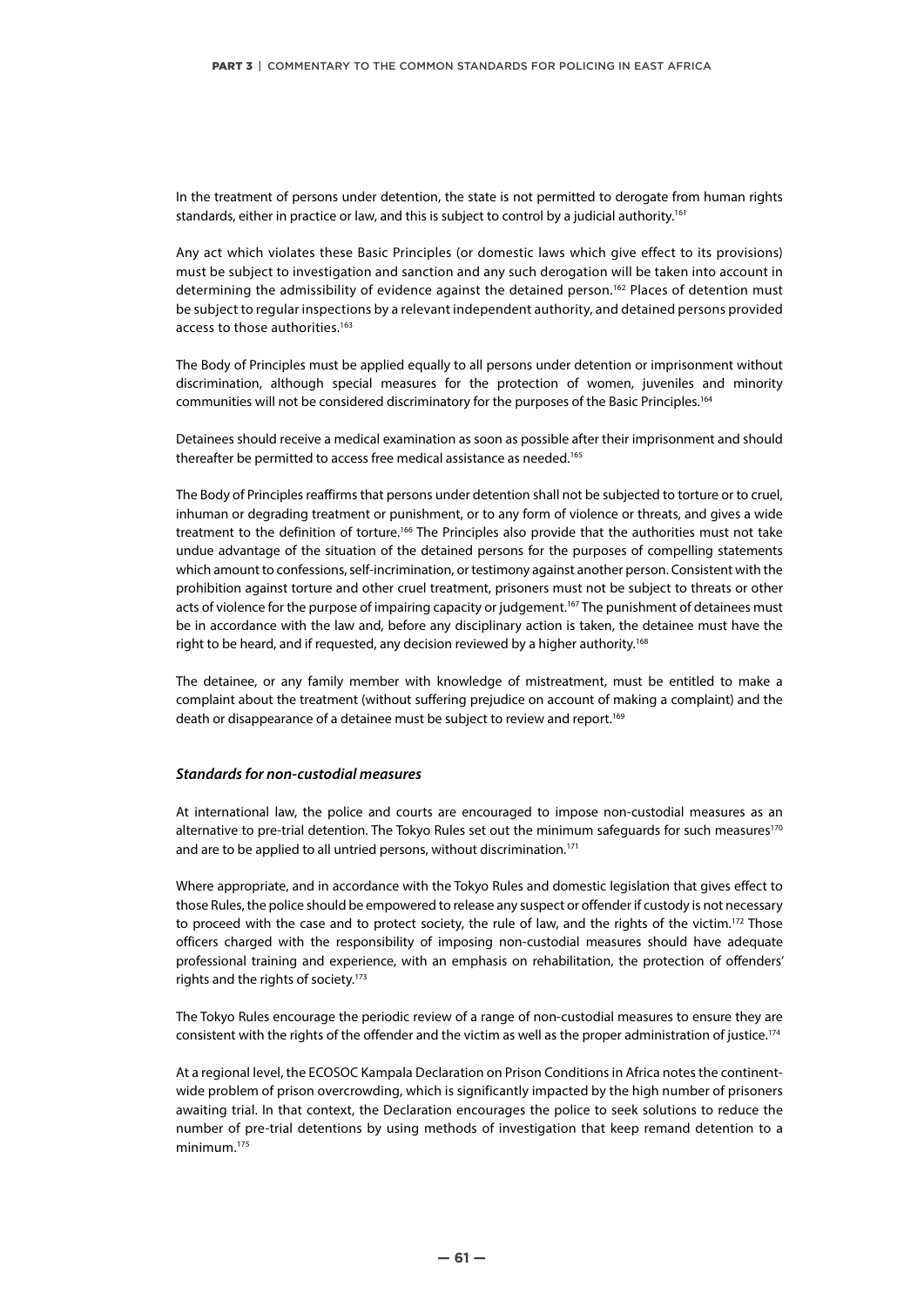**3.11 The police will act in a manner that adheres to the absolute prohibition on extrajudicial executions and the government will legislate to ensure that such actions are investigated and prosecuted as a matter of priority and as punishable criminal offences under law. Police will not derogate from this principle on account of war, armed conflict or other national emergencies.**

At international law, the police are not permitted to engage in, or tolerate acts of, extra-judicial execution or enforced disappearances. Such actions are contrary to the rights to life, liberty and security of the person and the principles of the rule of law and due process, all of which are articulated by the UDHR and ICCPR.

#### *Extra-judicial executions*

The UN Principles on the Effective Prevention and Investigation of Extra-Legal, Arbitrary and Summary Execution set out clear provisions for the investigation and prevention of these acts by law enforcement officials. The Principles provide that such actions must be punishable criminal offences under domestic law and that states are not permitted to derogate from the Principles on account of war, armed conflict or other national emergencies.176

In order to prevent the commission of these acts, the state is required to take a number of positive measures, which include:

- **•** enacting law and establishing chains of command which promote the prevention of extra-legal, arbitrary and summary executions by any official with the power to arrest or detain and those with legal authority to use force or firearms;
- **•** prohibiting the issuance of orders to commit these acts and to ensure that officials receive training in their prevention;
- **•** ensuring that persons in custody are held at recognised locations and their presence, and any subsequent transfers, are recorded and communicated to legal counsel or next of kin;
- **•** persons or groups at particular risk of extra-legal, arbitrary or summary executions must be afforded judicial or other effective protection by the state; and
- **•** permitting qualified and independent persons to conduct random and unfettered inspections of places of custody.177

The Principles also set out standards for the investigation of extra-legal, arbitrary or summary executions. At a minimum, there must be thorough and impartial investigations into complaints of these acts to determine the cause, manner and time of death, the person responsible and any existing patterns or practices which may have brought about the death. Investigations must include an autopsy, witness statements and other evidence, and result in a final published report.<sup>178</sup> Officials conducting the investigation must have broad investigatory discretion and the power to compel officers and witnesses to provide a statement and demand the production of evidence.<sup>179</sup> An autopsy must be performed and a comprehensive autopsy report released by an approved official.<sup>180</sup> If an investigation is inadequate, the government must establish an independent commission of inquiry with broad investigatory discretion and power to obtain evidence.<sup>181</sup>

Officials involved in extra-legal, arbitrary and summary executions must be brought to justice. Following the orders of a superior officer, states of war, armed conflict or other emergencies will not be a defence.<sup>182</sup> Compensation must be available to victims' families.<sup>183</sup>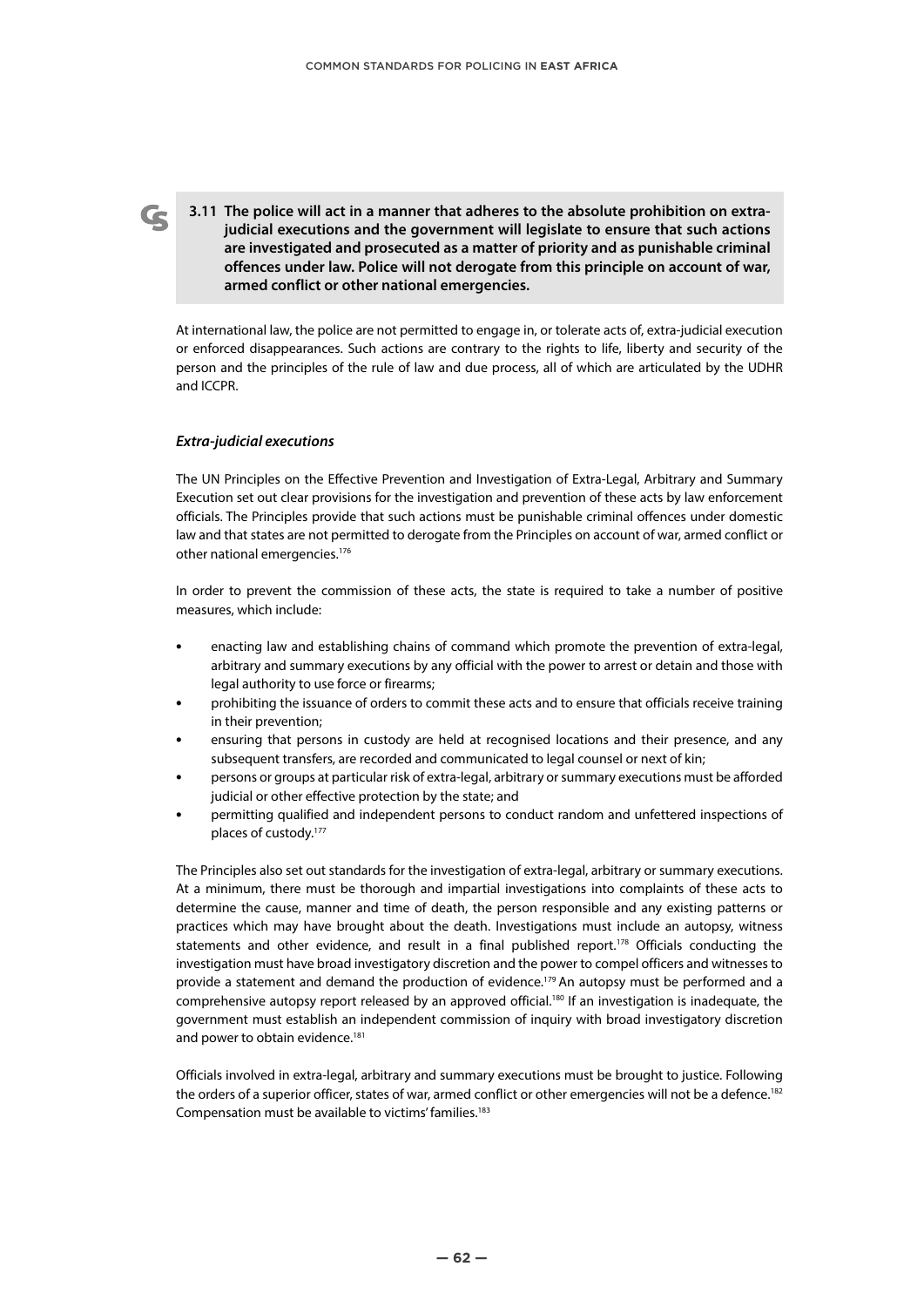#### *Enforced disappearances*

The Declaration on the Protection of All Persons from Enforced Disappearances was made in response to a deep concern in the international community about persistent reports of persons arrested, detained or abducted against their will or otherwise deprived of their liberty by officials of government, which include the police, remaining outside the protection of the law.184 The Declaration provides that the systemic practice of enforced disappearances by a state is an act in the nature of a crime against humanity.<sup>185</sup>

The Declaration builds on the principles of life, liberty and security espoused in the UDHR and ICCPR, the prohibition against torture in the UNCAT, and other principles and declarations on the protection of persons in custody, to provide a specific framework for eliminating and preventing enforced disappearances.186 The Declaration prohibits the practice, permission and tolerance by the state, of enforced disappearances and requires states to take judicial and administrative measures to ensure, prevent and punish such acts.<sup>187</sup> Neither following orders from a superior officer nor a state of war, conflict or other emergency can be invoked as a defence to participation in an enforced disappearance.188 Persons alleged to have been involved in an enforced disappearance are to be suspended and tried before a competent judicial authority.<sup>189</sup> Victims and their families must have access to compensation to enable their rehabilitation.<sup>190</sup>

Police must receive training on the content of the Declaration.<sup>191</sup> Measures aimed at reducing the risk of enforced disappearances include:

- **•** permitting a prompt, effective, broad-scope judicial inquiry and remedy to determine the location of a person deprived of their liberty and the institution responsible for such deprivation;
- **•** keeping persons deprived of their liberty at an officially recognised place of detention, having them promptly brought before a judicial authority and their details entered into a register which is made available to their family or next of kin;
- **•** the release of persons deprived of their liberty (including the date and state of health at the time of release) being made capable of verification;
- **•** implementing laws that establish the category of officers permitted to deprive a person of their liberty, the conditions under which this may occur and penalties for the legally unjustifiable refusal by an officer to release information on the person so deprived;
- **•** establishing a chain of responsibility for all law enforcement officers responsible for arrest, apprehensions, detention, charge, transfer, imprisonment and those permitted to use force of firearms; and
- **•** establishing complaint mechanisms and implementing broad ranging and independent investigative procedures, with public reporting requirements, in the event of a complaint or receipt of other information about a possible enforced disappearance.<sup>192</sup>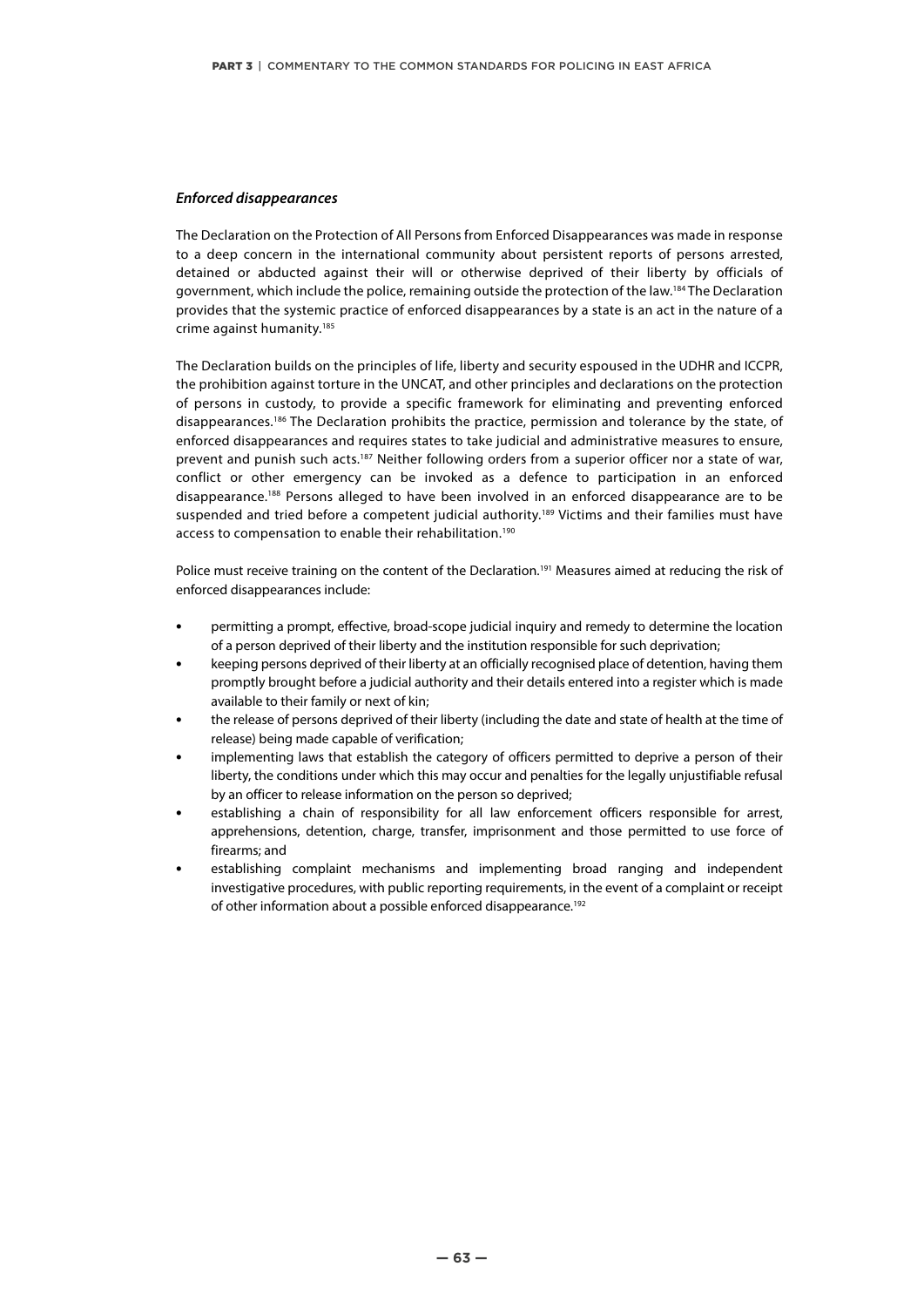**3.12 The police will act in a manner that ensures victims are treated with compassion and dignity, which includes access to prompt, fair and inclusive mechanisms of redress that respect the privacy of victims. They will make known and provide victims with assistance, including psychological, medical and social services. The police organisation will ensure that officers receive training to sensitise them to the diverse needs of victims.**

The Declaration on Basic Principles for Justice of Victims of Crime and Abuse of Power defines victims<sup>193</sup> and their rights and aims to ensure that police, justice, health, social services and other personnel dealing with victims are able to provide proper and prompt aid.

In relation to policing, the Declaration encourages states to:

- **•** treat victims with compassion and dignity, which includes access to prompt, fair and inclusive mechanisms of redress which respect the privacy of victims;
- **•** provide restitution to victims of abuse of power or crime on the part of officials (including police);
- **•** provide compensation to victims and where this is not fully available, provide financial compensation to victims with serious impairment as a result of the crime or abuse of power;
- **•** provide and make known to the victim other free assistance, including psycho- logical, medical and social services; and
- ensure that police receive training to sensitise them to the diverse needs of victims.<sup>194</sup>

With specific reference to victims of torture, cruel, inhuman and degrading treatment or punishment, the Robben Island Guidelines promote the provision of appropriate, adequate treatment and rehabilitation of victims within African states. In particular, the Guidelines encourage the provision of compensation, medical and other rehabilitation services, protection for informants and victims of torture from violence or intimidation, and assistance to the families of victims of torture.<sup>195</sup>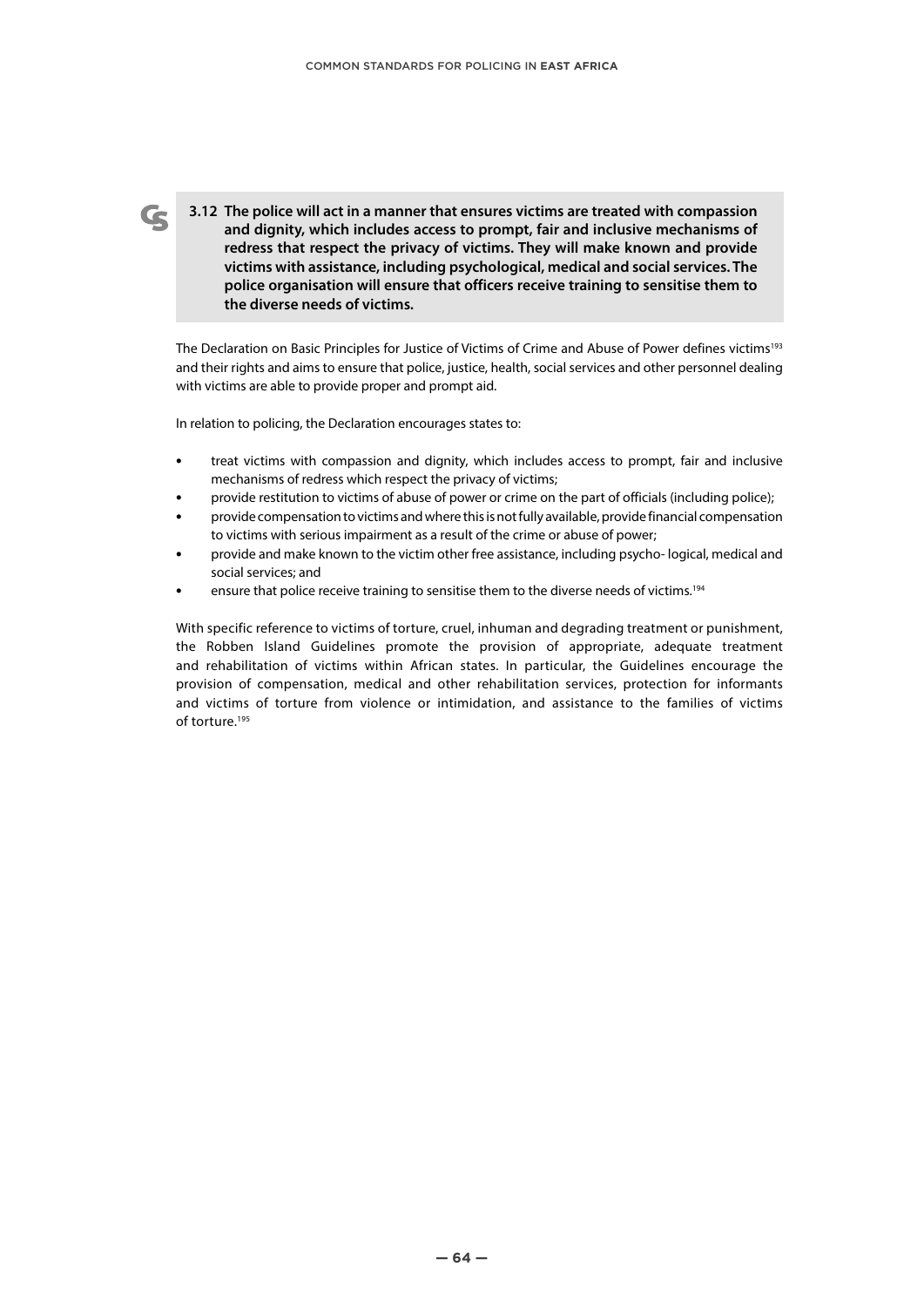**3.13 The police will act in a manner that recognises the right of all persons to peaceful assembly, without restriction, insofar as this right is consistent with the rule of law, democracy, public peace and security, and the rights of others. Regarding unlawful but peaceful assemblies, police will avoid the use of force and, if force is necessary, only use force to the minimum extent. In violent assemblies, police will use less dangerous means of crowd control but again if force becomes necessary, only use the minimum force necessary.**

#### *General principles*

The ICCPR, the African Charter on Peoples' and Human Rights and the EAC Bill of Rights recognise the right of all persons to peaceful assembly, without restriction, insofar as the exercise of this right is consistent with the law, democracy, public peace and security, and the rights of others.<sup>196</sup>

The Basic Principles on the Use of Force and Firearms by Law Enforcement Officials recognises the right to participate in lawful and peaceful assembly enshrined in the UDHR and restricts the use of force and firearms in the policing of other assemblies to:<sup>197</sup>

- **•** unlawful, but peaceful, assemblies: avoid the use of force and, if force is necessary, use force to the minimum extent necessary;198 and
- **•** violent assemblies: use less dangerous means of crowd control, but if force becomes necessary, use it to the minimum extent necessary. The use of firearms is prohibited except when necessary to protect life in the following circumstances:
	- » self-defence;
	- » in the defence of others against the imminent threat of death or serious injury;
	- » to prevent the commission of a crime that presents a grave threat to life; or
	- » to overcome the resistance to arrest of a person, or to prevent their escape, if that person's actions represent a grave threat to life.<sup>199</sup>

#### *Use of non-violent tactics*

The Basic Principles promote the development and regulated use of non-lethal incapacitating weapons and other weapons for the differentiated use of force and firearms.<sup>200</sup> Police should be provided with selfdefence equipment (including "shields, helmets, bullet-proof vests and bullet-proof means of transport") to decrease the reliance on the use of any force and firearms.<sup>201</sup> Police are expected to utilise non-violent tactics before resorting to force or firearms.<sup>202</sup> It is only when other means would be ineffective or fail to produce the intended result that law enforcement officials are permitted to use force or firearms.<sup>203</sup>

#### *Training*

The Basic Principles recommend that all law enforcement officers receive appropriate training and testing on the use of force, and that incidents of force or the use of firearms are reviewed against training programmes and operational procedures.<sup>204</sup> The Basic Principles note that law enforcement officers should only take receipt of firearms following the successful conclusion of special firearms training,<sup>205</sup> which have a particular emphasis on skills that will reduce the need to use force and firearms. These include:

- **•** police ethics;
- **•** human rights, especially in the investigative process;
- **•** alternatives to the use of force and firearms, including the peaceful settlement of conflicts;
- **•** understanding of crowd behaviour; and
- **•** methods of persuasion, negotiation and mediation.206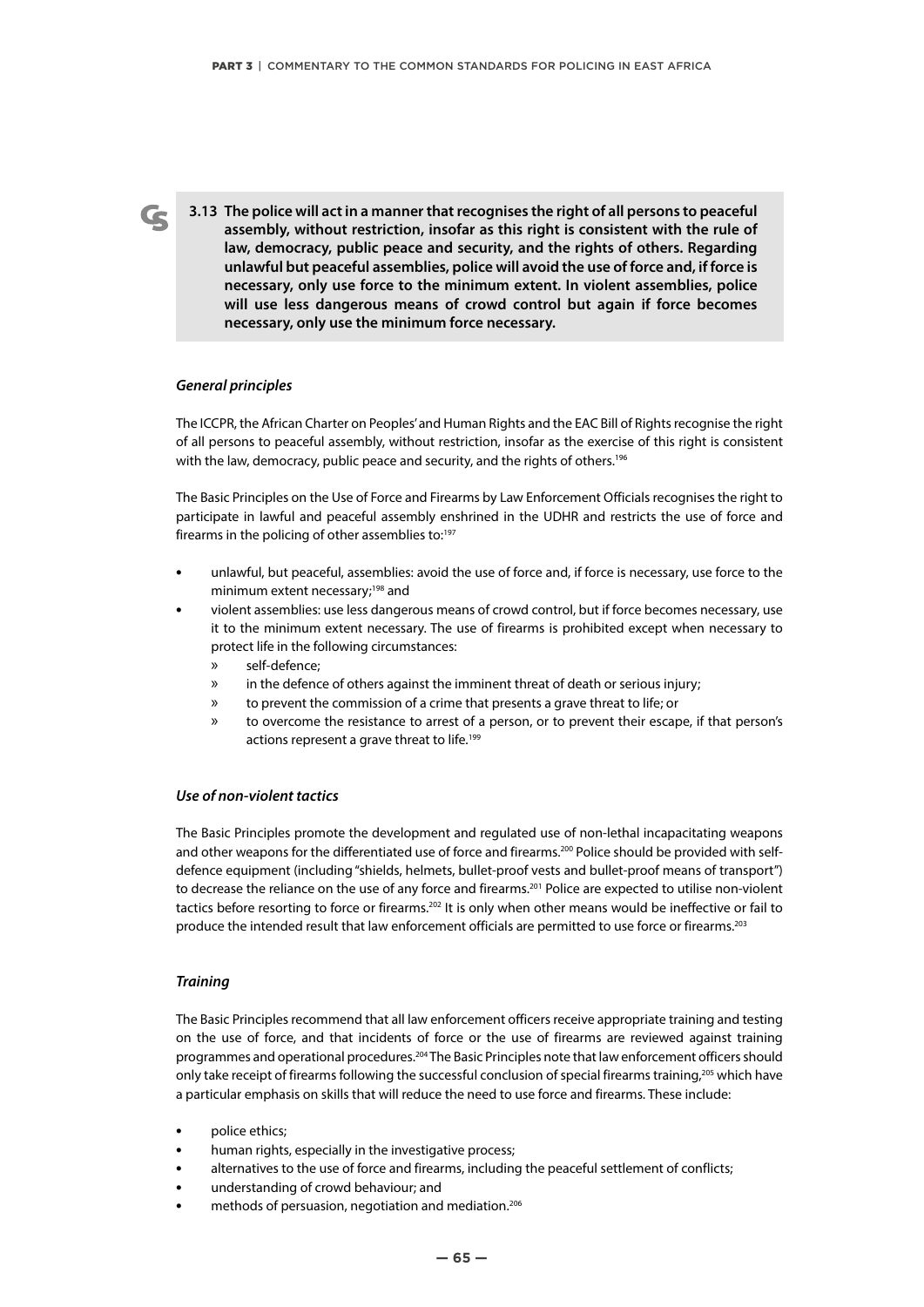# **COMMON STANDARD 4: Police organisations**

- **4.1 Police organisations will be a service that upholds the law as opposed to a force that enforces the law;**
	- **4.2 Police organisations will strive to promote a police organisation that is operationally independent of the executive and upholds the principles of democratic policing;**
	- **4.3 Police organisations will increase public confidence, promote and encourage greater transparency and accountability in all its activities;**
	- **4.4 Police organisations will account for violations by officers of citizens' human rights and ensure that inquiries are conducted in a fair and transparent manner; and**
	- **4.5 Police organisations will ensure that internal oversight mechanisms are strengthened in accordance with expected standards.**

The International Bill of Rights and the international and regional instruments that expand and refine its provisions provide a framework on how the police must promote and protect human rights. Although there is no set of standards that specifically pertain to police accountability, a review of the accountability provisions in individual instruments reveal several commonalities. These include internal and external oversight, with elements of judicial oversight.

The police are accountable to multiple audiences on various aspect of policing including effective use of resources, performance and conduct. The interaction between civilian political authority and citizens in general with the police in development of policy and strategic plans is a specific subset of external accountability arrangements and is often referred to as accountability before the fact. Alongside these mechanisms of external accountability are a range of "after the fact" systems of oversight, such as accountability for resource utilisation and performance, to bodies such as parliament, the offices of the auditor general, and oversight of conduct to national human rights commissions and specialist oversight bodies. The latter can include investigative bodies and those that oversee recruitment, promotion and discipline within the police. It is generally accepted that external oversight is best supported by strong internal oversight systems, and likewise, internal systems work best when supported by external systems.<sup>207</sup>

Systems of internal accountability include:

- **•** internal police hierarchy: line of command providing a continuous oversight process;
- **•** reporting procedures;
- **•** mechanisms for receiving and dealing with complaints;
- **•** disciplinary procedures;
- **•** criminal procedures; and
- **•** whistle blowing.208

External systems of accountability include:

- **•** the judiciary;
- **•** parliament;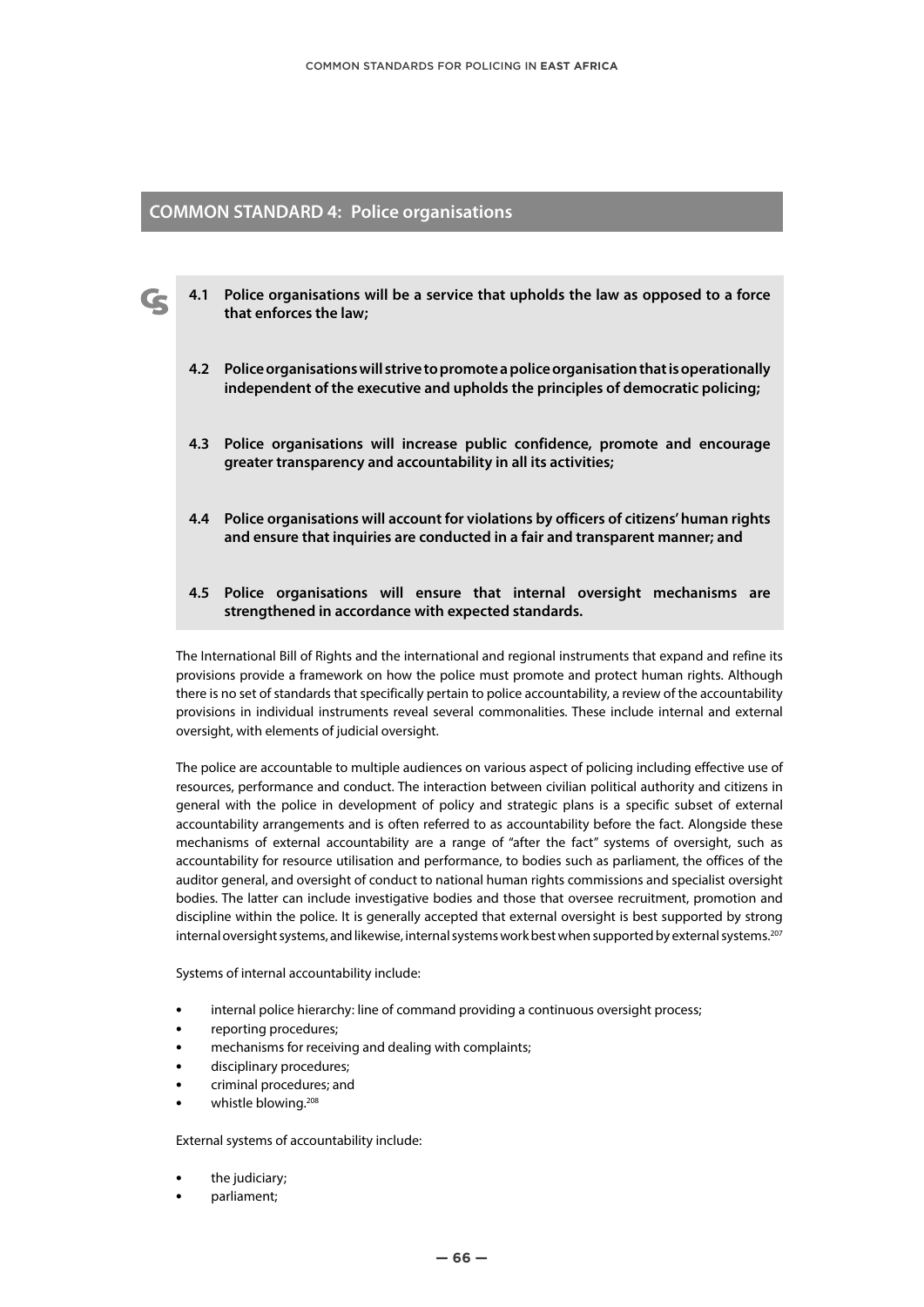- **•** independent bodies such as national human rights institutions, specialist police oversight agencies, auditors, public service commissions, etc;
- **•** civil society and non-governmental organisations; and
- **•** citizens.

#### *General standards for accountability*

Accountability provisions in international and regional instruments reviewed for this report provide for the following basic provisions:

- **•** effective internal accountability mechanisms, including clear chains of command, that are governed by laws and codes of conduct that promote and protect human rights,
- effective and independent external accountability mechanisms;<sup>209</sup>
- **•** investigations into misconduct must be:
	- » impartial;
	- » thorough;
	- » prompt;
	- » transparent;
	- » adhere to high professional standards;
	- published and made available to the public;<sup>210</sup>
- **•** preventative measures, including visits to places of detention and proper systems of audit for weapons and police budgets;<sup>211</sup>
- internal and external accountability mechanisms must be well resourced;<sup>212</sup>
- **•** compensation must be made available to victims;213 and
- **•** witnesses and informants must be protected and informed of the processes of accountability to ensure their participation.214

#### *External accountability mechanisms*

National human rights institutions (NHRIs) generally have a mandate to investigate complaints against the police as part of their overall mandate to promote and protect human rights.<sup>215</sup> In 1993, the UN General Assembly adopted the Paris Principles which set out the minimum requirements for NHRIs with a view to improving their effectiveness.<sup>216</sup>

The Principles state that institutions must have a constitutional or legislative guarantee of autonomy from the government, including operational and financial autonomy. NHRIs must have a broad mandate to promote and protect human rights that is established by law and supported by adequate resources, infrastructure and powers of investigation.<sup>217</sup>

The Principles recommend that NHRIs have a mandate to submit or hear any matter without referral to a higher authority on matters including:

- **•** legislative and administrative provisions that are intended to protect and preserve human rights;
- **•** violations of human rights; and
- **•** the harmonisation of national legislation, regulations and practices with international human rights.218

To support these functions, the Principles confer NHRIs the power to hear any person and obtain any information or documents necessary.

In addition to a mandate to investigate and conduct hearings, the Paris Principles also provide NHRIs with:

**•** the power to make recommendations;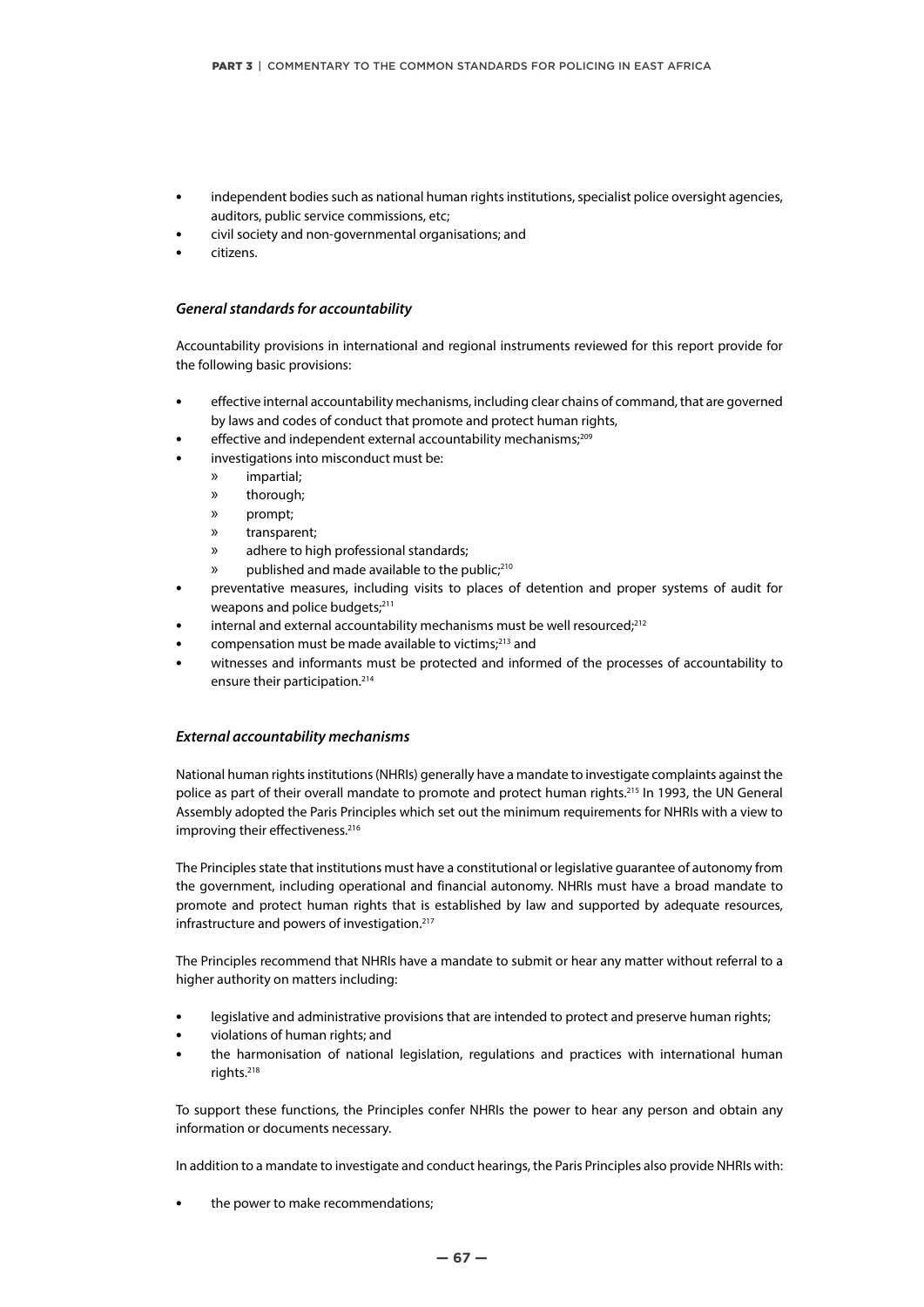- **•** freedom to consider any questions within its competence;
- **•** freedom to address public opinion directly;
- **•** capacity to meet on a regular basis;
- **•** power to establish working groups and set up local or regional sections;
- **•** authority to maintain consultation; and
- **•** encouragement to develop relations with non-governmental organisations.219

#### *The judiciary*

 $\mathbf G$ 

Several international instruments refer to the use of "judicial authorities" to conduct oversight on policing. The Basic Principles on the Independence of the Judiciary provide some guidance on how the judiciary should be structured to ensure that its oversight over policing is effective, impartial and provides guarantees for human rights and dignity. The Principles promote the enactment of a constitutional guarantee of judicial independence that is observed and respected by all government institutions, including the police.220 The judiciary is required to make impartial decisions, based on fact and law, without interference from "any quarter, for any reason" and unwarranted or inappropriate interference with the judicial process is not permitted.221 Further, "the judiciary retains control over all matters of a judicial nature and have exclusive authority to decide whether an issue submitted for its decision is within its competence and defined by law". This ensures that the judiciary can conduct oversight.<sup>222</sup>

ECOSOC has established Procedures for the effective implementation of the Basic Principles on the Independence of the Judiciary which guide states' implementation of judicial systems based on the Basic Principles.<sup>223</sup>

- **4.6 Police Organisations will implement basic standards for the recruitment of officers, including selection of candidates by proper screening processes to ensure that they exhibit appropriate moral, psychological and physical qualities for the role; and**
- **4.7 Recruitment will ensure that the Police Organisations are representative of the community as a whole, with ethnic, gender, language and religious compositions reflective of the population they serve.**

The police will implement basic standards for the recruitment of officers, including selection of candidates by proper screening processes to ensure that they exhibit appropriate moral, psychological and physical qualities for the role. Recruitment will ensure that the police organisations are representative of the community as a whole, with ethnic, gender, language and religious compositions reflective of the population it serves.

The Basic Principles on the Use of Force and Firearms by Law Enforcement Officials sets out basic standards that should be adhered to by governments and law enforcement agencies in the recruitment of officers, including:

- **•** selection by proper screening procedures;
- **•** ensuring candidates exhibit appropriate moral, psychological and physical qualities for the role;
- **•** demonstrate physical fitness (which is subject to periodic review); and
- **•** ongoing professional training.224

ECOSOC Guidelines for the effective implementation of the Code of Conduct for Law Enforcement Officials also notes that the selection, education and training of police is of "prime importance", and that regional cooperation and information exchanges are encouraged, and promotes "adequate" salaries and working conditions for police.<sup>225</sup>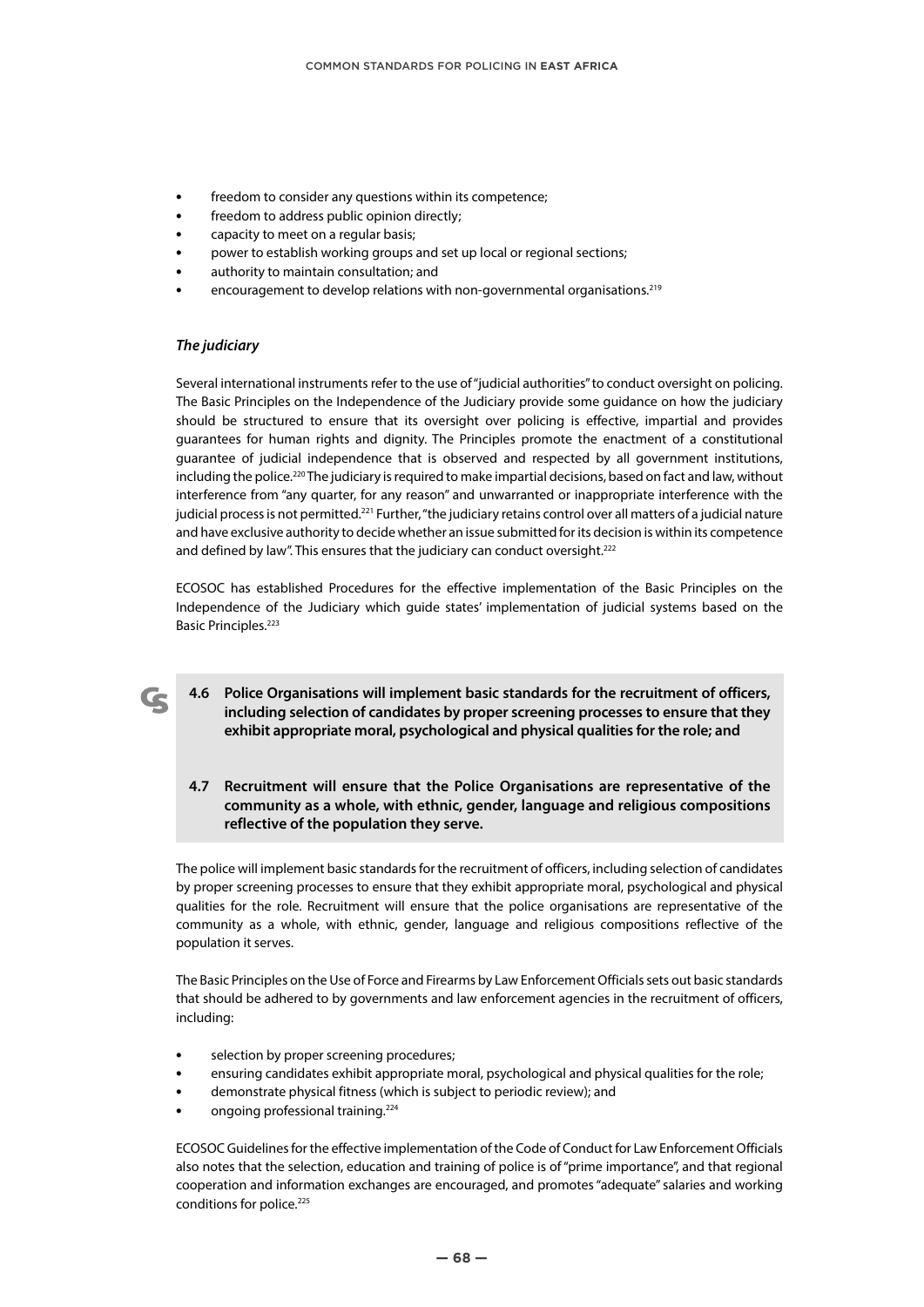**4.8 Police Organisations will ensure their personnel receive comprehensive and continuous training in observance of human rights and policing; and**

# **4.9 Police Organisations will ensure that the training curriculum is periodically reviewed and updated in accordance with changing policing needs.**

The police will ensure members receive comprehensive and ongoing training on their rights and obligations.

Weaved throughout the international law that underpins the Common Standards, is a requirement that police receive comprehensive and ongoing training on their rights and obligations, specifically:

- prohibition against torture;<sup>226</sup>
- appropriate use of force and firearms;<sup>227</sup>
- prevention of extra-judicial killings and enforced disappearances;<sup>228</sup>
- sensitisation to the needs of victims;<sup>229</sup>
- sensitisation to the needs of women<sup>230</sup> and ensuring effective responses to the needs of victims of gender-based violence, as well as processing and investigating these crimes;<sup>231</sup>
- **•** training on the scope for discretion at the various levels of administration of juvenile justice  $(including investigation)<sup>232</sup>$  and, for police who are in frequent contact with juvenile suspects, sensitisation training;<sup>233</sup>
- **•** in order to combat corruption, education and training programmes should be organised to enable police officers to meet the requirements for the correct, honourable and proper performance of public functions and that provide them with specialised and appropriate training to enhance their awareness of the risks of corruption inherent in the performance of their functions.234 Police should also receive continual professional training and education in all aspects pertaining to law enforcement, with special attention to ethics and integrity;<sup>235</sup> and ensure training on issues about corruption.236

In addition to those specific requirements, the UN High Commissioner for Human Rights, Centre for Human Rights, has published guidelines on the content of human rights training for the police. These guidelines require states to provide rights-based training to law enforcement personnel on:

- **•** ethics and legal conduct;
- **•** policing in democracies;
- **•** non-discrimination in law enforcement;
- **•** police investigations;
- **•** arrest and detention;
- **•** the use of force, including accountability for the use of force and firearms, permissible circumstances for the use of firearms, and procedures for the use of firearms;
- **•** civil disorder;
- **•** states of emergency;
- **•** armed conflict;
- **•** protection of the human rights of marginalised groups such as juveniles, women, refugees, nonnationals and victims;
- **•** police command and management;
- **•** community policing; and
- **•** police violations of human rights.237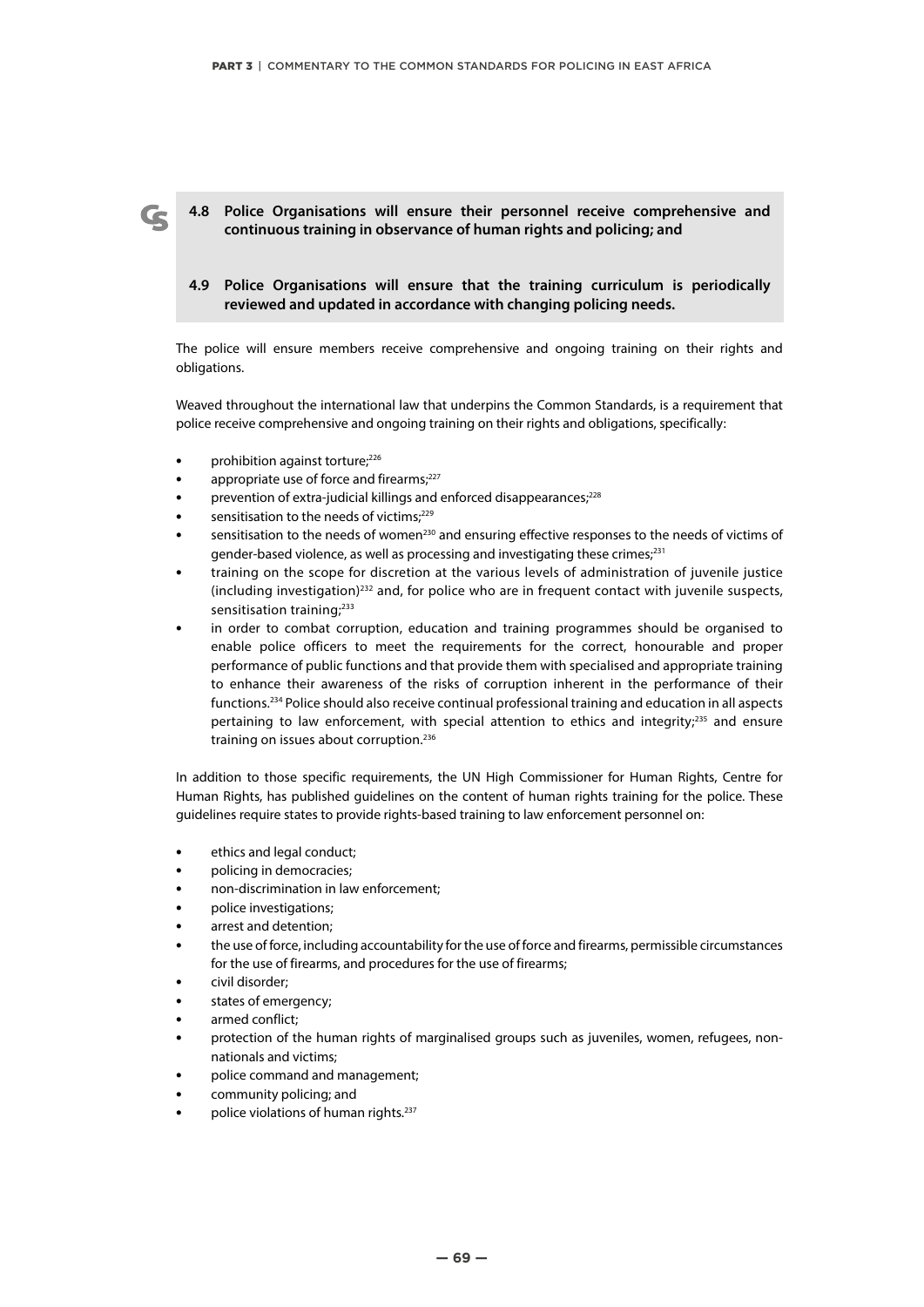#### **4.10 Police Orgnisations will not only refrain from engaging in acts of corruption and abuse of power, but will rigorously oppose and combat all such actions; and**

Ce

### **4.11 Police Organisations will investigate corruption and abuse of power and take preventative measures, including policing anti-corruption tendencies.**

Police will not only refrain from engaging in acts of corruption and abuse of power, but will rigorously oppose and combat all such actions. States are required to implement measures to facilitate the investigation of corruption and abuse of power and to take preventative measures, including police anticorruption training and enacting domestic legislation that criminalises such actions.

The prohibition against police engaging in acts which amount to corruption and abuse of power is evident in a number of international conventions and other standards. At international law, corruption refers to any act, attempted act or omission in connection with an official duty which is made in response to the demand or receipt of incentives, promises or gifts.<sup>238</sup> Corruption is recognised by the international community as a threat to stability and security, and as detrimental to good governance and the rule of law.239

The UN Code of Conduct for Law Enforcement Officials recognises that acts of corruption are incompatible with the nature of law enforcement activities and that the government must enforce the law against any officers who commit acts of corruption.<sup>240</sup> The Code states that law enforcement officers shall not only refrain from engaging in any acts of corruption, but rigorously oppose and combat all such acts.<sup>241</sup>

The UNCAC, which promotes states' obligations to prevent and deal with corruption and create accountability measures to prevent it, applies to police agencies in their capacity as public officials pursuant to the Convention.<sup>242</sup> As signatories to the Convention, states are required to take the following measures to combat corruption:

- **•** introduce anti-corruption policies and practices that that promote the participation of society and reflect the principles of the rule of law, proper management of public affairs and public property, integrity, transparency and accountability;
- **•** periodically review the effectiveness and adequacy of legal and administrative anti- corruption measures;
- **•** collaborate on anti-corruption measures with other states;
- **•** implement systems of public service recruitment which adhere to principles of efficiency and transparency, promote adequate remuneration and promote education and training programmes to enable them to meet the requirements for the correct, honourable and proper performance of public functions and that provide them with specialised and appropriate training to enhance their awareness of the risks of corruption inherent in the performance of their functions;
- **•** enact a Code of Conduct for Public Officials which promotes integrity, honesty and responsibility in the exercise of public functions, in reference to the United Nations Code of Conduct for Public Officials, and which supports reporting and punishment mechanisms;
- **•** take measures to enhance procurement and management of public finances, including promotion of transparency and accountability in the management of public finances, implementing accounting and auditing standards and systems of oversight, and preservation of records;
- **•** take measures to enhance transparency in reporting of public administration activities, including access to information by the public;
- **•** take measures to prevent corruption in the judiciary; and
- **•** take measures to promote the participation of the private sector, including civil society, in raising awareness of and combating corruption.<sup>243</sup>

The United Nations Convention against Corruption (UNCAC) requires the enactment of legislation which makes it a criminal offence for any public official to engage in bribery, embezzlement, misappropriation or other diversion of public property, trade in influence, abuse their function, obtain illicit enrichment or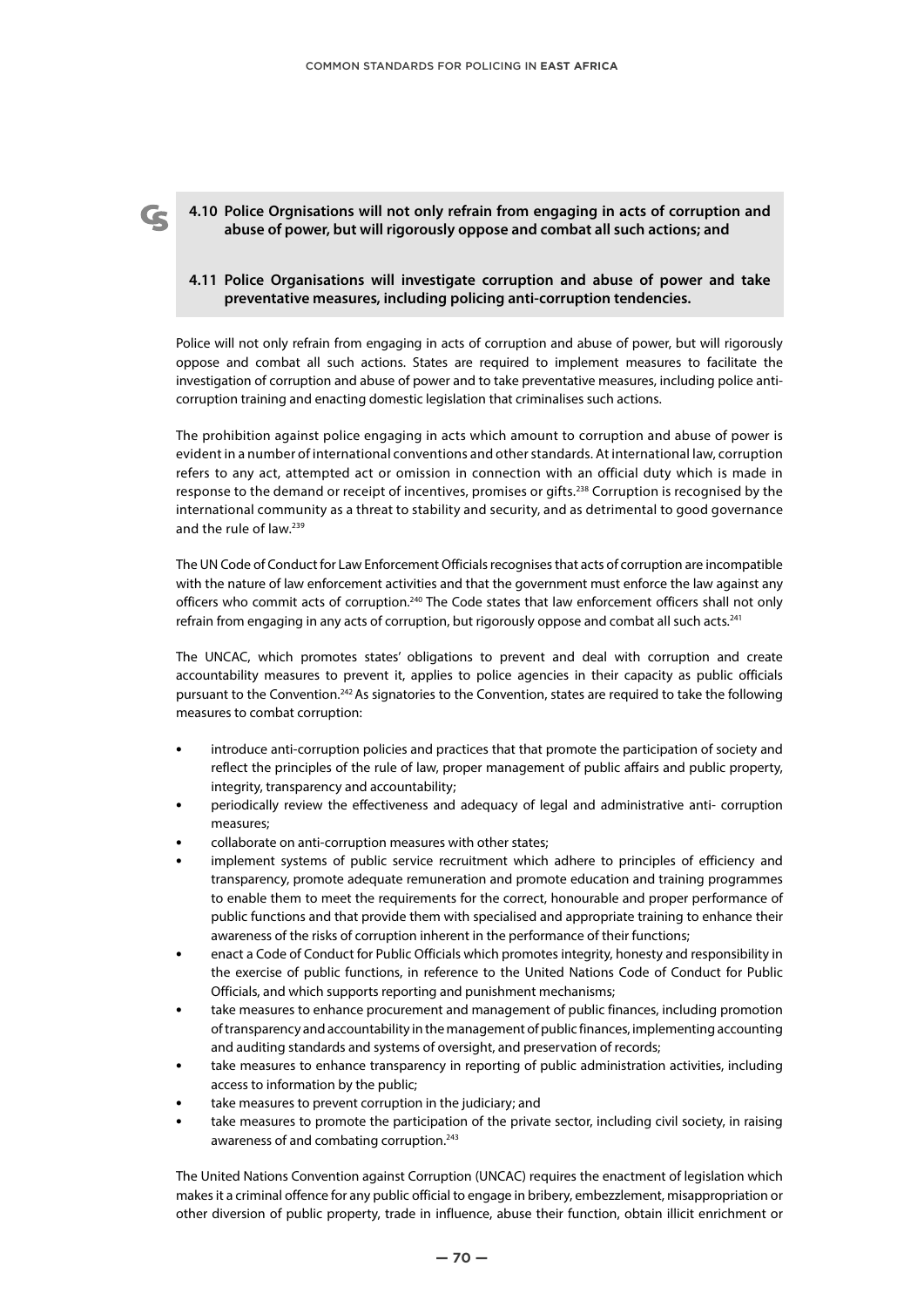obstruct justice.244 The United Nations Convention against Corruption (UNCAC) also encourages measures to protect informers, witnesses and victims of corruption.<sup>245</sup>

The Declaration on Basic Principles for Justice of Victims of Crime and Abuse of Power requires states to consider the enactment of domestic legislation which would proscribe acts constituting an abuse of power and to provide compensation and other remedies to victims of abuse of power by the state and/or its institutions.<sup>246</sup> The Declaration further requires the periodic review of domestic laws in relation to the abuse of power and promotes the establishment of preventative mechanisms and remedies to victims.

Corruption is one of the six priority crime areas of Interpol and the organisation promotes regional cooperation for eradicating the causes and effects of corruption. Interpol defines corruption as "any course of action or failure to act by individuals or organisations, public or private, in violation of law or trust for profit or gain".<sup>247</sup>

In 1998, Interpol established the Group of Experts on Corruption (IGEC) with a mandate to facilitate the coordination and harmonisation of different national and regional approaches to combating corruption.248 The IGEC mission statement is as follows:

*We believe in a free and just society. To be truly just, society must embrace high standards of integrity and openly resist corruption. To this end, we join with the community to ensure such standards and accept responsibility to fight all forms of corruption through education, prevention and effective law enforcement.*<sup>249</sup>

IGEC has published two key documents as part of its anti-corruption work. The first, which was adopted by the Interpol General Assembly in 1999, is a Declaration of Intent for Law Enforcement (the Seoul Declaration). Member states of Interpol agreed to implement national integrity programmes which incorporate the following elements:

- **•** the three-tier approach to combating corruption: education and prevention, operational/ investigation, and public relations;
- **•** recognising the necessity for a code of conduct for law enforcement officers, and where practicable, adopting and complying with such a code as recommended by the Interpol Group of Experts;
- **•** refining the recruitment process to include integrity testing, oral interviews, and background investigations in order to determine as far as possible the degree of the applicant's integrity, without regard to economic or social status, sex, race, religion or political beliefs;
- **•** due to the transnational nature of crime it is essential for law enforcement to cooperate with all legally authorised agencies in the pursuit of justice, both on a national and international level, and to encourage cooperation with all entities with a serious commitment to combating crime in general, but corruption specifically;
- **•** all law enforcement officials should receive continual professional training and education in all aspects pertaining to law enforcement, with special attention to ethics and integrity;
- **•** the management structures involved in anti-corruption initiatives should be responsible for:
	- » reviewing annually, the statements of assets and liabilities of all personnel in accordance with national legislation;
	- » ensuring the unit's accountability and transparency to the community;
	- » monitoring factors that can identify corruption;
	- » identifying weaknesses in working methods, administrative and legal processes;
	- » ensuring that proper internal and external audit procedures are introduced and maintained;
	- » availing themselves of the advances in information technology and ensuring that these tools are available for all personnel;
	- » creating appropriate structures to protect informants and whistleblowers; and
	- » enforcing efficient and swift procedures to ensure that complaints of the community receive proper attention.
	- » the remuneration received by law enforcement officers should be sufficient to afford them a decent and reasonable standard of living.<sup>250</sup>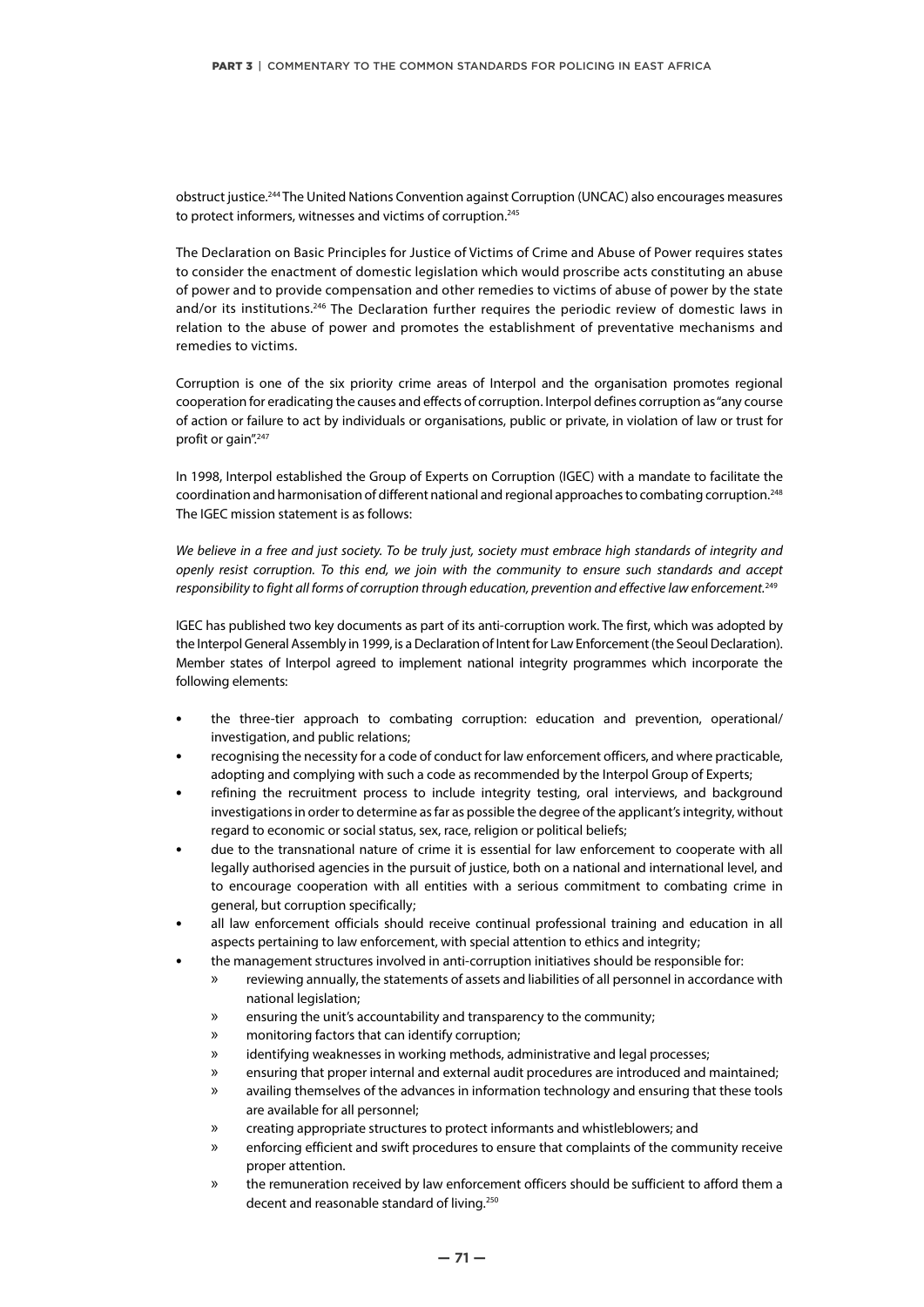IGEC has also published draft Global Standards to Combat Corruption in Police Forces/Services. The objectives of the draft standards are to ensure all police forces and services have high standards of honesty, integrity and ethical behaviour, to promote and strengthen measures to prevent, detect, punish and eradicate corruption, and to bring police officers to justice for acts of corruption.<sup>251</sup>

The Global Standards require each Interpol member state to commit to establishing and maintaining high standards of conduct for the honest, ethical and effective performance of police functions, which include measures on proper use of public resources, reporting acts of corruption, avoiding conflicts of interest and strengthening public confidence in police officers.<sup>252</sup> Police organisations are required to establish and maintain effective systems for recruitment, postings, promotion and termination, and ensure training on issues about corruption.<sup>253</sup>

Additionally, states must establish deterrents to bribery and use their best endeavours to ensure that mechanisms and systems for the prevention, detection, punishment and eradication of corruption are in line with current Interpol practices. This includes strengthening systems of revenue collection, money and property handling, and collection of evidence.<sup>254</sup> States are also required to implement systems for reporting corruption (by both police officers and the public) and facilitate monitoring by oversight bodies.<sup>255</sup>

At a regional level, the EA Bill of Rights will impose a positive obligation on states to progressively take all reasonable legislative and other measures to stamp out corruption and protect whistleblowers.<sup>256</sup>

# **4.12 Police Organisations will cooperate with role-players within and outside the criminal justice system, including citizens and civil society organisations in fulfilling their mandates.**

The UN Guidelines for the Prevention of Crime emphasise that crime prevention strategies should be underpinned by human rights and the rule of law, and that their effectiveness depends on cooperation between state agencies (including the police) as well as partnership with the community.<sup>257</sup> They also set out the importance of international cooperation, both in terms of capacity-building and training, establishing networks and addressing the links between local crime problems and transnational organised crime.<sup>258</sup>

The Guidelines promote the sustainable integration of crime prevention strategies in a government's crime control structures and programmes by establishing clear plans, taking a multi-sector approach, partnering with the community and ensuring sufficient budgetary allocations.<sup>259</sup> The Guidelines also encourage the development of crime prevention plans with clear targets and priorities which are supported by coordination between the relevant agencies and the public.<sup>260</sup> States should also ensure that agencies and the community have crime prevention capacity through training and cooperation with relevant practitioners.<sup>261</sup>

ECOSOC has issued Guidelines for Cooperation and Technical Assistance in the field of Urban Crime Prevention that sets out standards for cooperation at local (inter-agency) levels on urban crime prevention projects.262 The Guidelines provide that the multi-agency and coordinated approach to crime prevention should be underpinned by an integrated crime prevention action plan.263 A comprehensive and efficient integrated crime prevention plan should include:

- **•** the nature and type of crimes to be tackled, objectives of the plan, timelines for achieving the objectives and responsibilities of the cooperating agencies;
- **•** involvement from a range of actors including the police, justice sector institutions, community, economic sector and media;
- **•** consideration of factors such as education, religious, moral and civil values, communities most in need of assistance, and methods of combating cultures of violence and intolerance; and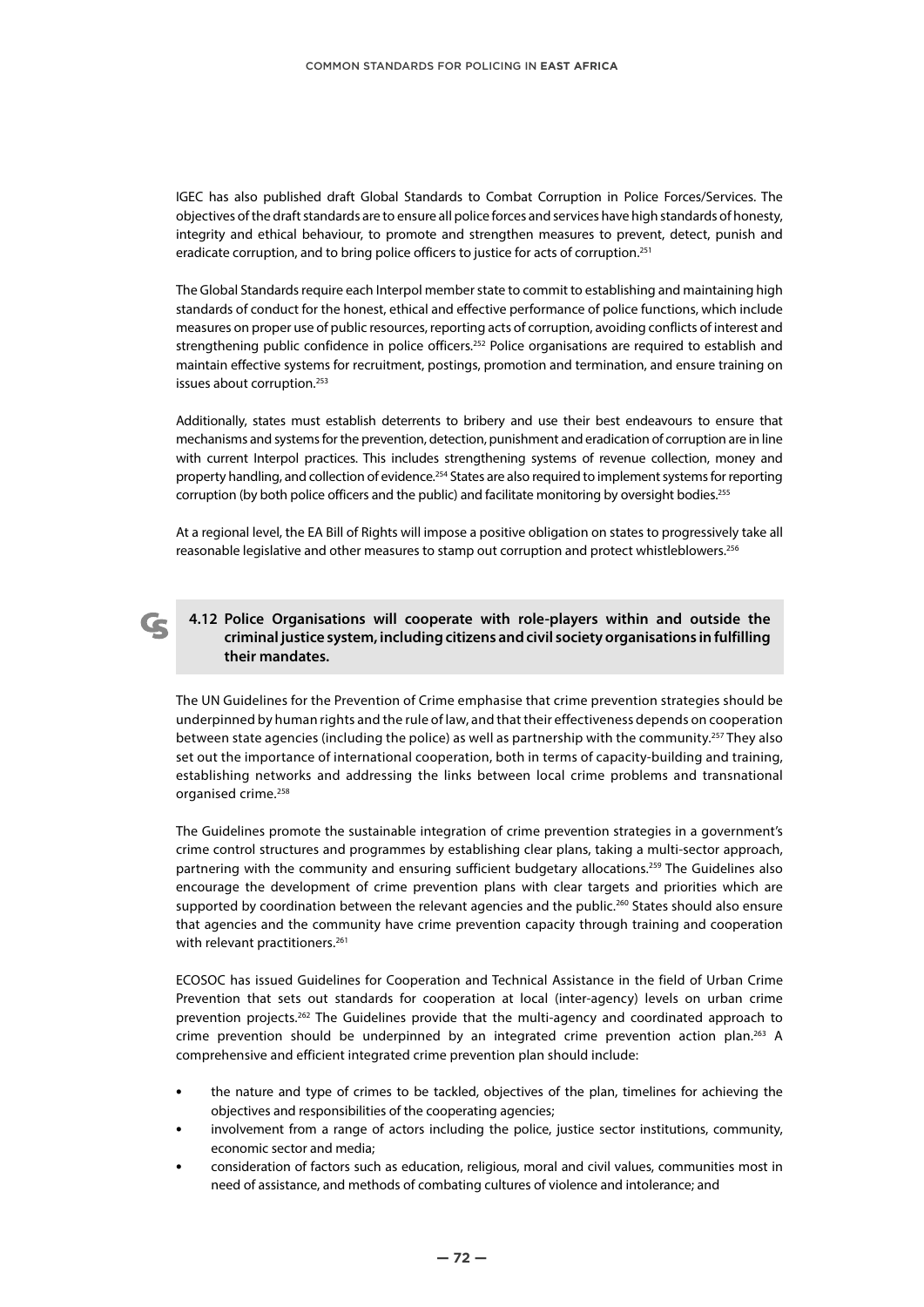**•** action at various levels, including primary prevention (adopting working methods for police that promote crime prevention and civil responsibility); prevention of recidivism (adapting police intervention methods, developing new methods of intervention to promote alternative remedies to crime); and protection of victims by improving their treatment.264

A key facility in promoting cooperation is community policing. Community policing principles have been developed by the United Nations Centre for Human Rights based on the principles of the UDHR, Code of Conduct, Tokyo Rules and the experiences of police experts in several member states. They have been designed to help promote greater cooperation and coordination between the police and the communities they serve.

The principles are to:

- **•** establish a partnership between police and law-abiding members of the community;
- **•** adopt a community relations policy and plan of action;
- **•** recruit from all sectors of the community;
- **•** train officers to deal with diversity;
- **•** establish community outreach and public information centres;
- **•** liaise regularly with all groups in the community;
- **•** build contacts with the community through non-enforcement activities;
- **•** assign officers to a permanent neighbourhood beat;
- **•** increase community participation in policing activities and community-based public safety programmes;
- **•** involve the community in identifying problems and concerns;
- **•** use a creative problem-solving approach to develop responses to specific community problems, including non-traditional tactics and strategies; and
- **•** coordinate policies, strategies and activities with other government agencies and with nongovernment organisations.265
- **4.13 Police Organisations must promote bilateral, regional, multilateral and global law enforcement cooperation and assistance. To further this aim, states should take measures to prevent crime at a domestic level, strengthen information sharing and facilitate technical assistance, including exchange programmes and training.**

States must promote bilateral, regional, multilateral and global law enforcement cooperation and assistance. To further this aim, states should take measures to prevent crime at a domestic level, strengthen information sharing and facilitate technical assistance, including exchange programmes and training.

All five countries of the EAC are members of Interpol, an association of cooperating states. Interpol promotes "mutual assistance and suppression of crime" in the spirit of the UDHR and its Constitution prohibits police actions which are contrary to human dignity and which are political, military, religious or racial in character.266 Member states are expected to ratify and give effect to international human rights and anti-corruption standards to improve police accountability and oversight. To facilitate international policing operations, Interpol has developed rules on the processing of information and controlling personal data.267

The United Nations Declaration on Crime and Public Security promotes security by encouraging states to implement measures to combat serious trans-national crime on a coordinated regional or international level.<sup>268</sup> States must promote bilateral, regional, multilateral and global enforcement cooperation and assistance and, in furtherance of this aim, ensure that they take measures to prevent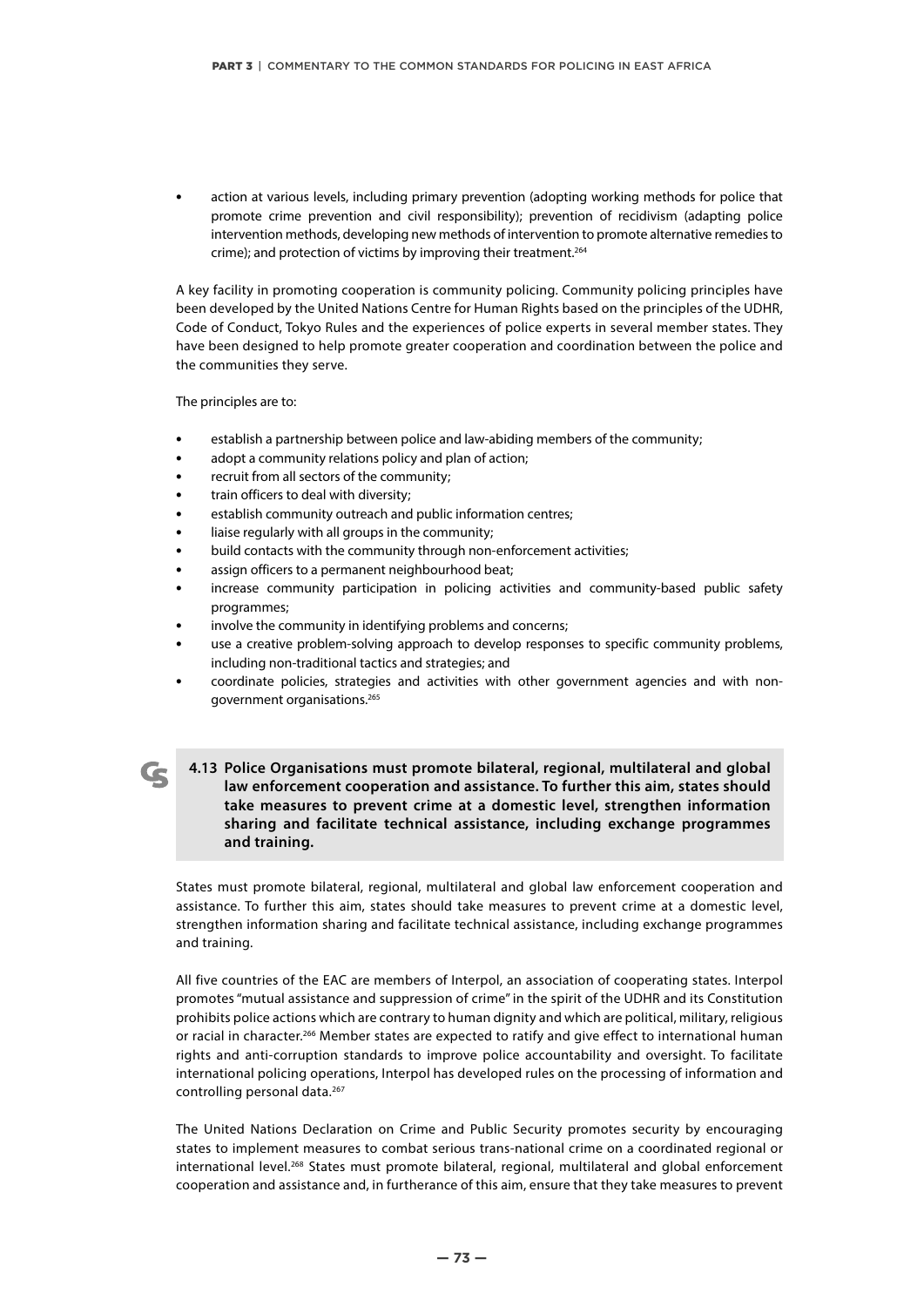such crime at a domestic level, strengthen information sharing and facilitate technical assistance (which includes exchange programmes and police training).269 States must also take measures to strengthen their own law enforcement systems and to provide other states with assistance to do the same, through methods including training and providing technical assistance.<sup>270</sup>

The UN Model Treaty of Extradition proposes several mandatory grounds for refusing extradition – and on this basis, the police are not to effect the extradition of a person for any reason. These include, *inter alia*:

- **•** for offences of a political nature;
- **•** if there are substantial grounds for believing that the extradition request is made for the purpose of punishing a person on the basis of their race, religion, nationality, ethnic origin, political opinions, sex or status (or their position may be prejudiced for any of those reasons);
- **•** for conduct that is only an offence under military law, not ordinary criminal law;
- **•** if the person is subject to amnesty or the extradition is in relation to an offence for which a statute of limitations applies;
- **•** where the extradition pertains to a decision made in absentia and the person was not provided with notice or opportunity to arrange a defence; and
- **•** if the person has been or would be subject to torture or ill-treatment, or will not receive minimum guarantees in criminal proceedings.271

The UN has also established a Model Treaty on Mutual Assistance in Criminal Matters which promotes the "widest measure of cooperation" between states to combat crime.272 Cooperation includes taking evidence, serving documents, search and seizure, collecting information, original documentation and other evidentiary items.<sup>273</sup> The Model Treaty provides that requests must be carried out promptly and in a manner consistent with the law of the state requested, provided there are no permitted grounds of refusal (which include offences of a political nature or if the purpose of the request is grounded in discrimination of any kind).274

The Common African Defence and Security Policy 2004 (CADSP), while not directly referring to policing organisations, recognises that the peace and security of each country is dependent and interlinked with that of neighbouring states and the continent as a whole. The central role played by police in the maintenance of peace and security means that they are key players in regional initiatives. The CADSP identifies a number of "conflicts/tensions" that undermine peace and security and in which police may have a role, including:

- **•** lack of respect for the sanctity of human life, impunity, political assassinations and other subversive activities;
- **•** situations which prevent and undermine the promotion of democratic institutions and structures, including absence of the rule of law, equitable social order, popular participation and good governance;
- **•** improper conduct of electoral processes;
- **•** absence of the promotion and protection of human rights, individual and collective freedoms, equal opportunity for all, including women, children and minorities;
- **•** corruption;
- **•** plight of refugees and internally displaced persons and insecurity caused by their presence;
- **•** illicit proliferation, circulation and trafficking in small arms and light weapons;
- **•** violent and other crimes, including organised and cross border crimes;
- **•** human and drug trafficking; and
- **•** money laundering.275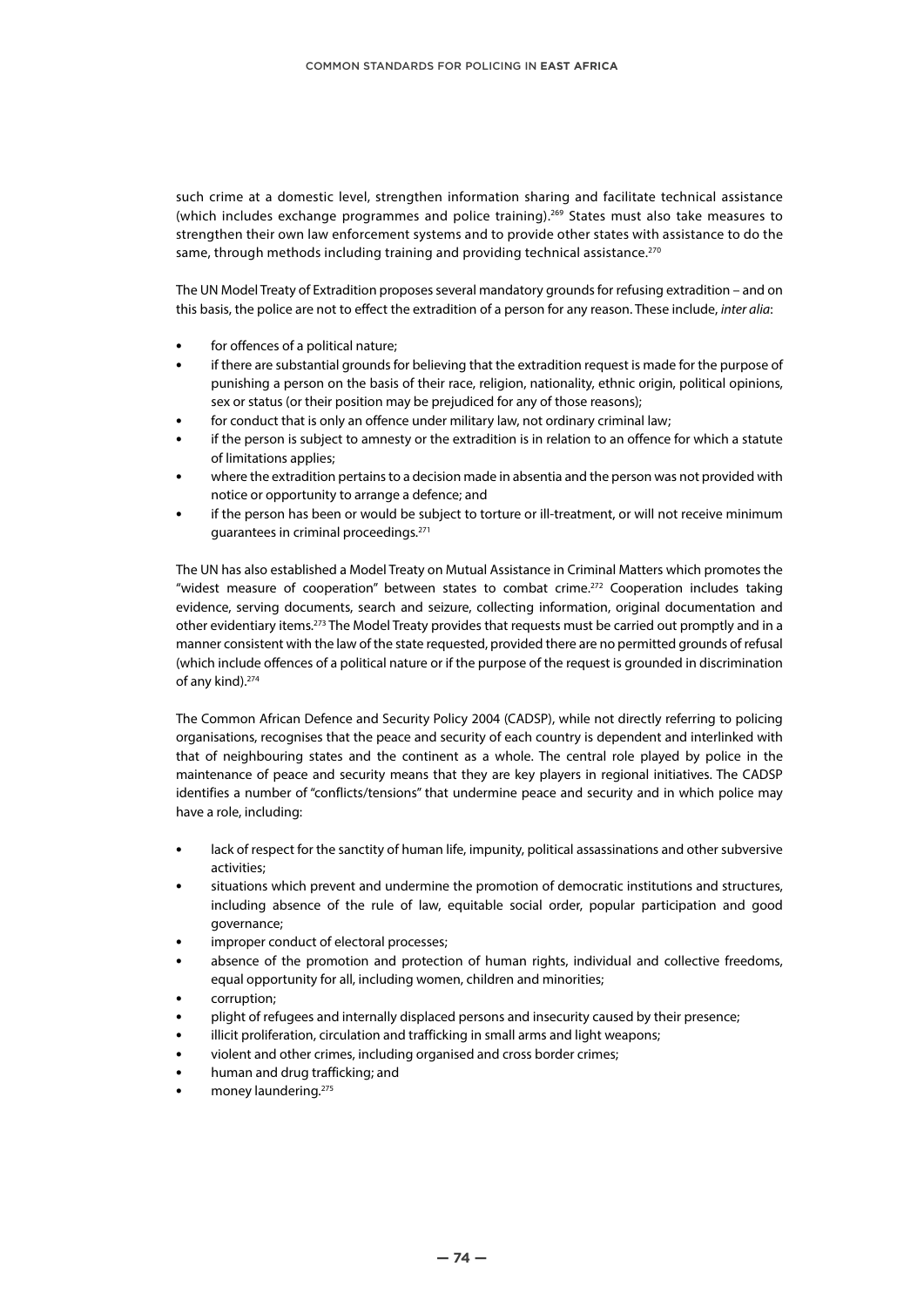One of the building blocks of the Common Policy includes an African Standby Force, with a police component, for the purpose of preventative deployment and peace building.276

The Nairobi Protocol acknowledges that the proliferation of small arms and light weapons is a regional issue and encourages states to take measures to improve cooperation among law enforcement agencies for the promotion of effective policing of this issue and curbing corruption within police agencies associated with the arms trade. Measures include strengthening regional police cooperation through training and information exchange, establishing direct communication systems between police organisations and promoting cooperation with regional bodies such as Interpol.<sup>277</sup>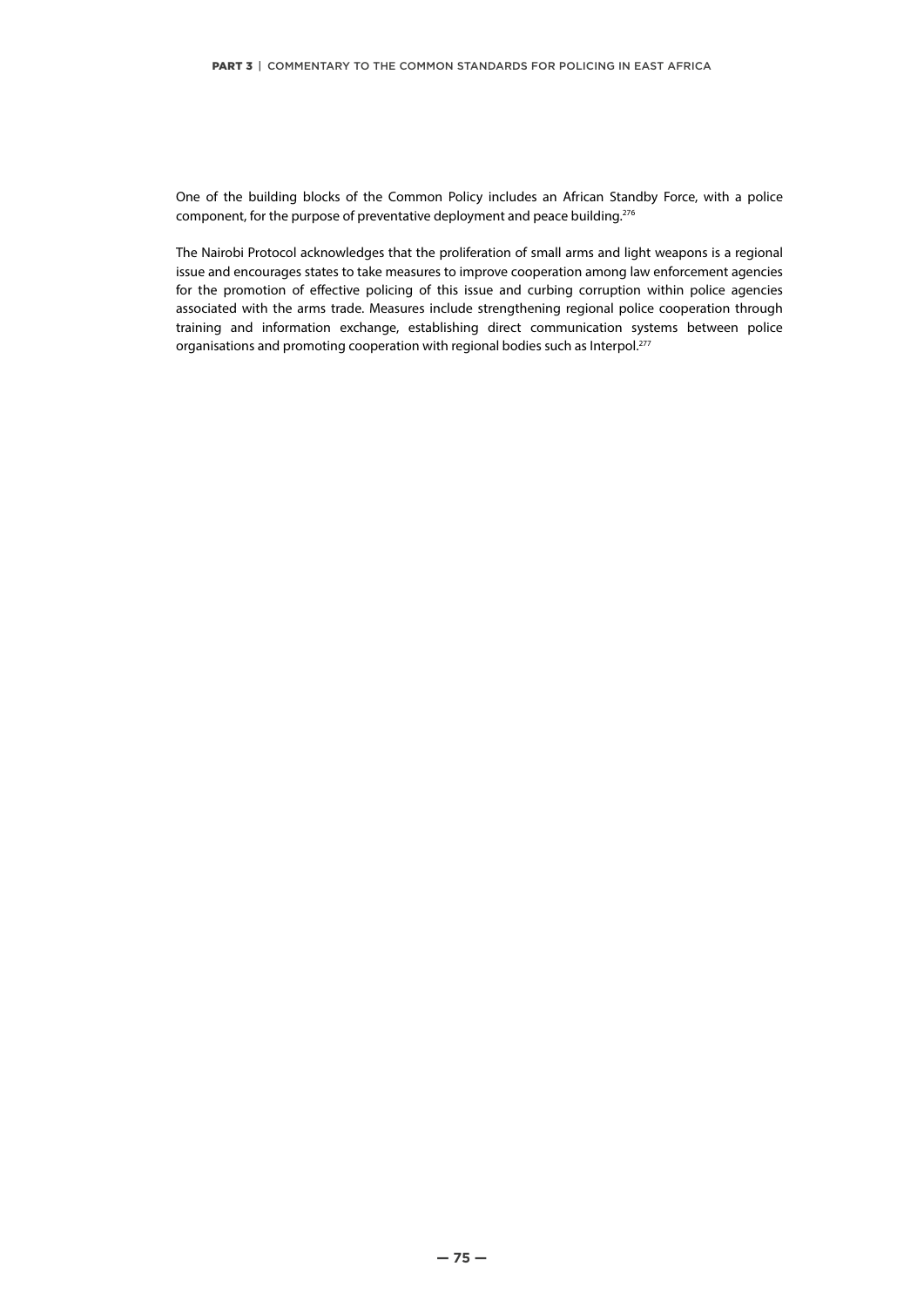# Endnotes

- 1 See, for example, Article 2, ICCPR. Most instruments reviewed by the authors contained similar provisions.
- 2 UN Basic Principles on the Use of Force and Firearms by Law Enforcement Officials.
- 3 Guideline 1, Guidelines for the Prevention of Crime Economic and Social Council Resolution 2002/ 12, annex.
- 4 Guideline 7, Guidelines for the Prevention of Crime, Economic and Social Council Resolution 2002/ 12, annex.
- 5 See ICCPR. Most instruments reviewed by the authors contained similar requirements.
- 6 *Halsbury's Laws of England*, Vol: Constitutional Law and Human Rights, paragraph 6. See also, Declaration of Delhi International Commission of Jurists, *New Delhi Congress: The Rule of Law in a Free Society*, New Delhi, India, 5–10 January 1959 http://www.icj.org/article.php3?id\_article=3088&id\_rubrique=11&lang=eng (at 20 October 2008).
- 7 Articles 9–11, UDHR.
- 8 See, Peter Grant v Jamaica, Communication No. 597/1994, UN Doc. CCPR/C/56/D/597/194 (1996). The European Court of Human Rights has held that detention of 4 days, 6 hours without being brought before a judge violates the European Convention on Human Rights – although note that the court's latitude for interpreting "promptly" was constrained by the French version of the European Convention which uses the word aussitot, which literally means "immediately" (Brogan v. United Kingdom, A145-B, 18, 20 (29 November 1988). See also Borisenco v Hungary (852/1999), ICCPR, A/58/40 vol. II (14 October 2002) – a detention of 3 days before being brought before a judicial officer constituted a violation of the requirement for promptness in the absence of any state explanation for the delay.
- 9 See Hugo van Alphen v The Netherlands, Communication No. 305/1988, UN Doc. CCPR/C/39/D/ 305/1988 (1990) the UN Human Rights Committee noted that pre-trial remand in custody must be "necessary in all the circumstances, for example, to prevent flight, interference with evidence or the recurrence of crime." An arrestee must be granted pre-trial release unless one of the above factors, or other equally compelling factors, is present. This idea is echoed by UN General Assembly Resolution 43/ 173, in which the Assembly adopted the Body of Principles for the Protection of All Persons under Any Form of Detention or Imprisonment. Principle 39 entitles persons detained on a criminal charge to release pending trial, unless a judicial authority decides otherwise in the interest of the "administration of justice" – UN General Assembly Resolutions 43/173, Annex (1988).
- 10 Articles 9 and 14, ICCPR.
- 11 Articles 9–12, Standard Minimum Rules for the Treatment of Prisoners and Principle 1, Body of Principles for the Protection of All Persons under Any Form of Detention or Imprisonment.
- 12 International law does not provide a fixed time period that will satisfy the requirement of promptness. However, in Pennant v Jamaica (647/1995), ICCPR, A/54/40 vol. II (20 October 1998) 118 (CCPR/C/ 64/D/647/1995), the UN Human Rights Committee determined that Article 9 of the ICCPR was not violated by a three day delay in informing the arrested person of the charges brought against him.
- 13 In international human rights treaties, the term "lawyer" is avoided in favour of "legal assistance" because in many countries, providing lawyers to every accused is impractical either because there are few lawyers or it exceeds the budget constraints of the state. There is no precise cut-off after which a detainee must be granted legal assistance, but it is clear that detainees must be given the opportunity to communicate with a legal advisor soon after they are arrested. See Principle 7, Basic Principles on the Role of Lawyers, ("prompt" or maximum 48 hours). If a detainee is interrogated, the right to have access to a lawyer becomes even more important – "to deny access to a lawyer for the first 48 hours of police questioning, in a situation [in this case, interrogation] where the rights of the defence may well be irretrievably prejudiced, is – whatever the justification for such denial – incompatible with the rights of the accused…" – Murray v United Kingdom, EcoHR, Case No. 41/1994/488/570 (1996).
- 14 See UN Human Rights Committee Communication No. 219/1986, Guesdon v France "the right to have the free assistance of an interpreter if the accused cannot understand or speak the language used in court as provided for by Article 14, Paragraph 3(f) enshrines other aspects of the principles of fairness and equality of arms in criminal proceedings. This right arises at all stages of the oral proceedings. It applies to aliens as well as to nationals". While this provision speaks to court proceedings, it also has application to policing as access to justice is predicated on promoting "equality of arms" in criminal proceedings – if it can be demonstrated that a lack of interpreter at any stage in investigation, charge or prosecution created inequality that was irremediable by the provision of an interpreter during court appearances.
- 15 Article 14, ICCPR. These provisions are echoed in subsequent international instruments, notably the Body of Principles for the Protection of All Persons Under Any Form of Detention, Principles 10–20.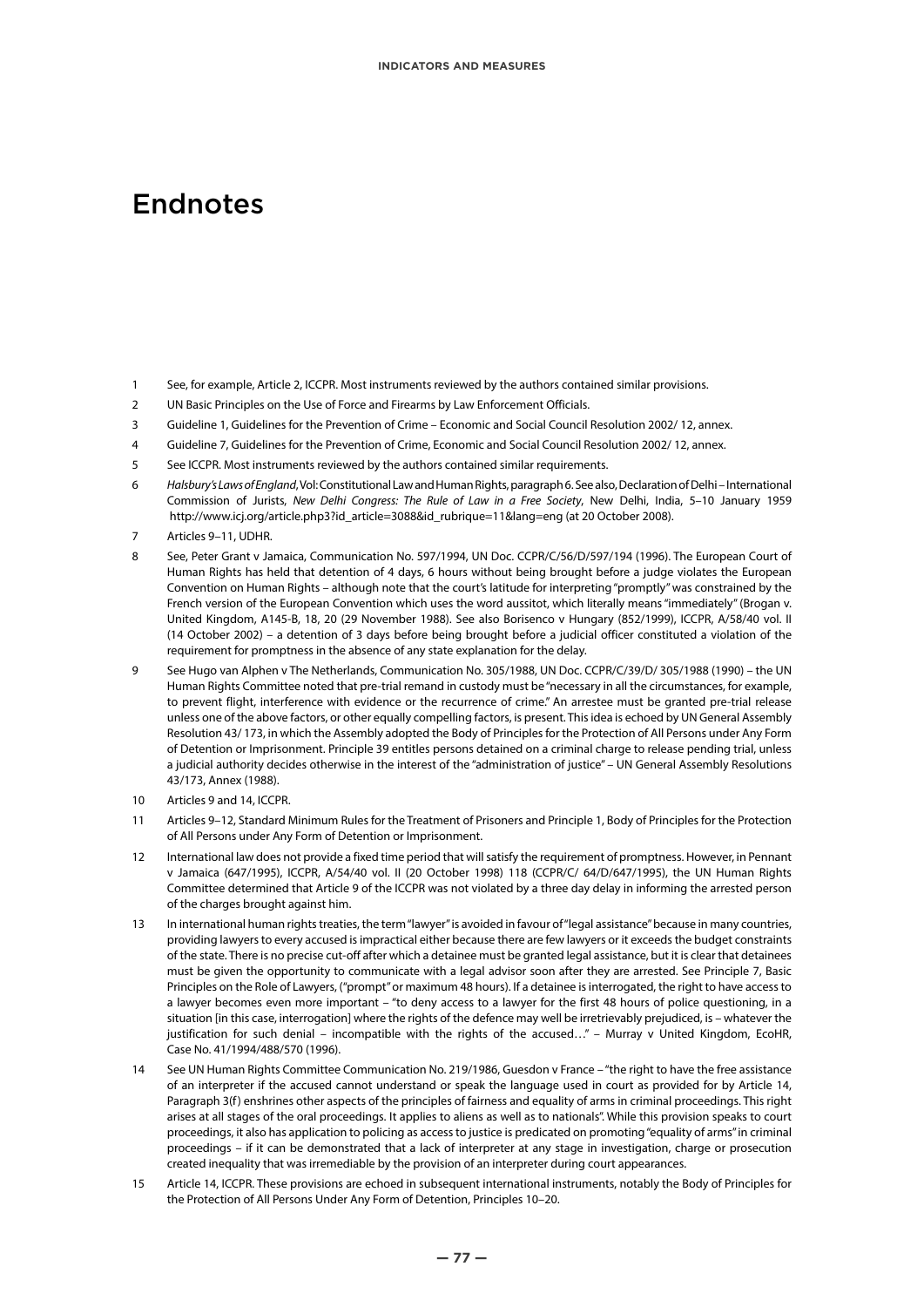- Article 14(7), ICCPR.
- Preamble, Article 1 and Article 4(m), Constitutive Art of the African Union.
- Article 5, African Charter on Human and Peoples' Rights.
- Article 7, African Charter on Human and Peoples' Rights.
- Article 3(b), Treaty Establishing the East African Community, 1999.
- Articles 6(d), 7(2) and 8(1), Treaty Establishing the East African Community, 1999.
- 22 Section 8(ii)(q), Solemn Declaration on a Common African Defence and Security Policy.
- Preamble, Guidelines on the Role of Prosecutors, Eighth United Nations Congress on the Prevention of Crime and the Treatment of Offenders, Havana, 27 August–7 September 1990, report prepared by the Secretariat (United Nations publication, Sales No. E.86.IV.1), chap. I, sect. D.
- Guideline 1, Guidelines on the Role of Prosecutors, Eighth United Nations Congress on the Prevention of Crime and the Treatment of Offenders, Havana, 27 August–7 September 1990, report prepared by the Secretariat (United Nations publication, Sales No. E.86.IV.1), chap. I, sect. D.
- Guidelines 4–5, Guidelines on the Role of Prosecutors, Eighth United Nations Congress on the Prevention of Crime and the Treatment of Offenders, Havana, 27 August–7 September 1990, report prepared by the Secretariat (United Nations publication, Sales No. E.86.IV.1), chap. I, sect. D.
- Guidelines 12–13 and 18, Guidelines on the Role of Prosecutors, Eighth United Nations Congress on the Prevention of Crime and the Treatment of Offenders, Havana, 27 August–7 September 1990, report prepared by the Secretariat (United Nations publication, Sales No. E.86.IV.1), chap. I, sect. D.
- Guidelines 21–24, Guidelines on the Role of Prosecutors, Eighth United Nations Congress on the Prevention of Crime and the Treatment of Offenders, Havana, 27 August–7 September 1990, report prepared by the Secretariat (United Nations publication, Sales No. E.86.IV.1), chap. I, sect. D.
- Article 1, UN Code of Conduct for Law Enforcement Officials.
- Guidelines for the Effective Implementation of the Code of Conduct for Law Enforcement Officials, UN Economic and Social Council Resolution 1989/61, annex, Part IA and IIA.
- Guidelines for the Effective Implementation of the Code of Conduct for Law Enforcement Officials, UN Economic and Social Council Resolution 1989/61, annex, Part IA.
- Guidelines for the Effective Implementation of the Code of Conduct for Law Enforcement Officials, UN Economic and Social Council Resolution 1989/61, annex, Part IB.
- Principles 1–3, International Code of Conduct for Public Officials, General Assembly Resolution, 51/59, annex.
- Principles 4–6, International Code of Conduct for Public Officials, General Assembly Resolution, 51/59, annex.
- Principles 10–11, International Code of Conduct for Public Officials, General Assembly Resolution, 51/59, annex.
- Article 4, UN Code of Conduct for Law Enforcement Officials. For the right to privacy, see ICCPR, ICESCR.
- Commentary to Article 1, UN Code of Conduct for Law Enforcement Officials.
- See Section 4e (community policing).
- Article 3, UN Basic Principles on the Use of Force and Firearms by Law Enforcement Officials.
- Commentary to Article 3, UN Basic Principles on the Use of Force and Firearms by Law Enforcement Officials.
- Commentary to Article 3, UN Basic Principles on the Use of Force and Firearms by Law Enforcement Officials.
- Preamble and Article 1, UN Basic Principles on the Use of Force and Firearms by Law Enforcement Officials.
- Article 8, UN Basic Principles on the Use of Force and Firearms by Law Enforcement Officials.
- Article 1, UN Basic Principles on the Use of Force and Firearms by Law Enforcement Officials.
- Article 7, UN Basic Principles on the Use of Force and Firearms by Law Enforcement Officials.
- Article 24, UN Basic Principles on the Use of Force and Firearms by Law Enforcement Officials.
- Article 25, UN Basic Principles on the Use of Force and Firearms by Law Enforcement Officials.
- Article 25, UN Basic Principles on the Use of Force and Firearms by Law Enforcement Officials.
- Article 21, UN Basic Principles on the Use of Force and Firearms by Law Enforcement Officials.
- Articles 2, 22 and Commentary to Article 3, UN Basic Principles on the Use of Force and Firearms by Law Enforcement Officials.
- Article 23, UN Basic Principles on the Use of Force and Firearms by Law Enforcement Officials.
- Preamble, UN Basic Principles on the Use of Force and Firearms by Law Enforcement Officials.
- Preamble, UN Basic Principles on the Use of Force and Firearms by Law Enforcement Officials. The Basic Principles also refer to resolutions of a number of UN committees and congresses, including Resolution 14 of the Seventh United Nations Congress on the Prevention of Crime and Treatment of Offenders, which acknowledge that the use of force by law enforcement officials must be consistent with human rights norms.
- Article 9, UN Basic Principles on the Use of Force and Firearms by Law Enforcement Officials.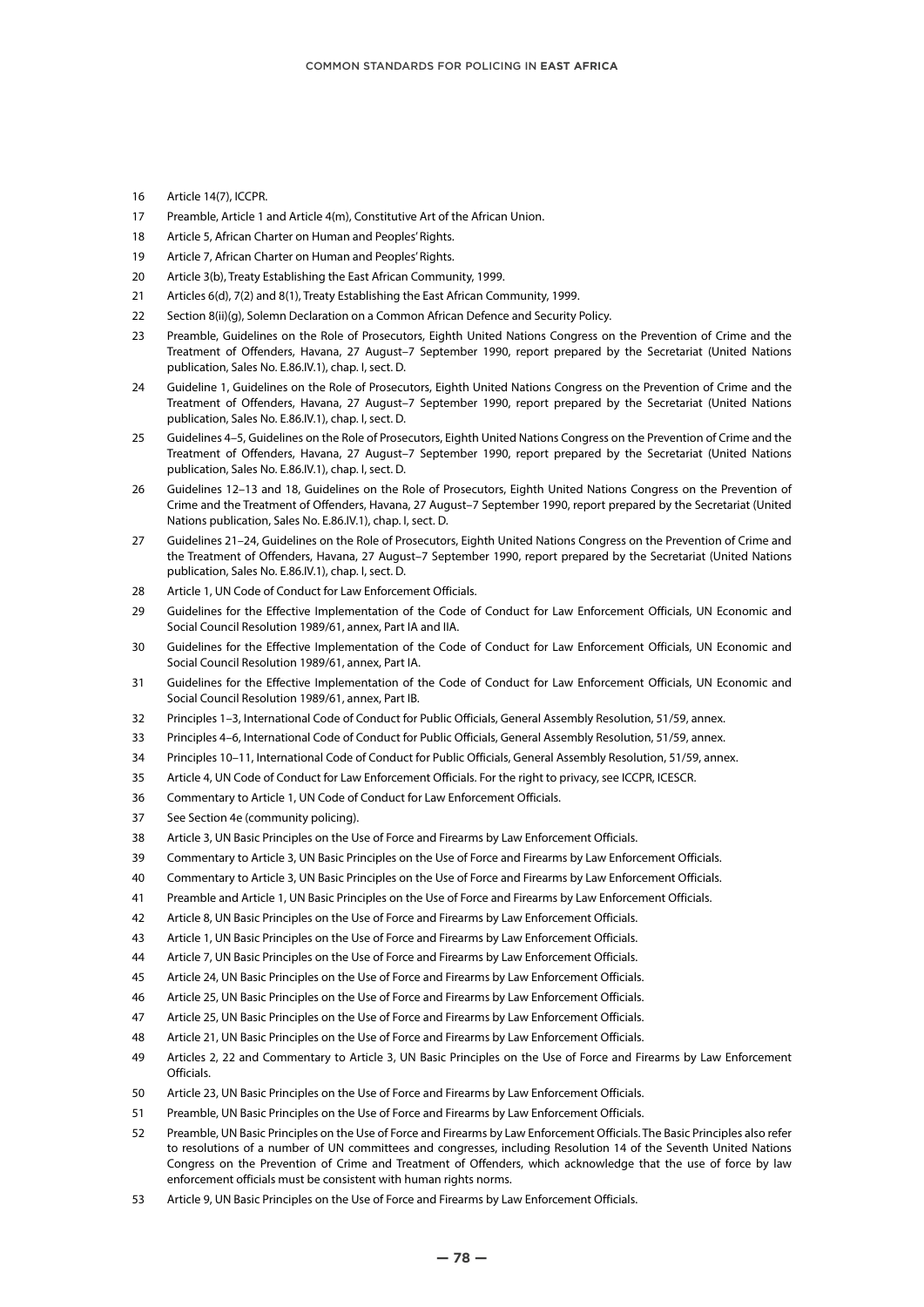- 54 Article 9, UN Basic Principles on the Use of Force and Firearms by Law Enforcement Officials.
- 55 Article 5, UN Basic Principles on the Use of Force and Firearms by Law Enforcement Officials.
- 56 Article 10, UN Basic Principles on the Use of Force and Firearms by Law Enforcement Officials.
- 57 Article 11, UN Basic Principles on the Use of Force and Firearms by Law Enforcement Officials.
- 58 Preamble, The Nairobi Protocol for the Prevention, Control and Reduction of Small Arms and Light Weapons in the Great Lakes Region and the Horn of Africa, 2004.
- 59 Article 6, The Nairobi Protocol for the Prevention, Control and Reduction of Small Arms and Light Weapons in the Great Lakes Region and the Horn of Africa, 2004.
- 60 Articles 7(c) and 4(b), The Nairobi Protocol for the Prevention, Control and Reduction of Small Arms and Light Weapons in the Great Lakes Region and the Horn of Africa, 2004.
- 61 Article 2, UDHR.
- 62 Article 3, ICCPR.
- 63 Article 2, International Convention on the Elimination of All Forms of Racial Discrimination. "For the purposes of the Convention, racial discrimination is defined as any distinction, exclusion, restriction or preference based on race, colour, descent or national or ethnic origin which has the purpose or effect of nullifying or impairing the recognition, enjoyment or exercise, on an equal footing of human rights and fundamental freedoms in the political, economic, social, cultural or any other field of public life" – Article 1, ICERD.
- 64 Articles 2 and 4–6, CERD.
- 65 Article 4(1), ICCPR.
- 66 Preamble, Convention on the Elimination of All Forms of Discrimination Against Women.
- 67 Article 2, Convention on the Elimination of All Forms of Discrimination Against Women. For the purpose of this Convention, discrimination against women means "any distinction, exclusion or restriction made on the basis of sex which has the effect or purpose of impairing or nullifying the recognition, enjoyment or exercise by women, irrespective of their marital status, on the basis of equality of men and women, of human rights and fundamental freedoms in the political, economic, social, cultural, civil or any other field" – Article 1, Convention on the Elimination of All Forms of Discrimination Against Women.
- 68 See Articles 2, 3, 4 and 8, Protocol to the African Charter on Human and Peoples' Rights on Women in Africa.
- 69 Preamble and Articles 1-2, Declaration on the Elimination of Violence Against Women.
- 70 Article 3, Declaration on the Elimination of Violence Against Women.
- 71 Article 4, Declaration on the Elimination of Violence Against Women.
- 72 Model Strategies and Practical Measures on the Elimination of Violence Against Women in the Field of Crime Prevention and Criminal Justice, UN General Assembly Resolution 52/86, annex, paragraph 4.
- 73 Model Strategies and Practical Measures on the Elimination of Violence Against Women in the Field of Crime Prevention and Criminal Justice, UN General Assembly Resolution 52/86, annex, Part III and paragraph 10(a).
- 74 Model Strategies and Practical Measures on the Elimination of Violence Against Women in the Field of Crime Prevention and Criminal Justice, UN General Assembly Resolution 52/86, annex, paragraphs 12(a)–(b).
- 75 Slide 6, Presentation Gender Mainstreaming in Eastern Africa, "Responses and Policy Issues Expert Presentation" (Sandra Oder, ISS). Proposed measures include training designed to ensure that police officers can effectively respond to the needs of victims of gender-based violence, as well as processing and investigating these crimes; gender responsive policies, protocols and capacity building to increase police professionalism and access to service (measures may take the form of codes of conduct and screening recruits for previous involvement in gender-based violence); establishment of women-only units; and the active recruitment of more women police officers.
- 76 Article 10, ICCPR.
- 77 Article 17(2), African Charter on the Rights and Welfare of the Child.
- 78 Rule 1, United Nations Minimum Rules for the Administration of Juvenile Justice.
- 79 Rule 9, United Nations Minimum Rules for the Administration of Juvenile Justice.
- 80 Rules 2.1, 2.3, 5–8, 10.1–10.3, 11.1–11.2 and 13, United Nations Minimum Rules for the Administration of Juvenile Justice. See also, Principles 16.3–16.4, Body of Principles for the Protection of All Persons under Any Form of Detention or Imprisonment.
- 81 Rule 12, United Nations Minimum Rules for the Administration of Juvenile Justice.
- 82 Rules 2–3, United Nations Rules for the Protection of Juveniles Deprived of their Liberty.
- 83 Rule 11(b), United Nations Rules for the Protection of Juveniles Deprived of their Liberty.
- 84 Rules 2, 7, 11(b), 12–13 and 18, United Nations Rules for the Protection of Juveniles Deprived of their Liberty.
- 85 United Nations Guidelines for the Prevention of Juvenile Delinquency (the Riyadh Guidelines), UN General Assembly Resolution 45/112, annex, Part VI.
- 86 United Nations Guidelines for the Prevention of Juvenile Delinquency (the Riyadh Guidelines), UN General Assembly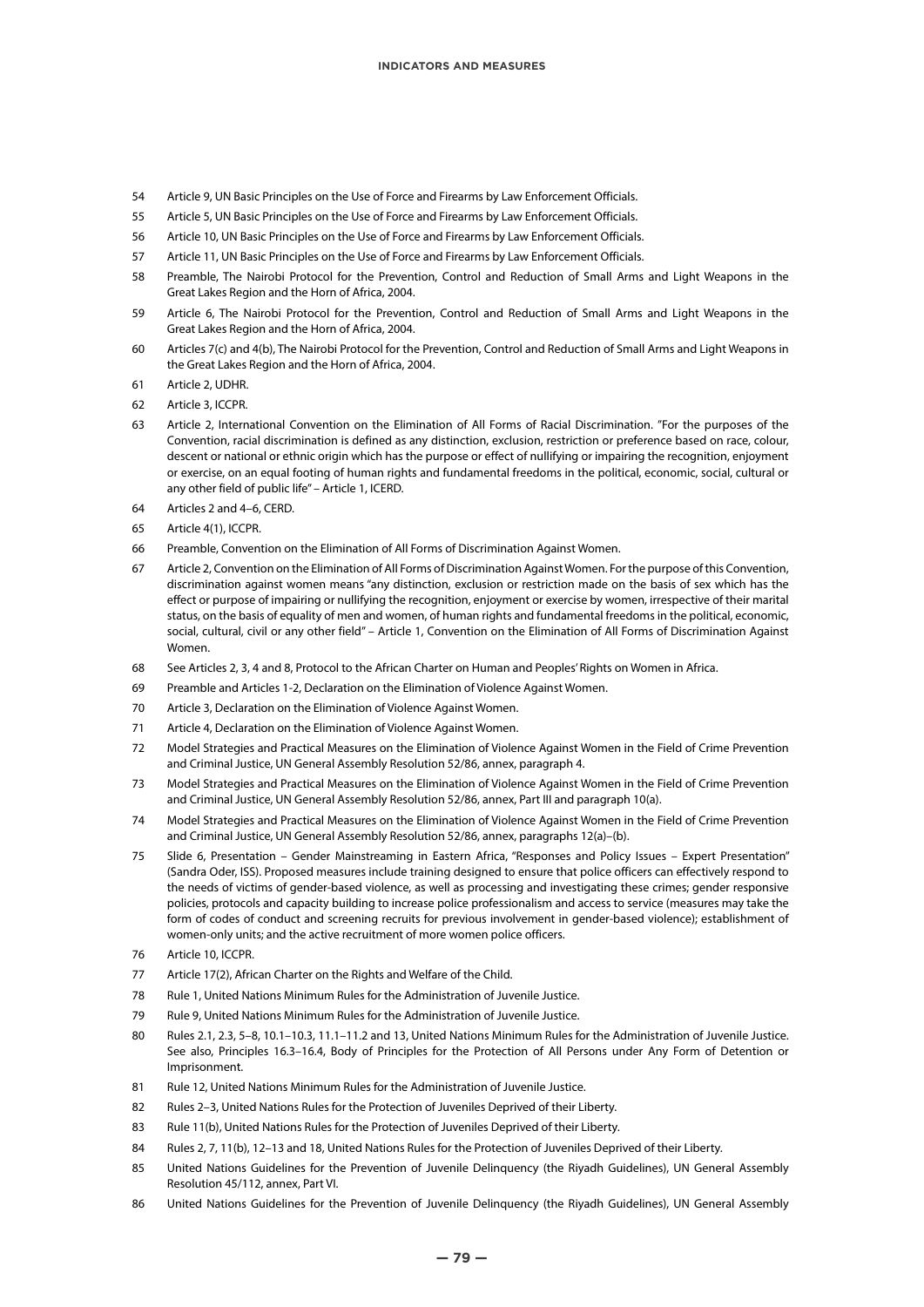Resolution 45/112, annex, paragraphs 5–6 and Part III.

- 87 United Nations Guidelines for the Prevention of Juvenile Delinquency (the Riyadh Guidelines), UN General Assembly Resolution 45/112, annex, Part IV.
- 88 United Nations Guidelines for the Prevention of Juvenile Delinquency (the Riyadh Guidelines), UN General Assembly Resolution 45/112, annex, paragraph 46.
- 89 Article 3, Convention on the Rights of the Child, Article 4, African Charter on the Rights and Welfare of the Child.
- 90 Article 40(2), Convention on the Rights of the Child.
- 91 Article 40(4), Convention on the Rights of the Child.
- 92 Article 37, Convention on the Rights of the Child, Articles 5, 7–9 and 16, African Charter on the Rights and Welfare of the Child.
- 93 Articles 13 and 15, Convention on the Rights of the Child.
- 94 Article 8, Optional Protocol to the Convention on the Rights of the Child on the Sale of Children, Child Prostitution and Child Pornography.
- 95 Guidelines on Justice in Matters Involving Child Victims and Witnesses of Crime, Economic and Social Council Resolution 2005/20, annex, paragraph 3. See also, Guidelines for Action on Children in the Criminal Justice System, Economic and Social Council resolution 1997/30, annex, Part III.
- 96 Guidelines on Justice in Matters Involving Child Victims and Witnesses of Crime, Economic and Social Council Resolution 2005/20, annex, paragraphs 3–4.
- 97 Guidelines on Justice in Matters Involving Child Victims and Witnesses of Crime, Economic and Social Council Resolution 2005/20, annex, Parts III–XIV. See also, Principles 16.3–16.4, Body of Principles for the Protection of All Persons under Any Form of Detention or Imprisonment.
- 98 Guidelines for Action on Children in the Criminal Justice System, Economic and Social Council Resolution 1997/30, annex, paragraphs 8(a) and 10.
- 99 Guidelines for Action on Children in the Criminal Justice System, Economic and Social Council Resolution 1997/30, annex, paragraph 11.
- 100 Guidelines for Action on Children in the Criminal Justice System, Economic and Social Council Resolution 1997/30, annex, paragraphs 14–15, 20–21 and 24–25.
- 101 Articles 21(1) and 21(8), Draft East African Bill of Rights, 2007.
- 102 Only Uganda has signed the Migrant Workers Convention. However, all states are signatories to ICCPR and Convention on the Elimination of All Forms of Racial Discrimination, which provide for all the rights provided in the Migrant Workers Convention (i.e. states must guarantee basic due process and freedom from torture and must not discriminate in the application of these protections for any reason, including ethnicity).
- 103 Article 16, International Convention on the Protection of the Rights of All Migrant Workers and Members of Their Families.
- 104 Articles 36 and 39, International Convention on the Protection of the Rights of All Migrant Workers and Members of Their Families.
- 105 Article 7, International Convention on the Protection of the Rights of All Migrant Workers and Members of Their Families.
- 106 Articles 16 and 18(3)(a), International Convention on the Protection of the Rights of All Migrant Workers and Members of Their Families. See also, Articles 14(3)(a) and (f), ICCPR. See also, Principle 16.2, Body of Principles for the Protection of All Persons under Any Form of Detention or Imprisonment.
- 107 Article 17, International Convention on the Protection of the Rights of All Migrant Workers and Members of Their Families.
- 108 Article 10, International Convention on the Protection of the Rights of All Migrant Workers and Members of Their Families.
- 109 Articles 16, 18 and 83, International Convention on the Protection of the Rights of All Migrant Workers and Members of Their Families.
- 110 Article 18, International Convention on the Protection of the Rights of All Migrant Workers and Members of Their Families.
- 111 Article 21, International Convention on the Protection of the Rights of All Migrant Workers and Members of Their Families.
- 112 Article 18(7), International Convention on the Protection of the Rights of All Migrant Workers and Members of Their Families.
- 113 Article 22, International Convention on the Protection of the Rights of All Migrant Workers and Members of Their Families.
- 114 Article 82, International Convention on the Protection of the Rights of All Migrant Workers and Members of Their Families.
- 115 Article 5, Convention on the Elimination All Forms of Discrimination, Article 12, ICCPR, Article 4, Convention on the Elimination of All Forms of Discrimination Against Women.
- 116 Articles 3, 16 and 33, Convention Relating to the Status of Refugees.
- 117 Article 14, ICCPR.
- 118 Article 3, Convention Against Torture, Cruel, Inhuman or Degrading Treatment or Punishment, Article 3(3), Convention Governing the Specific Aspects of Refugee Problems in Africa.
- 119 Article 1, Convention Against Torture.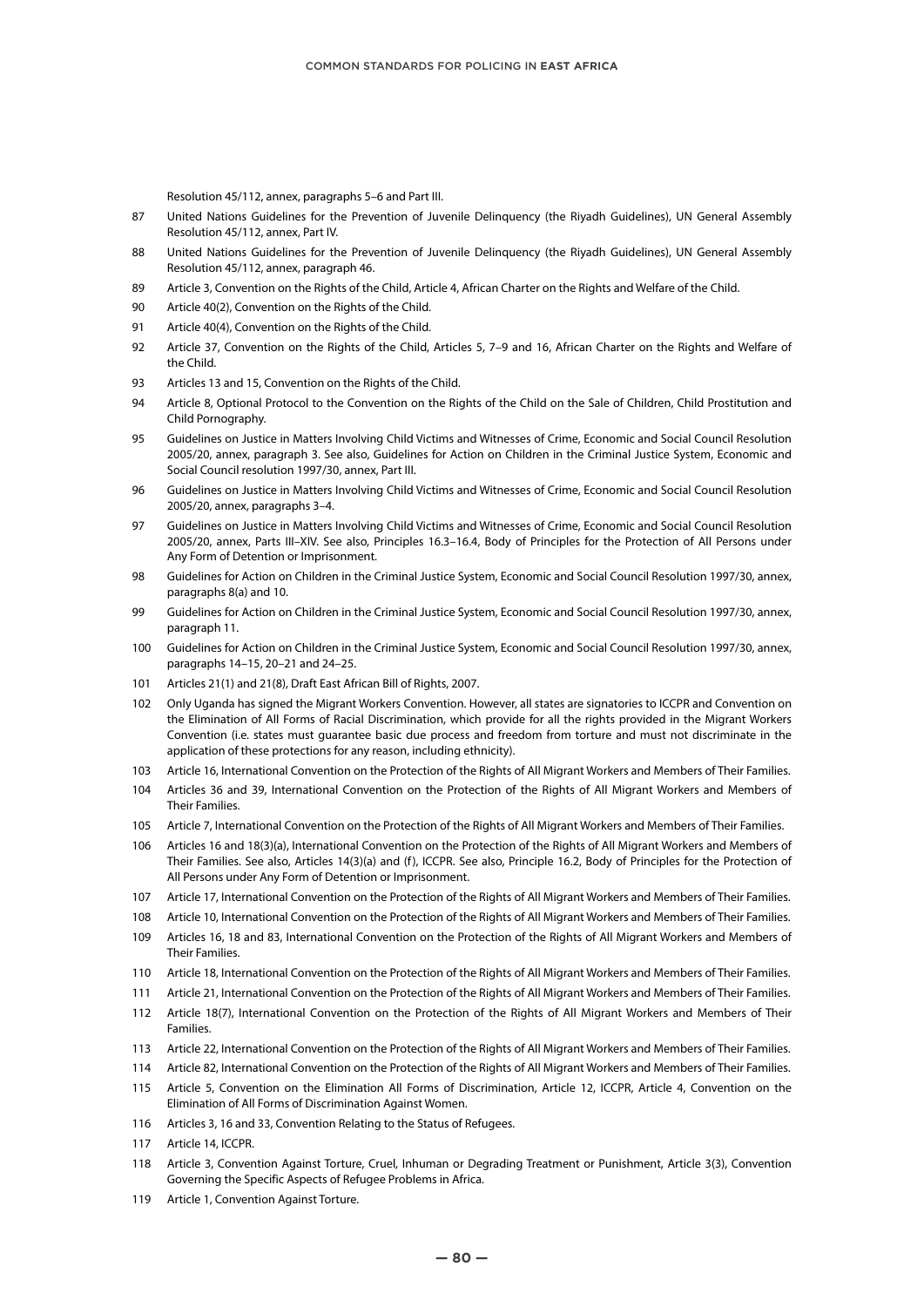- Article 5, UN Code of Conduct for Law Enforcement Officials, Preamble, Article 1 and Article 16, Convention Against Torture.
- Article 2, Convention Against Torture, Article 5, UN Code of Conduct for Law Enforcement Officials.
- Articles 4 and 8, Convention Against Torture.
- Article 9, Convention Against Torture.
- Articles 2–3, Convention Against Torture. Although neither Rwanda nor Tanzania have signed the CAT, they are signatories to the ICCPR which contains a general prohibition against the use of torture, cruel, inhuman or degrading treatment or punishment.
- Article 15, Convention Against Torture.
- Article 11, Convention Against Torture.
- Article 4, Convention Against Torture.
- Article 13, Convention Against Torture.
- Article 14, Convention Against Torture.
- Principles on the Effective Investigation and Documentation of Torture and Other Cruel, Inhuman or Degrading Treatment or Punishment, General Assembly Resolution 55/89, annex, Principles 2 and 5.
- Principles on the Effective Investigation and Documentation of Torture and Other Cruel, Inhuman or Degrading Treatment or Punishment, General Assembly Resolution 55/89, annex, Principle 3(a).
- Principles on the Effective Investigation and Documentation of Torture and Other Cruel, Inhuman or Degrading Treatment or Punishment, General Assembly Resolution 55/89, annex, Principle 3(b).
- Principles on the Effective Investigation and Documentation of Torture and Other Cruel, Inhuman or Degrading Treatment or Punishment, General Assembly Resolution 55/89, annex, Principle 4.
- Part 1A, Resolution on the Guidelines and Measures for the Prohibition and Prevention of Torture, Cruel, Inhuman or Degrading Treatment or Punishment in Africa.
- Part 1B, Resolution on the Guidelines and Measures for the Prohibition and Prevention of Torture, Cruel, Inhuman or Degrading Treatment or Punishment in Africa.
- Parts 1C–F, Resolution on the Guidelines and Measures for the Prohibition and Prevention of Torture, Cruel, Inhuman or Degrading Treatment or Punishment in Africa.
- Part 3, Resolution on the Guidelines and Measures for the Prohibition and Prevention of Torture, Cruel, Inhuman or Degrading Treatment or Punishment in Africa.
- Articles 10–13 and 16, Convention Against Torture.
- Article 1, Optional Protocol to the Convention Against Torture, Cruel, Inhuman or Degrading Treatment or Punishment.
- See, http://treaties.un.org/Pages/ViewDetails.aspx?src=TREATY&mtdsg\_no=IV-9-b&chapter=4&lang=en (at 21 December 2008).
- Part 2C, Resolution on the Guidelines and Measures for the Prohibition and Prevention of Torture, Cruel, Inhuman or Degrading Treatment or Punishment in Africa. See also, Section 3e (Protection of Persons in Custody).
- Article 10(1), ICCPR, Article 6, African Charter on Human and Peoples' Rights, Articles 5(1)–(3), Draft East African Bill of Rights, 2007.
- Article 10(1), ICCPR, Article 6, African Charter on Human and Peoples' Rights, Articles 5(1)–(3), Draft East African Bill of Rights, 2007.
- Article 6, UN Code of Conduct for Law Enforcement Officials.
- Preamble, Standard Minimum Rules for the Treatment of Prisoners.
- Article 84(1)–(2), Standard Minimum Rules for the Treatment of Prisoners.
- Articles 84(2) and 86–93, Standard Minimum Rules for the Treatment of Prisoners.
- Articles 5(4), 5(5)(a) and 6(3), Draft East African Bill of Rights, 2007.
- Article 95, Standard Minimum Rules for the Treatment of Prisoners, and Article 9, ICCPR.
- General Clause, Body of Principles for the Protection of All Persons under Any Form of Detention or Imprisonment.
- For the purpose of the Principles, detention is defined as "any person deprived of personal liberty except as a result of conviction for an offence" – Use of Terms (b), Body of Principles for the Protection of All Persons under Any Form of Detention or Imprisonment.
- Principles 1–2, Body of Principles for the Protection of All Persons under Any Form of Detention or Imprisonment.
- Principles 9 and 36, Body of Principles for the Protection of All Persons under Any Form of Detention or Imprisonment.
- Principles 10–19, Body of Principles for the Protection of All Persons under Any Form of Detention or Imprisonment.
- Principle 32, Body of Principles for the Protection of All Persons under Any Form of Detention or Imprisonment.
- Principles 27 and 38, Body of Principles for the Protection of All Persons under Any Form of Detention or Imprisonment.
- Principle 38, Body of Principles for the Protection of All Persons under Any Form of Detention or Imprisonment.
- Principle 23, Body of Principles for the Protection of All Persons under Any Form of Detention or Imprisonment.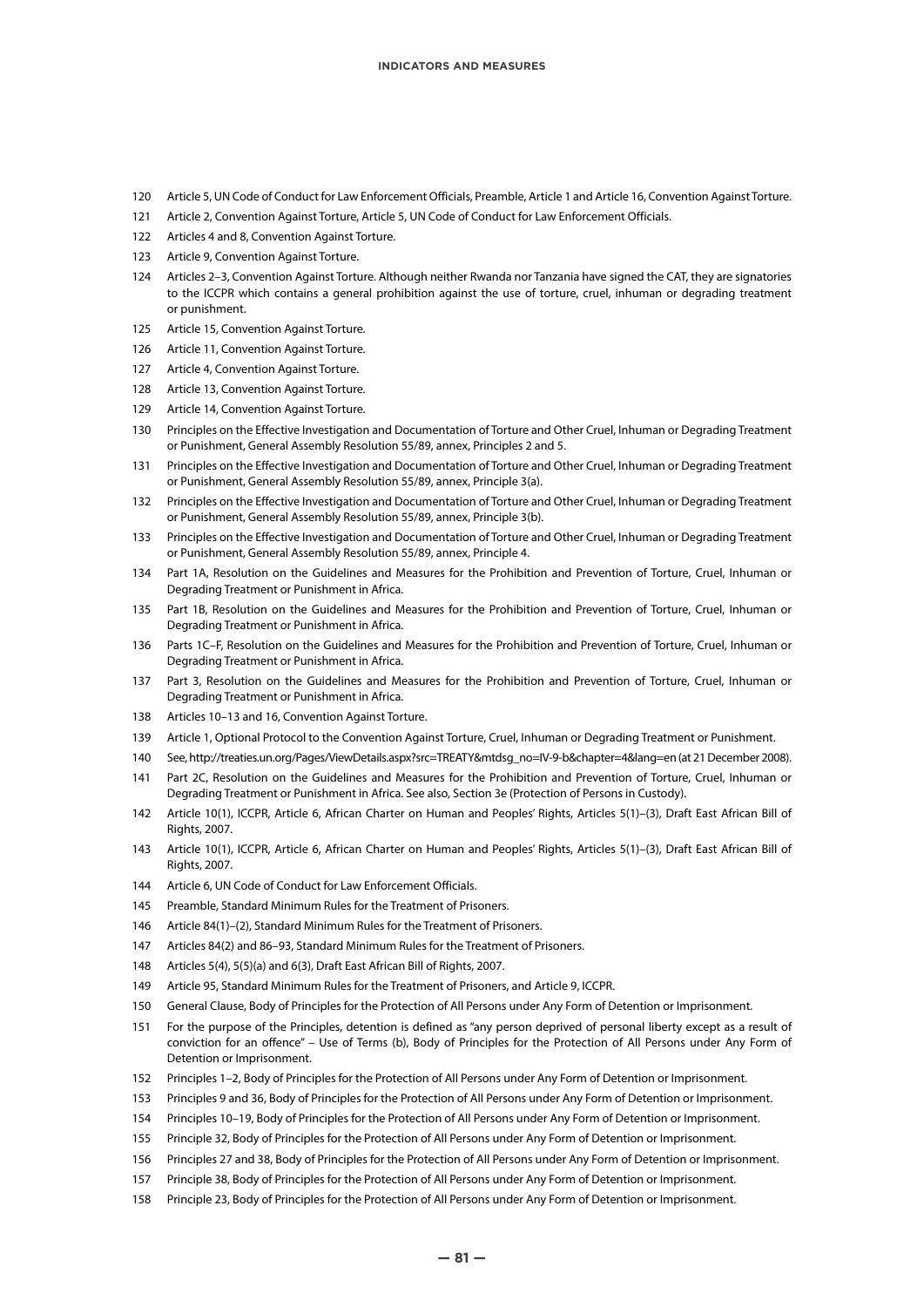- Principle 8, Body of Principles for the Protection of All Persons under Any Form of Detention or Imprisonment.
- Principle 20, Body of Principles for the Protection of All Persons under Any Form of Detention or Imprisonment.
- Principles 3–4, Body of Principles for the Protection of All Persons under Any Form of Detention or Imprisonment.
- Principles 7 and 27, Body of Principles for the Protection of All Persons under Any Form of Detention or Imprisonment.
- Principle 29, Body of Principles for the Protection of All Persons under Any Form of Detention or Imprisonment.
- Principle 5, Body of Principles for the Protection of All Persons under Any Form of Detention or Imprisonment.
- Principle 24, Body of Principles for the Protection of All Persons under Any Form of Detention or Imprisonment.
- Principles 6–7, Body of Principles for the Protection of All Persons under Any Form of Detention or Imprisonment.
- Principle 21, Body of Principles for the Protection of All Persons under Any Form of Detention or Imprisonment.
- Principle 30, Body of Principles for the Protection of All Persons under Any Form of Detention or Imprisonment.
- Principles 33–34, Body of Principles for the Protection of All Persons under Any Form of Detention or Imprisonment.
- Rule 1, United Nations Minimum Standard Rules for Non-Custodial Measures.
- Rule 2.2, United Nations Minimum Standard Rules for Non-Custodial Measures. According to Rule 2.1, the Minimum Standards apply to all persons subject to prosecution, trial or the execution of a sentence.
- Rule 5.1, United Nations Minimum Standard Rules for Non-Custodial Measures.
- Rule 15, United Nations Minimum Standard Rules for Non-Custodial Measures.
- Rules 2–3, United Nations Minimum Standard Rules for Non-Custodial Measures.
- Kampala Declaration on Prison Conditions in Africa, UN Economic and Social Council Resolution 1997/36, annex.
- Principle 1, Principles on the Effective Prevention and Investigation of Extra-Legal, Arbitrary and Summary Executions.
- Principles 2–4 and 6–7, Principles on the Effective Prevention and Investigation of Extra-Legal, Arbitrary and Summary Executions.
- Principles 9–17, Principles on the Effective Prevention and Investigation of Extra-Legal, Arbitrary and Summary Executions.
- Principle 10, Principles on the Effective Prevention and Investigation of Extra-Legal, Arbitrary and Summary Executions.
- Principles 13–14 and 16, Principles on the Effective Prevention and Investigation of Extra-Legal, Arbitrary and Summary Executions.
- Principle 11, Principles on the Effective Prevention and Investigation of Extra-Legal, Arbitrary and Summary Executions.
- Principles 18–19, Principles on the Effective Prevention and Investigation of Extra-Legal, Arbitrary and Summary Executions.
- Principle 20, Principles on the Effective Prevention and Investigation of Extra-Legal, Arbitrary and Summary Executions.
- Preamble, Declaration on the Protection of All Persons from Enforced Disappearances. The Declaration, which has been signed by Burundi, Kenya and Uganda, is not yet in operation. However, it is included as part of the common standards, as it provides a framework for rights that are already articulated in the ICCPR and Convention against Torture, but with specific reference to enforced disappearanc
- Preamble, Declaration on the Protection of All Persons from Enforced Disappearances.
- Preamble and Article 1, Declaration on the Protection of All Persons from Enforced Disappearances.
- Articles 2–5, Declaration on the Protection of All Persons from Enforced Disappearances.
- Articles 6–7, Declaration on the Protection of All Persons from Enforced Disappearances.
- Article 16, Declaration on the Protection of All Persons from Enforced Disappearances.
- Article 17, Declaration on the Protection of All Persons from Enforced Disappearances.
- Article 6, Declaration on the Protection of All Persons from Enforced Disappearances.
- Articles 9–14, Declaration on the Protection of All Persons from Enforced Disappearances.
- For the purposes of this Declaration, a victim is defined as a person who, individually or collectively, have suffered harm, including physical or mental injury, emotional suffering, economic loss or substantial impairment of their fundamental rights, through acts or omissions that are in violation of criminal laws operative within member states, including those laws proscribing criminal abuse of power – Article 1, Declaration on Basic Principles for Justice of Victims of Crime and Abuse of Power.
- Articles 4 and 11–16, Declaration on Basic Principles for Justice of Victims of Crime and Abuse of Power.
- Part 3, Resolution on the Guidelines and Measures for the Prohibition and Prevention of Torture, Cruel, Inhuman or Degrading Treatment or Punishment in Africa.
- Article 21, ICCPR. See also, Article 15, Convention on the Rights of the Child, Article 11, African Charter on Human and Peoples' Rights, Article 9(1)(d), Draft East African Bill of Rights, 2007.
- Article 12, UN Basic Principles on the Use of Force and Firearms by Law Enforcement Officials.
- Article 13, UN Basic Principles on the Use of Force and Firearms by Law Enforcement Officials.
- Articles 9 and 14, UN Basic Principles on the Use of Force and Firearms by Law Enforcement Officials.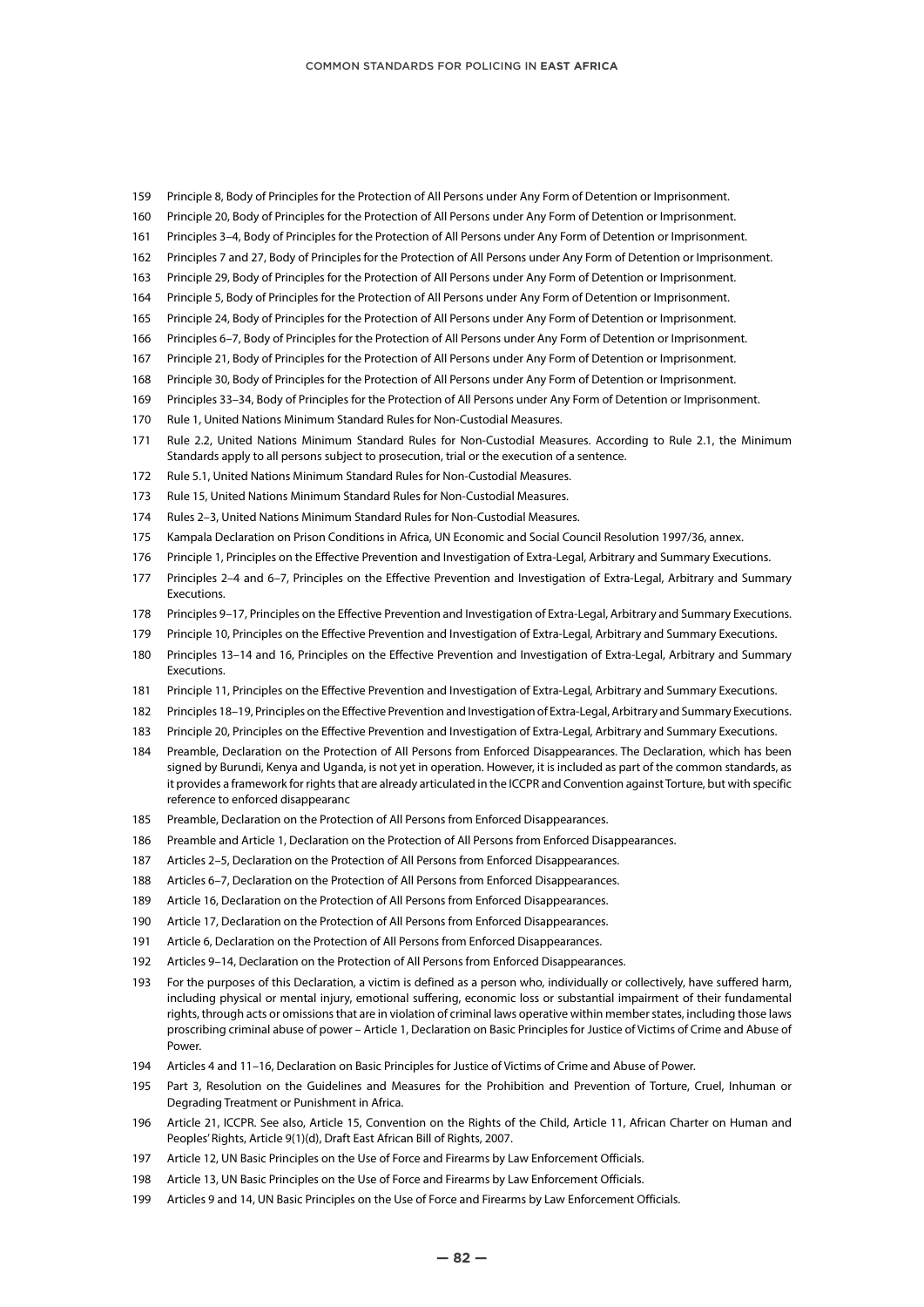- 200 Articles 2–3, UN Basic Principles on the Use of Force and Firearms by Law Enforcement Officials.
- 201 Article 2, UN Basic Principles on the Use of Force and Firearms by Law Enforcement Officials.
- 202 Article 4, UN Basic Principles on the Use of Force and Firearms by Law Enforcement Officials.
- 203 Article 4, UN Basic Principles on the Use of Force and Firearms by Law Enforcement Officials.
- 204 Articles 19–20, UN Basic Principles on the Use of Force and Firearms by Law Enforcement Officials.
- 205 Article 19, UN Basic Principles on the Use of Force and Firearms by Law Enforcement Officials.
- 206 Article 20, UN Basic Principles on the Use of Force and Firearms by Law Enforcement Officials.
- 207 See, Stone, C. and Ward, R. "Democratic Policing, A Framework for Action," *Policing and Society 10*, 2000.
- 208 Commonwealth Human Rights Initiative, *Police Accountability: Too Important to Neglect, Too Urgent to Delay*, New Delhi, 2006.
- 209 Guidelines for the Effective Implementation of the Code of Conduct for Law Enforcement Officials, UN Economic and Social Council Resolution 1989/61, annex, Part IB, Articles 9–14, Declaration on the Protection of All Persons from Enforced Disappearances.
- 210 Articles 10–14 and 16, Convention Against Torture, Principles on the Effective Investigation and Documentation of Torture and Other Cruel, Inhuman or Degrading Treatment or Punishment, General Assembly Resolution 55/89, annex, Principles 2 and 5, Principles 9–17, Principles on the Effective Prevention and Investigation of Extra-Legal, Arbitrary and Summary Executions, Articles 9–14, Declaration on the Protection of All Persons from Enforced Disappearances and Articles 5, 7–8, 10–11 and 13, Convention against Corruption.
- 211 Article 1, Optional Protocol to the Convention Against Torture, Cruel, Inhuman or Degrading Treatment or Punishment, Principles 33–34, Body of Principles for the Protection of All Persons under Any Form of Detention or Imprisonment and Nairobi Protocol for the Prevention, Control and Reduction of Small Arms and Light Weapons in the Great Lakes Region and the Horn of Africa, 2004.
- 212 Principles on the Effective Investigation and Documentation of Torture and Other Cruel, Inhuman or Degrading Treatment or Punishment, General Assembly Resolution 55/89, annex, Principle 3(a).
- 213 Article 14, Convention Against Torture, Articles 4 and 11–16, Declaration on Basic Principles for Justice of Victims of Crime and Abuse of Power.
- 214 Article 13, Convention Against Torture, Principles on the Effective Investigation and Documentation of Torture and Other Cruel, Inhuman or Degrading Treatment or Punishment, General Assembly Resolution 55/89, annex, Principles 3(b) and 4.
- 215 Commonwealth Human Rights Initiative, Police Accountability: Too Important to Neglect, Too Urgent to Delay, New Delhi, 2005, p. 62.
- 216 Paris Principles.
- 217 Principles Relating to the Status and Functioning of National Institutions for the Protection and Promotion of Human Rights (Paris Principles), General Assembly Resolution, 4 March 2003, A/RES/48/134, available at http://daccessdds.un.org/ doc/UNDOC/GEN/N94/116/24/PDF/N9411624.pdf?OpenElement (at 9 September 2009).
- 218 Annex, Principles Relating to the Status and Functioning of National Institutions for the Protection and Promotion of Human Rights (Paris Principles), General Assembly Resolution, 4 March 2003, A/RES/48/134, available at http://daccessdds. un.org/doc/UNDOC/GEN/N94/116/24/PDF/N9411624.pdf?OpenElement (at 9 September 2009).
- 219 Principles Relating to the Status and Functioning of National Institutions for the Protection and Promotion of Human Rights (Paris Principles), General Assembly Resolution, 4 March 2003, A/RES/48/134, available at http://daccessdds.un.org/ doc/UNDOC/GEN/N94/116/24/PDF/N9411624.pdf?OpenElement (at 9 September 2009).
- 220 Principle 1, Basic Principles on the Independence of the Judiciary, Seventh United Nations Congress on the Prevention of Crime and the Treatment of Offenders, Milan, 26 August–6 September 1985, report prepared by the Secretariat (United Nations publication, Sales No. E.86.IV.1), chap. I, sect. D.2., annex.
- 221 Principles 2 and 4, Basic Principles on the Independence of the Judiciary, Seventh United Nations Congress on the Prevention of Crime and the Treatment of Offenders, Milan, 26 August–6 September 1985, report prepared by the Secretariat (United Nations publication, Sales No. E.86.IV.1), chap. I, sect. D.2., annex.
- 222 Principle 3, Basic Principles on the Independence of the Judiciary, Seventh United Nations Congress on the Prevention of Crime and the Treatment of Offenders, Milan, 26 August–6 September 1985, report prepared by the Secretariat (United Nations publication, Sales No. E.86.IV.1), chap. I, sect. D.2., annex.
- 223 Procedure 1, Procedures for the Effective Implementation of the Basic Principles on the Independence of the Judiciary, Economic and Social Council Resolution 1989/60, annex.
- 224 Article 18, Basic Principles on the Use of Force and Firearms by Law Enforcement Officials.
- 225 Guidelines for the Effective Implementation of the Code of Conduct for Law Enforcement Officials, UN Economic and Social Council Resolution 1989/61, annex, Part IIB(6).
- 226 Article 4, Convention Against Torture, Parts 2A–F Resolution on the Guidelines and Measures for the Prohibition and Prevention of Torture, Cruel, Inhuman or Degrading Treatment or Punishment in Africa.
- 227 Articles 19–20, UN Basic Principles on the Use of Force and Firearms by Law Enforcement Officials.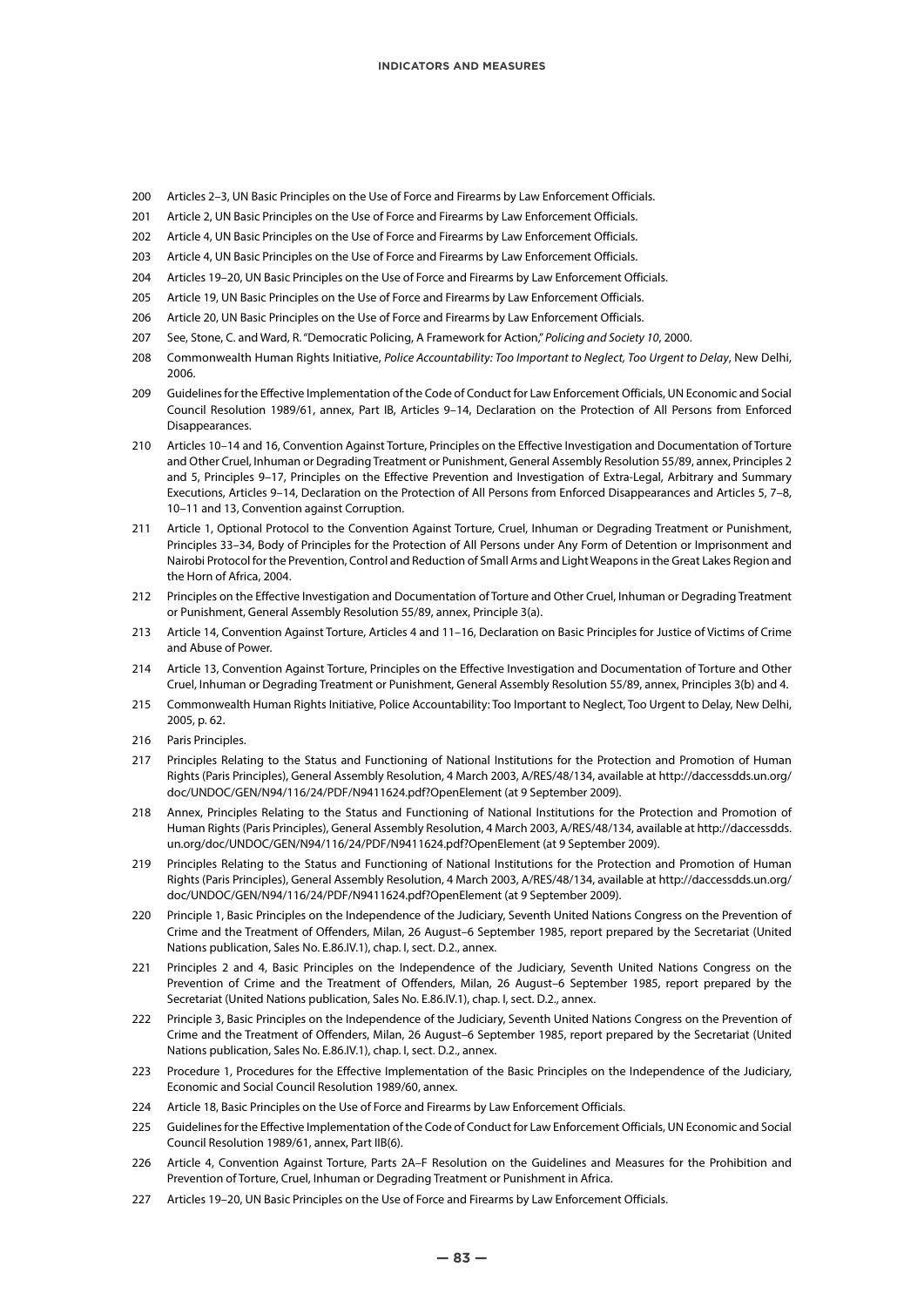- Principle 3, Principles on the Effective Prevention and Investigation of Extra-Legal, Arbitrary and Summary Executions and Article 6, Declaration on the Protection of All Persons from Enforced Disappearances.
- Article 16, Declaration on Basic Principles for Justice of Victims of Crime and Abuse of Power.
- Article 16, Declaration on Basic Principles for Justice of Victims of Crime and Abuse of Power.
- Slide 17, Presentation Gender Mainstreaming in Eastern Africa, Responses and Policy Issues Expert Presentation (Sandra Oder, ISS).
- Rule 6, United Nations Minimum Rules for the Administration of Juvenile Justice.
- Rule 12, United Nations Minimum Rules for the Administration of Juvenile Justice.
- Article 7, Convention Against Corruption.
- Interpol, Supporting the Initiatives of the Interpol Group of Experts on Corruption, Resolution No. AGN/68/RES/4, Seoul, 1999.
- Articles 4.3–4.6, Interpol Group of Experts on Corruption, Global Standards to Combat Corruption in Police Forces/Services.
- UNHCR, International Human Rights Standards for Law Enforcement.
- Commentary to Article 7, UN Code of Conduct for Law Enforcement Officials.
- Preamble, Convention Against Corruption.
- Commentary to Article 7, UN Code of Conduct for Law Enforcement Officials.
- Article 7, UN Code of Conduct for Law Enforcement Officials.
- 242 Article 1(a)(ii), Convention Against Corruption.
- Articles 5, 7–8, 10–11 and 13, Convention Against Corruption.
- Articles 15, 17, 18–20 and 25, Convention Against Corruption.
- Articles 32–33, Convention Against Corruption.
- For the purpose of the Declaration, a victim is defined as a person who individually or collectively has suffere harm, including physical or mental harm, economic loss or substantial impairment of their fundamental rights, through acts or omissions that do not yet constitute violations of national criminal laws but of international recognised relating to human rights – Article 18, Declaration on Basic Principles for Justice of Victims of Crime and Abuse of Power.
- Interpol, About Corruption and Interpol Group of Experts on Corruption, www.interpol.int (accessed 31 March 2009).
- Interpol Group of Experts on Corruption, www.interpol.int (accessed 31 March 2009).
- Interpol Group of Experts on Corruption, www.interpol.int (accessed 31 March 2009).
- Interpol, Supporting the Initiatives of the Interpol Group of Experts on Corruption, www.interpol.int (accessed on 31 March 2009). See also Article 2, Interpol Group of Experts on Corruption, Global Standards to Combat Corruption in Police Forces/Services.
- Article 1, Interpol Group of Experts on Corruption, Global Standards to Combat Corruption in Police Forces/Services.
- Article 4.1, Interpol Group of Experts on Corruption, Global Standards to Combat Corruption in Police Forces/Services.
- Articles 4.3 and 4.6, Interpol Group of Experts on Corruption, Global Standards to Combat Corruption in Police Forces/Services.
- Articles 4.8 and 4.13, Interpol Group of Experts on Corruption, Global Standards to Combat Corruption in Police Forces/Services.
- Articles 4.12 and 4.16, Interpol Group of Experts on Corruption, Global Standards to Combat Corruption in Police Forces/Services.
- 256 Article 46(3), Draft East African Bill of Rights, 2007.
- Guidelines 5, 9, 12 and 16, Guidelines for the Prevention of Crime, Economic and Social Council Resolution 2002/12, annex.
- Part V, Guidelines for the Prevention of Crime, Economic and Social Council Resolution 2002/12, annex.
- Guidelines 17–20, Guidelines for the Prevention of Crime, Economic and Social Council Resolution 2002/12, annex.
- Guidelines 17 and 20, Guidelines for the Prevention of Crime, Economic and Social Council Resolution 2002/12, annex.
- Guideline 18, Guidelines for the Prevention of Crime, Economic and Social Council Resolution 2002/ 12, annex.
- Guideline 1, Guidelines for Cooperation and Technical Assistance in the Field of Urban Crime Prevention, Economic and Social Council Resolution 1995/9, annex.
- Guideline 2, Guidelines for Cooperation and Technical Assistance in the Field of Urban Crime Prevention, Economic and Social Council Resolution 1995/9, annex.
- Guideline 3, Guidelines for Cooperation and Technical Assistance in the Field of Urban Crime Prevention, Economic and Social Council Resolution 1995/9, annex.
- UN Economic and Social Council Action to Promote Effective Crime Prevention, Guidelines for Crime Prevention, UN ECOSOC, July 2002.
- Articles 2–3, INTERPOL Constitution, http://www.interpol.int/Public/ICPO/LegalMaterials/constitution/constitutionGen Reg/constitution.asp (at 12 January 2009).
- See, Rules on the Processing of Information for the Purposes of International Police Cooperation, as amended by Resolution AG-2005-RES-15, entering into force on 1 January 2006 and Rules on the Control of Information and Access to Interpol's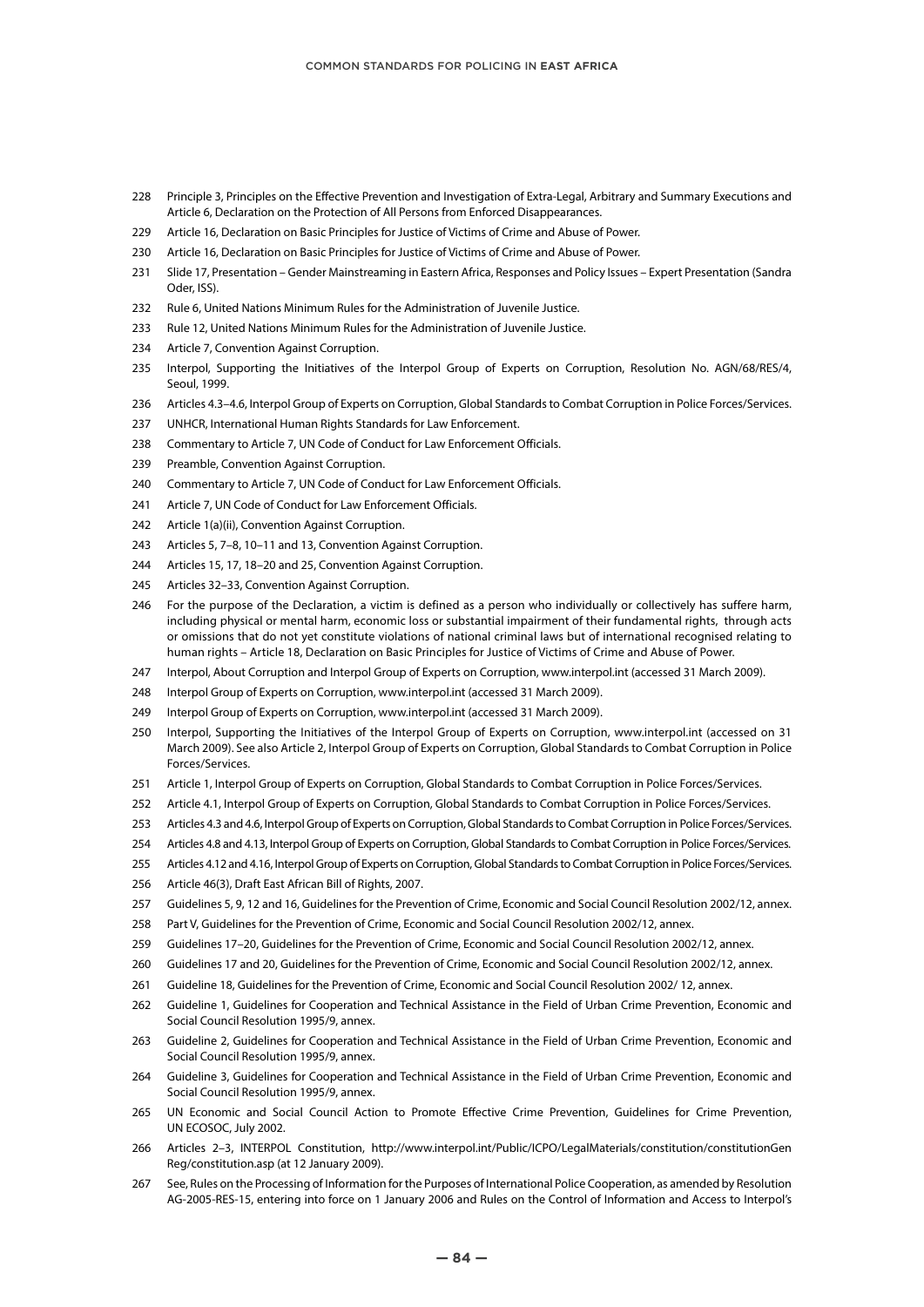Files, Vade Mecum, Part 2, Chapter 16. Both available at http://www.interpol.int/Public/icpo/LegalMaterials/constitution/ default.asp (at 4 June 2009).

- 268 Article 1, United Nations Declaration on Crime and Public Security, General Assembly Resolution 51/ 60, annex.
- 269 Articles 2-4, United Nations Declaration on Crime and Public Security, General Assembly Resolution 51/60, annex.
- 270 Article 9, United Nations Declaration on Crime and Public Security, General Assembly Resolution 51/ 60, annex.
- 271 Article 3, Model Treaty on Extradition, General Assembly resolution 45/116, as amended by Resolution 52/88.
- 272 Preamble, Model Treaty on Mutual Assistance in Criminal Matters, General Assembly Resolution 45/117, as amended by Resolution 53/112.
- 273 Article 1(2), Model Treaty on Mutual Assistance in Criminal Matters, General Assembly Resolution 45/ 117, as amended by Resolution 53/112.
- 274 Articles 1 and 6, Model Treaty on Mutual Assistance in Criminal Matters, General Assembly Resolution 45/117, as amended by Resolution 53/112.
- 275 Article 8, Solemn Declaration on a Common African Defence and Security Policy.
- 276 Paragraph A(1)(ii), "The Building Blocks of A Common African Defence and Security Policy", Solemn Declaration on a Common African Defence and Security Policy.
- 277 Articles 4(a) and 16-17, The Nairobi Protocol for the Prevention, Control and Reduction of Small Arms and Light Weapons in the Great Lakes Region and the Horn of Africa, 2004.